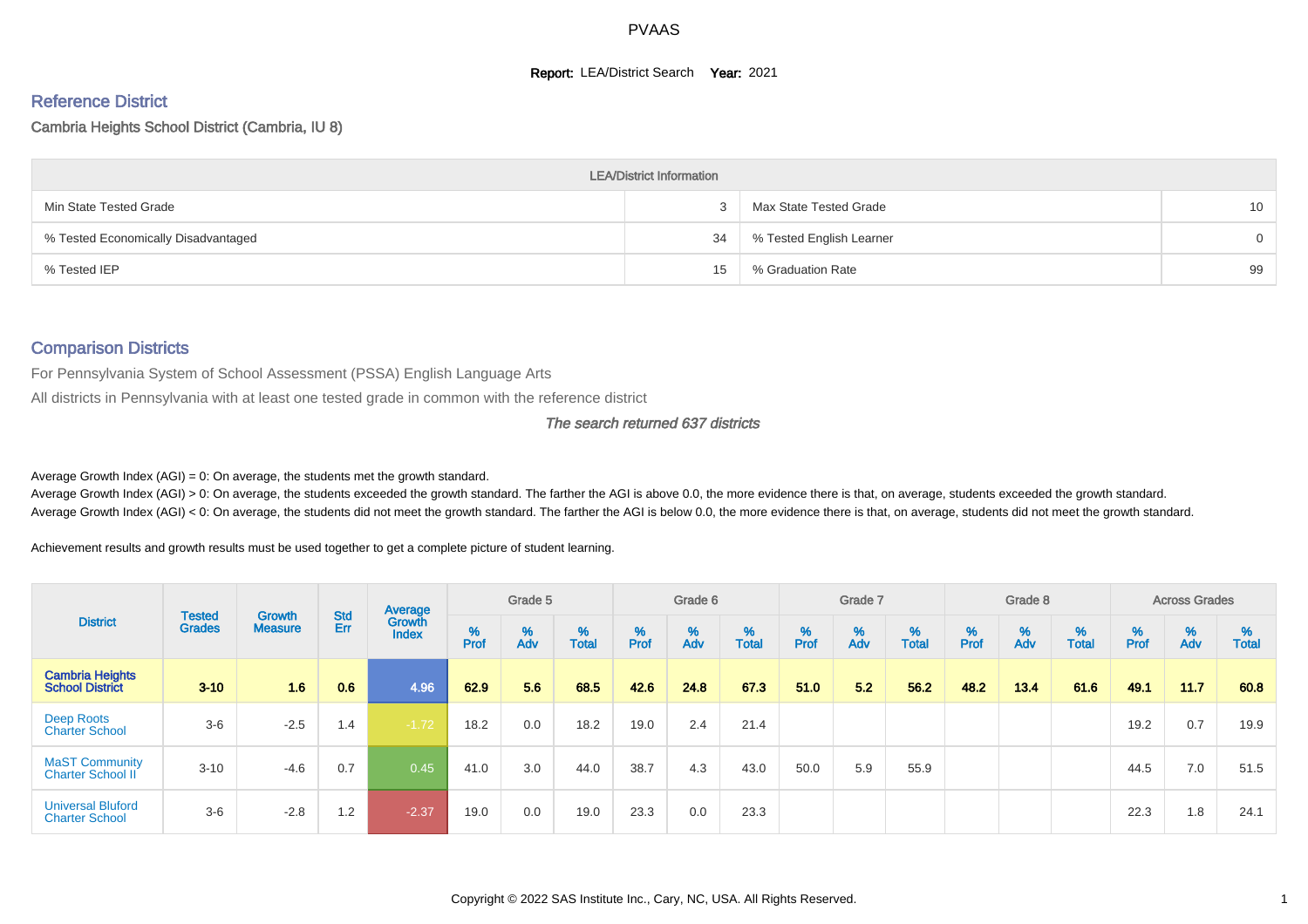|                                                                                | <b>Tested</b> | <b>Growth</b>  | <b>Std</b> | Average                |              | Grade 5  |                   |                     | Grade 6  |                   |              | Grade 7  |                   |              | Grade 8  |                   |              | <b>Across Grades</b> |                   |
|--------------------------------------------------------------------------------|---------------|----------------|------------|------------------------|--------------|----------|-------------------|---------------------|----------|-------------------|--------------|----------|-------------------|--------------|----------|-------------------|--------------|----------------------|-------------------|
| <b>District</b>                                                                | <b>Grades</b> | <b>Measure</b> | <b>Err</b> | Growth<br><b>Index</b> | $\%$<br>Prof | %<br>Adv | %<br><b>Total</b> | $\%$<br><b>Prof</b> | %<br>Adv | %<br><b>Total</b> | $\%$<br>Prof | %<br>Adv | %<br><b>Total</b> | $\%$<br>Prof | %<br>Adv | %<br><b>Total</b> | $\%$<br>Prof | %<br>Adv             | %<br><b>Total</b> |
| <b>Cambria Heights</b><br><b>School District</b>                               | $3 - 10$      | 1.6            | 0.6        | 4.96                   | 62.9         | 5.6      | 68.5              | 42.6                | 24.8     | 67.3              | 51.0         | 5.2      | 56.2              | 48.2         | 13.4     | 61.6              | 49.1         | 11.7                 | 60.8              |
| <b>Easton Arts</b><br>Academy<br>Elementary<br><b>Charter School</b>           | $3-5$         | 0.7            | 2.6        | 0.29                   | 45.8         | 4.2      | 50.0              |                     |          |                   |              |          |                   |              |          |                   | 37.2         | 4.6                  | 41.9              |
| <b>Abington Heights</b><br><b>School District</b>                              | $3 - 11$      | $-0.6$         | 0.5        | $-1.31$                | 57.0         | 8.7      | 65.6              | 50.7                | 19.1     | 69.8              | 63.6         | 10.7     | 74.3              |              |          |                   | 52.3         | 18.0                 | 70.3              |
| <b>Montessori</b><br><b>Regional Charter</b><br>School                         | $3-6$         | $-3.8$         | 1.1        | $-3.39$                | 33.3         | 0.0      | 33.3              | 37.3                | 8.5      | 45.8              |              |          |                   |              |          |                   | 32.2         | 4.5                  | 36.7              |
| <b>Mastery Charter</b><br>School - Hardy<br><b>Williams</b>                    | $3 - 11$      | 0.9            | 1.2        | 2.86                   | 10.3         | 0.0      | 10.3              | 37.8                | 13.5     | 51.4              | 29.2         | 0.0      | 29.2              |              |          |                   | 21.1         | 3.6                  | 24.7              |
| <b>Urban Academy Of</b><br>Greater Pittsburgh<br><b>Charter School</b>         | $3-5$         | $-8.2$         | 1.9        | $-4.39$                | 21.4         | 2.4      | 23.8              |                     |          |                   |              |          |                   |              |          |                   | 20.6         | 1.6                  | 22.2              |
| <b>MaST Community</b><br>Charter School III                                    | $3-6$         | $-0.7$         | 0.8        | $-0.81$                | 25.8         | 0.8      | 26.5              | 30.0                | 6.9      | 36.9              |              |          |                   |              |          |                   | 28.3         | 6.5                  | 34.8              |
| <b>Young Scholars of</b><br><b>Greater Allegheny</b><br><b>Charter School</b>  | $3-8$         | $-1.6$         | 1.7        | $-0.42$                | 26.3         | 0.0      | 26.3              | 40.0                | 0.0      | 40.0              | 35.0         | 0.0      | 35.0              |              |          |                   | 29.9         | 0.8                  | 30.8              |
| <b>Vida Charter</b><br>School                                                  | $3-6$         | 3.8            | 1.9        | $-0.39$                | 56.0         | 16.0     | 72.0              | 27.8                | 27.8     | 55.6              |              |          |                   |              |          |                   | 33.7         | 19.8                 | 53.5              |
| <b>Lehigh Valley Dual</b><br>Language Charter<br>School                        | $3-8$         | $-0.8$         | 2.5        | $-0.32$                | 8.3          | 0.0      | 8.3               | 58.3                | 0.0      | 58.3              |              |          |                   |              |          |                   | 34.3         | 0.0                  | 34.3              |
| <b>West Philadelphia</b><br>Achievement<br>Charter<br><b>Elementary School</b> | $3-5$         | 3.8            | 1.6        | 2.40                   | 21.0         | 0.0      | 21.0              |                     |          |                   |              |          |                   |              |          |                   | 18.1         | 1.5                  | 19.6              |
| <b>Baden Academy</b><br><b>Charter School</b>                                  | $3-6$         | $-1.3$         | 1.1        | $-1.21$                | 47.6         | 1.6      | 49.2              | 46.6                | 10.3     | 56.9              |              |          |                   |              |          |                   | 42.3         | 7.1                  | 49.4              |
| <b>Mastery Charter</b><br>School - Clymer<br>Elementary                        | $3-6$         | 1.7            | 1.5        | 1.09                   | 13.5         | 0.0      | 13.5              | 24.1                | 3.4      | 27.6              |              |          |                   |              |          |                   | 17.5         | $0.8\,$              | 18.3              |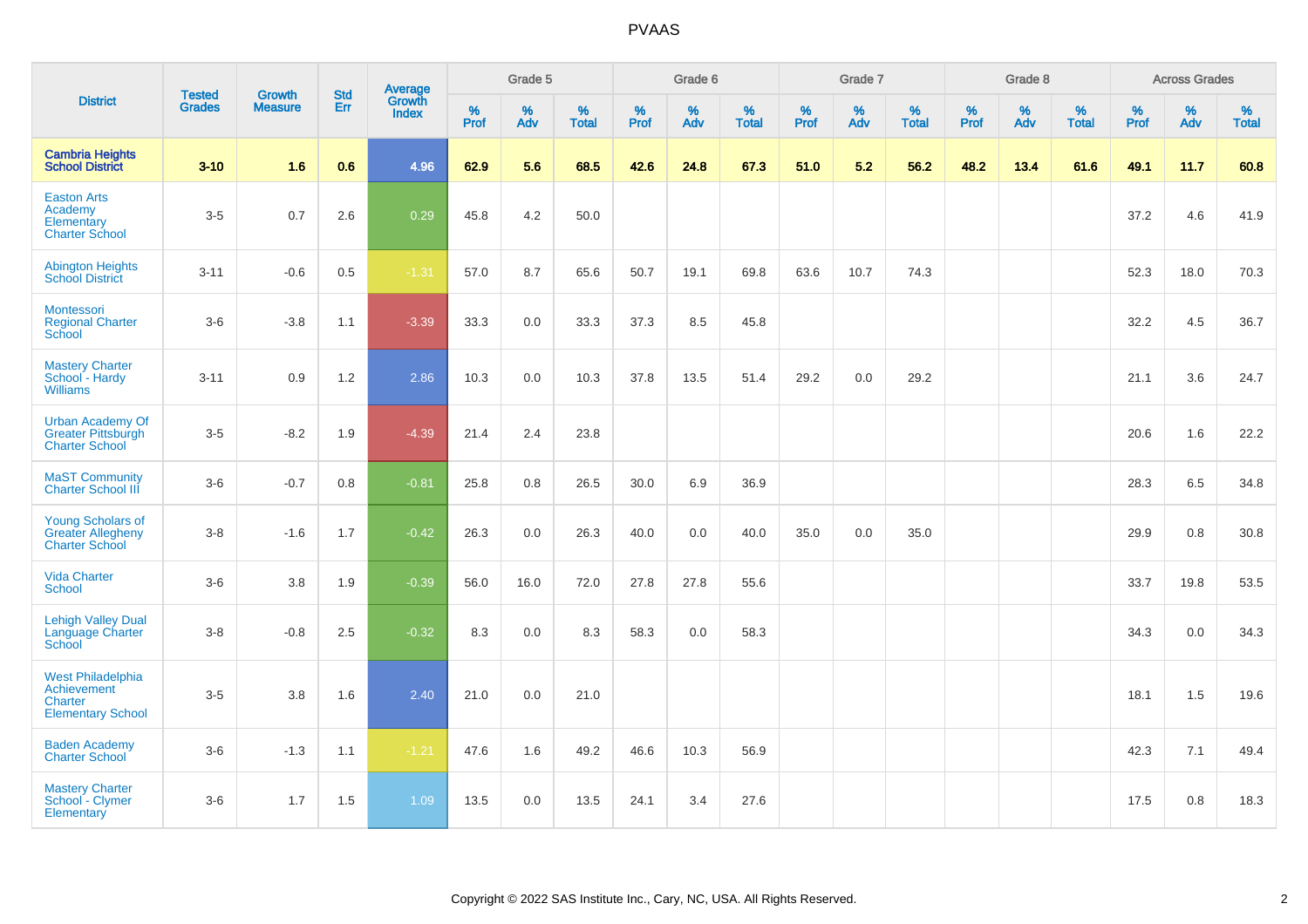|                                                                        | <b>Tested</b> | <b>Growth</b>  | <b>Std</b> | Average                |              | Grade 5  |                   |              | Grade 6  |                   |              | Grade 7  |                   |              | Grade 8  |                   |              | <b>Across Grades</b> |                   |
|------------------------------------------------------------------------|---------------|----------------|------------|------------------------|--------------|----------|-------------------|--------------|----------|-------------------|--------------|----------|-------------------|--------------|----------|-------------------|--------------|----------------------|-------------------|
| <b>District</b>                                                        | <b>Grades</b> | <b>Measure</b> | <b>Err</b> | Growth<br><b>Index</b> | $\%$<br>Prof | %<br>Adv | %<br><b>Total</b> | $\%$<br>Prof | %<br>Adv | %<br><b>Total</b> | $\%$<br>Prof | %<br>Adv | %<br><b>Total</b> | $\%$<br>Prof | %<br>Adv | %<br><b>Total</b> | $\%$<br>Prof | %<br>Adv             | %<br><b>Total</b> |
| <b>Cambria Heights</b><br><b>School District</b>                       | $3 - 10$      | 1.6            | 0.6        | 4.96                   | 62.9         | 5.6      | 68.5              | 42.6         | 24.8     | 67.3              | 51.0         | 5.2      | 56.2              | 48.2         | 13.4     | 61.6              | 49.1         | 11.7                 | 60.8              |
| Mastery Charter<br>School-Francis D.<br><b>Pastorius</b><br>Elementary | $3 - 8$       | $-1.7$         | 1.5        | $-1.16$                | 3.8          | 0.0      | 3.8               | 28.6         | 3.6      | 32.1              | 22.7         | $0.0\,$  | 22.7              |              |          |                   | 14.3         | $0.8\,$              | 15.1              |
| <b>Circle Of Seasons</b><br><b>Charter School</b>                      | $3 - 8$       | 11.4           | 1.3        | 3.16                   | 65.7         | 11.4     | 77.1              | 50.0         | 20.0     | 70.0              | 44.4         | 19.4     | 63.9              |              |          |                   | 50.8         | 18.6                 | 69.5              |
| <b>Premier Arts And</b><br><b>Science Charter</b><br><b>School</b>     | $3-5$         | 5.2            | 2.1        | 2.52                   | 16.7         | 0.0      | 16.7              |              |          |                   |              |          |                   |              |          |                   | 14.2         | 1.9                  | 16.0              |
| <b>Lincoln Charter</b><br><b>School</b>                                | $3-5$         | 1.2            | 1.4        | 0.81                   | 17.7         | 0.0      | 17.7              |              |          |                   |              |          |                   |              |          |                   | 14.5         | $1.2$                | 15.7              |
| <b>Folk Arts-Cultural</b><br><b>Treasures Charter</b><br><b>School</b> | $3 - 7$       | 7.1            | 1.0        | 6.75                   | 50.0         | 6.8      | 56.8              | 42.2         | 37.8     | 80.0              | 52.3         | 11.4     | 63.6              |              |          |                   | 46.5         | 14.6                 | 61.1              |
| <b>Inquiry Charter</b><br>School                                       | $3-5$         | $-7.5$         | 2.2        | $-3.42$                | 30.3         | 0.0      | 30.3              |              |          |                   |              |          |                   |              |          |                   | 25.9         | 4.6                  | 30.6              |
| <b>Mastery Charter</b><br>School - Smedley<br>Campus                   | $3-6$         | $-4.0$         | 1.3        | $-3.20$                | 19.2         | 1.9      | 21.2              | 31.0         | 1.7      | 32.8              |              |          |                   |              |          |                   | 21.4         | $2.2\,$              | 23.6              |
| Independence<br><b>Charter School</b><br>West                          | $3 - 7$       | $-3.2$         | 1.8        | 0.23                   | 14.3         | 0.0      | 14.3              | 15.4         | 7.7      | 23.1              | 15.8         | 0.0      | 15.8              |              |          |                   | 15.0         | 2.6                  | 17.7              |
| Gettysburg<br><b>Montessori Charter</b><br>School                      | $3-6$         | 2.6            | 2.0        | 1.29                   | 50.0         | 10.0     | 60.0              | 44.4         | 22.2     | 66.7              |              |          |                   |              |          |                   | 43.0         | 14.0                 | 57.0              |
| <b>Duquesne City</b><br><b>School District</b>                         | $3-8$         | 3.1            | 1.4        | 2.23                   | 11.3         | 0.0      | 11.3              | 10.8         | 2.7      | 13.5              |              |          |                   |              |          |                   | 14.8         | 0.6                  | 15.3              |
| <b>Bucks County</b><br><b>Montessori Charter</b><br>School             | $3-6$         | 10.3           | 1.9        | 3.15                   | 64.5         | 19.4     | 83.9              | 35.7         | 57.1     | 92.9              |              |          |                   |              |          |                   | 51.1         | 35.1                 | 86.2              |
| <b>Arts Academy</b><br>Elementary<br><b>Charter School</b>             | $3-5$         | 0.9            | 2.0        | 0.44                   | 31.6         | 0.0      | 31.6              |              |          |                   |              |          |                   |              |          |                   | 31.8         | 2.3                  | 34.1              |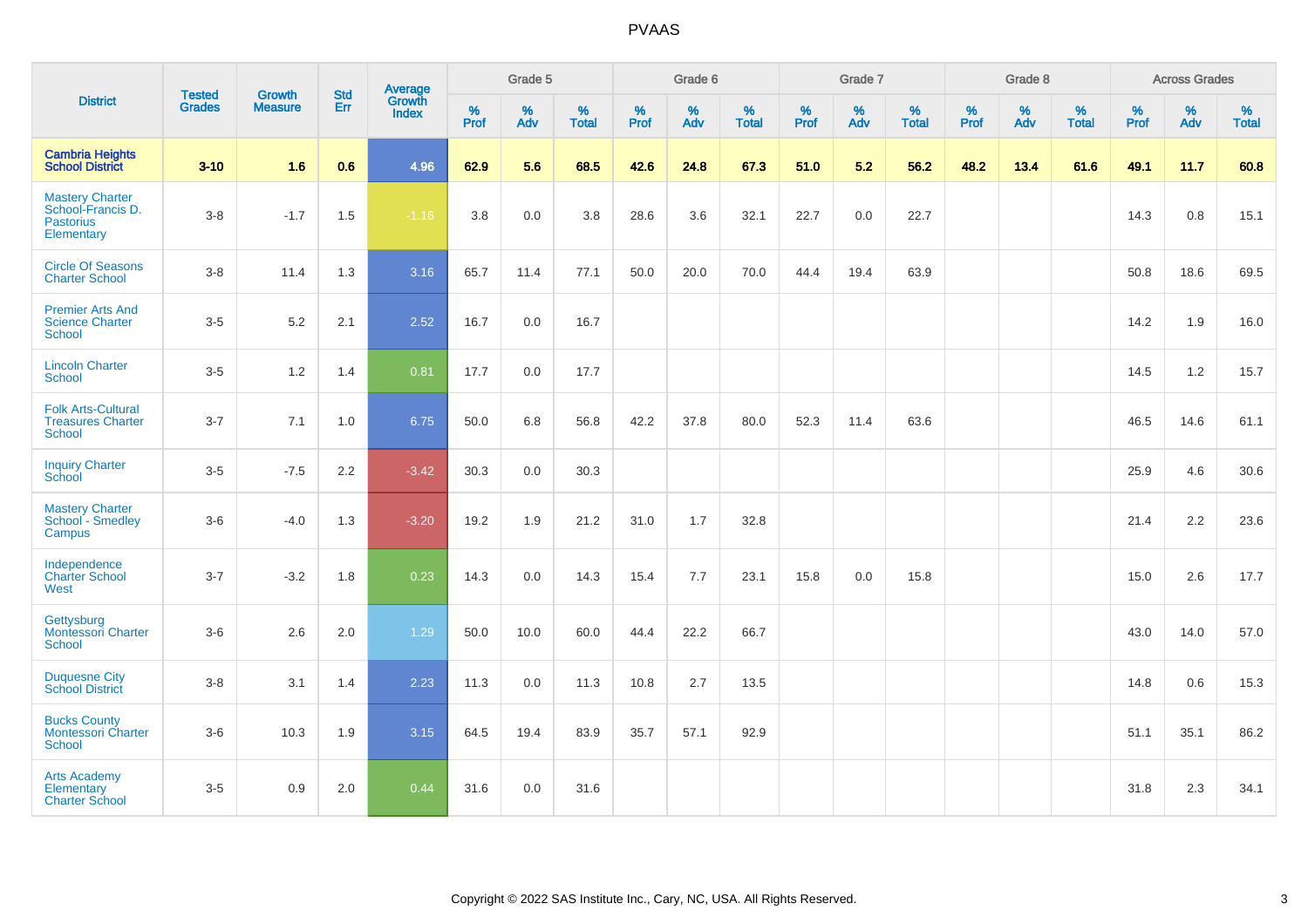|                                                                     |                                | <b>Growth</b>  |                   |                                          |                     | Grade 5  |                      |                     | Grade 6  |                   |              | Grade 7  |                      |              | Grade 8  |                      |              | <b>Across Grades</b> |                      |
|---------------------------------------------------------------------|--------------------------------|----------------|-------------------|------------------------------------------|---------------------|----------|----------------------|---------------------|----------|-------------------|--------------|----------|----------------------|--------------|----------|----------------------|--------------|----------------------|----------------------|
| <b>District</b>                                                     | <b>Tested</b><br><b>Grades</b> | <b>Measure</b> | <b>Std</b><br>Err | <b>Average</b><br>Growth<br><b>Index</b> | $\%$<br><b>Prof</b> | %<br>Adv | $\%$<br><b>Total</b> | $\%$<br><b>Prof</b> | %<br>Adv | %<br><b>Total</b> | $\%$<br>Prof | %<br>Adv | $\%$<br><b>Total</b> | $\%$<br>Prof | %<br>Adv | $\%$<br><b>Total</b> | $\%$<br>Prof | %<br>Adv             | $\%$<br><b>Total</b> |
| <b>Cambria Heights</b><br><b>School District</b>                    | $3 - 10$                       | 1.6            | 0.6               | 4.96                                     | 62.9                | 5.6      | 68.5                 | 42.6                | 24.8     | 67.3              | 51.0         | 5.2      | 56.2                 | 48.2         | 13.4     | 61.6                 | 49.1         | 11.7                 | 60.8                 |
| Wilkinsburg<br><b>Borough School</b><br><b>District</b>             | $3-6$                          | 4.8            | 1.4               | 3.33                                     | 41.5                | 0.0      | 41.5                 | 25.6                | 2.3      | 27.9              |              |          |                      |              |          |                      | 23.5         | 1.0                  | 24.5                 |
| <b>Mastery Charter</b><br>School John Wister<br>Elementary          | $3-5$                          | 2.7            | 2.5               | 1.08                                     | 8.3                 | 0.0      | 8.3                  |                     |          |                   |              |          |                      |              |          |                      | 10.8         | 0.0                  | 10.8                 |
| <b>Seven Generations</b><br><b>Charter School</b>                   | $3-5$                          | 5.1            | 2.1               | 2.46                                     | 62.2                | 2.7      | 64.9                 |                     |          |                   |              |          |                      |              |          |                      | 48.0         | 8.8                  | 56.8                 |
| <b>Fell Charter School</b>                                          | $3 - 8$                        | 3.1            | 2.3               | 1.32                                     | 62.5                | 0.0      | 62.5                 | 50.0                | 6.2      | 56.2              |              |          |                      |              |          |                      | 60.5         | 4.0                  | 64.5                 |
| <b>Harmony Area</b><br><b>School District</b>                       | $3 - 10$                       | 0.8            | 1.8               | 0.46                                     | 43.8                | 0.0      | 43.8                 | 54.2                | 12.5     | 66.7              | 33.3         | 0.0      | 33.3                 |              |          |                      | 43.6         | 6.4                  | 50.0                 |
| Widener<br>Partnership<br><b>Charter School</b>                     | $3 - 7$                        | $-1.6$         | 1.1               | $-1.43$                                  | 4.6                 | 0.0      | 4.6                  | 15.8                | 2.6      | 18.4              | 14.0         | 0.0      | 14.0                 |              |          |                      | 9.6          | 1.4                  | 11.0                 |
| <b>Mastery Charter</b><br>School-Mann<br>Campus                     | $3-6$                          | $-2.7$         | 1.7               | $-1.60$                                  | 16.7                | 0.0      | 16.7                 | 27.8                | 0.0      | 27.8              |              |          |                      |              |          |                      | 18.4         | 0.0                  | 18.4                 |
| La Academia<br>Partnership<br><b>Charter School</b>                 | $6 - 11$                       | $-4.8$         | 1.8               | $-1.41$                                  |                     |          |                      | 14.3                | 0.0      | 14.3              | 4.2          | 0.0      | 4.2                  | 0.0          | 0.0      | 0.0                  | 5.6          | 0.0                  | 5.6                  |
| Urban Pathways 6-<br>12 Charter School                              | $6 - 11$                       | $-0.2$         | 2.1               | $-0.10$                                  |                     |          |                      |                     |          |                   | 22.2         | 0.0      | 22.2                 | 0.0          | $0.0\,$  | 0.0                  | 15.9         | 0.0                  | 15.9                 |
| <b>Erie Rise</b><br>Leadership<br><b>Academy Charter</b><br>School  | $3 - 8$                        | 0.0            | 1.2               | $-0.41$                                  | 17.9                | 0.0      | 17.9                 | 6.9                 | 0.0      | 6.9               | 4.8          | 2.4      | 7.1                  | 0.0          | 0.0      | 0.0                  | 7.8          | 0.5                  | 8.3                  |
| <b>Keystone</b><br><b>Education Center</b><br><b>Charter School</b> | $3 - 12$                       | 0.7            | 3.3               | 0.20                                     |                     |          |                      |                     |          |                   |              |          |                      | 0.0          | 0.0      | 0.0                  | 0.0          | 0.0                  | 0.0                  |
| <b>Aspira Bilingual</b><br><b>Cyber Charter</b><br>School           | $3 - 11$                       | 2.8            | 1.6               | 2.58                                     |                     |          |                      | 12.9                | 0.0      | 12.9              | 0.0          | 0.0      | 0.0                  | 0.0          | 0.0      | 0.0                  | 5.9          | 0.0                  | 5.9                  |
| <b>Sto-Rox School</b><br><b>District</b>                            | $3 - 10$                       | $-0.0$         | 0.9               | $-0.01$                                  | 16.1                | 2.2      | 18.3                 | 27.9                | 1.2      | 29.1              | 0.0          | 0.0      | 0.0                  | 2.9          | 0.0      | 2.9                  | 16.8         | 1.0                  | 17.9                 |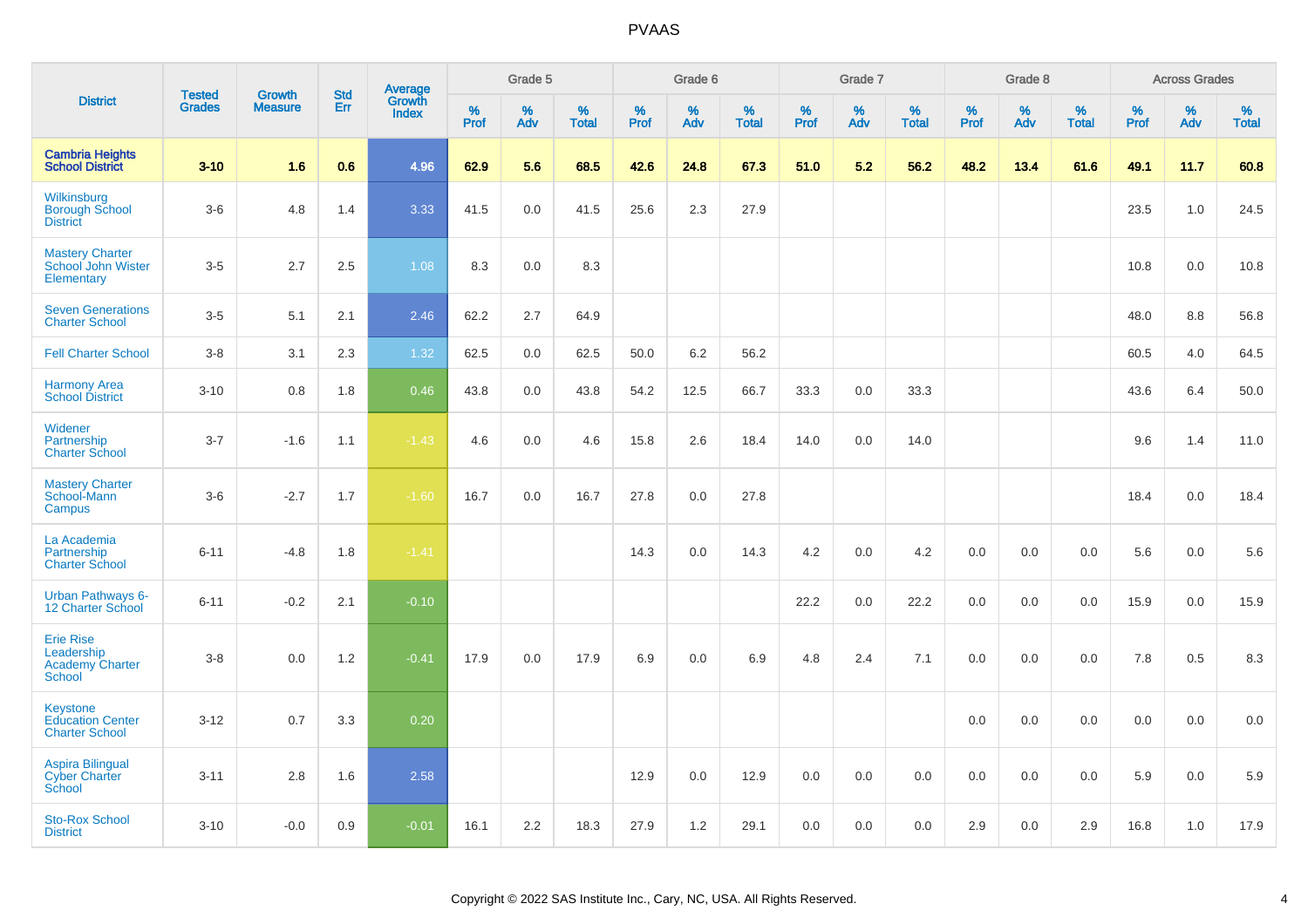|                                                          |                                | <b>Growth</b>  | <b>Std</b> |                                   |                     | Grade 5  |                   |                  | Grade 6  |                   |           | Grade 7  |                   |           | Grade 8  |                   |           | <b>Across Grades</b> |                   |
|----------------------------------------------------------|--------------------------------|----------------|------------|-----------------------------------|---------------------|----------|-------------------|------------------|----------|-------------------|-----------|----------|-------------------|-----------|----------|-------------------|-----------|----------------------|-------------------|
| <b>District</b>                                          | <b>Tested</b><br><b>Grades</b> | <b>Measure</b> | Err        | Average<br>Growth<br><b>Index</b> | $\%$<br><b>Prof</b> | %<br>Adv | %<br><b>Total</b> | %<br><b>Prof</b> | %<br>Adv | %<br><b>Total</b> | %<br>Prof | %<br>Adv | %<br><b>Total</b> | %<br>Prof | %<br>Adv | %<br><b>Total</b> | %<br>Prof | %<br>Adv             | %<br><b>Total</b> |
| <b>Cambria Heights</b><br><b>School District</b>         | $3 - 10$                       | 1.6            | 0.6        | 4.96                              | 62.9                | 5.6      | 68.5              | 42.6             | 24.8     | 67.3              | 51.0      | 5.2      | 56.2              | 48.2      | 13.4     | 61.6              | 49.1      | 11.7                 | 60.8              |
| <b>Alliance For</b><br><b>Progress Charter</b><br>School | $3-8$                          | $-1.1$         | 1.2        | $-0.97$                           | 12.5                | 0.0      | 12.5              | 32.0             | 0.0      | 32.0              | 26.9      | 0.0      | 26.9              | 3.4       | 0.0      | 3.4               | 19.4      | 0.0                  | 19.4              |
| <b>Monessen City</b><br><b>School District</b>           | $3 - 10$                       | $-3.2$         | 1.2        | $-2.75$                           | 20.0                | 0.0      | 20.0              | 18.0             | 2.6      | 20.5              | 13.3      | 0.0      | 13.3              | 4.8       | 0.0      | 4.8               | 15.2      | 0.6                  | 15.8              |
| Steelton-Highspire<br><b>School District</b>             | $3 - 11$                       | $-1.9$         | 0.7        | $-0.81$                           | 21.9                | 0.0      | 21.9              | 11.5             | 0.0      | 11.5              | 3.8       | 0.0      | 3.8               | 5.9       | 0.0      | 5.9               | 9.0       | 0.0                  | 9.0               |
| <b>People For People</b><br><b>Charter School</b>        | $3 - 12$                       | 3.5            | 1.0        | 3.64                              | 12.9                | 3.2      | 16.1              | 19.4             | 0.0      | 19.4              | 23.1      | 0.0      | 23.1              | 6.8       | 0.0      | 6.8               | 13.2      | 0.4                  | 13.6              |
| <b>Mastery Charter</b><br>School - Gratz<br>Campus       | $7 - 10$                       | 5.0            | 1.4        | 3.43                              |                     |          |                   |                  |          |                   | 19.4      | 0.0      | 19.4              | 7.3       | 0.0      | 7.3               | 13.0      | 0.0                  | 13.0              |
| <b>Sugar Valley Rural</b><br><b>Charter School</b>       | $3 - 11$                       | 0.5            | 1.0        | 1.28                              | 36.8                | 0.0      | 36.8              | 34.2             | 7.9      | 42.1              | 21.0      | 5.3      | 26.3              | 8.6       | 2.9      | 11.4              | 25.4      | 4.7                  | 30.0              |
| <b>Mastery Charter</b><br>School - Pickett<br>Campus     | $6 - 10$                       | 1.6            | 1.1        | 0.77                              |                     |          |                   | 4.9              | 0.0      | 4.9               | 15.4      | 0.0      | 15.4              | 8.8       | 2.9      | 11.8              | 9.6       | 0.9                  | 10.5              |
| <b>Esperanza Cyber</b><br><b>Charter School</b>          | $3 - 11$                       | $-2.3$         | 1.3        | 0.51                              | 11.8                | 0.0      | 11.8              | 8.7              | 0.0      | 8.7               | 12.8      | 0.0      | 12.8              | 9.1       | 0.0      | 9.1               | 9.4       | 0.8                  | 10.2              |
| <b>Propel Charter</b><br>School-Homestead                | $3 - 11$                       | $-1.0$         | 1.0        | $-0.97$                           | 21.6                | 0.0      | 21.6              | 16.7             | 5.6      | 22.2              | 11.8      | 0.0      | 11.8              | 9.5       | 2.4      | 11.9              | 15.3      | 2.2                  | 17.6              |
| <b>Chester-Upland</b><br><b>School District</b>          | $3 - 11$                       | 0.8            | 0.8        | 2.47                              | 15.4                | 0.0      | 15.4              | 18.2             | 2.6      | 20.8              | 12.4      | 0.0      | 12.4              | 9.8       | 0.0      | 9.8               | 15.6      | 1.0                  | 16.6              |
| <b>Propel Charter</b><br>School-Northside                | $3-8$                          | $-1.3$         | 1.0        | 2.10                              | 7.0                 | 0.0      | 7.0               | 14.6             | 0.0      | 14.6              | 5.0       | 0.0      | 5.0               | 10.0      | 0.0      | 10.0              | 9.0       | 0.0                  | 9.0               |
| John B. Stetson<br><b>Charter School</b>                 | $5-8$                          | 3.5            | 0.6        | 2.23                              | 4.5                 | 0.0      | 4.5               | 6.4              | 0.0      | 6.4               | 10.2      | 0.0      | 10.2              | 10.5      | 1.6      | 12.1              | 8.5       | $0.5\,$              | 8.9               |
| <b>New Day Charter</b><br><b>School</b>                  | $7 - 11$                       | $-1.7$         | 3.2        | $-0.53$                           |                     |          |                   |                  |          |                   |           |          |                   | 11.1      | 0.0      | 11.1              | 11.1      | 0.0                  | 11.1              |
| <b>Mastery Charter</b><br>School - Harrity<br>Campus     | $3-8$                          | 0.5            | 1.2        | 0.04                              | 13.6                | 0.0      | 13.6              | 12.8             | 2.1      | 14.9              | 26.5      | 0.0      | 26.5              | 11.1      | 7.4      | 18.5              | 18.2      | 2.0                  | 20.2              |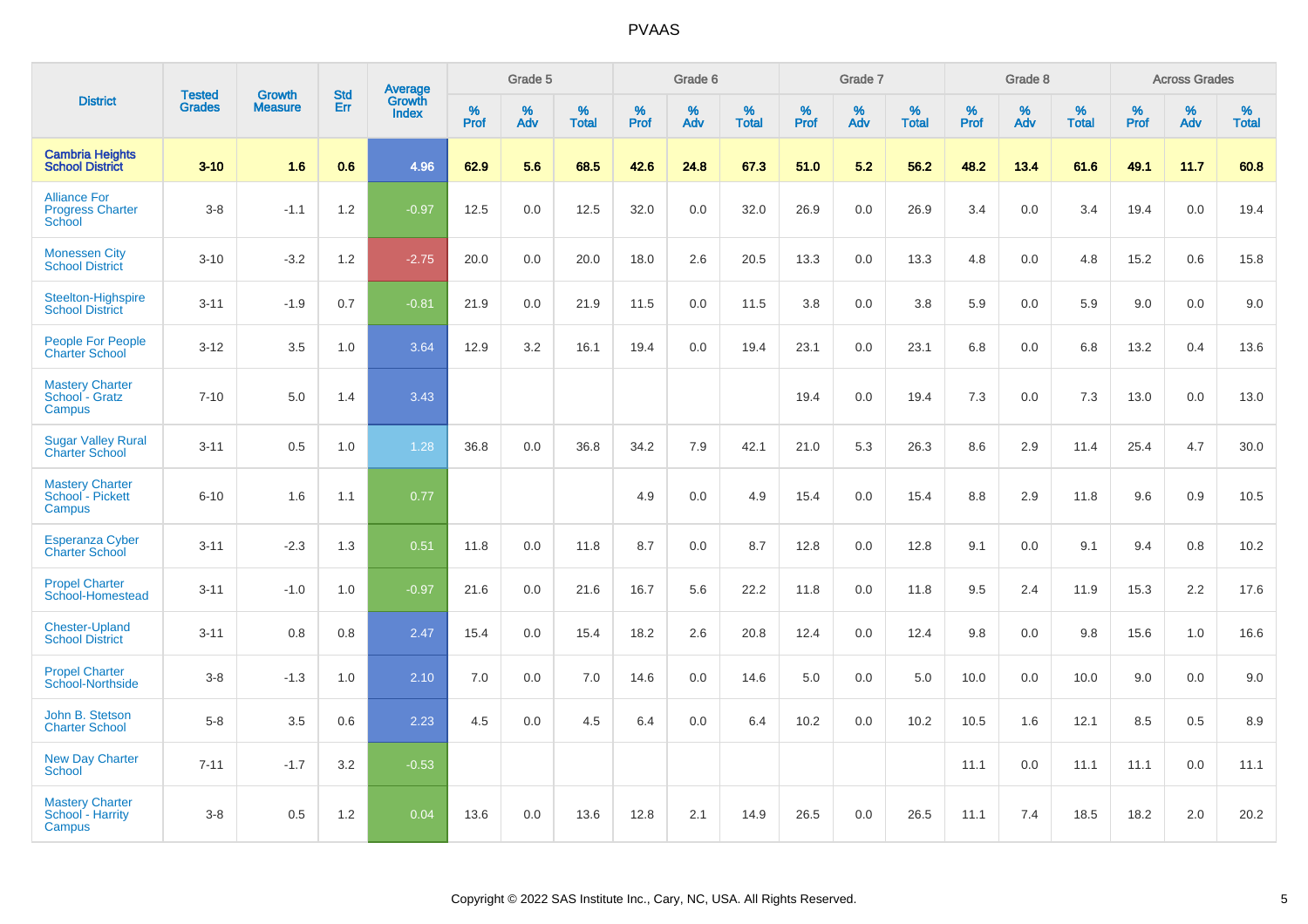|                                                                            | <b>Tested</b> | <b>Growth</b>  | <b>Std</b> | <b>Average</b>         |           | Grade 5  |                   |           | Grade 6  |                   |           | Grade 7  |                   |           | Grade 8  |                   |           | <b>Across Grades</b> |                   |
|----------------------------------------------------------------------------|---------------|----------------|------------|------------------------|-----------|----------|-------------------|-----------|----------|-------------------|-----------|----------|-------------------|-----------|----------|-------------------|-----------|----------------------|-------------------|
| <b>District</b>                                                            | <b>Grades</b> | <b>Measure</b> | Err        | Growth<br><b>Index</b> | %<br>Prof | %<br>Adv | %<br><b>Total</b> | %<br>Prof | %<br>Adv | %<br><b>Total</b> | %<br>Prof | %<br>Adv | %<br><b>Total</b> | %<br>Prof | %<br>Adv | %<br><b>Total</b> | %<br>Prof | %<br>Adv             | %<br><b>Total</b> |
| <b>Cambria Heights</b><br><b>School District</b>                           | $3 - 10$      | 1.6            | 0.6        | 4.96                   | 62.9      | 5.6      | 68.5              | 42.6      | 24.8     | 67.3              | 51.0      | 5.2      | 56.2              | 48.2      | 13.4     | 61.6              | 49.1      | 11.7                 | 60.8              |
| <b>Mariana Bracetti</b><br><b>Academy Charter</b><br><b>School</b>         | $3 - 10$      | 0.4            | 0.9        | 0.41                   | 33.9      | 1.7      | 35.6              | 17.8      | 0.0      | 17.8              | 38.2      | 1.8      | 40.0              | 12.1      | 3.0      | 15.2              | 26.5      | 2.0                  | 28.5              |
| <b>Roberto Clemente</b><br><b>Charter School</b>                           | $3 - 12$      | $-5.1$         | 1.0        | $-5.25$                | 19.4      | 0.0      | 19.4              | 23.1      | 5.1      | 28.2              | 11.6      | 0.0      | 11.6              | 12.2      | 0.0      | 12.2              | 15.5      | 1.7                  | 17.2              |
| Community<br>Academy Of<br>Philadelphia<br><b>Charter School</b>           | $3 - 11$      | $-4.1$         | 1.0        | $-4.18$                | 22.5      | 0.0      | 22.5              | 27.3      | 0.0      | 27.3              | 33.3      | 2.8      | 36.1              | 12.2      | 0.0      | 12.2              | 24.9      | 1.4                  | 26.3              |
| <b>Young Scholars</b><br><b>Charter School</b>                             | $6 - 8$       | 0.5            | 0.9        | 0.83                   |           |          |                   | 23.2      | 5.4      | 28.6              | 14.3      | 5.7      | 20.0              | 13.0      | 0.0      | 13.0              | 16.3      | 3.4                  | 19.7              |
| Aliquippa School<br><b>District</b>                                        | $3 - 11$      | $-0.6$         | 0.8        | $-0.74$                | 14.7      | 0.0      | 14.7              | 12.5      | 3.1      | 15.6              | 27.4      | 2.7      | 30.1              | 14.1      | 0.0      | 14.1              | 16.7      | 1.0                  | 17.7              |
| <b>Hanover Area</b><br><b>School District</b>                              | $3 - 11$      | $-2.1$         | 0.9        | 0.50                   | 29.8      | 0.0      | 29.8              | 14.6      | 9.1      | 23.6              | 15.5      | 0.0      | 15.5              | 14.3      | 2.4      | 16.7              | 20.2      | 2.3                  | 22.5              |
| <b>Russell Byers</b><br><b>Charter School</b>                              | $3 - 8$       | 1.4            | 0.9        | 1.61                   | 18.2      | 1.8      | 20.0              | 36.8      | 0.0      | 36.8              | 28.1      | 0.0      | 28.1              | 14.3      | 2.0      | 16.3              | 22.4      | 3.0                  | 25.3              |
| <b>Propel Charter</b><br>School - Braddock<br><b>Hills</b>                 | $3 - 11$      | $-3.7$         | 0.8        | $-2.74$                | 19.6      | 1.8      | 21.4              | 15.8      | 3.5      | 19.3              | 19.0      | 0.0      | 19.0              | 14.5      | 2.9      | 17.4              | 15.6      | 1.9                  | 17.5              |
| <b>Chester</b><br>Community<br><b>Charter School</b>                       | $3 - 8$       | 3.8            | 0.6        | 2.71                   | 15.7      | 0.8      | 16.4              | 11.9      | 1.8      | 13.8              | 15.2      | 1.0      | 16.2              | 14.8      | 0.0      | 14.8              | 13.2      | 0.7                  | 13.9              |
| <b>Mahanoy Area</b><br><b>School District</b>                              | $3 - 10$      | $-3.0$         | 0.8        | $-3.56$                | 30.4      | 0.0      | 30.4              | 31.5      | 8.2      | 39.7              | 19.6      | 2.0      | 21.6              | 14.9      | 1.5      | 16.4              | 27.6      | 3.3                  | 30.9              |
| <b>Innovative Arts</b><br><b>Academy Charter</b><br><b>School</b>          | $6 - 11$      | $-2.2$         | 0.9        | 1.94                   |           |          |                   | 15.4      | 1.9      | 17.3              | 19.1      | 0.0      | 19.1              | 15.4      | 1.1      | 16.5              | 16.6      | 1.0                  | 17.5              |
| <b>Propel Charter</b><br>School-Hazelwood                                  | $3 - 8$       | $-0.7$         | 1.2        | $-0.56$                | 6.7       | 0.0      | 6.7               | 14.3      | 0.0      | 14.3              | 14.3      | 4.8      | 19.0              | 16.0      | 0.0      | 16.0              | 10.2      | 0.6                  | 10.8              |
| <b>Chester Charter</b><br><b>Scholars Academy</b><br><b>Charter School</b> | $3 - 12$      | 0.0            | 0.9        | 0.64                   | 17.8      | 0.0      | 17.8              | 31.9      | 4.3      | 36.2              | 37.5      | 4.2      | 41.7              | 16.0      | 0.0      | 16.0              | 23.8      | 1.8                  | 25.6              |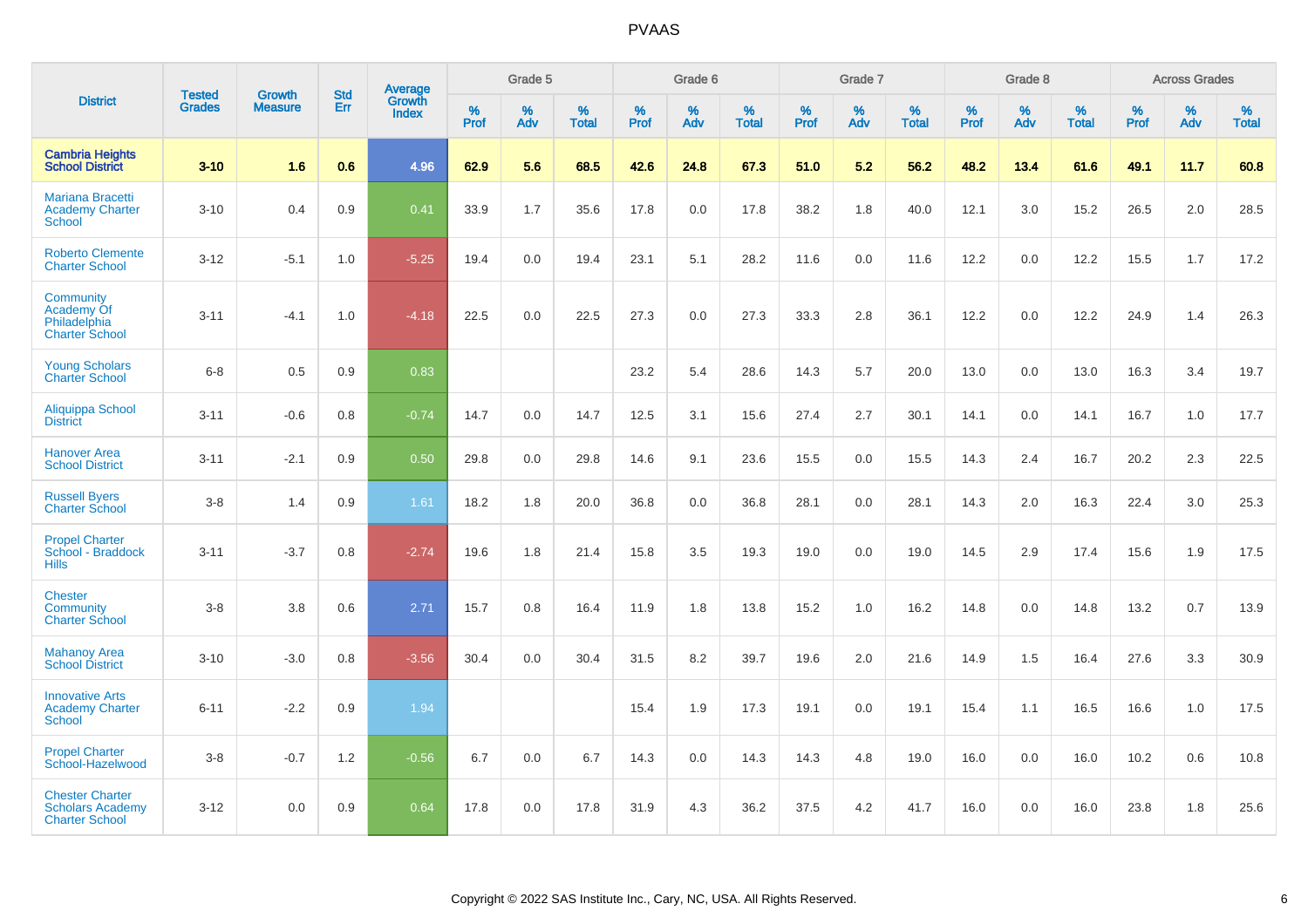|                                                                                |                                |                                 | <b>Std</b> | <b>Average</b>         |              | Grade 5  |                   |           | Grade 6  |                   |           | Grade 7  |                   |           | Grade 8  |                   |           | <b>Across Grades</b> |                   |
|--------------------------------------------------------------------------------|--------------------------------|---------------------------------|------------|------------------------|--------------|----------|-------------------|-----------|----------|-------------------|-----------|----------|-------------------|-----------|----------|-------------------|-----------|----------------------|-------------------|
| <b>District</b>                                                                | <b>Tested</b><br><b>Grades</b> | <b>Growth</b><br><b>Measure</b> | Err        | Growth<br><b>Index</b> | $\%$<br>Prof | %<br>Adv | %<br><b>Total</b> | %<br>Prof | %<br>Adv | %<br><b>Total</b> | %<br>Prof | %<br>Adv | %<br><b>Total</b> | %<br>Prof | %<br>Adv | %<br><b>Total</b> | %<br>Prof | %<br>Adv             | %<br><b>Total</b> |
| <b>Cambria Heights</b><br><b>School District</b>                               | $3 - 10$                       | 1.6                             | 0.6        | 4.96                   | 62.9         | 5.6      | 68.5              | 42.6      | 24.8     | 67.3              | 51.0      | 5.2      | 56.2              | 48.2      | 13.4     | 61.6              | 49.1      | 11.7                 | 60.8              |
| <b>York City School</b><br><b>District</b>                                     | $3 - 12$                       | 1.0                             | 0.3        | 3.18                   | 13.6         | 0.5      | 14.1              | 17.2      | 1.8      | 19.1              | 14.9      | 0.0      | 14.9              | 16.0      | 0.2      | 16.2              | 15.3      | 0.7                  | 15.9              |
| <b>Pottstown School</b><br><b>District</b>                                     | $3 - 12$                       | $-5.4$                          | 0.5        | $-10.46$               | 22.5         | 1.2      | 23.7              | 20.1      | 2.1      | 22.2              | 16.9      | 0.6      | 17.5              | 16.5      | 1.6      | 18.1              | 21.9      | 2.2                  | 24.0              |
| <b>Propel Charter</b><br>School-Pitcairn                                       | $3 - 8$                        | $-5.3$                          | 1.2        | $-2.91$                | 12.1         | 0.0      | 12.1              | 29.6      | 11.1     | 40.7              | 18.2      | 0.0      | 18.2              | 16.7      | 0.0      | 16.7              | 17.3      | 2.5                  | 19.8              |
| <b>KIPP West</b><br>Philadelphia<br><b>Charter School</b>                      | $3 - 8$                        | $-0.4$                          | 1.2        | $-1.95$                | 28.6         | 0.0      | 28.6              | 19.4      | 0.0      | 19.4              | 25.0      | 0.0      | 25.0              | 16.7      | 0.0      | 16.7              | 17.6      | 0.6                  | 18.1              |
| <b>Reading School</b><br><b>District</b>                                       | $3 - 11$                       | 1.5                             | 0.4        | 4.16                   | 14.9         | 0.5      | 15.4              | 15.2      | 2.2      | 17.4              | 16.6      | 1.3      | 17.9              | 16.7      | 0.4      | 17.0              | 16.0      | 1.2                  | 17.2              |
| <b>Lancaster School</b><br><b>District</b>                                     | $3 - 12$                       | $-4.1$                          | 0.3        | $-14.65$               | 22.5         | 2.4      | 24.9              | 21.2      | 5.2      | 26.3              | 20.2      | 1.6      | 21.8              | 17.0      | 2.1      | 19.1              | 21.5      | 3.7                  | 25.2              |
| <b>Tacony Academy</b><br><b>Charter School</b>                                 | $3 - 11$                       | $-3.1$                          | 0.8        | 4.52                   | 26.5         | 1.5      | 27.9              | 21.7      | 4.4      | 26.1              | 48.0      | 1.4      | 49.3              | 17.1      | 5.7      | 22.9              | 25.6      | 2.4                  | 28.0              |
| <b>Provident Charter</b><br><b>School</b>                                      | $3 - 8$                        | 4.1                             | 1.1        | $-1.11$                | 19.6         | 0.0      | 19.6              | 15.8      | 5.3      | 21.0              | 13.6      | 0.0      | 13.6              | 17.2      | 3.4      | 20.7              | 16.4      | 2.9                  | 19.3              |
| <b>Memphis Street</b><br><b>Academy Charter</b><br>School @ JP<br><b>Jones</b> | $5 - 8$                        | 4.3                             | 0.8        | 5.58                   | 13.3         | 0.0      | 13.3              | 12.9      | 0.0      | 12.9              | 21.3      | 1.6      | 23.0              | 18.0      | 0.0      | 18.0              | 16.6      | 0.6                  | 17.2              |
| <b>Erie City School</b><br><b>District</b>                                     | $3 - 12$                       | $-2.9$                          | 0.3        | $-10.54$               | 17.9         | 0.9      | 18.8              | 15.4      | 2.7      | 18.1              | 16.6      | 1.6      | 18.2              | 18.4      | 2.3      | 20.7              | 17.5      | 2.2                  | 19.8              |
| <b>Esperanza</b><br><b>Academy Charter</b><br><b>School</b>                    | $4 - 11$                       | 1.2                             | 0.5        | 4.88                   |              |          |                   | 17.4      | 0.5      | 17.9              | 22.3      | 1.4      | 23.6              | 18.9      | 0.5      | 19.4              | 19.0      | 0.9                  | 19.9              |
| <b>First Philadelphia</b><br>Preparatory<br><b>Charter School</b>              | $3 - 8$                        | $-3.5$                          | 0.7        | $-5.28$                | 13.7         | 1.0      | 14.7              | 22.8      | 1.1      | 23.9              | 7.6       | 0.0      | 7.6               | 18.9      | 4.0      | 23.0              | 16.4      | 1.6                  | 17.9              |
| <b>Richard Allen</b><br>Preparatory<br><b>Charter School</b>                   | $5-8$                          | 4.8                             | 0.7        | 6.89                   | 9.3          | 0.0      | 9.3               | 16.1      | 0.0      | 16.1              | 16.7      | 1.8      | 18.5              | 19.1      | 1.8      | 20.9              | 16.4      | 1.1                  | 17.5              |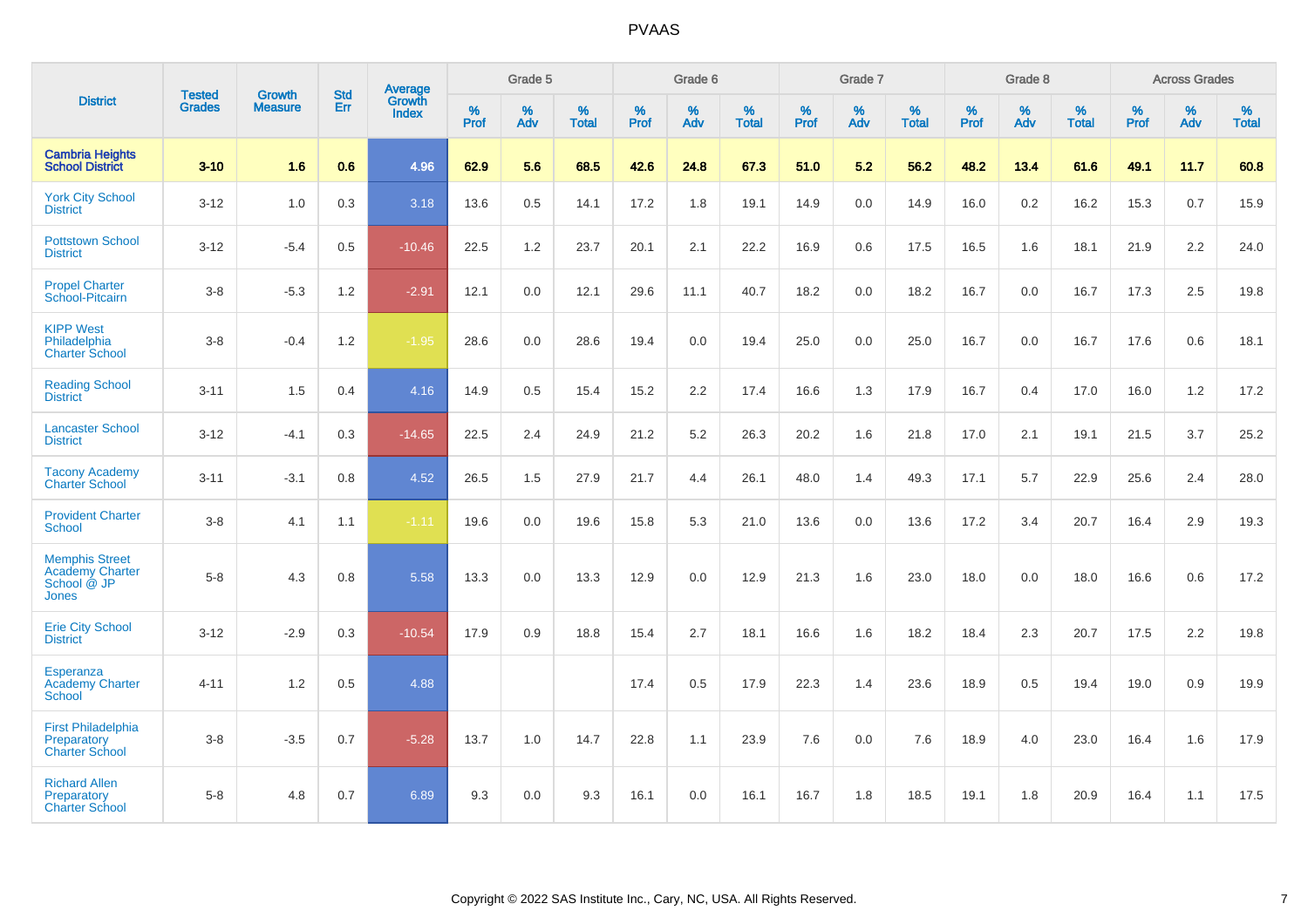|                                                                                          |                                |                                 | <b>Std</b> | Average                |           | Grade 5  |                   |           | Grade 6  |                   |           | Grade 7  |                   |           | Grade 8  |                   |           | <b>Across Grades</b> |                   |
|------------------------------------------------------------------------------------------|--------------------------------|---------------------------------|------------|------------------------|-----------|----------|-------------------|-----------|----------|-------------------|-----------|----------|-------------------|-----------|----------|-------------------|-----------|----------------------|-------------------|
| <b>District</b>                                                                          | <b>Tested</b><br><b>Grades</b> | <b>Growth</b><br><b>Measure</b> | Err        | Growth<br><b>Index</b> | %<br>Prof | %<br>Adv | %<br><b>Total</b> | %<br>Prof | %<br>Adv | %<br><b>Total</b> | %<br>Prof | %<br>Adv | %<br><b>Total</b> | %<br>Prof | %<br>Adv | %<br><b>Total</b> | %<br>Prof | %<br>Adv             | %<br><b>Total</b> |
| <b>Cambria Heights</b><br><b>School District</b>                                         | $3 - 10$                       | 1.6                             | 0.6        | 4.96                   | 62.9      | 5.6      | 68.5              | 42.6      | 24.8     | 67.3              | 51.0      | 5.2      | 56.2              | 48.2      | 13.4     | 61.6              | 49.1      | 11.7                 | 60.8              |
| <b>Lindley Academy</b><br>Charter School At<br><b>Birney</b>                             | $3-8$                          | 1.0                             | 0.7        | $-0.04$                | 8.9       | 0.0      | 8.9               | 24.0      | 2.5      | 26.6              | 20.6      | 3.2      | 23.8              | 19.4      | 4.8      | 24.2              | 19.6      | 2.3                  | 21.9              |
| <b>Harrisburg City</b><br><b>School District</b>                                         | $3 - 11$                       | 1.6                             | 0.4        | $-0.18$                | 6.5       | 0.3      | 6.7               | 14.5      | 1.7      | 16.2              | 15.4      | 1.9      | 17.3              | 20.3      | 2.1      | 22.4              | 12.6      | 1.0                  | 13.6              |
| <b>Frazier School</b><br><b>District</b>                                                 | $3 - 11$                       | $-1.8$                          | 0.8        | $-2.32$                | 49.0      | 3.9      | 52.9              | 48.8      | 17.5     | 66.2              | 43.0      | 12.8     | 55.8              | 20.4      | 3.7      | 24.1              | 40.8      | 10.9                 | 51.7              |
| <b>Penn Hills School</b><br><b>District</b>                                              | $3 - 11$                       | $-4.6$                          | 0.5        | $-9.21$                | 22.2      | 0.0      | 22.2              | 17.0      | 6.1      | 23.1              | 13.6      | 1.6      | 15.2              | 20.7      | 4.3      | 25.0              | 20.9      | 2.9                  | 23.8              |
| <b>Southwest</b><br>Leadership<br><b>Academy Charter</b><br><b>School</b>                | $3-8$                          | 0.2                             | 1.1        | 0.19                   | 9.1       | 0.0      | 9.1               | 16.1      | 6.4      | 22.6              | 15.8      | 2.6      | 18.4              | 20.8      | 0.0      | 20.8              | 19.0      | 3.3                  | 22.3              |
| <b>New Castle Area</b><br><b>School District</b>                                         | $3 - 12$                       | $-5.0$                          | 0.4        | $-11.37$               | 19.4      | 0.5      | 19.9              | 18.2      | 4.2      | 22.4              | 18.3      | 0.0      | 18.3              | 20.9      | 0.9      | 21.9              | 17.6      | 1.9                  | 19.5              |
| <b>Pan American</b><br><b>Academy Charter</b><br><b>School</b>                           | $3-8$                          | 0.9                             | 0.8        | 1.08                   | 19.3      | 1.8      | 21.0              | 17.1      | 0.0      | 17.1              | 28.1      | 1.8      | 29.8              | 21.3      | 1.6      | 23.0              | 19.6      | 2.0                  | 21.5              |
| <b>Global Leadership</b><br><b>Academy Charter</b><br><b>School Southwest</b><br>at Huey | $3-8$                          | $-0.4$                          | 1.8        | $-1.72$                | 0.0       | 0.0      | 0.0               | 0.0       | 0.0      | 0.0               |           |          |                   | 21.4      | 0.0      | 21.4              | 11.1      | 0.0                  | 11.1              |
| Columbia Borough<br><b>School District</b>                                               | $3 - 12$                       | $-0.9$                          | 0.8        | $-1.18$                | 34.7      | 5.6      | 40.3              | 31.0      | 8.4      | 39.4              | 20.0      | 4.3      | 24.3              | 21.6      | 1.4      | 23.0              | 27.1      | 6.8                  | 33.9              |
| <b>Mastery Charter</b><br>School-Cleveland<br>Elementary                                 | $3-8$                          | 2.7                             | 1.3        | 2.27                   | 25.0      | 7.1      | 32.1              | 23.5      | 0.0      | 23.5              | 24.1      | 3.4      | 27.6              | 21.7      | 0.0      | 21.7              | 18.8      | 1.9                  | 20.6              |
| <b>William Penn</b><br><b>School District</b>                                            | $3 - 12$                       | 1.4                             | 0.5        | 2.99                   | 24.0      | 0.5      | 24.5              | 31.6      | 2.8      | 34.5              | 30.8      | 0.6      | 31.4              | 21.8      | 2.4      | 24.2              | 26.1      | 2.5                  | 28.6              |
| <b>Universal Daroff</b><br><b>Charter School</b>                                         | $3-8$                          | 4.3                             | 0.8        | 5.09                   | 14.5      | 0.0      | 14.5              | 20.4      | 1.8      | 22.2              | 12.5      | 2.1      | 14.6              | 21.8      | 0.0      | 21.8              | 15.2      | 1.3                  | 16.5              |
| <b>Lebanon School</b><br><b>District</b>                                                 | $3 - 11$                       | $-0.4$                          | 0.4        | $-1.04$                | 29.4      | 2.5      | 31.9              | 21.7      | 5.5      | 27.2              | 20.0      | 2.5      | 22.5              | 21.9      | 1.2      | 23.0              | 25.5      | 3.4                  | 28.8              |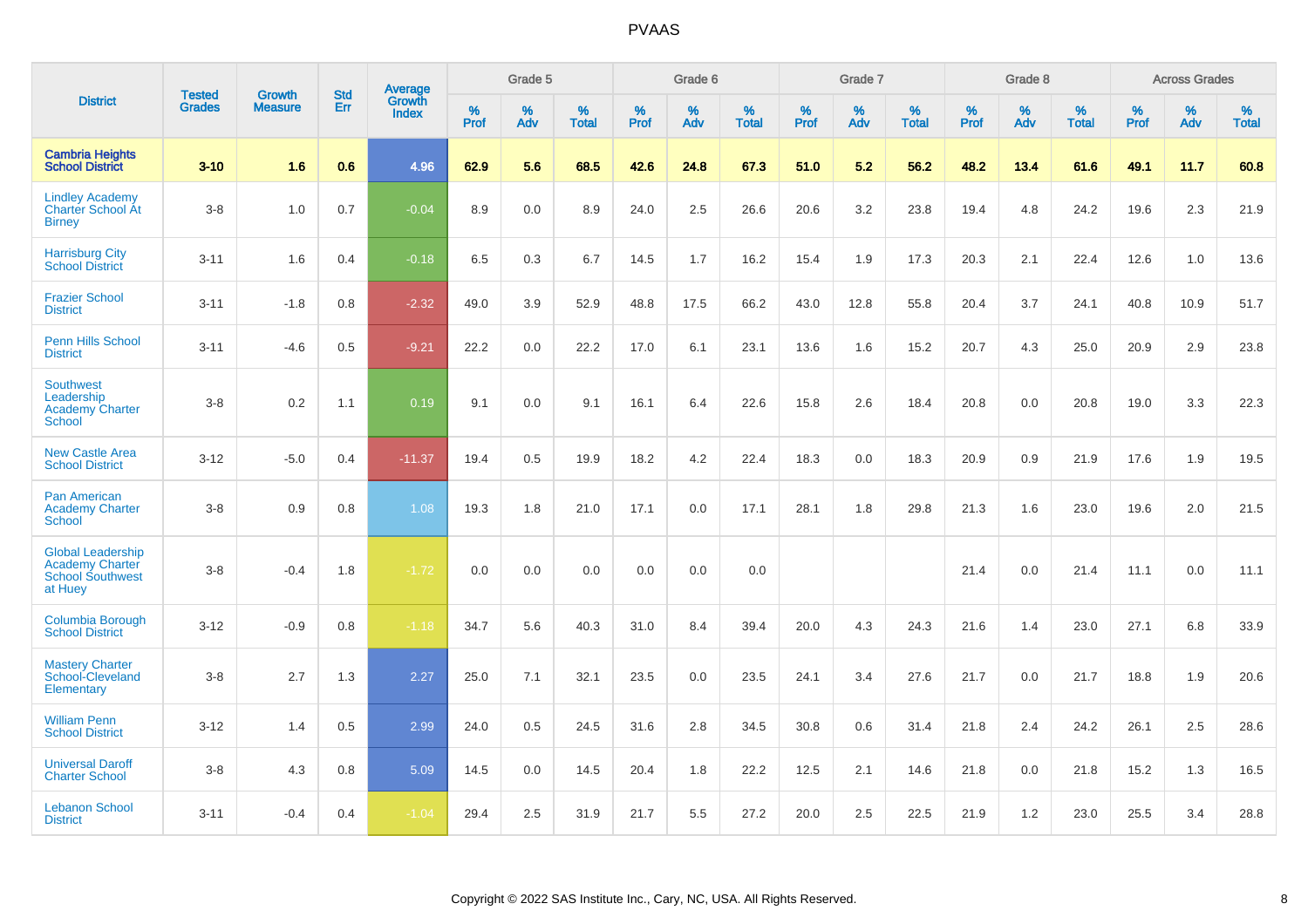|                                                                       | <b>Tested</b> | <b>Growth</b>  | <b>Std</b> | Average                       |           | Grade 5  |                   |           | Grade 6  |                   |           | Grade 7  |                   |           | Grade 8  |                   |           | <b>Across Grades</b> |                   |
|-----------------------------------------------------------------------|---------------|----------------|------------|-------------------------------|-----------|----------|-------------------|-----------|----------|-------------------|-----------|----------|-------------------|-----------|----------|-------------------|-----------|----------------------|-------------------|
| <b>District</b>                                                       | <b>Grades</b> | <b>Measure</b> | Err        | <b>Growth</b><br><b>Index</b> | %<br>Prof | %<br>Adv | %<br><b>Total</b> | %<br>Prof | %<br>Adv | %<br><b>Total</b> | %<br>Prof | %<br>Adv | %<br><b>Total</b> | %<br>Prof | %<br>Adv | %<br><b>Total</b> | %<br>Prof | %<br>Adv             | %<br><b>Total</b> |
| <b>Cambria Heights</b><br><b>School District</b>                      | $3 - 10$      | 1.6            | 0.6        | 4.96                          | 62.9      | 5.6      | 68.5              | 42.6      | 24.8     | 67.3              | 51.0      | 5.2      | 56.2              | 48.2      | 13.4     | 61.6              | 49.1      | 11.7                 | 60.8              |
| <b>Lincoln Leadership</b><br><b>Academy Charter</b><br><b>School</b>  | $3 - 12$      | 1.6            | 0.9        | 3.13                          | 29.6      | 0.0      | 29.6              | 25.0      | 12.5     | 37.5              | 24.5      | 5.7      | 30.2              | 22.0      | 2.4      | 24.4              | 28.4      | 5.4                  | 33.8              |
| Wissahickon<br><b>Charter School</b>                                  | $3 - 8$       | $-1.5$         | 0.7        | 0.24                          | 22.2      | 0.0      | 22.2              | 20.5      | 6.0      | 26.5              | 24.1      | 1.2      | 25.3              | 22.1      | 0.0      | 22.1              | 22.4      | 2.8                  | 25.2              |
| <b>Forest Hills School</b><br><b>District</b>                         | $3 - 11$      | $-4.9$         | 0.6        | $-8.77$                       | 53.0      | 4.5      | 57.5              | 48.3      | 6.7      | 55.0              | 30.9      | 3.2      | 34.2              | 22.3      | 2.5      | 24.8              | 39.3      | 7.6                  | 46.9              |
| <b>East Allegheny</b><br><b>School District</b>                       | $3 - 11$      | $-3.0$         | 0.7        | $-4.43$                       | 41.6      | 3.4      | 44.9              | 25.9      | 7.1      | 32.9              | 30.8      | 2.6      | 33.3              | 22.3      | 3.9      | 26.2              | 26.8      | 4.0                  | 30.9              |
| <b>Philadelphia City</b><br><b>School District</b>                    | $3 - 12$      | $-0.0$         | 0.2        | $-0.22$                       | 24.2      | 3.5      | 27.7              | 22.9      | 8.1      | 31.0              | 26.8      | 6.5      | 33.4              | 22.4      | 4.6      | 27.1              | 23.1      | 6.3                  | 29.4              |
| <b>Boys Latin Of</b><br>Philadelphia<br><b>Charter School</b>         | $6 - 12$      | 2.7            | 0.8        | 1.58                          |           |          |                   | 9.0       | 1.5      | 10.4              | 18.1      | 1.2      | 19.3              | 22.6      | 1.1      | 23.7              | 17.3      | 1.2                  | 18.5              |
| <b>Mckeesport Area</b><br><b>School District</b>                      | $3 - 12$      | 0.3            | 0.5        | 0.67                          | 30.5      | 0.6      | 31.1              | 29.1      | 1.3      | 30.4              | 24.1      | 0.0      | 24.1              | 22.6      | 1.0      | 23.7              | 25.9      | 2.4                  | 28.3              |
| <b>Maritime Academy</b><br><b>Charter School</b>                      | $3 - 10$      | $-6.3$         | 0.7        | $-3.02$                       | 16.3      | 0.0      | 16.3              | 18.1      | 2.4      | 20.5              | 24.1      | 3.4      | 27.6              | 22.7      | 0.0      | 22.7              | 19.4      | 1.9                  | 21.3              |
| <b>Perseus House</b><br><b>Charter School Of</b><br><b>Excellence</b> | $6 - 11$      | $-0.9$         | 1.2        | $-0.70$                       |           |          |                   | 4.8       | 0.0      | 4.8               | 20.4      | 0.0      | 20.4              | 22.7      | 1.5      | 24.2              | 19.2      | 0.7                  | 19.9              |
| <b>Greater Johnstown</b><br><b>School District</b>                    | $3 - 11$      | $-0.2$         | 0.5        | $-0.46$                       | 21.9      | 0.0      | 21.9              | 21.0      | 2.7      | 23.6              | 26.7      | 0.6      | 27.3              | 23.4      | 0.6      | 24.0              | 21.6      | 1.8                  | 23.4              |
| <b>Propel Charter</b><br>School-Montour                               | $3 - 10$      | $-1.8$         | 0.8        | $-1.01$                       | 18.0      | 0.0      | 18.0              | 22.7      | 3.0      | 25.8              | 21.5      | 0.0      | 21.5              | 23.4      | 3.1      | 26.6              | 21.5      | 3.2                  | 24.7              |
| Washington<br><b>School District</b>                                  | $3 - 11$      | $-1.7$         | 0.7        | $-2.41$                       | 44.7      | 0.0      | 44.7              | 39.6      | 6.2      | 45.8              | 28.0      | 1.2      | 29.3              | 23.5      | 1.5      | 25.0              | 35.4      | 3.1                  | 38.6              |
| <b>Bristol Township</b><br><b>School District</b>                     | $3 - 11$      | $-3.8$         | 0.4        | $-10.35$                      | 23.8      | 0.9      | 24.7              | 30.0      | 5.5      | 35.5              | 30.2      | 2.2      | 32.4              | 24.1      | 2.8      | 26.9              | 26.9      | 2.9                  | 29.8              |
| <b>Cornell School</b><br><b>District</b>                              | $3 - 11$      | $-0.8$         | 1.1        | $-0.69$                       | 36.7      | 0.0      | 36.7              | 34.9      | 7.0      | 41.9              | 35.9      | 0.0      | 35.9              | 24.3      | 2.7      | 27.0              | 32.9      | 6.1                  | 39.0              |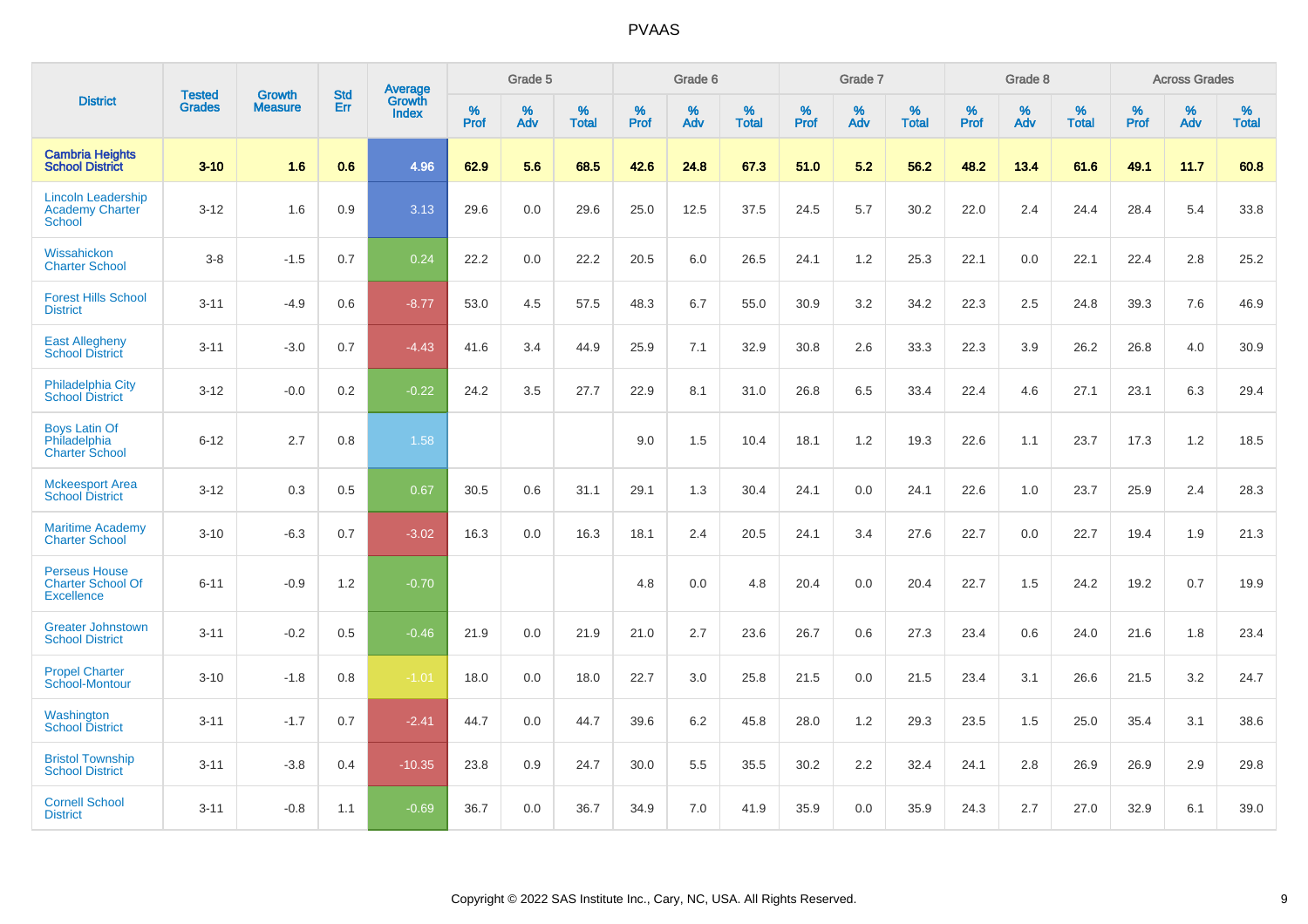|                                                                                            |                                | <b>Growth</b>  |                   |                                   |                     | Grade 5  |                      |              | Grade 6  |                   |              | Grade 7  |                   |              | Grade 8  |                      |              | <b>Across Grades</b> |                   |
|--------------------------------------------------------------------------------------------|--------------------------------|----------------|-------------------|-----------------------------------|---------------------|----------|----------------------|--------------|----------|-------------------|--------------|----------|-------------------|--------------|----------|----------------------|--------------|----------------------|-------------------|
| <b>District</b>                                                                            | <b>Tested</b><br><b>Grades</b> | <b>Measure</b> | <b>Std</b><br>Err | Average<br>Growth<br><b>Index</b> | $\%$<br><b>Prof</b> | %<br>Adv | $\%$<br><b>Total</b> | $\%$<br>Prof | %<br>Adv | %<br><b>Total</b> | $\%$<br>Prof | %<br>Adv | %<br><b>Total</b> | $\%$<br>Prof | %<br>Adv | $\%$<br><b>Total</b> | $\%$<br>Prof | $\%$<br>Adv          | %<br><b>Total</b> |
| <b>Cambria Heights</b><br><b>School District</b>                                           | $3 - 10$                       | 1.6            | 0.6               | 4.96                              | 62.9                | 5.6      | 68.5                 | 42.6         | 24.8     | 67.3              | 51.0         | 5.2      | 56.2              | 48.2         | 13.4     | 61.6                 | 49.1         | 11.7                 | 60.8              |
| The Philadelphia<br><b>Charter School for</b><br><b>Arts and Sciences</b><br>at HR Edmunds | $3-8$                          | $-1.2$         | 0.7               | $-2.66$                           | 11.9                | 2.4      | 14.3                 | 18.6         | 0.0      | 18.6              | 17.2         | 0.0      | 17.2              | 24.4         | 0.0      | 24.4                 | 16.1         | 0.6                  | 16.7              |
| Catasauqua Area<br><b>School District</b>                                                  | $3 - 12$                       | $-1.3$         | 0.7               | $-0.01$                           | 30.1                | 0.0      | 30.1                 | 55.4         | 9.5      | 64.9              | 33.3         | 2.9      | 36.3              | 24.4         | 7.8      | 32.2                 | 36.9         | 5.3                  | 42.2              |
| <b>Wilkes-Barre Area</b><br><b>School District</b>                                         | $3 - 11$                       | $-1.0$         | 0.5               | 1.18                              | 28.0                | 0.8      | 28.8                 | 32.4         | 8.7      | 41.1              | 27.6         | 1.8      | 29.4              | 24.7         | 3.7      | 28.4                 | 27.8         | 4.6                  | 32.3              |
| <b>Woodland Hills</b><br><b>School District</b>                                            | $3 - 12$                       | $-3.0$         | 0.5               | $-5.51$                           | 34.1                | 0.6      | 34.7                 | 13.8         | 3.4      | 17.2              | 32.5         | 2.6      | 35.0              | 24.8         | 2.0      | 26.7                 | 26.7         | 3.7                  | 30.4              |
| <b>Collegium Charter</b><br><b>School</b>                                                  | $3 - 10$                       | $-4.5$         | 0.5               | $-9.56$                           | 32.0                | 1.0      | 33.0                 | 26.2         | 4.2      | 30.4              | 26.3         | 1.1      | 27.4              | 25.0         | 3.4      | 28.4                 | 31.5         | 3.2                  | 34.7              |
| <b>Global Leadership</b><br><b>Academy Charter</b><br><b>School</b>                        | $3-8$                          | 0.6            | 1.9               | 1.10                              | 21.4                | 0.0      | 21.4                 |              |          |                   | 14.3         | 0.0      | 14.3              | 25.0         | 0.0      | 25.0                 | 13.4         | 0.0                  | 13.4              |
| <b>Center For Student</b><br><b>Learning Charter</b><br><b>School At</b><br>Pennsbury      | $6 - 12$                       | 1.9            | 3.5               | 0.54                              |                     |          |                      |              |          |                   |              |          |                   | 25.0         | 8.3      | 33.3                 | 26.9         | 3.8                  | 30.8              |
| Environmental<br><b>Charter School At</b><br><b>Frick Park</b>                             | $3-9$                          | $-2.5$         | 0.7               | $-3.49$                           | 46.0                | 5.3      | 51.3                 | 41.5         | 10.6     | 52.1              | 46.6         | 13.6     | 60.2              | 25.4         | 11.9     | 37.3                 | 43.3         | 14.6                 | 57.9              |
| <b>Clairton City</b><br><b>School District</b>                                             | $3 - 11$                       | 0.7            | 0.8               | 0.84                              | 12.5                | 2.1      | 14.6                 | 22.1         | 5.9      | 27.9              | 17.7         | 0.0      | 17.7              | 25.5         | 0.0      | 25.5                 | 19.3         | 1.5                  | 20.8              |
| <b>KIPP Philadelphia</b><br><b>Charter School</b>                                          | $3-8$                          | 2.8            | 0.9               | 3.91                              | 13.5                | 0.0      | 13.5                 | 28.0         | 0.0      | 28.0              | 29.0         | 0.0      | 29.0              | 25.6         | 0.0      | 25.6                 | 21.5         | 0.4                  | 21.9              |
| <b>Mastery Charter</b><br>School-<br>Shoemaker<br>Campus                                   | $7 - 10$                       | 5.8            | 1.6               | 3.54                              |                     |          |                      |              |          |                   | 26.7         | 6.7      | 33.3              | 25.9         | 0.0      | 25.9                 | 26.3         | 3.5                  | 29.8              |
| <b>Williamsport Area</b><br><b>School District</b>                                         | $3 - 11$                       | $-1.3$         | 0.4               | $-3.63$                           | 46.8                | 4.8      | 51.6                 | 43.8         | 8.8      | 52.5              | 34.6         | 4.8      | 39.4              | 26.0         | 5.8      | 31.8                 | 37.7         | 8.5                  | 46.2              |
| <b>Hazleton Area</b><br><b>School District</b>                                             | $3 - 11$                       | 0.5            | 0.4               | 1.18                              | 30.2                | 2.3      | 32.5                 | 24.8         | 4.8      | 29.6              | 24.8         | 2.8      | 27.5              | 26.1         | 6.5      | 32.6                 | 28.6         | 4.0                  | 32.6              |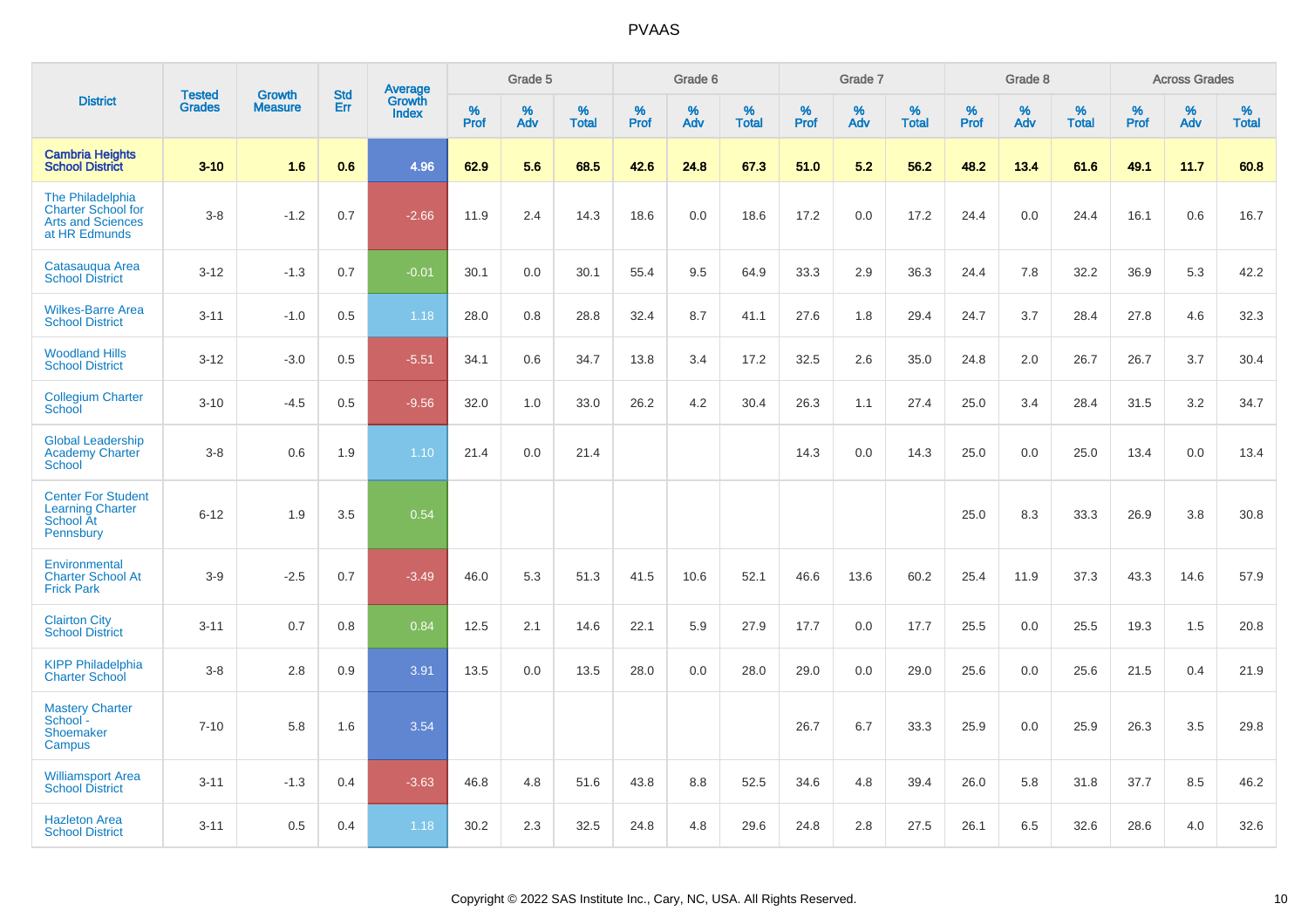|                                                                   |                                |                                 | <b>Std</b> | Average                |           | Grade 5  |                   |           | Grade 6  |                   |           | Grade 7  |                   |           | Grade 8  |                   |           | <b>Across Grades</b> |                   |
|-------------------------------------------------------------------|--------------------------------|---------------------------------|------------|------------------------|-----------|----------|-------------------|-----------|----------|-------------------|-----------|----------|-------------------|-----------|----------|-------------------|-----------|----------------------|-------------------|
| <b>District</b>                                                   | <b>Tested</b><br><b>Grades</b> | <b>Growth</b><br><b>Measure</b> | Err        | Growth<br><b>Index</b> | %<br>Prof | %<br>Adv | %<br><b>Total</b> | %<br>Prof | %<br>Adv | %<br><b>Total</b> | %<br>Prof | %<br>Adv | %<br><b>Total</b> | %<br>Prof | %<br>Adv | %<br><b>Total</b> | %<br>Prof | %<br>Adv             | %<br><b>Total</b> |
| <b>Cambria Heights</b><br><b>School District</b>                  | $3 - 10$                       | 1.6                             | 0.6        | 4.96                   | 62.9      | 5.6      | 68.5              | 42.6      | 24.8     | 67.3              | 51.0      | 5.2      | 56.2              | 48.2      | 13.4     | 61.6              | 49.1      | 11.7                 | 60.8              |
| <b>Mid Valley School</b><br><b>District</b>                       | $3 - 10$                       | $-0.4$                          | 0.6        | $-0.79$                | 41.6      | 5.0      | 46.5              | 48.8      | 10.4     | 59.2              | 38.6      | 2.4      | 40.9              | 26.2      | 2.7      | 28.9              | 38.8      | 7.4                  | 46.2              |
| Shenandoah<br><b>Valley School</b><br><b>District</b>             | $3 - 11$                       | 1.7                             | 0.9        | 1.42                   | 37.3      | 3.0      | 40.3              | 31.4      | 9.8      | 41.2              | 36.2      | 1.7      | 37.9              | 26.3      | 0.0      | 26.3              | 34.3      | 5.0                  | 39.4              |
| <b>Coatesville Area</b><br><b>School District</b>                 | $3 - 11$                       | $-0.4$                          | 0.4        | $-0.91$                | 28.2      | 1.6      | 29.8              | 30.3      | 2.8      | 33.1              | 30.8      | 4.4      | 35.2              | 26.3      | 2.9      | 29.3              | 28.5      | 3.0                  | 31.5              |
| <b>Scranton School</b><br><b>District</b>                         | $3 - 12$                       | $-0.8$                          | 0.5        | $-1.60$                | 35.9      | 1.7      | 37.6              | 29.4      | 4.2      | 33.6              | 24.9      | 2.8      | 27.7              | 26.3      | 5.8      | 32.2              | 29.5      | 4.0                  | 33.5              |
| <b>Muhlenberg</b><br><b>School District</b>                       | $3 - 10$                       | $-2.8$                          | 0.4        | $-7.00$                | 35.9      | 1.4      | 37.2              | 23.8      | 0.9      | 24.7              | 27.7      | 2.0      | 29.6              | 26.4      | 1.4      | 27.8              | 28.8      | 3.0                  | 31.8              |
| <b>New Kensington-</b><br><b>Arnold School</b><br><b>District</b> | $3 - 11$                       | $-1.0$                          | 0.7        | $-1.55$                | 22.5      | 0.9      | 23.4              | 20.6      | 10.3     | 30.8              | 27.0      | 0.0      | 27.0              | 26.4      | 3.4      | 29.9              | 27.1      | 4.2                  | 31.3              |
| <b>Norristown Area</b><br><b>School District</b>                  | $3 - 12$                       | $-1.1$                          | 0.4        | $-2.77$                | 24.5      | 1.0      | 25.5              | 32.9      | 5.0      | 37.8              | 26.4      | 4.8      | 31.3              | 26.6      | 3.6      | 30.2              | 27.8      | 4.0                  | 31.7              |
| <b>Steel Valley</b><br><b>School District</b>                     | $3 - 11$                       | $-2.9$                          | 0.7        | $-4.04$                | 38.4      | 1.2      | 39.5              | 37.1      | 14.5     | 51.6              | 26.5      | 3.6      | 30.1              | 26.7      | 6.7      | 33.3              | 35.3      | 10.2                 | 45.5              |
| <b>Ad Prima Charter</b><br><b>School</b>                          | $3 - 8$                        | 2.7                             | 0.8        | 1.75                   | 25.9      | 1.8      | 27.8              | 34.7      | 16.3     | 51.0              | 36.1      | 3.3      | 39.3              | 27.4      | 4.8      | 32.3              | 33.2      | 4.8                  | 38.1              |
| <b>New Brighton Area</b><br><b>School District</b>                | $3 - 11$                       | $-4.3$                          | 0.6        | $-6.67$                | 37.1      | 4.5      | 41.6              | 37.0      | 7.0      | 44.0              | 33.7      | 5.0      | 38.6              | 27.6      | 3.8      | 31.4              | 32.4      | 4.8                  | 37.2              |
| <b>Bristol Borough</b><br><b>School District</b>                  | $3 - 12$                       | 0.4                             | 0.7        | 1.32                   | 37.3      | 1.3      | 38.7              | 28.4      | 18.2     | 46.6              | 39.5      | 7.4      | 46.9              | 27.7      | 6.0      | 33.7              | 33.3      | 8.0                  | 41.4              |
| <b>Forbes Road</b><br><b>School District</b>                      | $3 - 11$                       | 1.3                             | 1.4        | 0.89                   | 61.3      | 3.2      | 64.5              | 40.0      | 6.7      | 46.7              | 57.9      | 0.0      | 57.9              | 27.8      | 0.0      | 27.8              | 47.4      | 7.3                  | 54.7              |
| <b>Big Beaver Falls</b><br>Area School<br><b>District</b>         | $3 - 11$                       | $-0.7$                          | 0.6        | $-1.18$                | 44.1      | 2.9      | 47.1              | 30.8      | 1.9      | 32.7              | 29.7      | 5.0      | 34.6              | 27.8      | 2.1      | 29.9              | 33.1      | 3.7                  | 36.8              |
| <b>Morrisville Borough</b><br><b>School District</b>              | $3 - 11$                       | $-0.9$                          | 0.9        | $-0.98$                | 28.3      | 3.3      | 31.7              | 19.2      | 1.9      | 21.2              | 32.7      | 0.0      | 32.7              | 27.9      | 0.0      | 27.9              | 27.6      | 1.9                  | 29.5              |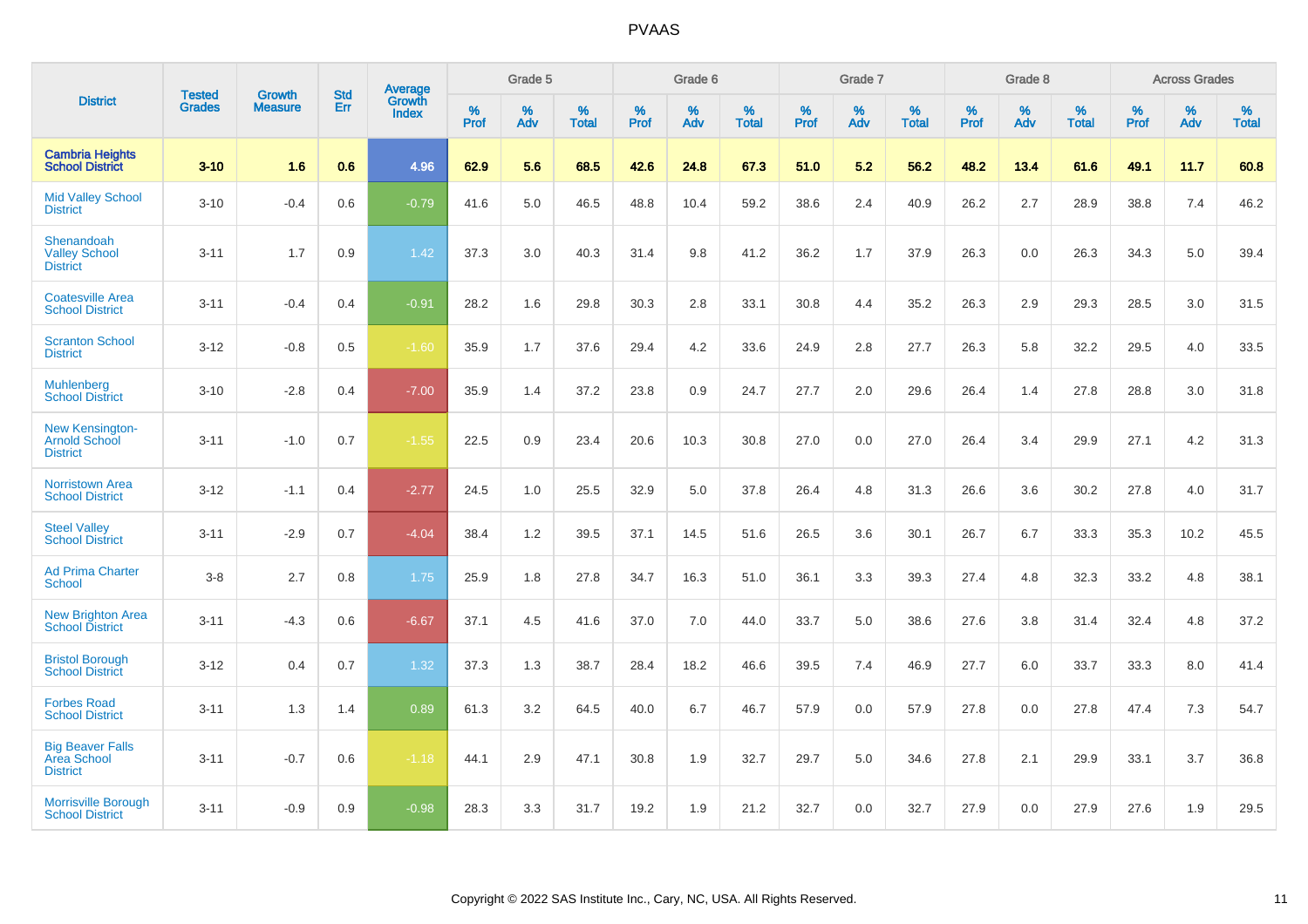|                                                              |                                |                                 | <b>Std</b> | Average                |           | Grade 5  |                   |           | Grade 6  |                   |           | Grade 7  |                   |           | Grade 8  |                   |           | <b>Across Grades</b> |                   |
|--------------------------------------------------------------|--------------------------------|---------------------------------|------------|------------------------|-----------|----------|-------------------|-----------|----------|-------------------|-----------|----------|-------------------|-----------|----------|-------------------|-----------|----------------------|-------------------|
| <b>District</b>                                              | <b>Tested</b><br><b>Grades</b> | <b>Growth</b><br><b>Measure</b> | Err        | Growth<br><b>Index</b> | %<br>Prof | %<br>Adv | %<br><b>Total</b> | %<br>Prof | %<br>Adv | %<br><b>Total</b> | %<br>Prof | %<br>Adv | %<br><b>Total</b> | %<br>Prof | %<br>Adv | %<br><b>Total</b> | %<br>Prof | %<br>Adv             | %<br><b>Total</b> |
| <b>Cambria Heights</b><br><b>School District</b>             | $3 - 10$                       | 1.6                             | 0.6        | 4.96                   | 62.9      | 5.6      | 68.5              | 42.6      | 24.8     | 67.3              | 51.0      | 5.2      | 56.2              | 48.2      | 13.4     | 61.6              | 49.1      | 11.7                 | 60.8              |
| <b>Belmont Charter</b><br>School                             | $3 - 10$                       | 2.8                             | 0.9        | 3.27                   | 10.2      | 0.0      | 10.2              | 25.5      | 2.0      | 27.4              | 22.9      | 0.0      | 22.9              | 28.0      | 0.0      | 28.0              | 18.0      | 1.9                  | 19.9              |
| <b>Forest Area School</b><br><b>District</b>                 | $3 - 11$                       | $-1.6$                          | 1.2        | $-1.32$                | 45.8      | 0.0      | 45.8              | 37.5      | 4.2      | 41.7              | 24.2      | 12.1     | 36.4              | 28.1      | 3.1      | 31.2              | 40.8      | 6.6                  | 47.4              |
| <b>Farrell Area School</b><br><b>District</b>                | $3 - 11$                       | 1.3                             | 1.0        | 1.30                   | 26.7      | 0.0      | 26.7              | 31.7      | 2.4      | 34.2              | 20.4      | 0.0      | 20.4              | 28.2      | 0.0      | 28.2              | 25.9      | 2.3                  | 28.2              |
| <b>Universal Alcorn</b><br><b>Charter School</b>             | $3-8$                          | 6.0                             | 0.9        | 5.70                   | 32.1      | 9.4      | 41.5              | 34.0      | 6.0      | 40.0              | 37.5      | 3.6      | 41.1              | 28.2      | 0.0      | 28.2              | 29.2      | 4.4                  | 33.6              |
| Agora Cyber<br>Charter School                                | $3 - 11$                       | $-2.5$                          | 0.6        | $-1.84$                | 31.7      | 1.0      | 32.7              | 30.1      | 7.0      | 37.1              | 29.0      | 2.8      | 31.7              | 28.3      | 2.0      | 30.3              | 30.7      | 4.8                  | 35.5              |
| Salisbury-Elk Lick<br><b>School District</b>                 | $3 - 11$                       | $-3.9$                          | 1.3        | $-2.93$                | 50.0      | 8.3      | 58.3              | 50.0      | 0.0      | 50.0              | 30.0      | 0.0      | 30.0              | 28.6      | 4.8      | 33.3              | 42.2      | 3.3                  | 45.4              |
| <b>Vision Academy</b><br><b>Charter School</b>               | $3 - 8$                        | $-0.9$                          | 1.2        | $-2.67$                | 35.7      | 0.0      | 35.7              | 36.0      | 0.0      | 36.0              | 37.1      | 2.9      | 40.0              | 28.6      | 0.0      | 28.6              | 32.1      | 1.1                  | 33.2              |
| <b>Universal Vare</b><br><b>Charter School</b>               | $6 - 8$                        | 6.8                             | 1.3        | 5.11                   |           |          |                   | 11.8      | 17.6     | 29.4              | 16.7      | 0.0      | 16.7              | 28.6      | 1.6      | 30.2              | 22.7      | 3.6                  | 26.4              |
| <b>Mastery Charter</b><br>School - Thomas<br>Campus          | $3 - 10$                       | 0.4                             | 1.0        | 0.38                   | 29.0      | 0.0      | 29.0              | 17.1      | 0.0      | 17.1              | 20.9      | 2.3      | 23.3              | 28.9      | 0.0      | 28.9              | 24.9      | 2.3                  | 27.2              |
| <b>Mount Carmel</b><br><b>Area School</b><br><b>District</b> | $3 - 11$                       | $-2.5$                          | 0.6        | $-3.95$                | 36.9      | 1.8      | 38.7              | 31.3      | 7.8      | 39.1              | 30.6      | 0.0      | 30.6              | 29.0      | 2.6      | 31.6              | 32.7      | 4.4                  | 37.2              |
| <b>Shade-Central City</b><br><b>School District</b>          | $3 - 11$                       | $-2.8$                          | 1.4        | $-1.99$                | 43.8      | 0.0      | 43.8              | 44.4      | 14.8     | 59.3              | 25.0      | 0.0      | 25.0              | 29.2      | 0.0      | 29.2              | 35.1      | 6.0                  | 41.0              |
| <b>Bethlehem-Center</b><br><b>School District</b>            | $3 - 10$                       | $-2.1$                          | 0.8        | $-2.78$                | 40.8      | 2.8      | 43.7              | 29.8      | 1.5      | 31.3              | 28.6      | 0.0      | 28.6              | 29.2      | 0.0      | 29.2              | 35.6      | 3.6                  | 39.2              |
| <b>Propel Charter</b><br>School - East                       | $3 - 8$                        | 1.1                             | 1.0        | 1.08                   | 32.5      | 0.0      | 32.5              | 34.3      | 11.4     | 45.7              | 33.3      | 9.1      | 42.4              | 29.4      | 0.0      | 29.4              | 31.6      | 4.7                  | 36.3              |
| Northwood<br><b>Academy Charter</b><br><b>School</b>         | $3 - 8$                        | $-0.1$                          | 0.7        | $-0.12$                | 23.4      | 1.3      | 24.7              | 44.2      | 6.5      | 50.6              | 37.5      | 5.6      | 43.1              | 29.6      | 13.0     | 42.6              | 31.0      | 5.4                  | 36.4              |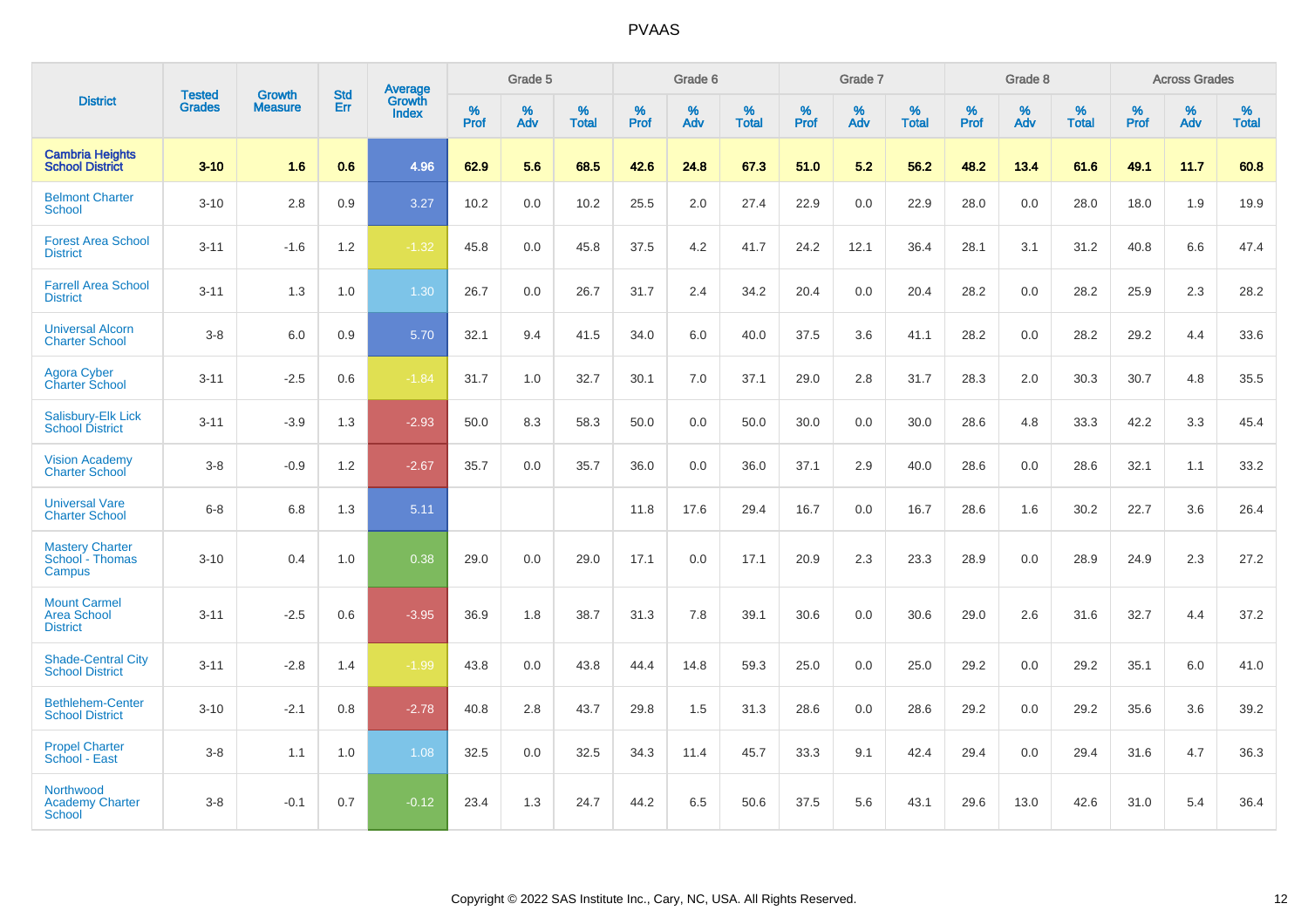|                                                                           |                                |                                 |                   |                                          |                     | Grade 5  |                   |           | Grade 6  |                   |           | Grade 7  |                   |           | Grade 8  |                   |           | <b>Across Grades</b> |                   |
|---------------------------------------------------------------------------|--------------------------------|---------------------------------|-------------------|------------------------------------------|---------------------|----------|-------------------|-----------|----------|-------------------|-----------|----------|-------------------|-----------|----------|-------------------|-----------|----------------------|-------------------|
| <b>District</b>                                                           | <b>Tested</b><br><b>Grades</b> | <b>Growth</b><br><b>Measure</b> | <b>Std</b><br>Err | <b>Average</b><br>Growth<br><b>Index</b> | $\%$<br><b>Prof</b> | %<br>Adv | %<br><b>Total</b> | %<br>Prof | %<br>Adv | %<br><b>Total</b> | %<br>Prof | %<br>Adv | %<br><b>Total</b> | %<br>Prof | %<br>Adv | %<br><b>Total</b> | %<br>Prof | %<br>Adv             | %<br><b>Total</b> |
| <b>Cambria Heights</b><br><b>School District</b>                          | $3 - 10$                       | 1.6                             | 0.6               | 4.96                                     | 62.9                | 5.6      | 68.5              | 42.6      | 24.8     | 67.3              | 51.0      | 5.2      | 56.2              | 48.2      | 13.4     | 61.6              | 49.1      | 11.7                 | 60.8              |
| <b>Propel Charter</b><br><b>School-Mckeesport</b>                         | $3-8$                          | $-7.2$                          | 1.0               | $-7.15$                                  | 36.1                | 0.0      | 36.1              | 32.4      | 0.0      | 32.4              | 34.2      | 2.6      | 36.8              | 29.7      | 2.7      | 32.4              | 32.1      | 1.4                  | 33.5              |
| <b>Weatherly Area</b><br><b>School District</b>                           | $3 - 11$                       | 0.6                             | 1.1               | 1.33                                     | 53.8                | 0.0      | 53.8              | 48.5      | 15.2     | 63.6              | 53.3      | 3.3      | 56.7              | 29.7      | 13.5     | 43.2              | 41.9      | 6.9                  | 48.8              |
| <b>Eastern Lebanon</b><br><b>County School</b><br><b>District</b>         | $3 - 11$                       | $-0.3$                          | 0.5               | $-0.57$                                  | 48.9                | 2.8      | 51.7              | 42.0      | 9.1      | 51.1              | 45.1      | 8.0      | 53.1              | 29.8      | 7.0      | 36.8              | 42.0      | 9.1                  | 51.0              |
| <b>Upper Darby</b><br><b>School District</b>                              | $3 - 12$                       | 0.7                             | 0.3               | 2.14                                     | 30.9                | 2.9      | 33.8              | 29.8      | 6.5      | 36.3              | 26.4      | 1.4      | 27.7              | 29.9      | 3.6      | 33.4              | 30.4      | 5.0                  | 35.4              |
| <b>Conrad Weiser</b><br><b>Area School</b><br><b>District</b>             | $3 - 11$                       | $-2.3$                          | 0.5               | $-4.84$                                  | 44.8                | 0.6      | 45.4              | 40.0      | 8.7      | 48.7              | 26.2      | 2.7      | 28.9              | 30.0      | 3.4      | 33.5              | 36.9      | 6.7                  | 43.7              |
| <b>Wyoming Valley</b><br><b>West School</b><br><b>District</b>            | $3 - 11$                       | 0.9                             | 0.5               | 1.99                                     | 41.0                | 4.2      | 45.2              | 32.6      | 7.6      | 40.3              | 40.5      | 4.2      | 44.6              | 30.1      | 12.1     | 42.2              | 35.8      | 6.9                  | 42.7              |
| <b>Coudersport Area</b><br><b>School District</b>                         | $3 - 11$                       | $-0.5$                          | 0.9               | $-0.53$                                  | 58.2                | 1.8      | 60.0              | 40.5      | 4.8      | 45.2              | 35.8      | 3.8      | 39.6              | 30.2      | 0.0      | 30.2              | 40.1      | 3.2                  | 43.3              |
| <b>Oxford Area</b><br><b>School District</b>                              | $3 - 11$                       | $-1.2$                          | 0.4               | $-2.58$                                  | 43.9                | 6.1      | 50.0              | 41.5      | 17.6     | 59.0              | 44.6      | 7.0      | 51.6              | 30.2      | 3.9      | 34.2              | 39.6      | 10.3                 | 49.9              |
| <b>Turkeyfoot Valley</b><br>Area School<br><b>District</b>                | $3 - 12$                       | 0.6                             | 1.4               | 0.40                                     | 27.3                | 4.6      | 31.8              | 38.1      | 9.5      | 47.6              | 30.0      | 5.0      | 35.0              | 30.4      | 0.0      | 30.4              | 33.0      | 3.6                  | 36.6              |
| <b>Penns Manor Area</b><br><b>School District</b>                         | $3 - 12$                       | 1.6                             | 0.8               | 1.96                                     | 49.2                | 1.6      | 50.8              | 30.9      | 3.6      | 34.6              | 38.5      | 3.8      | 42.3              | 30.5      | 11.9     | 42.4              | 40.8      | 6.9                  | 47.8              |
| <b>Pittsburgh School</b><br><b>District</b>                               | $3 - 11$                       | $-1.6$                          | 0.2               | $-8.53$                                  | 29.0                | 3.9      | 32.8              | 27.7      | 11.6     | 39.2              | 33.3      | 6.0      | 39.3              | 30.7      | 7.3      | 38.0              | 29.7      | 7.6                  | 37.3              |
| <b>Gillingham Charter</b><br>School                                       | $3 - 11$                       | 2.2                             | 2.0               | 1.08                                     | 41.7                | 0.0      | 41.7              | 38.5      | 0.0      | 38.5              |           |          |                   | 30.8      | 15.4     | 46.2              | 34.3      | 4.3                  | 38.6              |
| <b>Purchase Line</b><br><b>School District</b>                            | $3 - 12$                       | $-1.5$                          | 0.8               | $-0.88$                                  | 37.2                | 5.9      | 43.1              | 40.9      | 6.1      | 47.0              | 39.4      | 3.0      | 42.4              | 30.9      | 3.6      | 34.6              | 39.8      | 6.3                  | 46.1              |
| <b>Robert Benjamin</b><br><b>Wiley Community</b><br><b>Charter School</b> | $3-8$                          | 3.6                             | 0.9               | 4.03                                     | 20.9                | 0.0      | 20.9              | 23.4      | 4.3      | 27.7              | 28.1      | 1.8      | 29.8              | 31.1      | 0.0      | 31.1              | 24.2      | 2.4                  | 26.5              |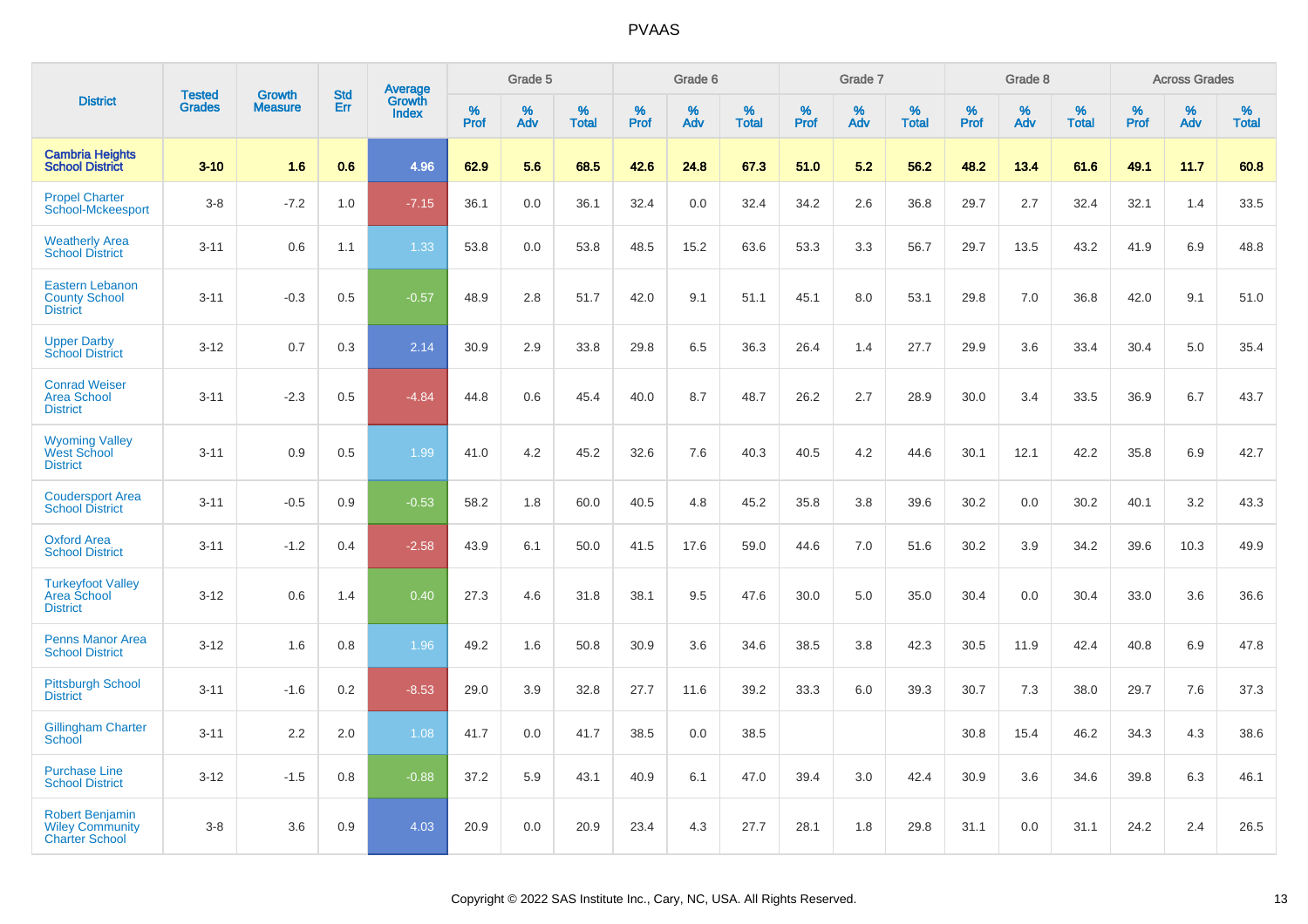|                                                                  |                                |                                 | <b>Std</b> | Average                       |           | Grade 5  |                   |           | Grade 6  |                   |           | Grade 7  |                   |           | Grade 8  |                   |           | <b>Across Grades</b> |                   |
|------------------------------------------------------------------|--------------------------------|---------------------------------|------------|-------------------------------|-----------|----------|-------------------|-----------|----------|-------------------|-----------|----------|-------------------|-----------|----------|-------------------|-----------|----------------------|-------------------|
| <b>District</b>                                                  | <b>Tested</b><br><b>Grades</b> | <b>Growth</b><br><b>Measure</b> | Err        | <b>Growth</b><br><b>Index</b> | %<br>Prof | %<br>Adv | %<br><b>Total</b> | %<br>Prof | %<br>Adv | %<br><b>Total</b> | %<br>Prof | %<br>Adv | %<br><b>Total</b> | %<br>Prof | %<br>Adv | %<br><b>Total</b> | %<br>Prof | %<br>Adv             | %<br><b>Total</b> |
| <b>Cambria Heights</b><br><b>School District</b>                 | $3 - 10$                       | 1.6                             | 0.6        | 4.96                          | 62.9      | 5.6      | 68.5              | 42.6      | 24.8     | 67.3              | 51.0      | 5.2      | 56.2              | 48.2      | 13.4     | 61.6              | 49.1      | 11.7                 | 60.8              |
| Lackawanna Trail<br><b>School District</b>                       | $3 - 10$                       | $-3.9$                          | 0.8        | $-1.13$                       | 50.9      | 3.6      | 54.6              | 38.8      | 14.9     | 53.7              | 45.1      | 5.6      | 50.7              | 31.2      | 3.9      | 35.1              | 43.8      | 10.0                 | 53.8              |
| <b>Greenville Area</b><br><b>School District</b>                 | $3 - 11$                       | 1.0                             | 0.7        | 1.48                          | 46.7      | 5.6      | 52.2              | 52.5      | 11.2     | 63.8              | 43.8      | 5.7      | 49.5              | 31.2      | 12.5     | 43.8              | 42.0      | 10.1                 | 52.1              |
| <b>Shamokin Area</b><br><b>School District</b>                   | $3 - 11$                       | 1.2                             | 0.5        | $-1.27$                       | 42.9      | 2.1      | 45.0              | 32.6      | 9.4      | 42.0              | 44.0      | 1.5      | 45.5              | 31.3      | 5.5      | 36.8              | 34.3      | 5.8                  | 40.1              |
| <b>Manchester</b><br><b>Academic Charter</b><br><b>School</b>    | $3 - 8$                        | 2.1                             | 1.1        | 1.80                          | 12.0      | 0.0      | 12.0              | 35.7      | 3.6      | 39.3              | 46.2      | 0.0      | 46.2              | 31.4      | 0.0      | 31.4              | 30.7      | 1.7                  | 32.4              |
| <b>Central Greene</b><br><b>School District</b>                  | $3 - 11$                       | $-1.8$                          | 0.6        | $-3.02$                       | 35.0      | 0.0      | 35.0              | 40.0      | 9.5      | 49.5              | 33.3      | 5.0      | 38.3              | 31.5      | 1.8      | 33.3              | 35.2      | 5.2                  | 40.3              |
| <b>Ringgold School</b><br><b>District</b>                        | $3 - 11$                       | $-6.9$                          | 0.5        | $-14.33$                      | 22.7      | 1.2      | 23.9              | 29.5      | 0.6      | 30.1              | 21.8      | 3.5      | 25.3              | 31.7      | 4.3      | 36.0              | 32.2      | 4.3                  | 36.4              |
| <b>Bensalem</b><br><b>Township School</b><br><b>District</b>     | $3 - 11$                       | $-1.5$                          | 0.3        | $-2.85$                       | 24.4      | 3.4      | 27.7              | 32.6      | 7.6      | 40.2              | 29.8      | 4.8      | 34.6              | 31.8      | 6.9      | 38.7              | 28.8      | 6.0                  | 34.8              |
| <b>Southern Fulton</b><br><b>School District</b>                 | $3 - 11$                       | 0.0                             | 0.9        | 0.03                          | 53.2      | 6.4      | 59.6              | 41.4      | 15.5     | 56.9              | 40.4      | 0.0      | 40.4              | 32.0      | 8.0      | 40.0              | 43.4      | 7.9                  | 51.3              |
| <b>Bellefonte Area</b><br><b>School District</b>                 | $3 - 11$                       | $-0.0$                          | 0.5        | $-0.04$                       | 56.6      | 10.2     | 66.9              | 40.3      | 19.3     | 59.7              | 50.6      | 6.0      | 56.6              | 32.2      | 8.8      | 41.0              | 44.8      | 12.3                 | 57.1              |
| <b>Wilmington Area</b><br><b>School District</b>                 | $3 - 11$                       | $-0.8$                          | 0.8        | $-0.91$                       | 60.3      | 13.8     | 74.1              | 43.3      | 11.7     | 55.0              | 33.3      | 11.8     | 45.1              | 32.2      | 10.2     | 42.4              | 43.2      | 13.4                 | 56.6              |
| <b>Northern Lebanon</b><br><b>School District</b>                | $3 - 11$                       | $-3.3$                          | 0.5        | $-6.34$                       | 51.7      | 3.4      | 55.2              | 43.1      | 9.2      | 52.3              | 35.3      | 1.3      | 36.6              | 32.3      | 2.6      | 34.8              | 41.8      | 7.5                  | 49.3              |
| <b>East Stroudsburg</b><br><b>Area School</b><br><b>District</b> | $3 - 11$                       | $-4.1$                          | 0.5        | $-8.53$                       | 43.7      | 1.9      | 45.6              | 40.8      | 9.4      | 50.3              | 41.9      | 3.5      | 45.4              | 32.3      | 5.1      | 37.3              | 36.5      | 7.4                  | 43.9              |
| <b>Donegal School</b><br><b>District</b>                         | $3 - 12$                       | 1.3                             | 0.5        | 2.73                          | 42.0      | 11.6     | 53.6              | 40.9      | 18.8     | 59.7              | 44.4      | 12.4     | 56.8              | 32.4      | 16.2     | 48.6              | 39.5      | 16.0                 | 55.5              |
| <b>Hamburg Area</b><br><b>School District</b>                    | $3 - 11$                       | $-0.4$                          | 0.5        | $-0.68$                       | 41.1      | 5.0      | 46.1              | 43.3      | 6.3      | 49.6              | 33.1      | 1.9      | 35.0              | 32.4      | 3.5      | 35.9              | 38.6      | 5.3                  | 43.9              |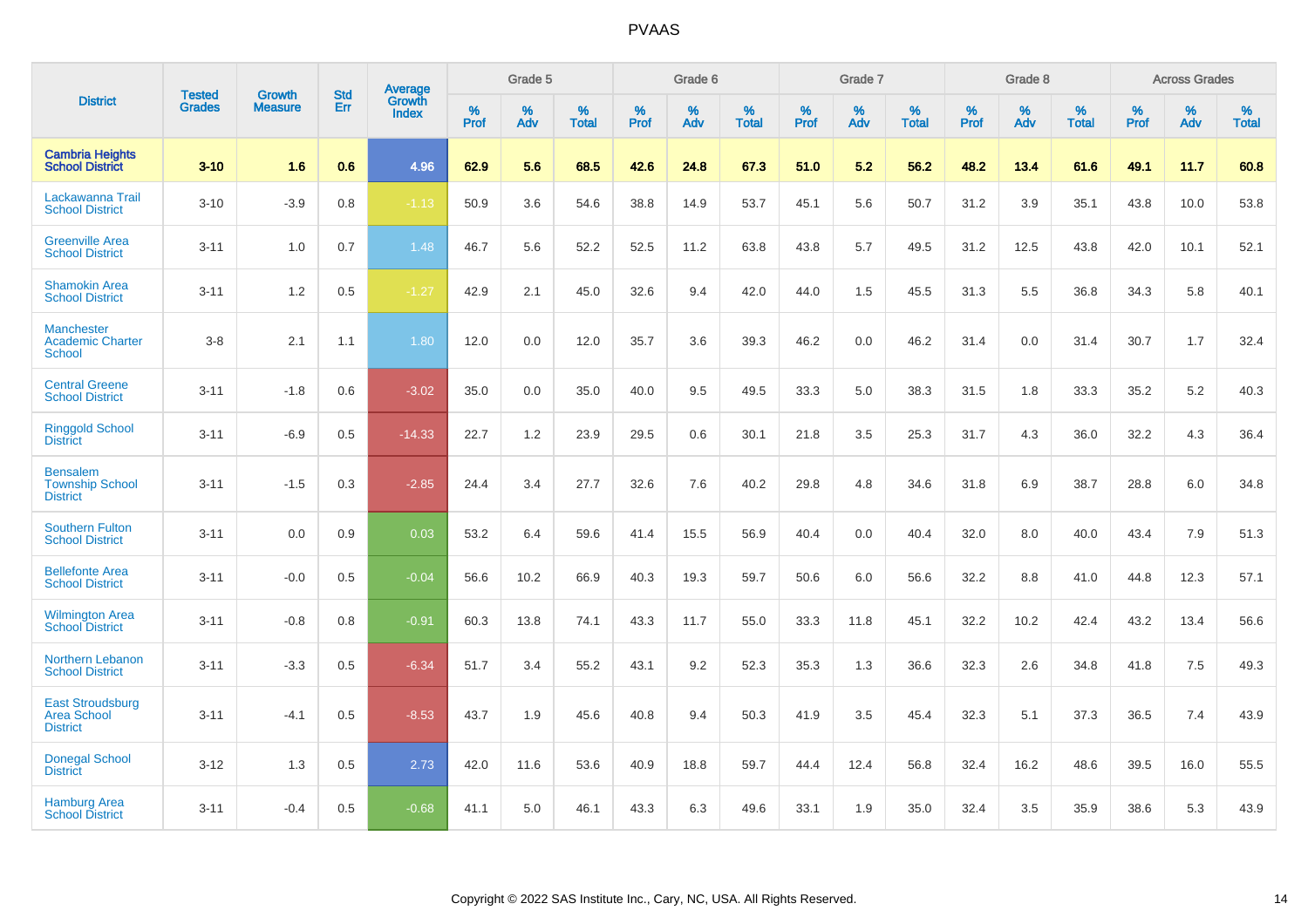|                                                                   |                                |                                 | <b>Std</b> | Average                       |           | Grade 5  |                   |           | Grade 6  |                   |           | Grade 7  |                   |           | Grade 8  |                   |           | <b>Across Grades</b> |                   |
|-------------------------------------------------------------------|--------------------------------|---------------------------------|------------|-------------------------------|-----------|----------|-------------------|-----------|----------|-------------------|-----------|----------|-------------------|-----------|----------|-------------------|-----------|----------------------|-------------------|
| <b>District</b>                                                   | <b>Tested</b><br><b>Grades</b> | <b>Growth</b><br><b>Measure</b> | Err        | <b>Growth</b><br><b>Index</b> | %<br>Prof | %<br>Adv | %<br><b>Total</b> | %<br>Prof | %<br>Adv | %<br><b>Total</b> | %<br>Prof | %<br>Adv | %<br><b>Total</b> | %<br>Prof | %<br>Adv | %<br><b>Total</b> | %<br>Prof | %<br>Adv             | %<br><b>Total</b> |
| <b>Cambria Heights</b><br><b>School District</b>                  | $3 - 10$                       | 1.6                             | 0.6        | 4.96                          | 62.9      | 5.6      | 68.5              | 42.6      | 24.8     | 67.3              | 51.0      | 5.2      | 56.2              | 48.2      | 13.4     | 61.6              | 49.1      | 11.7                 | 60.8              |
| <b>Annville-Cleona</b><br><b>School District</b>                  | $3 - 12$                       | $-0.3$                          | 0.6        | $-0.41$                       | 47.5      | 11.2     | 58.8              | 39.6      | 21.9     | 61.5              | 54.0      | 12.6     | 66.7              | 32.4      | 17.6     | 50.0              | 44.0      | 15.5                 | 59.5              |
| <b>Clearfield Area</b><br><b>School District</b>                  | $3 - 10$                       | $-0.5$                          | 0.5        | $-0.97$                       | 37.9      | 3.2      | 41.1              | 35.8      | 5.8      | 41.6              | 39.0      | 1.5      | 40.4              | 32.4      | 4.1      | 36.6              | 35.2      | 5.8                  | 41.0              |
| <b>Panther Valley</b><br><b>School District</b>                   | $3 - 12$                       | 0.1                             | 0.6        | 0.24                          | 26.7      | 1.0      | 27.6              | 33.1      | 1.6      | 34.7              | 34.6      | 2.7      | 37.3              | 32.7      | 4.7      | 37.4              | 31.1      | 4.0                  | 35.1              |
| <b>Lower Dauphin</b><br><b>School District</b>                    | $3 - 11$                       | $-0.9$                          | 0.4        | 0.88                          | 52.7      | 13.3     | 66.0              | 42.7      | 15.9     | 58.6              | 48.9      | 8.1      | 57.0              | 32.9      | 10.8     | 43.7              | 44.6      | 14.8                 | 59.4              |
| Philipsburg-<br>Osceola Area<br><b>School District</b>            | $3 - 11$                       | $-4.8$                          | 0.6        | $-8.12$                       | 45.5      | 6.5      | 52.0              | 41.3      | 11.9     | 53.2              | 35.2      | 2.4      | 37.6              | 33.0      | 6.2      | 39.2              | 40.7      | 11.1                 | 51.8              |
| <b>Juniata Valley</b><br><b>School District</b>                   | $3 - 11$                       | $-0.4$                          | 0.9        | $-0.41$                       | 53.5      | 2.3      | 55.8              | 35.7      | 8.9      | 44.6              | 50.9      | 5.3      | 56.1              | 33.3      | 4.2      | 37.5              | 41.8      | 7.0                  | 48.8              |
| Pennsylvania<br><b>Distance Learning</b><br><b>Charter School</b> | $3 - 12$                       | 0.0                             | 0.7        | 0.07                          | 30.3      | 0.0      | 30.3              | 16.2      | 4.0      | 20.3              | 25.6      | 1.2      | 26.7              | 33.3      | 2.3      | 35.6              | 25.8      | 3.0                  | 28.8              |
| <b>Fannett-Metal</b><br><b>School District</b>                    | $3 - 11$                       | 0.5                             | 1.1        | 1.79                          | 34.5      | 10.3     | 44.8              | 44.8      | 6.9      | 51.7              | 37.5      | 3.1      | 40.6              | 33.3      | 2.2      | 35.6              | 40.2      | 9.2                  | 49.4              |
| <b>Laboratory Charter</b><br><b>School</b>                        | $3 - 8$                        | 3.4                             | 1.2        | 2.86                          | 17.2      | 0.0      | 17.2              | 26.2      | 7.1      | 33.3              | 52.0      | 0.0      | 52.0              | 33.3      | 4.8      | 38.1              | 27.2      | 2.4                  | 29.6              |
| <b>Freire Charter</b><br>School                                   | $5 - 11$                       | 1.6                             | 0.7        | 0.73                          | 17.5      | 0.0      | 17.5              | 31.4      | 1.4      | 32.9              | 28.3      | 2.0      | 30.3              | 33.6      | 3.7      | 37.4              | 27.6      | 1.9                  | 29.5              |
| <b>Bethlehem Area</b><br><b>School District</b>                   | $3 - 11$                       | 0.3                             | 0.4        | 0.74                          | 50.4      | 5.3      | 55.6              | 39.9      | 8.4      | 48.3              | 40.8      | 5.2      | 46.0              | 33.8      | 6.3      | 40.1              | 42.3      | 9.3                  | 51.6              |
| <b>Corry Area School</b><br><b>District</b>                       | $3 - 11$                       | 2.4                             | 0.6        | 4.24                          | 50.0      | 4.7      | 54.7              | 40.5      | 16.2     | 56.8              | 42.0      | 6.5      | 48.6              | 33.8      | 9.5      | 43.2              | 40.3      | 11.8                 | 52.1              |
| <b>Connellsville Area</b><br><b>School District</b>               | $3 - 11$                       | $-2.2$                          | 0.4        | $-5.74$                       | 34.7      | 3.7      | 38.4              | 32.7      | 6.4      | 39.1              | 27.4      | 5.1      | 32.4              | 33.8      | 3.6      | 37.4              | 33.6      | 5.9                  | 39.6              |
| Susquehanna<br><b>Township School</b><br><b>District</b>          | $3 - 12$                       | $-0.5$                          | 0.5        | $-0.99$                       | 42.6      | 1.2      | 43.8              | 30.8      | 2.0      | 32.8              | 27.1      | 2.8      | 29.9              | 33.8      | 6.1      | 39.9              | 34.8      | 4.8                  | 39.6              |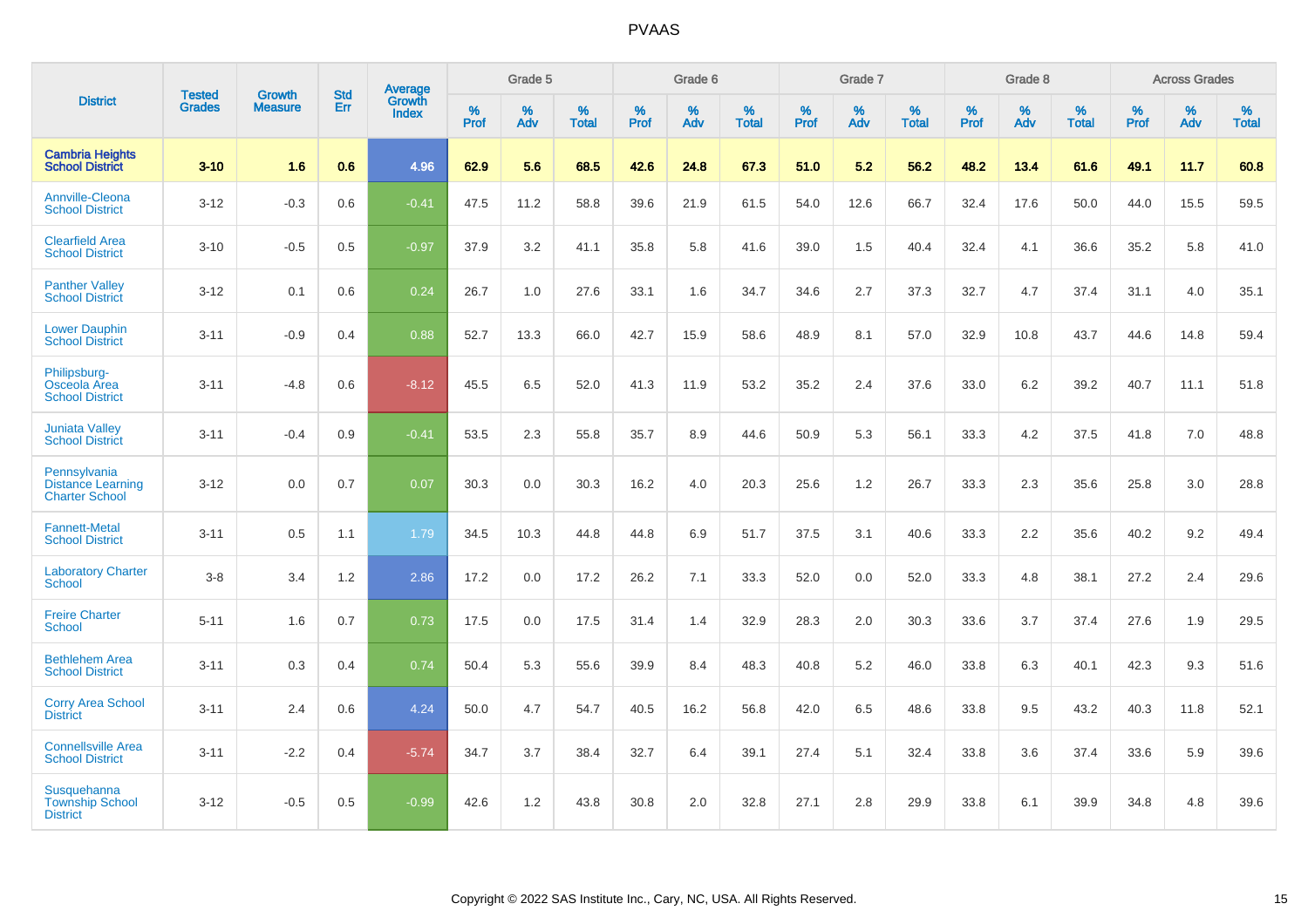|                                                               |                                |                                 | <b>Std</b> | Average                       |           | Grade 5  |                   |           | Grade 6  |                   |           | Grade 7  |                   |           | Grade 8  |                   |           | <b>Across Grades</b> |                   |
|---------------------------------------------------------------|--------------------------------|---------------------------------|------------|-------------------------------|-----------|----------|-------------------|-----------|----------|-------------------|-----------|----------|-------------------|-----------|----------|-------------------|-----------|----------------------|-------------------|
| <b>District</b>                                               | <b>Tested</b><br><b>Grades</b> | <b>Growth</b><br><b>Measure</b> | Err        | <b>Growth</b><br><b>Index</b> | %<br>Prof | %<br>Adv | %<br><b>Total</b> | %<br>Prof | %<br>Adv | %<br><b>Total</b> | %<br>Prof | %<br>Adv | %<br><b>Total</b> | %<br>Prof | %<br>Adv | %<br><b>Total</b> | %<br>Prof | %<br>Adv             | %<br><b>Total</b> |
| <b>Cambria Heights</b><br><b>School District</b>              | $3 - 10$                       | 1.6                             | 0.6        | 4.96                          | 62.9      | 5.6      | 68.5              | 42.6      | 24.8     | 67.3              | 51.0      | 5.2      | 56.2              | 48.2      | 13.4     | 61.6              | 49.1      | 11.7                 | 60.8              |
| <b>Antietam School</b><br><b>District</b>                     | $3 - 10$                       | 0.9                             | 0.8        | 1.07                          | 29.7      | 1.6      | 31.2              | 35.0      | 5.0      | 40.0              | 29.1      | 0.0      | 29.1              | 34.0      | 1.9      | 35.8              | 31.3      | 3.0                  | 34.2              |
| <b>Blacklick Valley</b><br><b>School District</b>             | $3 - 11$                       | $-0.1$                          | 1.0        | $-0.10$                       | 29.6      | 0.0      | 29.6              | 52.6      | 7.9      | 60.5              | 35.4      | 0.0      | 35.4              | 34.2      | 0.0      | 34.2              | 43.2      | 3.7                  | 46.9              |
| <b>Lehighton Area</b><br><b>School District</b>               | $3 - 11$                       | $-1.0$                          | 0.5        | $-1.83$                       | 45.3      | 1.3      | 46.7              | 40.8      | 8.3      | 49.2              | 42.3      | 5.7      | 48.0              | 34.2      | 9.8      | 43.9              | 41.8      | 8.6                  | 50.4              |
| <b>Bald Eagle Area</b><br><b>School District</b>              | $3 - 11$                       | 0.1                             | 0.6        | 0.16                          | 54.7      | 4.7      | 59.4              | 41.6      | 7.9      | 49.5              | 32.2      | 2.5      | 34.8              | 34.2      | 14.0     | 48.2              | 39.5      | 10.5                 | 50.0              |
| <b>Southeast Delco</b><br><b>School District</b>              | $3 - 10$                       | $-0.6$                          | 0.6        | $-1.09$                       | 28.6      | 0.0      | 28.6              | 30.4      | 1.8      | 32.1              | 29.2      | 1.5      | 30.8              | 34.4      | 3.8      | 38.2              | 28.9      | 2.4                  | 31.3              |
| <b>Pittston Area</b><br><b>School District</b>                | $3 - 11$                       | $-3.7$                          | 0.8        | $-4.75$                       | 36.6      | 1.4      | 38.0              | 36.2      | 4.3      | 40.4              | 28.8      | 1.5      | 30.3              | 34.5      | 3.4      | 37.9              | 35.3      | 5.0                  | 40.3              |
| <b>Dunmore School</b><br><b>District</b>                      | $3 - 11$                       | $-2.2$                          | 0.7        | $-3.28$                       | 47.2      | 8.3      | 55.6              | 48.9      | 14.1     | 63.0              | 45.9      | 1.8      | 47.7              | 34.5      | 6.0      | 40.5              | 44.8      | 9.4                  | 54.2              |
| <b>Frederick Douglass</b><br><b>Mastery Charter</b><br>School | $3 - 8$                        | 1.8                             | 1.4        | 0.89                          | 20.8      | 0.0      | 20.8              | 22.2      | 0.0      | 22.2              | 14.3      | 0.0      | 14.3              | 34.6      | 3.8      | 38.5              | 19.1      | 0.9                  | 20.0              |
| <b>Spring Cove</b><br>School District                         | $3 - 11$                       | 0.1                             | 0.6        | 0.20                          | 41.7      | 5.0      | 46.7              | 42.1      | 13.5     | 55.6              | 48.8      | 6.3      | 55.1              | 34.6      | 11.8     | 46.5              | 40.5      | 10.8                 | 51.3              |
| <b>Bear Creek</b><br>Community<br><b>Charter School</b>       | $3 - 8$                        | 5.5                             | 0.9        | 6.44                          | 51.9      | 7.7      | 59.6              | 47.1      | 19.6     | 66.7              | 42.3      | 7.7      | 50.0              | 34.7      | 10.2     | 44.9              | 45.2      | 12.1                 | 57.4              |
| <b>Universal</b><br><b>Creighton Charter</b><br>School        | $3 - 8$                        | $-0.0$                          | 0.7        | $-0.06$                       | 31.0      | 2.4      | 33.3              | 25.6      | 2.3      | 27.9              | 15.4      | 4.6      | 20.0              | 34.9      | 5.8      | 40.7              | 28.8      | 4.7                  | 33.5              |
| Huntingdon Area<br><b>School District</b>                     | $3 - 11$                       | 1.8                             | 0.6        | 3.16                          | 41.6      | 3.5      | 45.1              | 33.0      | 11.9     | 44.9              | 34.5      | 7.9      | 42.4              | 34.9      | 7.1      | 42.1              | 37.2      | 10.0                 | 47.2              |
| <b>Galeton Area</b><br><b>School District</b>                 | $3 - 11$                       | 2.2                             | 1.4        | 1.61                          | 56.0      | 8.0      | 64.0              | 38.1      | 14.3     | 52.4              | 28.0      | 0.0      | 28.0              | 35.0      | 5.0      | 40.0              | 37.7      | 6.9                  | 44.6              |
| <b>Penncrest School</b><br><b>District</b>                    | $3 - 11$                       | 2.8                             | 0.5        | $-0.04$                       | 37.4      | 10.6     | 48.0              | 39.5      | 19.2     | 58.7              | 38.5      | 6.5      | 45.0              | 35.0      | 10.2     | 45.2              | 39.6      | 11.2                 | 50.7              |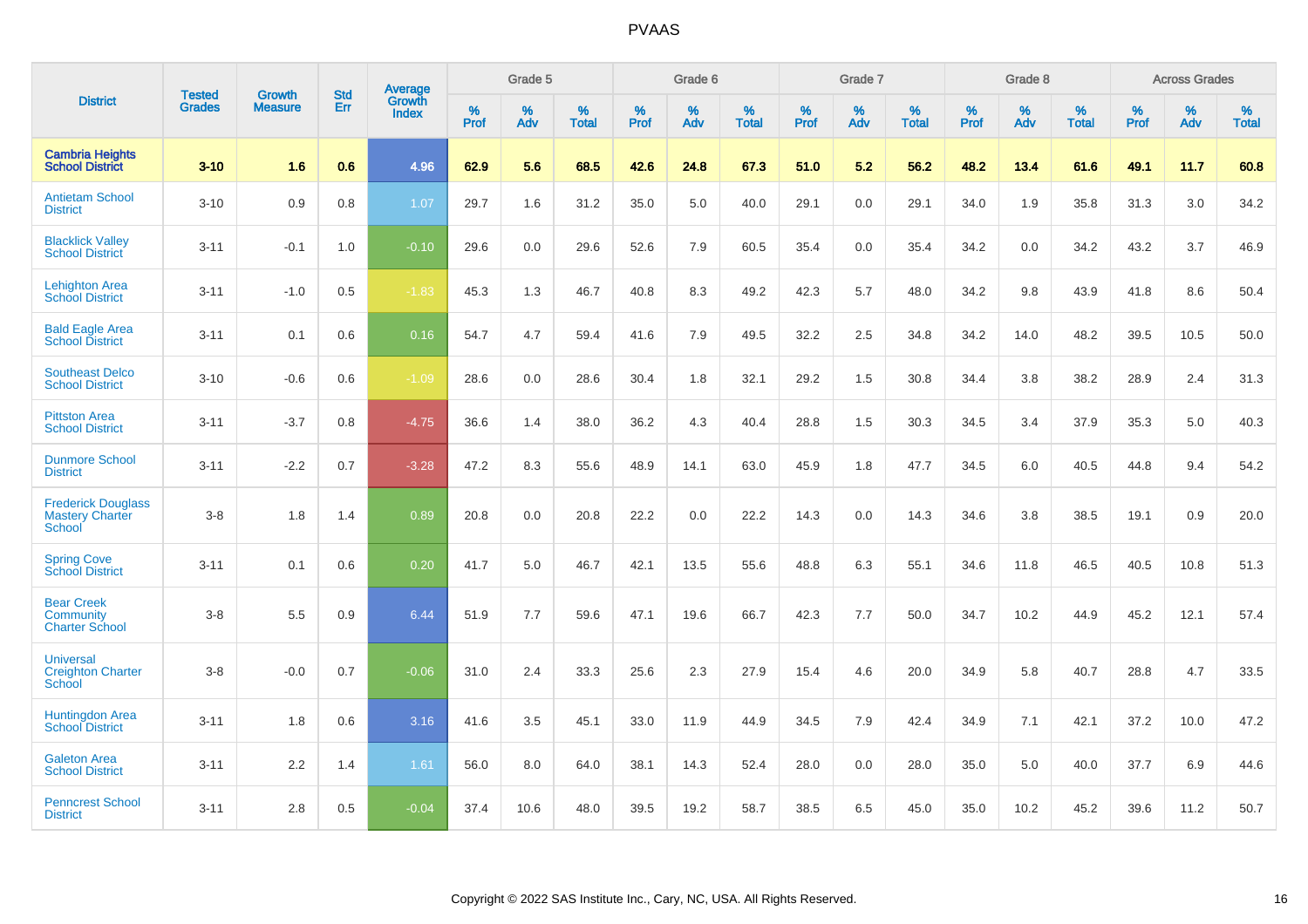|                                                                   |                                | <b>Growth</b>  | <b>Std</b> |                                          |                  | Grade 5  |                   |           | Grade 6  |                   |           | Grade 7  |                      |           | Grade 8  |                   |                  | <b>Across Grades</b> |                   |
|-------------------------------------------------------------------|--------------------------------|----------------|------------|------------------------------------------|------------------|----------|-------------------|-----------|----------|-------------------|-----------|----------|----------------------|-----------|----------|-------------------|------------------|----------------------|-------------------|
| <b>District</b>                                                   | <b>Tested</b><br><b>Grades</b> | <b>Measure</b> | Err        | <b>Average</b><br>Growth<br><b>Index</b> | %<br><b>Prof</b> | %<br>Adv | %<br><b>Total</b> | %<br>Prof | %<br>Adv | %<br><b>Total</b> | %<br>Prof | %<br>Adv | $\%$<br><b>Total</b> | %<br>Prof | %<br>Adv | %<br><b>Total</b> | %<br><b>Prof</b> | %<br>Adv             | %<br><b>Total</b> |
| <b>Cambria Heights</b><br><b>School District</b>                  | $3 - 10$                       | 1.6            | 0.6        | 4.96                                     | 62.9             | 5.6      | 68.5              | 42.6      | 24.8     | 67.3              | 51.0      | 5.2      | 56.2                 | 48.2      | 13.4     | 61.6              | 49.1             | 11.7                 | 60.8              |
| <b>York Academy</b><br><b>Regional Charter</b><br>School          | $3 - 11$                       | 0.3            | 0.8        | $-0.33$                                  | 33.3             | 5.0      | 38.3              | 55.9      | 11.9     | 67.8              | 47.3      | 7.3      | 54.6                 | 35.1      | 12.3     | 47.4              | 40.8             | 14.1                 | 54.9              |
| Antonia Pantoja<br>Community<br><b>Charter School</b>             | $3 - 8$                        | 0.5            | 0.9        | 0.63                                     | 20.9             | 1.5      | 22.4              | 32.3      | 6.4      | 38.7              | 37.0      | 2.2      | 39.1                 | 35.1      | 8.1      | 43.2              | 25.4             | 3.3                  | 28.7              |
| Cheltenham<br><b>School District</b>                              | $3 - 11$                       | $-2.6$         | 0.6        | $-4.40$                                  | 43.9             | 13.0     | 56.9              | 49.5      | 17.8     | 67.3              | 48.3      | 9.4      | 57.7                 | 35.2      | 7.7      | 42.9              | 44.0             | 14.8                 | 58.8              |
| <b>Carmichaels Area</b><br><b>School District</b>                 | $3 - 10$                       | $-2.5$         | 0.8        | $-3.36$                                  | 35.0             | 1.2      | 36.2              | 25.8      | 7.6      | 33.3              | 33.3      | 1.5      | 34.8                 | 35.2      | 1.4      | 36.6              | 32.5             | 3.4                  | 35.9              |
| <b>West Mifflin Area</b><br><b>School District</b>                | $3 - 12$                       | $-3.0$         | 0.5        | $-5.97$                                  | 35.9             | 4.2      | 40.1              | 37.4      | 5.4      | 42.9              | 38.9      | 1.0      | 39.8                 | 35.2      | 4.4      | 39.6              | 37.4             | 4.4                  | 41.8              |
| Universal Institute<br><b>Charter School</b>                      | $3 - 8$                        | 2.4            | 0.7        | 3.38                                     | 20.3             | 0.0      | 20.3              | 21.9      | 1.4      | 23.3              | 28.6      | 0.0      | 28.6                 | 35.2      | 3.4      | 38.6              | 26.8             | 1.5                  | 28.3              |
| <b>West Greene</b><br><b>School District</b>                      | $3 - 11$                       | $-1.2$         | 1.0        | $-1.22$                                  | 46.2             | 10.3     | 56.4              | 35.9      | 15.4     | 51.3              | 28.3      | 11.3     | 39.6                 | 35.3      | 3.9      | 39.2              | 43.2             | 10.7                 | 53.9              |
| <b>Otto-Eldred School</b><br><b>District</b>                      | $3 - 11$                       | 5.1            | 1.0        | 5.26                                     | 57.1             | 9.5      | 66.7              | 47.5      | 15.0     | 62.5              | 42.2      | 11.1     | 53.3                 | 35.4      | 12.5     | 47.9              | 43.8             | 11.1                 | 54.9              |
| <b>Easton Area</b><br><b>School District</b>                      | $3 - 12$                       | 0.1            | 0.4        | 0.32                                     | 43.5             | 2.4      | 45.9              | 33.8      | 7.9      | 41.8              | 40.1      | 7.2      | 47.2                 | 35.4      | 6.0      | 41.4              | 36.9             | 7.9                  | 44.8              |
| <b>Halifax Area</b><br><b>School District</b>                     | $3 - 11$                       | 0.6            | 0.8        | 1.63                                     | 52.9             | 8.6      | 61.4              | 51.8      | 20.4     | 72.2              | 41.6      | 6.5      | 48.0                 | 35.5      | 2.6      | 38.2              | 44.9             | 10.1                 | 55.1              |
| Pocono Mountain<br><b>School District</b>                         | $3 - 12$                       | 0.1            | 0.6        | $-0.22$                                  | 48.0             | 5.4      | 53.5              | 41.8      | 7.9      | 49.7              | 42.1      | 1.8      | 43.9                 | 35.6      | 1.9      | 37.5              | 43.4             | 7.1                  | 50.5              |
| <b>Burgettstown Area</b><br><b>School District</b>                | $3 - 11$                       | $-3.6$         | 0.7        | $-4.89$                                  | 35.1             | 6.5      | 41.6              | 58.5      | 7.7      | 66.2              | 32.9      | 2.4      | 35.4                 | 35.6      | 5.5      | 41.1              | 40.5             | 8.8                  | 49.3              |
| <b>Greater Nanticoke</b><br><b>Area School</b><br><b>District</b> | $3 - 12$                       | $-0.0$         | 0.6        | $-0.25$                                  | 43.1             | 2.8      | 45.9              | 26.7      | 6.0      | 32.8              | 23.6      | 1.9      | 25.5                 | 35.6      | 3.5      | 39.1              | 29.8             | 5.0                  | 34.8              |
| <b>West Middlesex</b><br><b>Area School</b><br><b>District</b>    | $3 - 10$                       | $-1.3$         | 0.9        | $-1.43$                                  | 52.2             | 17.4     | 69.6              | 41.0      | 26.2     | 67.2              | 44.4      | 5.6      | 50.0                 | 35.7      | 4.8      | 40.5              | 42.5             | 12.1                 | 54.6              |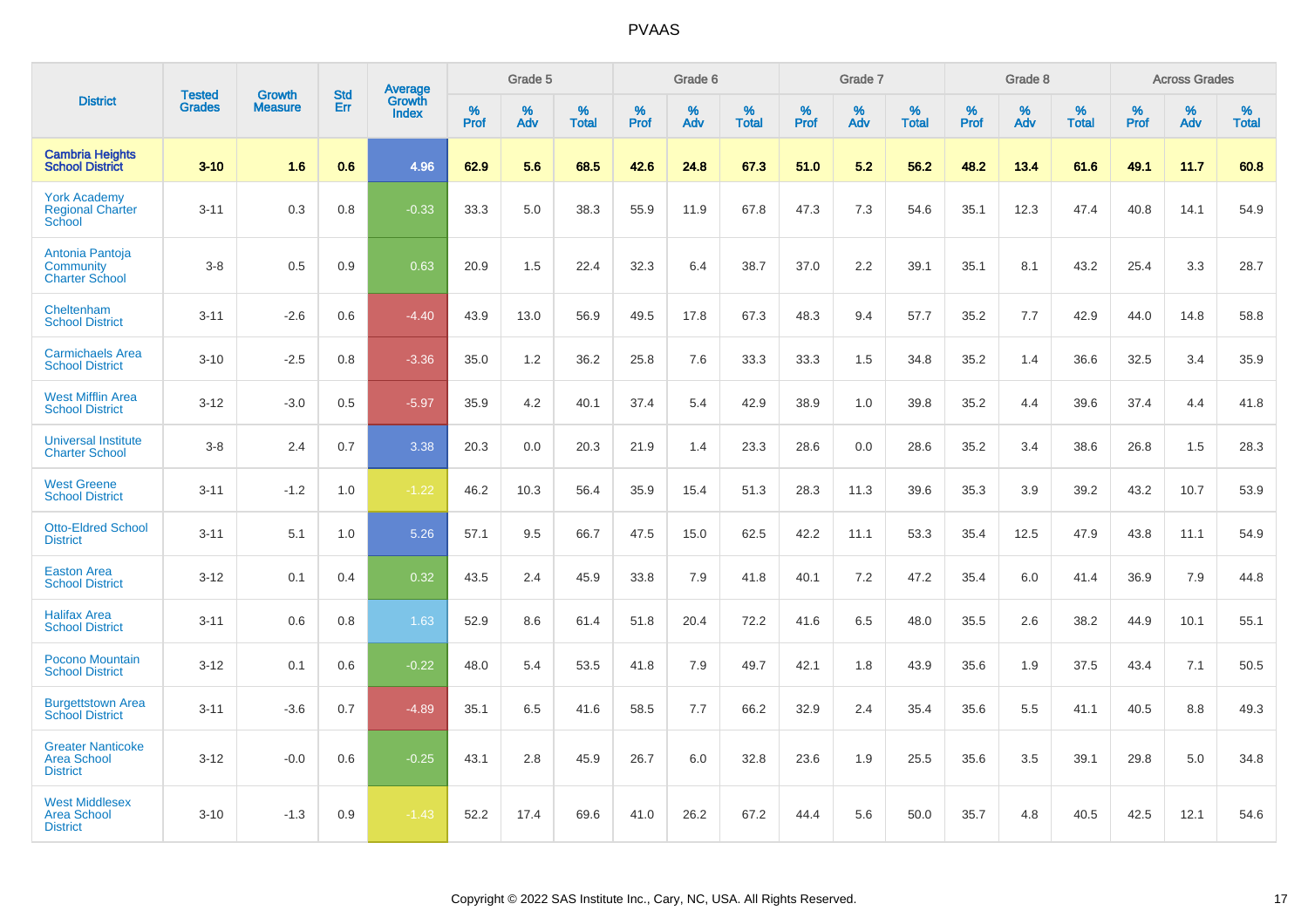|                                                           | <b>Tested</b> | <b>Growth</b>  | <b>Std</b> | Average                |              | Grade 5     |                      |                     | Grade 6     |                      |              | Grade 7     |                      |              | Grade 8     |                   |                     | <b>Across Grades</b> |                      |
|-----------------------------------------------------------|---------------|----------------|------------|------------------------|--------------|-------------|----------------------|---------------------|-------------|----------------------|--------------|-------------|----------------------|--------------|-------------|-------------------|---------------------|----------------------|----------------------|
| <b>District</b>                                           | <b>Grades</b> | <b>Measure</b> | Err        | Growth<br><b>Index</b> | $\%$<br>Prof | $\%$<br>Adv | $\%$<br><b>Total</b> | $\%$<br><b>Prof</b> | $\%$<br>Adv | $\%$<br><b>Total</b> | $\%$<br>Prof | $\%$<br>Adv | $\%$<br><b>Total</b> | $\%$<br>Prof | $\%$<br>Adv | %<br><b>Total</b> | $\%$<br><b>Prof</b> | $\%$<br>Adv          | $\%$<br><b>Total</b> |
| <b>Cambria Heights</b><br><b>School District</b>          | $3 - 10$      | 1.6            | 0.6        | 4.96                   | 62.9         | 5.6         | 68.5                 | 42.6                | 24.8        | 67.3                 | 51.0         | 5.2         | 56.2                 | 48.2         | 13.4        | 61.6              | 49.1                | 11.7                 | 60.8                 |
| <b>Shikellamy School</b><br><b>District</b>               | $3 - 10$      | $-2.8$         | 0.5        | $-6.17$                | 47.9         | 5.7         | 53.6                 | 29.1                | 9.8         | 38.9                 | 41.5         | 8.5         | 50.0                 | 35.8         | 7.4         | 43.2              | 38.2                | 9.0                  | 47.3                 |
| <b>Elk Lake School</b><br><b>District</b>                 | $3 - 11$      | 2.6            | 0.7        | 3.89                   | 43.8         | 3.8         | 47.5                 | 35.8                | 21.0        | 56.8                 | 39.8         | 11.4        | 51.1                 | 35.8         | 6.2         | 42.0              | 38.3                | 11.7                 | 50.0                 |
| <b>United School</b><br><b>District</b>                   | $3 - 11$      | 0.7            | 0.8        | 1.74                   | 52.4         | 0.0         | 52.4                 | 54.0                | 14.3        | 68.2                 | 52.3         | 7.7         | 60.0                 | 35.8         | 16.4        | 52.2              | 47.1                | 12.4                 | 59.5                 |
| <b>Wyoming Area</b><br><b>School District</b>             | $3 - 10$      | $-4.1$         | 0.6        | $-1.78$                | 58.6         | 6.0         | 64.7                 | 38.8                | 2.9         | 41.8                 | 49.5         | 3.2         | 52.7                 | 35.8         | 9.4         | 45.3              | 43.5                | 7.5                  | 51.1                 |
| <b>Penns Valley Area</b><br><b>School District</b>        | $3 - 12$      | 2.5            | 0.6        | 6.79                   | 56.1         | 8.2         | 64.3                 | 41.8                | 33.0        | 74.8                 | 45.7         | 1.9         | 47.6                 | 35.8         | 8.5         | 44.3              | 44.5                | 13.0                 | 57.5                 |
| <b>Cocalico School</b><br><b>District</b>                 | $3 - 11$      | $-2.5$         | 0.4        | $-5.75$                | 50.2         | 11.9        | 62.2                 | 46.0                | 22.6        | 68.5                 | 50.7         | 7.0         | 57.6                 | 35.9         | 14.1        | 50.0              | 44.9                | 15.8                 | 60.7                 |
| <b>New Foundations</b><br><b>Charter School</b>           | $3 - 11$      | $-0.9$         | 0.8        | $-1.16$                | 37.0         | 9.3         | 46.3                 | 38.1                | 9.5         | 47.6                 | 50.8         | 3.3         | 54.1                 | 36.1         | 6.0         | 42.2              | 41.1                | 6.7                  | 47.8                 |
| Northwestern<br><b>School District</b>                    | $3 - 11$      | $-4.4$         | 0.6        | $-6.84$                | 50.0         | 2.1         | 52.1                 | 41.4                | 16.1        | 57.5                 | 42.4         | 1.9         | 44.3                 | 36.4         | 6.4         | 42.7              | 40.4                | 8.1                  | 48.5                 |
| <b>York Suburban</b><br><b>School District</b>            | $3 - 11$      | 0.5            | 0.5        | 0.99                   | 62.8         | 13.7        | 76.5                 | 45.3                | 23.4        | 68.7                 | 50.0         | 16.8        | 66.8                 | 36.4         | 19.8        | 56.2              | 46.4                | 23.5                 | 70.0                 |
| <b>Juniata County</b><br><b>School District</b>           | $3 - 12$      | 2.7            | 0.5        | 2.78                   | 42.6         | 3.0         | 45.6                 | 31.9                | 6.2         | 38.1                 | 36.6         | 5.5         | 42.1                 | 36.5         | 8.4         | 44.9              | 36.0                | 7.7                  | 43.7                 |
| <b>Dubois Area</b><br><b>School District</b>              | $3 - 11$      | $-0.6$         | 0.4        | $-1.40$                | 47.0         | 5.7         | 52.6                 | 39.4                | 17.4        | 56.8                 | 43.4         | 8.5         | 51.8                 | 36.6         | 8.8         | 45.4              | 42.2                | 13.1                 | 55.3                 |
| <b>Yough School</b><br><b>District</b>                    | $3 - 10$      | $-4.7$         | 0.6        | $-8.11$                | 37.9         | 1.5         | 39.4                 | 39.6                | 15.7        | 55.2                 | 42.3         | 8.2         | 50.5                 | 36.7         | 5.8         | 42.5              | 41.9                | 9.2                  | 51.1                 |
| Susquehanna<br><b>Community School</b><br><b>District</b> | $3 - 11$      | 0.1            | 0.9        | 0.75                   | 47.1         | 7.8         | 54.9                 | 43.1                | 12.1        | 55.2                 | 43.5         | 6.5         | 50.0                 | 36.7         | 2.0         | 38.8              | 40.9                | 10.7                 | 51.6                 |
| <b>Wyalusing Area</b><br><b>School District</b>           | $3 - 12$      | 1.0            | 0.7        | 1.58                   | 36.1         | 2.4         | 38.6                 | 43.1                | 13.7        | 56.9                 | 43.5         | 12.0        | 55.4                 | 36.8         | 3.8         | 40.6              | 39.8                | 9.9                  | 49.6                 |
| <b>Mount Union Area</b><br><b>School District</b>         | $3 - 10$      | 1.4            | 0.7        | 2.08                   | 28.7         | 3.2         | 31.9                 | 28.4                | 0.0         | 28.4                 | 28.9         | 4.8         | 33.7                 | 36.9         | 1.2         | 38.1              | 31.6                | 2.9                  | 34.4                 |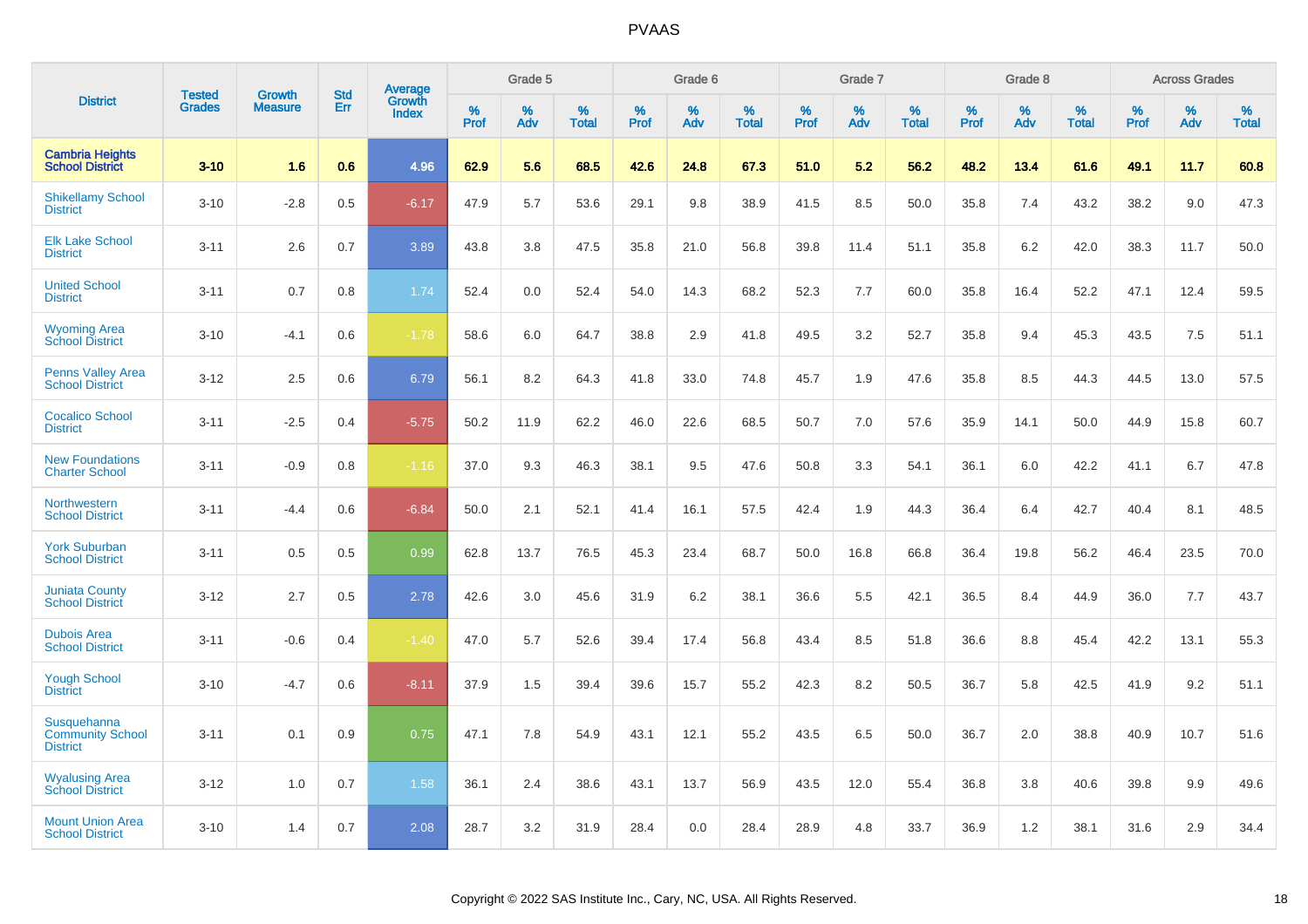|                                                              | <b>Tested</b> | <b>Growth</b>  | <b>Std</b> | Average                |           | Grade 5  |                   |                  | Grade 6  |                   |           | Grade 7  |                   |                  | Grade 8  |                   |                     | <b>Across Grades</b> |                   |
|--------------------------------------------------------------|---------------|----------------|------------|------------------------|-----------|----------|-------------------|------------------|----------|-------------------|-----------|----------|-------------------|------------------|----------|-------------------|---------------------|----------------------|-------------------|
| <b>District</b>                                              | <b>Grades</b> | <b>Measure</b> | Err        | Growth<br><b>Index</b> | %<br>Prof | %<br>Adv | %<br><b>Total</b> | %<br><b>Prof</b> | %<br>Adv | %<br><b>Total</b> | %<br>Prof | %<br>Adv | %<br><b>Total</b> | %<br><b>Prof</b> | %<br>Adv | %<br><b>Total</b> | $\%$<br><b>Prof</b> | $\%$<br>Adv          | %<br><b>Total</b> |
| <b>Cambria Heights</b><br><b>School District</b>             | $3 - 10$      | 1.6            | 0.6        | 4.96                   | 62.9      | 5.6      | 68.5              | 42.6             | 24.8     | 67.3              | 51.0      | 5.2      | 56.2              | 48.2             | 13.4     | 61.6              | 49.1                | 11.7                 | 60.8              |
| <b>Canton Area</b><br><b>School District</b>                 | $3 - 11$      | $-2.0$         | 0.8        | $-2.34$                | 57.7      | 5.8      | 63.5              | 46.0             | 4.8      | 50.8              | 40.0      | 0.0      | 40.0              | 36.9             | 3.1      | 40.0              | 43.6                | 6.7                  | 50.3              |
| <b>Brownsville Area</b><br><b>School District</b>            | $3 - 12$      | 1.2            | 0.7        | 1.56                   | 40.5      | 0.0      | 40.5              | 24.7             | 1.2      | 25.9              | 30.0      | 3.8      | 33.8              | 37.0             | 1.4      | 38.4              | 32.0                | 2.6                  | 34.6              |
| <b>Northwest Area</b><br><b>School District</b>              | $3 - 10$      | $-2.3$         | 0.9        | $-2.59$                | 38.6      | 0.0      | 38.6              | 26.7             | 8.3      | 35.0              | 28.0      | 0.0      | 28.0              | 37.0             | 3.7      | 40.7              | 32.5                | 3.1                  | 35.6              |
| <b>Fairfield Area</b><br><b>School District</b>              | $3 - 11$      | $-1.0$         | 0.8        | $-1.22$                | 50.8      | 3.3      | 54.1              | 44.3             | 6.6      | 50.8              | 45.4      | 1.8      | 47.3              | 37.0             | 5.6      | 42.6              | 45.1                | 9.6                  | 54.6              |
| <b>Commodore Perry</b><br><b>School District</b>             | $3 - 11$      | $-0.7$         | 1.1        | $-0.58$                | 64.5      | 12.9     | 77.4              | 41.9             | 6.4      | 48.4              | 48.6      | 8.1      | 56.8              | 37.0             | 25.9     | 63.0              | 48.6                | 13.1                 | 61.8              |
| <b>Tidioute</b><br><b>Community</b><br><b>Charter School</b> | $3 - 11$      | 2.0            | 1.5        | 2.84                   | 69.2      | 0.0      | 69.2              | 61.1             | 5.6      | 66.7              | 26.3      | 0.0      | 26.3              | 37.0             | 0.0      | 37.0              | 43.2                | 4.0                  | 47.2              |
| <b>Ambridge Area</b><br><b>School District</b>               | $3 - 12$      | $-0.9$         | 0.6        | $-1.55$                | 40.2      | 8.2      | 48.4              | 36.9             | 12.6     | 49.5              | 36.2      | 8.7      | 44.9              | 37.1             | 6.4      | 43.6              | 37.5                | 12.2                 | 49.7              |
| <b>Southern Tioga</b><br><b>School District</b>              | $3 - 11$      | 1.4            | 0.6        | 2.28                   | 38.5      | 4.2      | 42.7              | 39.6             | 14.2     | 53.8              | 44.9      | 3.6      | 48.6              | 37.2             | 8.3      | 45.4              | 38.5                | 7.0                  | 45.6              |
| <b>Keystone Central</b><br><b>School District</b>            | $3 - 11$      | 1.9            | 0.4        | 4.90                   | 36.0      | 3.6      | 39.7              | 38.1             | 13.8     | 52.0              | 33.4      | 4.4      | 37.8              | 37.3             | 3.6      | 40.9              | 36.9                | 7.7                  | 44.6              |
| <b>Everett Area</b><br><b>School District</b>                | $3 - 11$      | $-0.2$         | 0.7        | $-0.26$                | 41.4      | 9.2      | 50.6              | 34.9             | 11.6     | 46.5              | 47.5      | 5.9      | 53.5              | 37.3             | 9.3      | 46.7              | 40.8                | 11.4                 | 52.2              |
| <b>Northgate School</b><br><b>District</b>                   | $3 - 11$      | $-1.4$         | 0.8        | $-1.68$                | 60.8      | 3.9      | 64.7              | 59.0             | 11.5     | 70.5              | 36.1      | 9.8      | 45.9              | 37.5             | 17.9     | 55.4              | 45.5                | 12.8                 | 58.3              |
| <b>Waynesboro Area</b><br><b>School District</b>             | $3 - 12$      | $-2.8$         | 0.4        | $-7.51$                | 42.9      | 6.1      | 49.0              | 38.4             | 14.0     | 52.4              | 37.6      | 7.1      | 44.7              | 37.5             | 12.8     | 50.3              | 41.0                | 12.0                 | 52.9              |
| <b>Hope For</b><br><b>Hyndman Charter</b><br>School          | $3 - 11$      | 4.1            | 1.9        | 2.16                   |           |          |                   | 12.5             | 6.2      | 18.8              | 41.7      | 8.3      | 50.0              | 37.5             | 0.0      | 37.5              | 27.4                | 6.0                  | 33.3              |
| <b>Jim Thorpe Area</b><br><b>School District</b>             | $3 - 11$      | $-3.4$         | 0.6        | $-4.06$                | 45.4      | 2.0      | 47.5              | 30.8             | 9.4      | 40.2              | 37.9      | 6.4      | 44.3              | 37.6             | 5.6      | 43.2              | 38.6                | 8.0                  | 46.6              |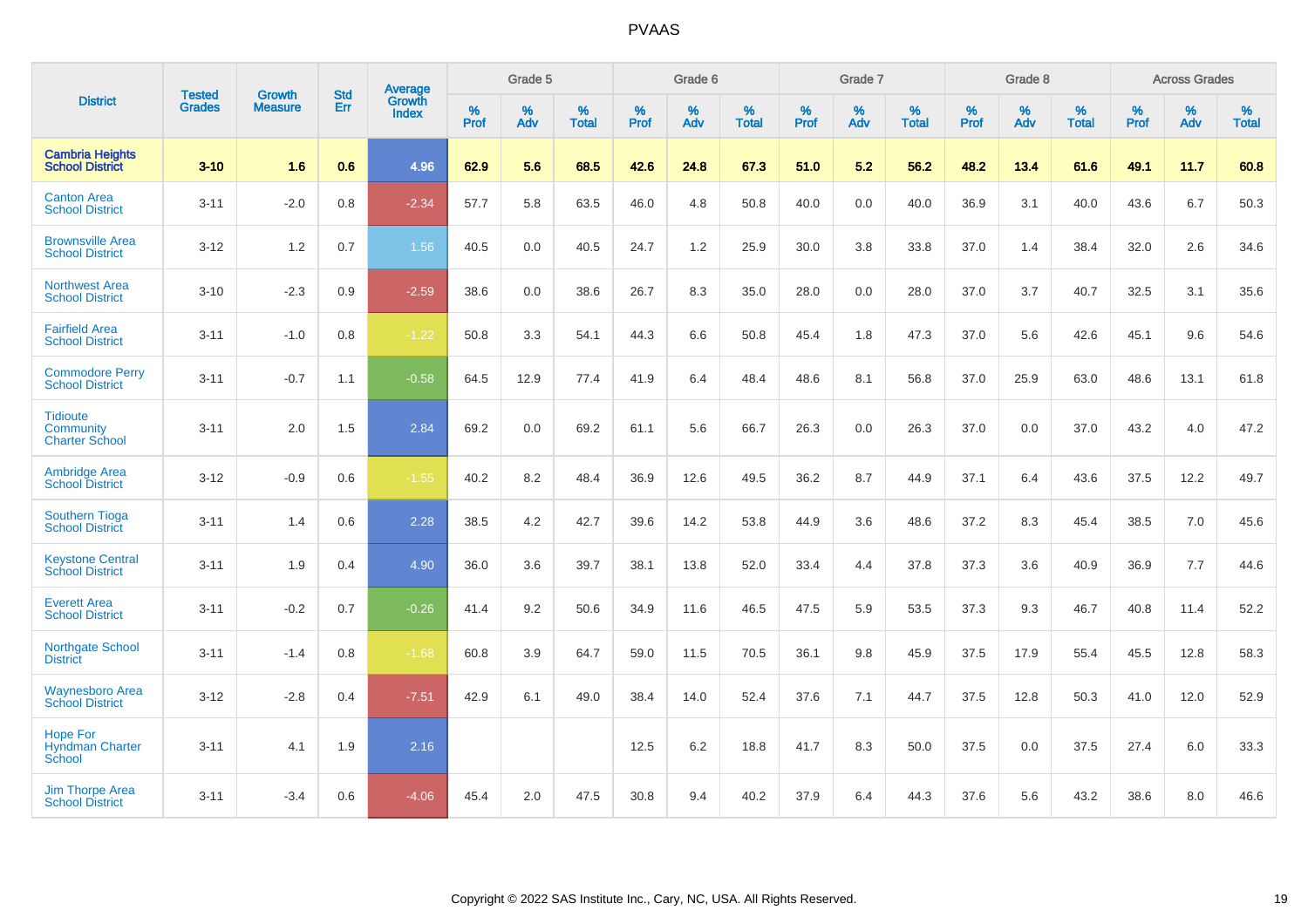|                                                                     |                                |                                 | <b>Std</b> | Average                       |                     | Grade 5  |                   |           | Grade 6  |                   |                  | Grade 7  |                   |           | Grade 8  |                   |                  | <b>Across Grades</b> |                   |
|---------------------------------------------------------------------|--------------------------------|---------------------------------|------------|-------------------------------|---------------------|----------|-------------------|-----------|----------|-------------------|------------------|----------|-------------------|-----------|----------|-------------------|------------------|----------------------|-------------------|
| <b>District</b>                                                     | <b>Tested</b><br><b>Grades</b> | <b>Growth</b><br><b>Measure</b> | Err        | <b>Growth</b><br><b>Index</b> | $\%$<br><b>Prof</b> | %<br>Adv | %<br><b>Total</b> | %<br>Prof | %<br>Adv | %<br><b>Total</b> | %<br><b>Prof</b> | %<br>Adv | %<br><b>Total</b> | %<br>Prof | %<br>Adv | %<br><b>Total</b> | %<br><b>Prof</b> | %<br>Adv             | %<br><b>Total</b> |
| <b>Cambria Heights</b><br><b>School District</b>                    | $3 - 10$                       | 1.6                             | 0.6        | 4.96                          | 62.9                | 5.6      | 68.5              | 42.6      | 24.8     | 67.3              | 51.0             | 5.2      | 56.2              | 48.2      | 13.4     | 61.6              | 49.1             | 11.7                 | 60.8              |
| <b>Albert Gallatin</b><br><b>Area School</b><br><b>District</b>     | $3 - 11$                       | 0.4                             | 0.5        | 0.93                          | 45.8                | 5.4      | 51.2              | 34.0      | 8.4      | 42.4              | 39.7             | 2.2      | 41.8              | 37.8      | 5.3      | 43.0              | 38.7             | 7.6                  | 46.2              |
| <b>Laurel Highlands</b><br><b>School District</b>                   | $3 - 11$                       | $-1.7$                          | 0.5        | $-3.29$                       | 43.1                | 4.4      | 47.5              | 39.4      | 11.6     | 51.0              | 35.7             | 2.9      | 38.6              | 37.8      | 5.5      | 43.3              | 39.8             | 9.6                  | 49.4              |
| Pequea Valley<br><b>School District</b>                             | $3 - 11$                       | 1.3                             | 0.6        | 2.20                          | 46.4                | 1.8      | 48.2              | 36.6      | 7.5      | 44.1              | 43.0             | 4.7      | 47.7              | 37.9      | 6.8      | 44.7              | 37.7             | 6.5                  | 44.2              |
| <b>Riverview School</b><br><b>District</b>                          | $3 - 11$                       | $-2.8$                          | 0.8        | 3.67                          | 71.2                | 9.6      | 80.8              | 39.7      | 29.5     | 69.2              | 54.8             | 1.6      | 56.4              | 38.0      | 10.1     | 48.1              | 48.9             | 19.2                 | 68.1              |
| <b>Eastern Lancaster</b><br><b>County School</b><br><b>District</b> | $3 - 12$                       | 1.1                             | 0.5        | 2.36                          | 48.1                | 3.9      | 51.9              | 38.7      | 12.0     | 50.8              | 35.4             | 4.6      | 39.9              | 38.0      | 15.5     | 53.5              | 39.2             | 9.3                  | 48.5              |
| <b>Mcguffey School</b><br><b>District</b>                           | $3 - 11$                       | $-1.8$                          | 0.6        | $-3.07$                       | 43.5                | 1.8      | 45.4              | 42.7      | 12.6     | 55.3              | 34.9             | 0.9      | 35.8              | 38.0      | 4.1      | 42.2              | 41.6             | 8.2                  | 49.8              |
| <b>Executive</b><br>Education<br><b>Academy Charter</b><br>School   | $3 - 10$                       | $-5.5$                          | 1.6        | $-1.38$                       | 10.0                | 0.0      | 10.0              | 12.5      | 6.2      | 18.8              |                  |          |                   | 38.1      | 0.0      | 38.1              | 31.4             | 2.9                  | 34.3              |
| <b>Whitehall-Coplay</b><br><b>School District</b>                   | $3 - 11$                       | $-1.0$                          | 0.4        | $-2.56$                       | 47.1                | 4.6      | 51.7              | 43.0      | 11.2     | 54.1              | 41.3             | 7.8      | 49.1              | 38.2      | 7.1      | 45.4              | 42.6             | 8.9                  | 51.5              |
| <b>Palmerton Area</b><br><b>School District</b>                     | $3 - 11$                       | 1.6                             | 0.6        | 4.14                          | 54.9                | 3.7      | 58.5              | 47.3      | 14.6     | 61.8              | 42.6             | 11.6     | 54.3              | 38.3      | 11.2     | 49.5              | 45.2             | 11.6                 | 56.8              |
| <b>Middletown Area</b><br><b>School District</b>                    | $3 - 11$                       | $-0.3$                          | 0.6        | $-2.50$                       | 40.9                | 6.3      | 47.2              | 28.7      | 7.0      | 35.7              | 43.8             | 5.6      | 49.3              | 38.5      | 3.8      | 42.3              | 37.8             | 8.2                  | 46.0              |
| <b>Avon Grove</b><br><b>Charter School</b>                          | $3 - 11$                       | 1.7                             | 0.6        | 2.84                          | 53.3                | 4.9      | 58.2              | 47.4      | 18.2     | 65.7              | 51.1             | 16.3     | 67.4              | 38.6      | 9.9      | 48.5              | 42.6             | 14.8                 | 57.4              |
| <b>Wilson Area</b><br><b>School District</b>                        | $3 - 11$                       | $-5.9$                          | 0.5        | $-10.96$                      | 53.6                | 11.6     | 65.2              | 40.2      | 18.0     | 58.2              | 29.2             | 6.8      | 36.0              | 38.6      | 8.3      | 47.0              | 41.0             | 12.4                 | 53.4              |
| Chambersburg<br><b>Area School</b><br><b>District</b>               | $3 - 11$                       | $-0.2$                          | 0.3        | $-0.63$                       | 44.0                | 7.0      | 51.0              | 34.1      | 16.0     | 50.1              | 38.2             | 8.2      | 46.5              | 38.7      | 11.2     | 49.9              | 37.5             | 11.0                 | 48.5              |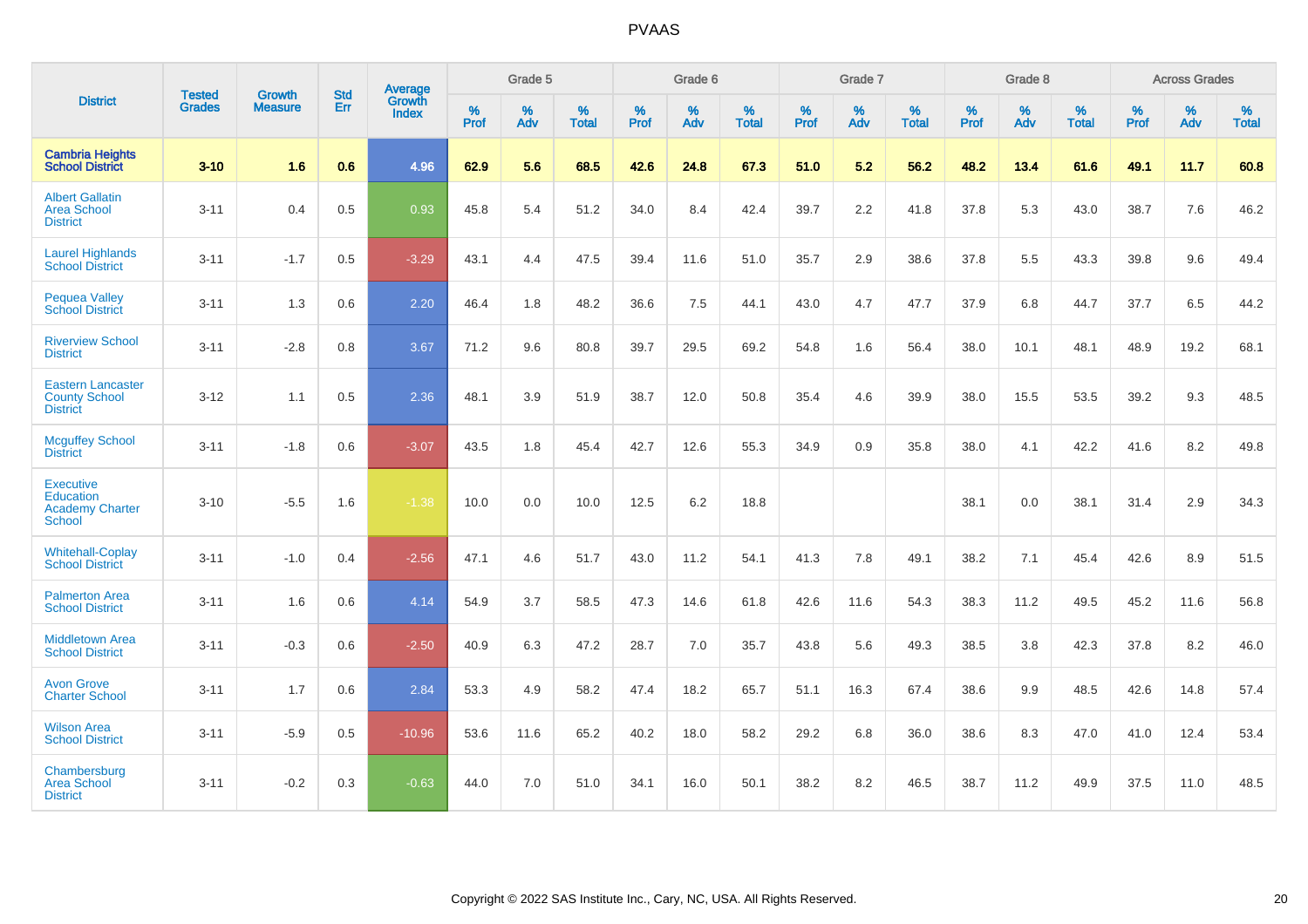|                                                                   | <b>Tested</b> | <b>Growth</b>  | <b>Std</b> | Average                |           | Grade 5  |                   |           | Grade 6  |                   |           | Grade 7  |                   |           | Grade 8  |                   |           | <b>Across Grades</b> |                   |
|-------------------------------------------------------------------|---------------|----------------|------------|------------------------|-----------|----------|-------------------|-----------|----------|-------------------|-----------|----------|-------------------|-----------|----------|-------------------|-----------|----------------------|-------------------|
| <b>District</b>                                                   | <b>Grades</b> | <b>Measure</b> | Err        | Growth<br><b>Index</b> | %<br>Prof | %<br>Adv | %<br><b>Total</b> | %<br>Prof | %<br>Adv | %<br><b>Total</b> | %<br>Prof | %<br>Adv | %<br><b>Total</b> | %<br>Prof | %<br>Adv | %<br><b>Total</b> | %<br>Prof | %<br>Adv             | %<br><b>Total</b> |
| <b>Cambria Heights</b><br><b>School District</b>                  | $3 - 10$      | 1.6            | 0.6        | 4.96                   | 62.9      | 5.6      | 68.5              | 42.6      | 24.8     | 67.3              | 51.0      | 5.2      | 56.2              | 48.2      | 13.4     | 61.6              | 49.1      | 11.7                 | 60.8              |
| <b>Mount Pleasant</b><br><b>Area School</b><br><b>District</b>    | $3 - 11$      | $-2.9$         | 0.6        | $-5.11$                | 45.9      | 0.0      | 45.9              | 41.6      | 12.0     | 53.6              | 42.2      | 2.8      | 45.1              | 38.7      | 6.4      | 45.2              | 42.0      | 8.5                  | 50.5              |
| <b>Hanover Public</b><br><b>School District</b>                   | $3 - 11$      | 1.6            | 0.6        | 2.85                   | 40.6      | 3.0      | 43.6              | 42.4      | 9.4      | 51.8              | 45.4      | 6.2      | 51.5              | 38.7      | 7.3      | 46.0              | 42.0      | 12.7                 | 54.7              |
| <b>Red Lion Area</b><br><b>School District</b>                    | $3 - 11$      | 0.6            | 0.4        | 1.63                   | 46.1      | 2.7      | 48.8              | 38.1      | 15.8     | 54.0              | 41.4      | 10.4     | 51.9              | 38.8      | 7.5      | 46.3              | 40.6      | 9.4                  | 50.0              |
| <b>Central Cambria</b><br><b>School District</b>                  | $3 - 11$      | $-3.0$         | 0.6        | $-5.07$                | 59.8      | 11.1     | 70.9              | 33.6      | 13.3     | 46.9              | 48.2      | 4.4      | 52.6              | 38.9      | 4.8      | 43.6              | 44.9      | 10.7                 | 55.6              |
| <b>Clarion Area</b><br><b>School District</b>                     | $3 - 11$      | 1.1            | 0.9        | 1.25                   | 58.3      | 2.1      | 60.4              | 46.4      | 7.1      | 53.6              | 44.8      | 4.5      | 49.2              | 39.0      | 11.9     | 50.8              | 45.1      | 10.1                 | 55.2              |
| <b>Sayre Area School</b><br><b>District</b>                       | $3 - 11$      | 4.2            | 0.8        | 4.32                   | 32.8      | 4.9      | 37.7              | 51.8      | 19.8     | 71.6              | 47.6      | 8.3      | 56.0              | 39.0      | 4.9      | 43.9              | 44.6      | 10.7                 | 55.4              |
| <b>Ephrata Area</b><br><b>School District</b>                     | $3 - 11$      | $-0.2$         | 0.4        | $-0.50$                | 50.5      | 10.3     | 60.8              | 47.6      | 12.7     | 60.4              | 40.8      | 5.2      | 46.0              | 39.2      | 7.3      | 46.5              | 45.1      | 12.6                 | 57.6              |
| <b>Highlands School</b><br><b>District</b>                        | $3 - 11$      | $-0.6$         | 0.5        | $-1.09$                | 47.5      | 0.0      | 47.5              | 37.2      | 9.7      | 46.9              | 42.2      | 5.4      | 47.6              | 39.2      | 9.5      | 48.6              | 40.7      | 7.9                  | 48.6              |
| <b>Green Woods</b><br><b>Charter School</b>                       | $3 - 8$       | 1.6            | 0.8        | 1.88                   | 44.8      | 6.9      | 51.7              | 39.3      | 19.7     | 59.0              | 43.9      | 12.3     | 56.1              | 39.2      | 17.6     | 56.9              | 40.6      | 17.4                 | 58.0              |
| <b>Lakeland School</b><br><b>District</b>                         | $3 - 11$      | $-0.9$         | 0.7        | $-1.28$                | 41.3      | 1.3      | 42.7              | 38.7      | 11.8     | 50.5              | 49.1      | 9.4      | 58.5              | 39.3      | 5.6      | 44.9              | 41.3      | 9.6                  | 50.8              |
| <b>Southern Columbia</b><br><b>Area School</b><br><b>District</b> | $3 - 11$      | 1.6            | 0.7        | 6.77                   | 56.2      | 5.5      | 61.6              | 46.9      | 25.0     | 71.9              | 51.5      | 14.8     | 66.3              | 39.4      | 11.7     | 51.1              | 47.9      | 16.1                 | 64.0              |
| <b>Central Dauphin</b><br><b>School District</b>                  | $3 - 11$      | 1.6            | 0.2        | 6.95                   | 46.1      | 7.7      | 53.8              | 40.5      | 15.0     | 55.5              | 41.1      | 7.5      | 48.6              | 39.4      | 10.3     | 49.7              | 41.3      | 11.4                 | 52.8              |
| Pennsylvania<br><b>Cyber Charter</b><br>School                    | $3 - 11$      | 2.1            | 0.5        | 4.24                   | 41.0      | 4.9      | 45.8              | 39.5      | 11.2     | 50.7              | 42.9      | 3.4      | 46.4              | 39.5      | 2.6      | 42.0              | 40.1      | 7.4                  | 47.5              |
| <b>Fort Cherry School</b><br><b>District</b>                      | $3 - 10$      | $-2.2$         | 0.8        | $-2.84$                | 61.4      | 8.8      | 70.2              | 31.6      | 33.3     | 64.9              | 45.6      | 8.8      | 54.4              | 39.5      | 26.7     | 66.3              | 45.7      | 16.8                 | 62.5              |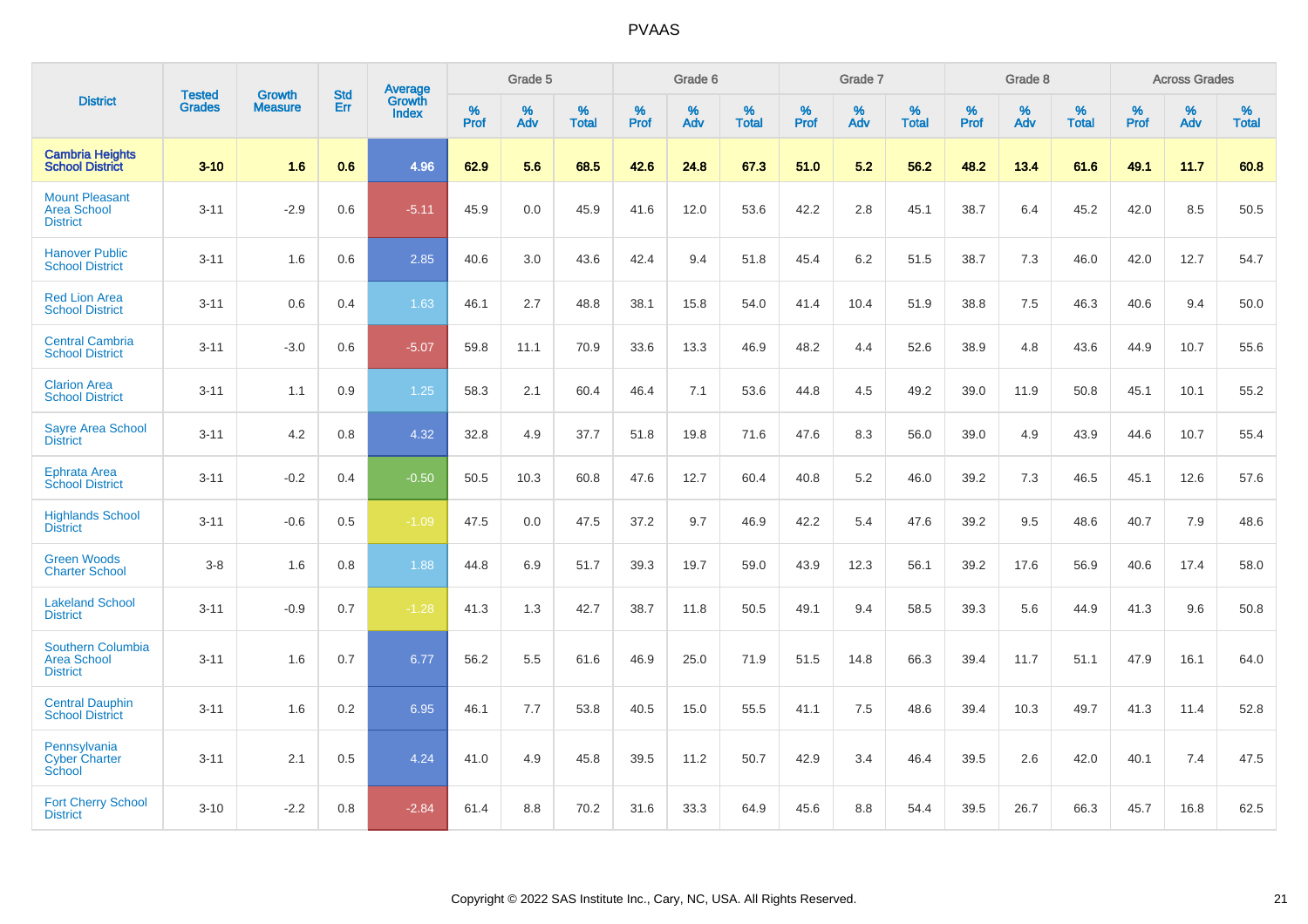|                                                                     | <b>Tested</b> | <b>Growth</b>  | <b>Std</b> |                                          |              | Grade 5  |                   |           | Grade 6  |                   |           | Grade 7  |                   |           | Grade 8  |                   |              | <b>Across Grades</b> |                   |
|---------------------------------------------------------------------|---------------|----------------|------------|------------------------------------------|--------------|----------|-------------------|-----------|----------|-------------------|-----------|----------|-------------------|-----------|----------|-------------------|--------------|----------------------|-------------------|
| <b>District</b>                                                     | <b>Grades</b> | <b>Measure</b> | <b>Err</b> | <b>Average</b><br>Growth<br><b>Index</b> | $\%$<br>Prof | %<br>Adv | %<br><b>Total</b> | %<br>Prof | %<br>Adv | %<br><b>Total</b> | %<br>Prof | %<br>Adv | %<br><b>Total</b> | %<br>Prof | %<br>Adv | %<br><b>Total</b> | $\%$<br>Prof | %<br>Adv             | %<br><b>Total</b> |
| <b>Cambria Heights</b><br><b>School District</b>                    | $3 - 10$      | 1.6            | 0.6        | 4.96                                     | 62.9         | 5.6      | 68.5              | 42.6      | 24.8     | 67.3              | 51.0      | 5.2      | 56.2              | 48.2      | 13.4     | 61.6              | 49.1         | 11.7                 | 60.8              |
| <b>Jersey Shore Area</b><br><b>School District</b>                  | $3 - 11$      | 1.7            | 0.5        | 6.13                                     | 47.6         | 8.3      | 56.0              | 45.6      | 24.8     | 70.4              | 46.3      | 8.0      | 54.3              | 39.6      | 7.7      | 47.2              | 45.3         | 13.4                 | 58.7              |
| Commonwealth<br><b>Charter Academy</b><br><b>Charter School</b>     | $3 - 10$      | $-3.1$         | 0.9        | $-3.43$                                  | 49.2         | 1.7      | 50.8              | 56.0      | 12.0     | 68.0              | 49.1      | 8.8      | 57.9              | 39.6      | 4.2      | 43.8              | 45.3         | 10.1                 | 55.4              |
| <b>Conestoga Valley</b><br><b>School District</b>                   | $3 - 11$      | 4.1            | 0.4        | 10.35                                    | 45.1         | 10.2     | 55.3              | 37.5      | 28.4     | 65.9              | 44.6      | 10.7     | 55.4              | 39.6      | 18.3     | 57.9              | 42.4         | 17.7                 | 60.2              |
| <b>Blackhawk School</b><br><b>District</b>                          | $3 - 11$      | $-3.2$         | 0.5        | 0.56                                     | 58.7         | 1.4      | 60.1              | 43.4      | 16.4     | 59.8              | 52.8      | 4.9      | 57.7              | 39.7      | 6.7      | 46.4              | 48.1         | 10.9                 | 59.0              |
| <b>Bermudian Springs</b><br><b>School District</b>                  | $3 - 11$      | 0.2            | 0.6        | 0.41                                     | 50.4         | 0.0      | 50.4              | 37.5      | 10.6     | 48.1              | 44.5      | 5.9      | 50.4              | 39.8      | 6.5      | 46.3              | 42.4         | 6.9                  | 49.3              |
| <b>Northern York</b><br><b>County School</b><br><b>District</b>     | $3 - 11$      | 0.6            | 0.4        | 1.45                                     | 53.3         | 9.4      | 62.7              | 39.4      | 14.4     | 53.8              | 44.9      | 8.2      | 53.1              | 39.9      | 7.2      | 47.1              | 44.2         | 12.9                 | 57.1              |
| <b>Northampton Area</b><br><b>School District</b>                   | $3 - 11$      | $-4.3$         | 0.7        | $-3.14$                                  | 39.1         | 8.6      | 47.7              | 34.2      | 19.3     | 53.5              | 27.4      | 6.8      | 34.2              | 40.0      | 5.0      | 45.0              | 42.3         | 12.8                 | 55.1              |
| Punxsutawney<br><b>Area School</b><br><b>District</b>               | $3 - 11$      | 1.1            | 0.6        | 1.97                                     | 52.2         | 9.4      | 61.6              | 54.9      | 13.3     | 68.1              | 36.8      | 5.6      | 42.4              | 40.0      | 5.4      | 45.4              | 41.5         | 12.4                 | 53.8              |
| <b>Union School</b><br><b>District</b>                              | $3 - 12$      | 2.7            | 1.0        | 2.65                                     | 21.2         | 6.1      | 27.3              | 40.9      | 20.4     | 61.4              | 40.5      | 0.0      | 40.5              | 40.0      | 6.7      | 46.7              | 37.0         | 8.4                  | 45.4              |
| <b>Sullivan County</b><br><b>School District</b>                    | $3 - 10$      | $-3.1$         | 1.0        | $-2.96$                                  | 23.8         | 2.4      | 26.2              | 62.0      | 6.0      | 68.0              | 41.2      | 5.9      | 47.1              | 40.0      | 2.9      | 42.9              | 40.0         | 6.0                  | 46.0              |
| <b>Allegheny-Clarion</b><br><b>Valley School</b><br><b>District</b> | $3 - 10$      | 2.1            | 1.0        | 2.22                                     | 42.5         | 5.0      | 47.5              | 42.1      | 15.8     | 57.9              | 43.9      | 2.4      | 46.3              | 40.0      | 0.0      | 40.0              | 40.9         | 9.1                  | 50.0              |
| <b>Northwestern</b><br><b>Lehigh School</b><br><b>District</b>      | $3 - 11$      | $-1.5$         | 0.5        | 1.29                                     | 55.9         | 5.5      | 61.4              | 46.0      | 15.3     | 61.3              | 51.0      | 7.1      | 58.1              | 40.1      | 16.6     | 56.7              | 48.0         | 12.1                 | 60.1              |
| <b>Tunkhannock Area</b><br><b>School District</b>                   | $3 - 11$      | $-3.4$         | 0.5        | $-2.99$                                  | 29.2         | 2.9      | 32.1              | 35.9      | 12.5     | 48.4              | 33.3      | 3.1      | 36.4              | 40.1      | 8.2      | 48.3              | 36.3         | 6.8                  | 43.0              |
| <b>Freedom Area</b><br><b>School District</b>                       | $3 - 11$      | $-1.9$         | 0.7        | $-2.73$                                  | 36.0         | 2.3      | 38.4              | 36.8      | 12.6     | 49.4              | 37.9      | 1.9      | 39.8              | 40.3      | 1.3      | 41.6              | 38.8         | 6.0                  | 44.7              |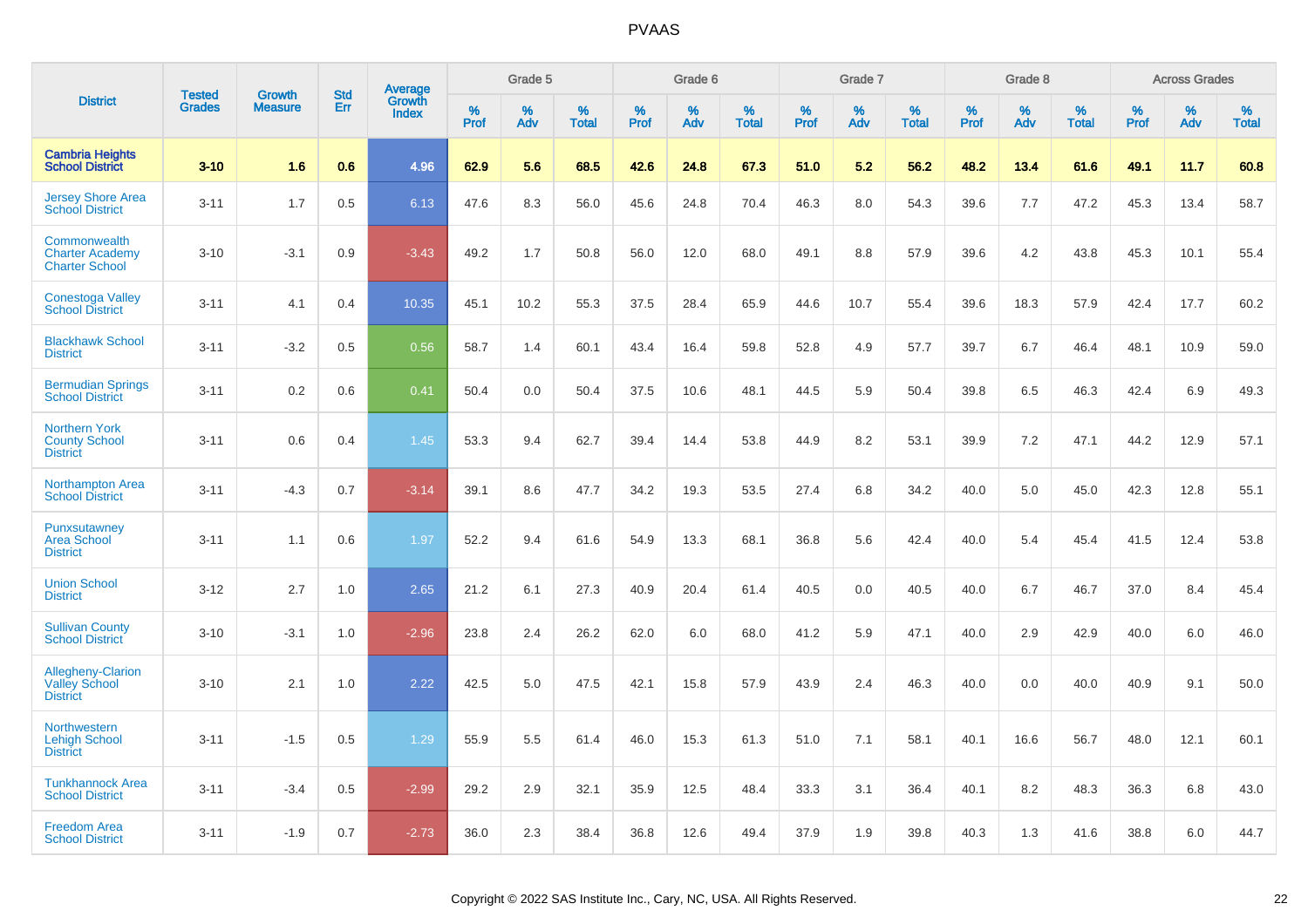|                                                            | <b>Tested</b> | <b>Growth</b>  | <b>Std</b> | <b>Average</b>                |           | Grade 5  |                   |           | Grade 6  |                   |           | Grade 7  |                   |           | Grade 8  |                   |           | <b>Across Grades</b> |                   |
|------------------------------------------------------------|---------------|----------------|------------|-------------------------------|-----------|----------|-------------------|-----------|----------|-------------------|-----------|----------|-------------------|-----------|----------|-------------------|-----------|----------------------|-------------------|
| <b>District</b>                                            | <b>Grades</b> | <b>Measure</b> | Err        | <b>Growth</b><br><b>Index</b> | %<br>Prof | %<br>Adv | %<br><b>Total</b> | %<br>Prof | %<br>Adv | %<br><b>Total</b> | %<br>Prof | %<br>Adv | %<br><b>Total</b> | %<br>Prof | %<br>Adv | %<br><b>Total</b> | %<br>Prof | %<br>Adv             | %<br><b>Total</b> |
| <b>Cambria Heights</b><br><b>School District</b>           | $3 - 10$      | 1.6            | 0.6        | 4.96                          | 62.9      | 5.6      | 68.5              | 42.6      | 24.8     | 67.3              | 51.0      | 5.2      | 56.2              | 48.2      | 13.4     | 61.6              | 49.1      | 11.7                 | 60.8              |
| <b>Port Allegany</b><br><b>School District</b>             | $3 - 11$      | $-1.8$         | 0.8        | $-0.33$                       | 34.3      | 2.9      | 37.1              | 31.9      | 2.9      | 34.8              | 32.9      | 5.7      | 38.6              | 40.3      | 3.2      | 43.6              | 35.0      | 5.9                  | 40.8              |
| <b>Millersburg Area</b><br><b>School District</b>          | $3 - 11$      | $-0.2$         | 0.8        | 3.43                          | 47.1      | 3.9      | 51.0              | 41.5      | 0.0      | 41.5              | 51.6      | 3.1      | 54.7              | 40.3      | 3.2      | 43.6              | 44.2      | 7.4                  | 51.5              |
| <b>Northeast Bradford</b><br><b>School District</b>        | $3 - 10$      | 3.0            | 0.9        | 3.25                          | 57.5      | 2.5      | 60.0              | 37.8      | 11.1     | 48.9              | 39.6      | 11.3     | 50.9              | 40.4      | 7.0      | 47.4              | 45.2      | 9.9                  | 55.1              |
| <b>Pottsville Area</b><br><b>School District</b>           | $3 - 12$      | $-1.5$         | 0.5        | $-2.18$                       | 43.0      | 3.7      | 46.7              | 39.2      | 7.7      | 46.8              | 34.4      | 4.9      | 39.3              | 40.4      | 4.1      | 44.4              | 39.7      | 6.1                  | 45.8              |
| <b>Mifflin County</b><br><b>School District</b>            | $3 - 11$      | 2.7            | 0.4        | 2.75                          | 49.5      | 8.0      | 57.4              | 35.1      | 15.2     | 50.3              | 45.2      | 7.3      | 52.5              | 40.4      | 4.9      | 45.3              | 40.4      | 9.0                  | 49.4              |
| Wallenpaupack<br>Area School<br><b>District</b>            | $3 - 11$      | 1.8            | 0.5        | 3.73                          | 54.8      | 4.2      | 59.0              | 52.1      | 8.5      | 60.6              | 49.3      | 12.8     | 62.2              | 40.4      | 6.8      | 47.3              | 47.2      | 10.0                 | 57.2              |
| <b>Pottsgrove School</b><br><b>District</b>                | $3 - 11$      | $-0.4$         | 0.5        | 4.12                          | 39.7      | 5.4      | 45.1              | 42.3      | 6.4      | 48.7              | 53.1      | 9.1      | 62.3              | 40.4      | 3.7      | 44.2              | 43.1      | 7.6                  | 50.7              |
| <b>Tri-Valley School</b><br><b>District</b>                | $3 - 10$      | $-2.4$         | 0.9        | $-3.85$                       | 40.0      | 5.9      | 45.9              | 36.7      | 6.1      | 42.9              | 36.7      | 0.0      | 36.7              | 40.5      | 9.5      | 50.0              | 41.3      | 8.0                  | 49.3              |
| <b>Towanda Area</b><br><b>School District</b>              | $3 - 11$      | 0.7            | 0.6        | 1.26                          | 40.8      | 6.7      | 47.5              | 36.4      | 19.6     | 56.1              | 37.3      | 5.9      | 43.2              | 40.5      | 7.8      | 48.3              | 36.0      | 10.8                 | 46.7              |
| Octorara Area<br><b>School District</b>                    | $3 - 11$      | $-3.9$         | 0.6        | $-6.74$                       | 44.6      | 9.1      | 53.6              | 53.3      | 8.3      | 61.7              | 28.9      | 5.2      | 34.1              | 40.5      | 6.0      | 46.6              | 42.6      | 9.0                  | 51.6              |
| Renaissance<br><b>Academy Charter</b><br>School            | $3 - 11$      | $-1.3$         | 0.7        | $-1.72$                       | 36.6      | 5.6      | 42.2              | 39.7      | 16.4     | 56.2              | 50.7      | 5.3      | 56.0              | 40.6      | 18.8     | 59.4              | 41.0      | 10.8                 | 51.8              |
| <b>Titusville Area</b><br><b>School District</b>           | $3 - 11$      | $-0.4$         | 0.5        | $-0.72$                       | 57.4      | 8.5      | 65.9              | 35.0      | 12.6     | 47.6              | 46.2      | 8.3      | 54.6              | 40.6      | 11.6     | 52.2              | 44.1      | 12.1                 | 56.2              |
| <b>Keystone</b><br><b>Academy Charter</b><br><b>School</b> | $3-8$         | 0.9            | 0.8        | $-0.53$                       | 42.1      | 3.5      | 45.6              | 38.7      | 19.4     | 58.1              | 47.4      | 3.5      | 50.9              | 40.7      | 8.5      | 49.2              | 40.7      | 7.4                  | 48.1              |
| <b>Karns City Area</b><br><b>School District</b>           | $3 - 11$      | $-0.9$         | 0.6        | $-1.37$                       | 56.2      | 9.0      | 65.2              | 46.6      | 14.8     | 61.4              | 47.4      | 1.7      | 49.1              | 40.7      | 1.8      | 42.6              | 44.7      | 6.8                  | 51.5              |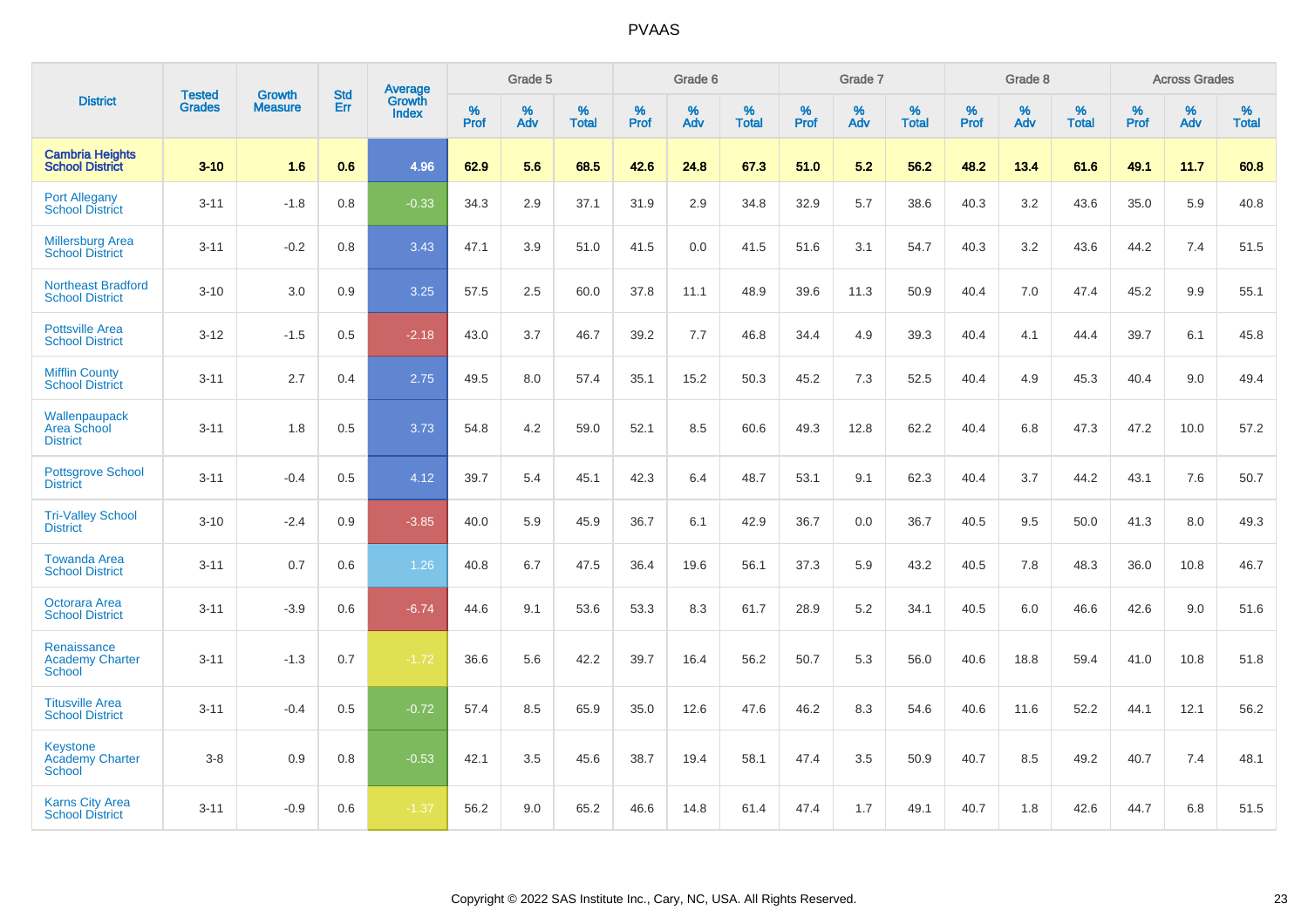|                                                                    | <b>Tested</b> | <b>Growth</b>  | <b>Std</b> | <b>Average</b><br>Growth |              | Grade 5  |                      |                     | Grade 6     |                      |              | Grade 7     |                   |              | Grade 8     |                   |                     | <b>Across Grades</b> |                   |
|--------------------------------------------------------------------|---------------|----------------|------------|--------------------------|--------------|----------|----------------------|---------------------|-------------|----------------------|--------------|-------------|-------------------|--------------|-------------|-------------------|---------------------|----------------------|-------------------|
| <b>District</b>                                                    | <b>Grades</b> | <b>Measure</b> | Err        | <b>Index</b>             | $\%$<br>Prof | %<br>Adv | $\%$<br><b>Total</b> | $\%$<br><b>Prof</b> | $\%$<br>Adv | $\%$<br><b>Total</b> | $\%$<br>Prof | $\%$<br>Adv | %<br><b>Total</b> | $\%$<br>Prof | $\%$<br>Adv | %<br><b>Total</b> | $\%$<br><b>Prof</b> | $\%$<br>Adv          | %<br><b>Total</b> |
| <b>Cambria Heights</b><br><b>School District</b>                   | $3 - 10$      | 1.6            | 0.6        | 4.96                     | 62.9         | 5.6      | 68.5                 | 42.6                | 24.8        | 67.3                 | 51.0         | 5.2         | 56.2              | 48.2         | 13.4        | 61.6              | 49.1                | 11.7                 | 60.8              |
| <b>Northern Potter</b><br><b>School District</b>                   | $3 - 12$      | 0.3            | 1.1        | 0.26                     | 33.3         | 3.3      | 36.7                 | 32.6                | 14.0        | 46.5                 | 51.6         | 9.7         | 61.3              | 40.7         | 3.7         | 44.4              | 36.4                | 8.9                  | 45.3              |
| <b>Carlynton School</b><br><b>District</b>                         | $3 - 11$      | 0.0            | 0.7        | 0.06                     | 50.5         | 6.4      | 57.0                 | 47.1                | 18.8        | 65.9                 | 30.8         | 7.5         | 38.3              | 40.8         | 7.9         | 48.7              | 41.6                | 11.0                 | 52.7              |
| <b>Solanco School</b><br><b>District</b>                           | $3 - 11$      | 2.8            | 0.4        | 6.54                     | 47.3         | 9.0      | 56.2                 | 52.1                | 16.9        | 69.0                 | 37.0         | 14.8        | 51.7              | 40.8         | 15.0        | 55.9              | 43.0                | 14.5                 | 57.5              |
| <b>School Lane</b><br><b>Charter School</b>                        | $3 - 11$      | 0.1            | 0.7        | 1.46                     | 57.4         | 5.9      | 63.2                 | 40.0                | 18.3        | 58.3                 | 43.8         | 6.8         | 50.7              | 40.9         | 21.2        | 62.1              | 43.3                | 14.5                 | 57.9              |
| <b>Milton Area School</b><br><b>District</b>                       | $3 - 11$      | 3.2            | 0.6        | 5.64                     | 51.7         | 5.8      | 57.5                 | 40.3                | 12.4        | 52.7                 | 48.9         | 13.3        | 62.2              | 40.9         | 16.5        | 57.5              | 42.3                | 13.0                 | 55.3              |
| <b>Burrell School</b><br><b>District</b>                           | $3 - 11$      | $-3.3$         | 0.7        | $-4.68$                  | 50.0         | 0.9      | 50.9                 | 46.2                | 7.7         | 53.8                 | 46.8         | 6.5         | 53.2              | 41.0         | 4.9         | 45.9              | 45.9                | 7.5                  | 53.4              |
| <b>Upper Moreland</b><br><b>Township School</b><br><b>District</b> | $3 - 11$      | $-0.3$         | 0.4        | $-0.57$                  | 54.1         | 10.5     | 64.6                 | 42.4                | 21.0        | 63.4                 | 53.7         | 8.4         | 62.1              | 41.0         | 14.2        | 55.1              | 46.0                | 16.1                 | 62.1              |
| <b>Keystone Oaks</b><br><b>School District</b>                     | $3 - 11$      | $-1.4$         | 0.6        | 0.60                     | 54.1         | 17.2     | 71.3                 | 35.4                | 25.7        | 61.1                 | 45.1         | 13.3        | 58.4              | 41.1         | 12.5        | 53.6              | 44.5                | 21.3                 | 65.8              |
| <b>Chichester School</b><br><b>District</b>                        | $3 - 11$      | $-4.0$         | 0.7        | $-5.51$                  | 27.3         | 1.1      | 28.4                 | 37.2                | 9.0         | 46.2                 | 31.2         | 6.2         | 37.5              | 41.1         | 0.0         | 41.1              | 36.7                | 5.7                  | 42.4              |
| <b>Ridley School</b><br><b>District</b>                            | $3 - 12$      | $-0.9$         | 0.4        | $-3.09$                  | 49.2         | 5.6      | 54.8                 | 38.5                | 12.4        | 50.9                 | 39.6         | 5.9         | 45.6              | 41.1         | 7.5         | 48.6              | 42.4                | 10.0                 | 52.4              |
| Shenango Area<br><b>School District</b>                            | $3 - 11$      | 1.9            | 0.7        | 2.73                     | 46.4         | 19.0     | 65.5                 | 37.5                | 25.0        | 62.5                 | 45.7         | 9.6         | 55.3              | 41.1         | 18.9        | 60.0              | 42.3                | 18.7                 | 61.1              |
| <b>West York Area</b><br><b>School District</b>                    | $3 - 12$      | $-1.4$         | 0.5        | $-2.97$                  | 36.0         | 4.4      | 40.4                 | 38.5                | 9.3         | 47.8                 | 35.9         | 5.3         | 41.2              | 41.2         | 5.2         | 46.4              | 37.8                | 8.4                  | 46.2              |
| <b>Ellwood City Area</b><br><b>School District</b>                 | $3 - 11$      | 0.6            | 0.6        | 1.00                     | 53.8         | 11.5     | 65.4                 | 47.0                | 14.8        | 61.7                 | 43.0         | 10.7        | 53.7              | 41.3         | 8.3         | 49.5              | 45.3                | 10.3                 | 55.6              |
| <b>Bellwood-Antis</b><br><b>School District</b>                    | $3 - 10$      | 1.5            | 0.7        | 2.22                     | 46.1         | 3.4      | 49.4                 | 34.4                | 16.7        | 51.1                 | 44.0         | 10.7        | 54.8              | 41.3         | 26.1        | 67.4              | 41.8                | 16.7                 | 58.6              |
| <b>Berwick Area</b><br><b>School District</b>                      | $3 - 11$      | $-0.6$         | 0.5        | $-0.18$                  | 45.3         | 5.8      | 51.0                 | 43.2                | 18.3        | 61.5                 | 44.9         | 12.8        | 57.8              | 41.4         | 9.8         | 51.2              | 42.6                | 14.7                 | 57.3              |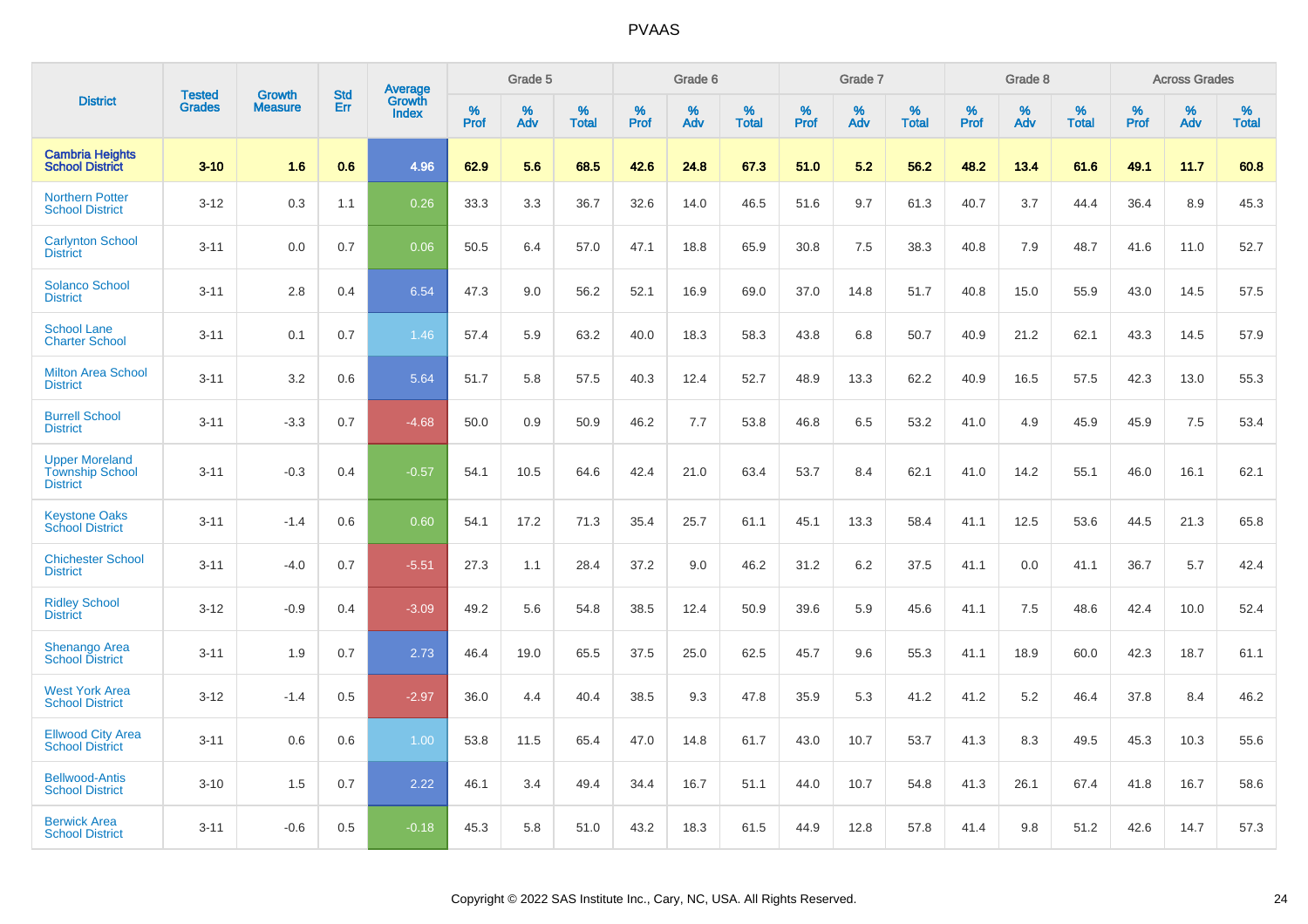|                                                                       |                                | <b>Growth</b>  | <b>Std</b> | Average                |           | Grade 5  |                   |           | Grade 6  |                   |           | Grade 7  |                   |           | Grade 8  |                   |           | <b>Across Grades</b> |                   |
|-----------------------------------------------------------------------|--------------------------------|----------------|------------|------------------------|-----------|----------|-------------------|-----------|----------|-------------------|-----------|----------|-------------------|-----------|----------|-------------------|-----------|----------------------|-------------------|
| <b>District</b>                                                       | <b>Tested</b><br><b>Grades</b> | <b>Measure</b> | Err        | Growth<br><b>Index</b> | %<br>Prof | %<br>Adv | %<br><b>Total</b> | %<br>Prof | %<br>Adv | %<br><b>Total</b> | %<br>Prof | %<br>Adv | %<br><b>Total</b> | %<br>Prof | %<br>Adv | %<br><b>Total</b> | %<br>Prof | %<br>Adv             | %<br><b>Total</b> |
| <b>Cambria Heights</b><br><b>School District</b>                      | $3 - 10$                       | 1.6            | 0.6        | 4.96                   | 62.9      | 5.6      | 68.5              | 42.6      | 24.8     | 67.3              | 51.0      | 5.2      | 56.2              | 48.2      | 13.4     | 61.6              | 49.1      | 11.7                 | 60.8              |
| <b>Abington School</b><br><b>District</b>                             | $3 - 10$                       | $-2.8$         | 0.3        | $-8.59$                | 49.8      | 10.0     | 59.7              | 44.9      | 27.5     | 72.5              | 49.5      | 11.6     | 61.1              | 41.4      | 10.4     | 51.8              | 44.9      | 18.8                 | 63.8              |
| <b>Upper Dauphin</b><br>Area School<br><b>District</b>                | $3 - 11$                       | $-1.6$         | 0.8        | 0.43                   | 40.3      | 1.6      | 41.9              | 41.7      | 16.7     | 58.3              | 48.6      | 8.1      | 56.8              | 41.4      | 8.6      | 50.0              | 42.4      | 12.8                 | 55.2              |
| <b>South Allegheny</b><br><b>School District</b>                      | $3 - 11$                       | $-5.4$         | 0.9        | $-5.76$                | 43.1      | 0.0      | 43.1              | 32.6      | 6.1      | 38.8              | 31.6      | 5.3      | 36.8              | 41.5      | 12.2     | 53.7              | 39.4      | 6.6                  | 46.0              |
| <b>Southern</b><br><b>Huntingdon County</b><br><b>School District</b> | $3 - 11$                       | 1.1            | 0.7        | 1.58                   | 47.1      | 2.9      | 50.0              | 26.6      | 7.6      | 34.2              | 43.2      | 4.6      | 47.7              | 41.5      | 3.7      | 45.1              | 39.6      | 5.6                  | 45.2              |
| <b>Saint Clair Area</b><br><b>School District</b>                     | $3 - 8$                        | $-1.8$         | 0.9        | $-1.95$                | 43.4      | 1.9      | 45.3              | 58.0      | 6.0      | 64.0              | 36.5      | 7.7      | 44.2              | 41.5      | 2.4      | 43.9              | 43.9      | 4.7                  | 48.6              |
| <b>West Oak Lane</b><br><b>Charter School</b>                         | $3 - 8$                        | 0.8            | 0.7        | 1.15                   | 29.9      | 0.0      | 29.9              | 26.5      | 2.9      | 29.4              | 35.1      | 6.8      | 41.9              | 41.5      | 4.6      | 46.2              | 31.4      | 4.3                  | 35.8              |
| <b>Northern Lehigh</b><br><b>School District</b>                      | $3 - 12$                       | $-0.6$         | 0.7        | 0.95                   | 52.1      | 2.1      | 54.2              | 44.4      | 6.2      | 50.6              | 36.7      | 4.2      | 40.8              | 41.7      | 5.6      | 47.2              | 42.1      | 5.6                  | 47.7              |
| <b>Moshannon Valley</b><br><b>School District</b>                     | $3 - 10$                       | 5.6            | 0.8        | 6.66                   | 51.1      | 2.1      | 53.2              | 24.1      | 22.2     | 46.3              | 45.2      | 1.6      | 46.8              | 41.8      | 6.0      | 47.8              | 39.6      | 7.8                  | 47.4              |
| <b>Neshaminy School</b><br><b>District</b>                            | $3 - 11$                       | $-2.8$         | 0.3        | $-9.73$                | 49.1      | 6.0      | 55.1              | 46.0      | 14.0     | 60.0              | 44.0      | 7.6      | 51.6              | 41.9      | 9.1      | 51.0              | 44.7      | 12.5                 | 57.2              |
| <b>Manheim Central</b><br><b>School District</b>                      | $3 - 11$                       | $-0.3$         | 0.5        | $-0.70$                | 35.4      | 6.2      | 41.5              | 48.3      | 9.2      | 57.5              | 37.6      | $6.2\,$  | 43.8              | 41.9      | 11.7     | 53.6              | 42.2      | 11.1                 | 53.2              |
| <b>Central Valley</b><br><b>School District</b>                       | $3 - 10$                       | $-2.0$         | 0.5        | $-3.83$                | 44.1      | 4.2      | 48.2              | 39.3      | 25.0     | 64.3              | 50.3      | 9.2      | 59.5              | 41.9      | 8.8      | 50.7              | 46.3      | 13.9                 | 60.2              |
| <b>Tulpehocken Area</b><br><b>School District</b>                     | $3 - 12$                       | $-0.2$         | 0.6        | $-0.31$                | 57.5      | 2.3      | 59.8              | 32.4      | 17.6     | 50.0              | 39.8      | 4.8      | 44.7              | 42.0      | $6.2\,$  | 48.2              | 41.5      | 9.5                  | 51.0              |
| <b>Oil City Area</b><br><b>School District</b>                        | $3 - 11$                       | 2.6            | 0.6        | 4.69                   | 47.2      | 2.8      | 50.0              | 41.1      | 9.7      | 50.8              | 32.8      | 4.7      | 37.5              | 42.0      | 7.6      | 49.6              | 39.2      | 7.8                  | 47.0              |
| <b>Manheim</b><br><b>Township School</b><br><b>District</b>           | $3 - 12$                       | $-2.7$         | 0.3        | $-4.13$                | 48.2      | 17.7     | 65.9              | 40.2      | 34.8     | 75.0              | 50.6      | 15.3     | 65.8              | 42.1      | 17.4     | 59.5              | 45.0      | 24.3                 | 69.3              |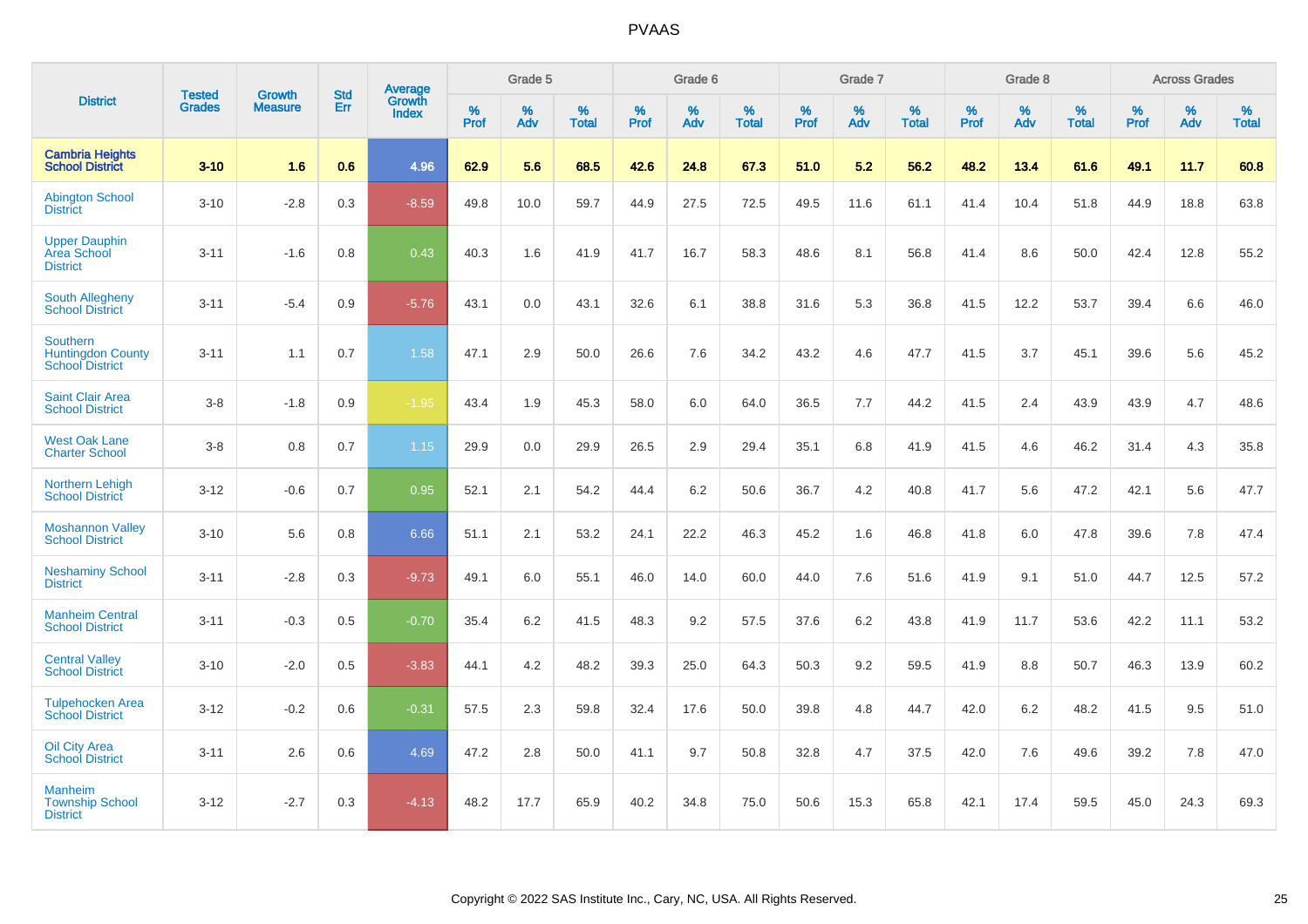|                                                   |                                |                                 | <b>Std</b> | Average                |           | Grade 5  |                   |           | Grade 6  |                   |              | Grade 7  |                   |           | Grade 8  |                   |           | <b>Across Grades</b> |                   |
|---------------------------------------------------|--------------------------------|---------------------------------|------------|------------------------|-----------|----------|-------------------|-----------|----------|-------------------|--------------|----------|-------------------|-----------|----------|-------------------|-----------|----------------------|-------------------|
| <b>District</b>                                   | <b>Tested</b><br><b>Grades</b> | <b>Growth</b><br><b>Measure</b> | Err        | Growth<br><b>Index</b> | %<br>Prof | %<br>Adv | %<br><b>Total</b> | %<br>Prof | %<br>Adv | %<br><b>Total</b> | $\%$<br>Prof | %<br>Adv | %<br><b>Total</b> | %<br>Prof | %<br>Adv | %<br><b>Total</b> | %<br>Prof | %<br>Adv             | %<br><b>Total</b> |
| <b>Cambria Heights</b><br><b>School District</b>  | $3 - 10$                       | 1.6                             | 0.6        | 4.96                   | 62.9      | 5.6      | 68.5              | 42.6      | 24.8     | 67.3              | 51.0         | 5.2      | 56.2              | 48.2      | 13.4     | 61.6              | 49.1      | 11.7                 | 60.8              |
| <b>Sharon City School</b><br><b>District</b>      | $3 - 11$                       | 1.0                             | 0.6        | 1.83                   | 36.8      | 3.5      | 40.3              | 30.8      | 15.0     | 45.8              | 33.3         | 1.8      | 35.2              | 42.1      | 6.4      | 48.4              | 34.2      | 6.1                  | 40.2              |
| <b>Carlisle Area</b><br><b>School District</b>    | $3 - 11$                       | 1.8                             | 0.4        | 4.58                   | 40.6      | 13.9     | 54.4              | 38.1      | 20.2     | 58.2              | 42.0         | 13.0     | 55.0              | 42.1      | 10.7     | 52.8              | 40.4      | 15.3                 | 55.7              |
| <b>Susquenita School</b><br><b>District</b>       | $3 - 11$                       | 0.7                             | 0.6        | 1.21                   | 46.7      | 9.2      | 55.8              | 45.3      | 8.5      | 53.8              | 38.0         | 7.4      | 45.4              | 42.1      | 6.5      | 48.6              | 43.0      | 11.2                 | 54.2              |
| <b>Fort Leboeuf</b><br><b>School District</b>     | $3 - 11$                       | 0.0                             | 0.5        | 0.05                   | 47.7      | 21.9     | 69.7              | 39.4      | 26.8     | 66.2              | 49.2         | 15.1     | 64.2              | 42.1      | 16.6     | 58.6              | 45.4      | 23.3                 | 68.7              |
| <b>South Middleton</b><br><b>School District</b>  | $3 - 11$                       | 0.8                             | 0.5        | 1.43                   | 48.5      | 12.1     | 60.6              | 45.2      | 21.0     | 66.1              | 44.4         | 12.9     | 57.3              | 42.1      | 12.0     | 54.1              | 45.4      | 16.9                 | 62.3              |
| Apollo-Ridge<br><b>School District</b>            | $3 - 12$                       | $-2.9$                          | 0.7        | $-4.04$                | 45.6      | 1.5      | 47.1              | 25.3      | 9.6      | 34.9              | 34.6         | 0.0      | 34.6              | 42.1      | 5.3      | 47.4              | 38.1      | 6.5                  | 44.6              |
| <b>Boyertown Area</b><br><b>School District</b>   | $3 - 11$                       | $-3.6$                          | 0.4        | $-10.13$               | 45.9      | 6.0      | 51.9              | 38.5      | 13.6     | 52.1              | 46.4         | 12.8     | 59.3              | 42.2      | 8.4      | 50.6              | 42.6      | 10.7                 | 53.4              |
| <b>Williams Valley</b><br><b>School District</b>  | $3 - 11$                       | 0.3                             | 0.8        | 0.37                   | 38.6      | 0.0      | 38.6              | 41.4      | 6.9      | 48.3              | 35.1         | 2.6      | 37.7              | 42.2      | 9.4      | 51.6              | 39.1      | 4.9                  | 44.0              |
| <b>Union City Area</b><br><b>School District</b>  | $3 - 12$                       | 0.2                             | 0.7        | 0.30                   | 34.8      | 1.4      | 36.2              | 35.5      | 16.1     | 51.6              | 44.7         | 10.5     | 55.3              | 42.2      | 8.9      | 51.1              | 39.0      | 12.5                 | 51.5              |
| <b>Warrior Run</b><br><b>School District</b>      | $3 - 11$                       | 2.6                             | 0.6        | 4.08                   | 48.0      | 6.5      | 54.6              | 42.2      | 19.3     | 61.5              | 46.3         | 15.7     | 62.0              | 42.2      | 10.0     | 52.2              | 43.0      | 12.6                 | 55.6              |
| <b>Tamaqua Area</b><br><b>School District</b>     | $3 - 12$                       | $-0.4$                          | 0.6        | $-0.71$                | 60.2      | 5.6      | 65.7              | 39.1      | 7.8      | 46.9              | 37.9         | 5.2      | 43.1              | 42.2      | 7.0      | 49.3              | 44.6      | 7.7                  | 52.3              |
| <b>Troy Area School</b><br><b>District</b>        | $3 - 10$                       | 0.2                             | 0.6        | 0.29                   | 45.0      | 1.0      | 46.0              | 25.5      | 5.9      | 31.4              | 45.6         | 6.5      | 52.2              | 42.4      | 10.2     | 52.5              | 39.4      | 6.6                  | 46.0              |
| <b>Uniontown Area</b><br><b>School District</b>   | $3 - 11$                       | 0.5                             | 0.6        | 0.79                   | 40.6      | 9.4      | 50.0              | 40.7      | 14.8     | 55.6              | 37.3         | 3.6      | 40.9              | 42.4      | 3.3      | 45.6              | 39.1      | 11.0                 | 50.1              |
| <b>Carbondale Area</b><br><b>School District</b>  | $3 - 10$                       | $-1.3$                          | 0.7        | 0.22                   | 34.5      | 0.0      | 34.5              | 23.1      | 2.2      | 25.3              | 29.4         | 3.5      | 32.9              | 42.4      | 5.7      | 48.1              | 30.0      | 3.2                  | 33.3              |
| <b>Crawford Central</b><br><b>School District</b> | $3 - 11$                       | 3.3                             | 0.4        | 7.81                   | 48.1      | 4.2      | 52.3              | 37.2      | 13.2     | 50.4              | 40.0         | 13.1     | 53.1              | 42.5      | 12.0     | 54.5              | 40.4      | 10.5                 | 50.9              |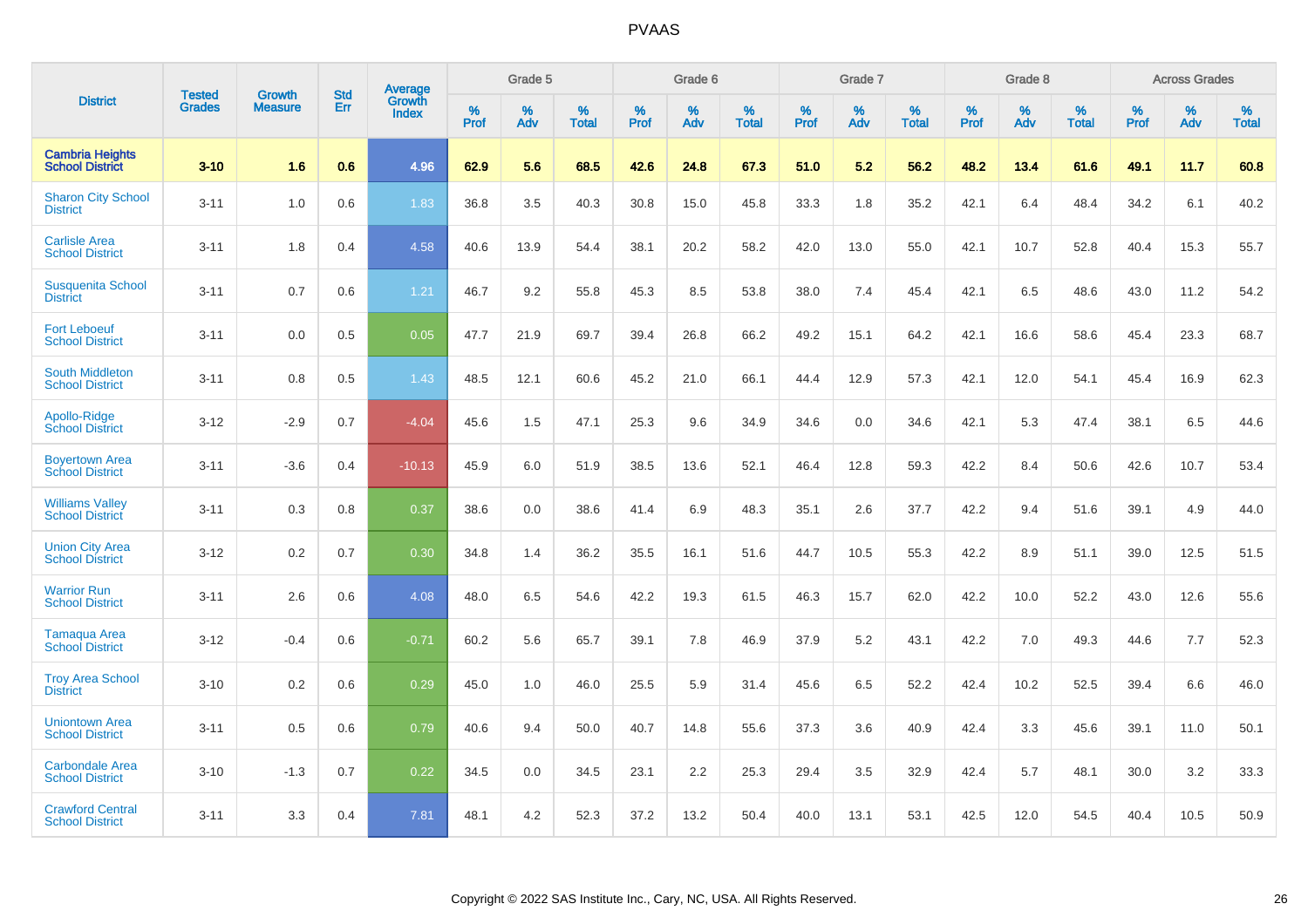|                                                          |                                |                                 | <b>Std</b> | Average                |           | Grade 5  |                   |           | Grade 6  |                   |           | Grade 7  |                   |           | Grade 8  |                   |           | <b>Across Grades</b> |                   |
|----------------------------------------------------------|--------------------------------|---------------------------------|------------|------------------------|-----------|----------|-------------------|-----------|----------|-------------------|-----------|----------|-------------------|-----------|----------|-------------------|-----------|----------------------|-------------------|
| <b>District</b>                                          | <b>Tested</b><br><b>Grades</b> | <b>Growth</b><br><b>Measure</b> | Err        | Growth<br><b>Index</b> | %<br>Prof | %<br>Adv | %<br><b>Total</b> | %<br>Prof | %<br>Adv | %<br><b>Total</b> | %<br>Prof | %<br>Adv | %<br><b>Total</b> | %<br>Prof | %<br>Adv | %<br><b>Total</b> | %<br>Prof | %<br>Adv             | %<br><b>Total</b> |
| <b>Cambria Heights</b><br><b>School District</b>         | $3 - 10$                       | 1.6                             | 0.6        | 4.96                   | 62.9      | 5.6      | 68.5              | 42.6      | 24.8     | 67.3              | 51.0      | 5.2      | 56.2              | 48.2      | 13.4     | 61.6              | 49.1      | 11.7                 | 60.8              |
| Quakertown<br><b>Community School</b><br><b>District</b> | $3 - 12$                       | $-1.6$                          | 0.4        | $-7.86$                | 50.0      | 4.9      | 54.9              | 40.2      | 19.3     | 59.5              | 40.4      | 7.5      | 47.8              | 42.6      | 17.3     | 59.9              | 42.5      | 12.6                 | 55.1              |
| Philadelphia<br><b>Academy Charter</b><br><b>School</b>  | $3 - 11$                       | 1.9                             | 0.8        | 2.50                   | 42.3      | 9.0      | 51.3              | 48.0      | 28.6     | 76.6              | 51.5      | 19.1     | 70.6              | 42.6      | 16.7     | 59.3              | 45.5      | 14.9                 | 60.4              |
| <b>Valley View School</b><br><b>District</b>             | $3 - 11$                       | 1.0                             | 0.8        | 2.58                   | 62.4      | 1.8      | 64.2              | 41.4      | 10.3     | 51.7              | 53.7      | 4.9      | 58.5              | 42.6      | 4.9      | 47.5              | 49.9      | 7.2                  | 57.1              |
| <b>Hopewell Area</b><br><b>School District</b>           | $3 - 11$                       | $-0.3$                          | 0.6        | $-0.58$                | 53.8      | 3.0      | 56.8              | 50.4      | 19.0     | 69.4              | 48.3      | 10.7     | 59.1              | 42.6      | 6.6      | 49.2              | 48.2      | 11.9                 | 60.1              |
| <b>Bedford Area</b><br><b>School District</b>            | $3 - 11$                       | 5.0                             | 0.6        | 4.24                   | 54.2      | 3.4      | 57.6              | 37.1      | 16.4     | 53.4              | 44.8      | 13.8     | 58.6              | 42.8      | 12.2     | 55.0              | 46.2      | 12.2                 | 58.4              |
| <b>Daniel Boone Area</b><br><b>School District</b>       | $3 - 12$                       | 0.9                             | 0.5        | 2.01                   | 54.5      | 3.9      | 58.4              | 31.7      | 16.1     | 47.8              | 46.1      | 7.4      | 53.4              | 42.8      | 9.2      | 52.0              | 42.6      | 10.0                 | 52.6              |
| <b>West Shore School</b><br><b>District</b>              | $3 - 12$                       | $-0.2$                          | 0.3        | $-0.59$                | 46.3      | 8.2      | 54.5              | 44.4      | 15.0     | 59.4              | 44.4      | 8.2      | 52.7              | 42.8      | 11.8     | 54.6              | 42.7      | 13.2                 | 55.9              |
| <b>Chartiers Valley</b><br><b>School District</b>        | $3 - 11$                       | $-3.4$                          | 0.4        | $-8.00$                | 51.3      | 6.5      | 57.8              | 45.9      | 15.3     | 61.2              | 46.3      | 8.7      | 55.0              | 42.9      | 7.6      | 50.5              | 47.3      | 10.0                 | 57.4              |
| <b>Franklin Area</b><br><b>School District</b>           | $3 - 11$                       | 0.3                             | 0.6        | 0.50                   | 47.7      | 1.5      | 49.2              | 41.7      | 12.6     | 54.3              | 36.6      | 4.9      | 41.5              | 43.0      | 5.9      | 48.9              | 40.2      | 6.2                  | 46.4              |
| <b>Lewisburg Area</b><br><b>School District</b>          | $3 - 11$                       | 4.0                             | 0.6        | 6.97                   | 53.1      | 21.2     | 74.3              | 38.8      | 38.8     | 77.7              | 42.6      | 30.9     | 73.5              | 43.0      | 31.1     | 74.1              | 44.8      | 30.1                 | 74.9              |
| <b>East Lycoming</b><br><b>School District</b>           | $3 - 11$                       | $-0.6$                          | 0.6        | $-1.07$                | 63.9      | 6.7      | 70.6              | 45.3      | 24.5     | 69.8              | 57.8      | 10.7     | 68.6              | 43.0      | 12.4     | 55.4              | 47.7      | 14.9                 | 62.6              |
| <b>Lakeview School</b><br><b>District</b>                | $3 - 11$                       | $-3.2$                          | 0.8        | $-3.93$                | 63.3      | 10.2     | 73.5              | 46.5      | 16.9     | 63.4              | 37.1      | 8.1      | 45.2              | 43.1      | 9.2      | 52.3              | 45.7      | 15.4                 | 61.1              |
| <b>Derry Area School</b><br><b>District</b>              | $3 - 11$                       | 2.2                             | 0.6        | 3.78                   | 44.6      | 8.3      | 52.9              | 44.4      | 29.1     | 73.5              | 49.6      | 17.1     | 66.7              | 43.1      | 12.9     | 56.0              | 44.1      | 17.4                 | 61.5              |
| <b>Warren County</b><br><b>School District</b>           | $3 - 11$                       | 0.2                             | 0.4        | 1.66                   | 38.6      | 4.0      | 42.5              | 41.0      | 8.0      | 49.0              | 33.4      | 4.1      | 37.5              | 43.1      | 4.7      | 47.8              | 38.0      | 6.9                  | 44.8              |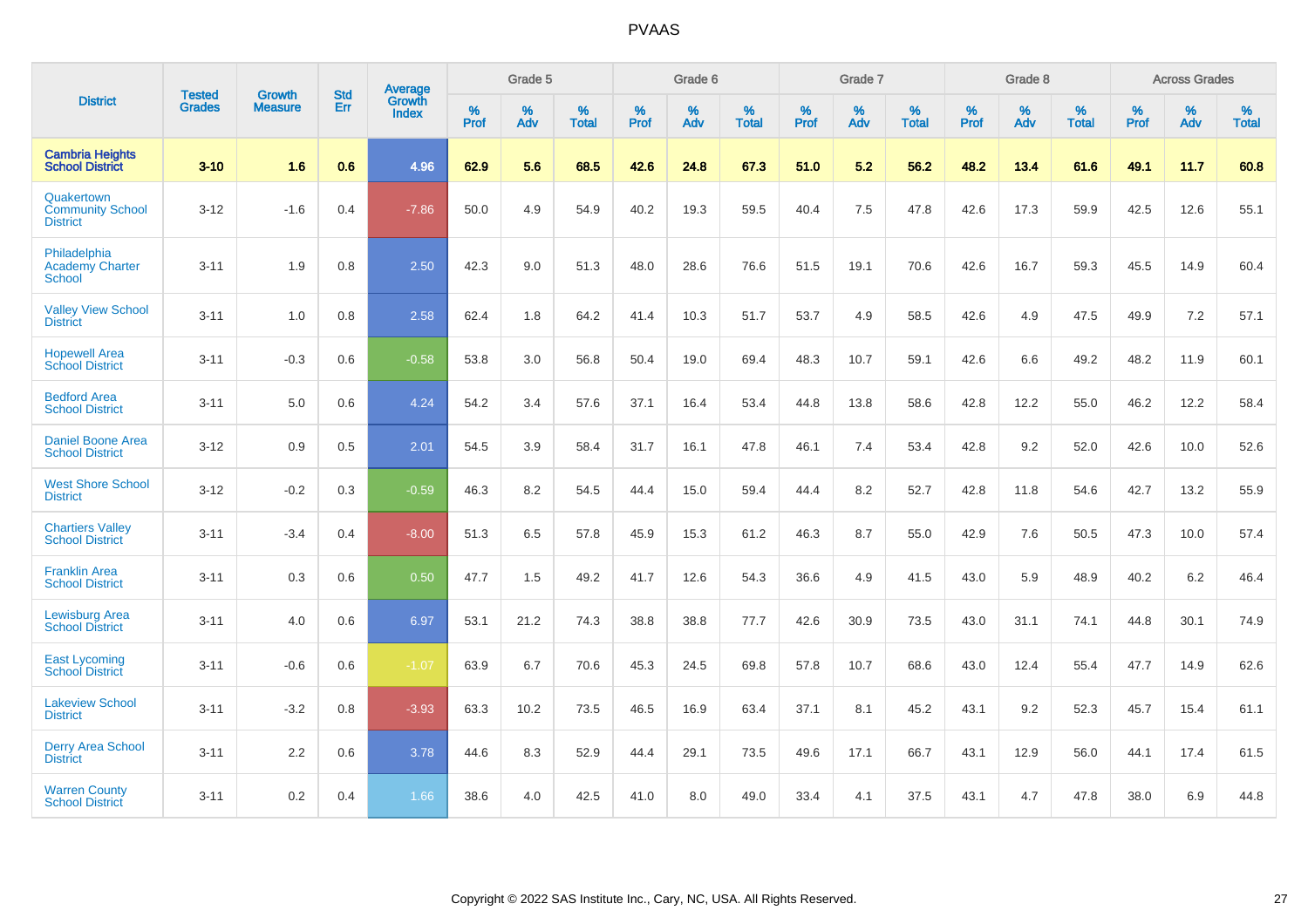|                                                                              | <b>Tested</b> | <b>Growth</b>  | <b>Std</b> | Average                       |           | Grade 5  |                   |           | Grade 6  |                   |           | Grade 7  |                   |           | Grade 8  |                   |           | <b>Across Grades</b> |                   |
|------------------------------------------------------------------------------|---------------|----------------|------------|-------------------------------|-----------|----------|-------------------|-----------|----------|-------------------|-----------|----------|-------------------|-----------|----------|-------------------|-----------|----------------------|-------------------|
| <b>District</b>                                                              | <b>Grades</b> | <b>Measure</b> | Err        | <b>Growth</b><br><b>Index</b> | %<br>Prof | %<br>Adv | %<br><b>Total</b> | %<br>Prof | %<br>Adv | %<br><b>Total</b> | %<br>Prof | %<br>Adv | %<br><b>Total</b> | %<br>Prof | %<br>Adv | %<br><b>Total</b> | %<br>Prof | %<br>Adv             | %<br><b>Total</b> |
| <b>Cambria Heights</b><br><b>School District</b>                             | $3 - 10$      | 1.6            | 0.6        | 4.96                          | 62.9      | 5.6      | 68.5              | 42.6      | 24.8     | 67.3              | 51.0      | 5.2      | 56.2              | 48.2      | 13.4     | 61.6              | 49.1      | 11.7                 | 60.8              |
| South Williamsport<br><b>Area School</b><br><b>District</b>                  | $3 - 10$      | 0.5            | 0.7        | 0.80                          | 45.7      | 6.4      | 52.1              | 37.4      | 15.4     | 52.8              | 40.5      | 8.3      | 48.8              | 43.2      | 12.5     | 55.7              | 39.9      | 12.1                 | 52.0              |
| <b>Palisades School</b><br><b>District</b>                                   | $3 - 11$      | 0.4            | 0.6        | 0.65                          | 53.1      | 13.5     | 66.7              | 48.5      | 19.2     | 67.7              | 60.2      | 10.7     | 70.9              | 43.2      | 9.1      | 52.3              | 48.5      | 17.4                 | 65.9              |
| <b>Cameron County</b><br><b>School District</b>                              | $3 - 12$      | $-2.6$         | 1.0        | $-2.51$                       | 73.3      | 3.3      | 76.7              | 48.7      | 25.6     | 74.4              | 39.0      | 0.0      | 39.0              | 43.2      | 5.4      | 48.6              | 50.4      | 14.0                 | 64.4              |
| <b>Northeastern York</b><br><b>School District</b>                           | $3 - 11$      | 1.5            | 0.4        | 3.51                          | 51.8      | 13.3     | 65.0              | 45.0      | 21.5     | 66.5              | 48.5      | 11.0     | 59.5              | 43.2      | 18.2     | 61.5              | 46.8      | 17.3                 | 64.1              |
| <b>Upper Merion Area</b><br><b>School District</b>                           | $3 - 11$      | 3.6            | 0.5        | 4.98                          | 55.7      | 7.0      | 62.7              | 45.2      | 26.4     | 71.6              | 53.5      | 10.8     | 64.3              | 43.3      | 14.0     | 57.3              | 47.7      | 19.3                 | 67.0              |
| <b>Bentworth School</b><br><b>District</b>                                   | $3 - 11$      | 2.1            | 0.7        | 2.98                          | 60.3      | 15.4     | 75.6              | 46.1      | 6.7      | 52.8              | 52.5      | 20.0     | 72.5              | 43.3      | 11.9     | 55.2              | 52.1      | 16.1                 | 68.2              |
| <b>Danville Area</b><br><b>School District</b>                               | $3 - 11$      | 2.1            | 0.5        | 4.02                          | 56.7      | 16.6     | 73.2              | 41.0      | 27.1     | 68.1              | 52.9      | 20.3     | 73.2              | 43.3      | 21.7     | 65.0              | 46.6      | 21.7                 | 68.3              |
| <b>Bangor Area</b><br><b>School District</b>                                 | $3 - 12$      | 3.3            | 0.5        | 1.42                          | 38.6      | 14.4     | 52.9              | 45.3      | 16.7     | 62.0              | 47.3      | 9.5      | 56.8              | 43.3      | 8.0      | 51.3              | 44.8      | 13.6                 | 58.4              |
| <b>Young Scholars Of</b><br>Western<br>Pennsylvania<br><b>Charter School</b> | $3 - 8$       | 2.0            | 1.1        | 0.21                          | 27.3      | 9.1      | 36.4              | 40.6      | 6.2      | 46.9              | 32.1      | 3.6      | 35.7              | 43.5      | 8.7      | 52.2              | 31.2      | 9.1                  | 40.3              |
| <b>Centennial School</b><br><b>District</b>                                  | $3 - 10$      | 1.2            | 0.3        | 0.52                          | 49.0      | 5.4      | 54.4              | 41.7      | 11.3     | 53.0              | 46.4      | 7.1      | 53.6              | 43.6      | 5.1      | 48.7              | 44.3      | 10.2                 | 54.4              |
| <b>South Eastern</b><br><b>School District</b>                               | $3 - 11$      | 2.3            | 0.5        | $-2.60$                       | 55.2      | 6.3      | 61.5              | 42.2      | 16.2     | 58.4              | 48.3      | 12.9     | 61.2              | 43.6      | 10.5     | 54.1              | 46.7      | 14.1                 | 60.8              |
| <b>Line Mountain</b><br><b>School District</b>                               | $3 - 11$      | 5.9            | 0.7        | 8.01                          | 43.9      | 13.6     | 57.6              | 43.1      | 23.6     | 66.7              | 48.0      | 21.4     | 69.4              | 43.7      | 11.3     | 54.9              | 43.0      | 17.5                 | 60.5              |
| <b>Gateway School</b><br><b>District</b>                                     | $3 - 11$      | $-1.0$         | 0.4        | $-2.20$                       | 48.9      | 5.6      | 54.5              | 42.7      | 10.8     | 53.5              | 49.3      | 10.8     | 60.1              | 43.7      | 14.0     | 57.7              | 45.5      | 12.1                 | 57.7              |
| <b>Penn Manor</b><br><b>School District</b>                                  | $3 - 11$      | 2.1            | 0.3        | 6.05                          | 53.4      | 10.5     | 63.8              | 46.5      | 23.0     | 69.5              | 48.2      | 16.2     | 64.4              | 43.7      | 15.4     | 59.1              | 46.8      | 18.7                 | 65.6              |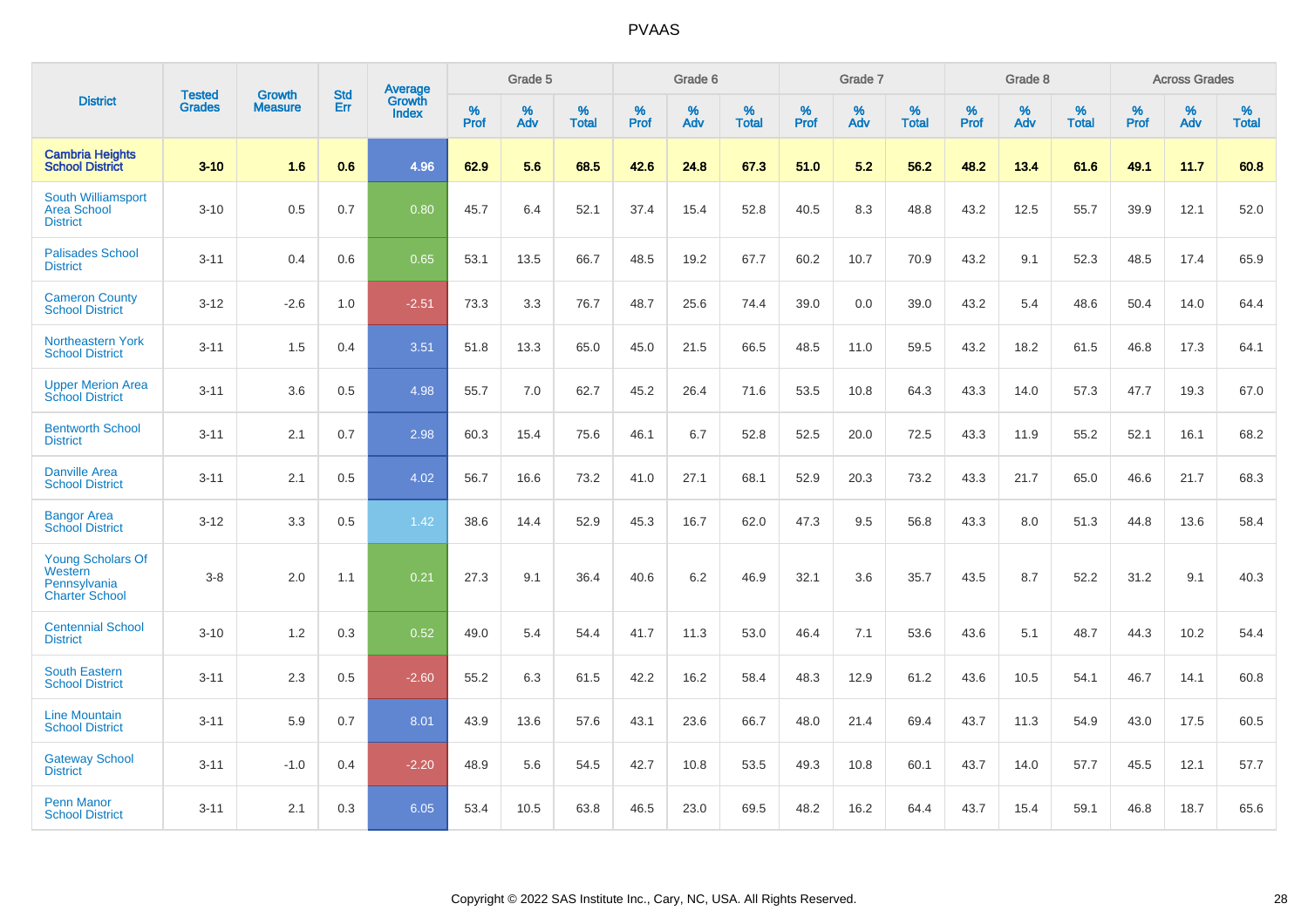|                                                                        |                                | <b>Growth</b>  | <b>Std</b> | Average                |              | Grade 5  |                   |           | Grade 6  |                   |           | Grade 7  |                   |              | Grade 8  |                   |              | <b>Across Grades</b> |                   |
|------------------------------------------------------------------------|--------------------------------|----------------|------------|------------------------|--------------|----------|-------------------|-----------|----------|-------------------|-----------|----------|-------------------|--------------|----------|-------------------|--------------|----------------------|-------------------|
| <b>District</b>                                                        | <b>Tested</b><br><b>Grades</b> | <b>Measure</b> | <b>Err</b> | Growth<br><b>Index</b> | $\%$<br>Prof | %<br>Adv | %<br><b>Total</b> | %<br>Prof | %<br>Adv | %<br><b>Total</b> | %<br>Prof | %<br>Adv | %<br><b>Total</b> | $\%$<br>Prof | %<br>Adv | %<br><b>Total</b> | $\%$<br>Prof | %<br>Adv             | %<br><b>Total</b> |
| <b>Cambria Heights</b><br><b>School District</b>                       | $3 - 10$                       | 1.6            | 0.6        | 4.96                   | 62.9         | 5.6      | 68.5              | 42.6      | 24.8     | 67.3              | 51.0      | 5.2      | 56.2              | 48.2         | 13.4     | 61.6              | 49.1         | 11.7                 | 60.8              |
| Williamsburg<br><b>Community School</b><br><b>District</b>             | $3 - 11$                       | 3.1            | 1.1        | 2.89                   | 53.1         | 3.1      | 56.2              | 51.4      | 17.1     | 68.6              | 47.6      | 9.5      | 57.1              | 43.8         | 12.5     | 56.2              | 43.4         | 15.8                 | 59.1              |
| <b>Newport School</b><br><b>District</b>                               | $3 - 12$                       | $-0.1$         | 0.8        | 0.46                   | 42.2         | 11.1     | 53.3              | 44.4      | 11.1     | 55.6              | 41.3      | 1.6      | 42.9              | 43.8         | 7.8      | 51.6              | 40.2         | 8.8                  | 48.9              |
| <b>Young Scholars Of</b><br><b>Central PA Charter</b><br><b>School</b> | $3 - 8$                        | 3.9            | 1.2        | 3.25                   | 35.6         | 13.3     | 48.9              | 28.0      | 12.0     | 40.0              | 50.0      | 14.3     | 64.3              | 43.8         | 0.0      | 43.8              | 42.6         | 11.6                 | 54.2              |
| <b>Altoona Area</b><br><b>School District</b>                          | $3 - 12$                       | 1.1            | 0.3        | 3.54                   | 43.5         | 4.0      | 47.5              | 30.6      | 11.2     | 41.8              | 38.3      | 4.3      | 42.6              | 43.8         | 7.2      | 51.0              | 37.4         | 6.8                  | 44.1              |
| Pennsylvania<br><b>Virtual Charter</b><br><b>School</b>                | $3 - 11$                       | 2.2            | 0.7        | 3.20                   | 51.9         | 4.7      | 56.6              | 41.9      | 14.0     | 55.9              | 38.4      | 13.1     | 51.5              | 43.8         | 9.0      | 52.8              | 42.3         | 11.6                 | 53.9              |
| <b>Dallastown Area</b><br><b>School District</b>                       | $3 - 11$                       | $-2.2$         | 0.3        | $-6.63$                | 53.1         | 7.2      | 60.3              | 44.3      | 30.9     | 75.1              | 45.3      | 9.3      | 54.7              | 43.8         | 11.1     | 54.9              | 44.8         | 19.1                 | 63.9              |
| Claysburg-Kimmel<br><b>School District</b>                             | $3 - 11$                       | 2.9            | 0.8        | 3.45                   | 52.3         | 3.1      | 55.4              | 34.6      | 15.4     | 50.0              | 35.1      | 8.8      | 43.9              | 43.9         | 7.0      | 50.9              | 43.5         | 8.7                  | 52.2              |
| <b>Moniteau School</b><br><b>District</b>                              | $3 - 11$                       | $-1.6$         | 0.7        | $-2.24$                | 43.4         | 7.2      | 50.6              | 33.3      | 19.0     | 52.4              | 32.1      | 6.0      | 38.1              | 44.0         | 1.3      | 45.3              | 40.5         | 10.6                 | 51.1              |
| <b>Iroquois School</b><br><b>District</b>                              | $3 - 11$                       | $-0.1$         | 0.7        | $-0.21$                | 55.1         | 9.0      | 64.1              | 39.5      | 19.8     | 59.3              | 38.8      | 6.1      | 44.9              | 44.0         | 10.0     | 54.0              | 42.6         | 12.8                 | 55.4              |
| <b>Old Forge School</b><br><b>District</b>                             | $3 - 12$                       | 0.5            | 0.8        | 0.57                   | 39.1         | 0.0      | 39.1              | 41.1      | 17.9     | 58.9              | 33.3      | 24.2     | 57.6              | 44.1         | 6.8      | 50.8              | 40.1         | 9.2                  | 49.3              |
| <b>Central York</b><br><b>School District</b>                          | $3 - 12$                       | 5.2            | 0.3        | 15.18                  | 51.5         | 5.0      | 56.5              | 45.8      | 10.9     | 56.7              | 54.3      | 10.8     | 65.1              | 44.1         | 9.2      | 53.2              | 46.7         | 10.4                 | 57.1              |
| <b>Belle Vernon Area</b><br><b>School District</b>                     | $3 - 11$                       | $-0.1$         | 0.6        | $-0.10$                | 52.2         | 6.3      | 58.6              | 49.6      | 14.8     | 64.4              | 47.8      | 4.4      | 52.2              | 44.1         | 6.4      | 50.5              | 47.7         | 8.9                  | 56.6              |
| Elizabethtown<br><b>Area School</b><br><b>District</b>                 | $3 - 12$                       | $-0.8$         | 0.4        | $-2.01$                | 51.7         | 12.8     | 64.5              | 38.8      | 26.9     | 65.8              | 46.4      | 4.7      | 51.2              | 44.1         | 10.0     | 54.2              | 44.6         | 17.9                 | 62.5              |
| <b>Johnsonburg Area</b><br><b>School District</b>                      | $3 - 11$                       | $-1.6$         | 1.0        | $-1.64$                | 42.5         | 7.5      | 50.0              | 60.6      | 12.1     | 72.7              | 41.9      | 9.3      | 51.2              | 44.2         | 2.3      | 46.5              | 51.3         | 10.3                 | 61.5              |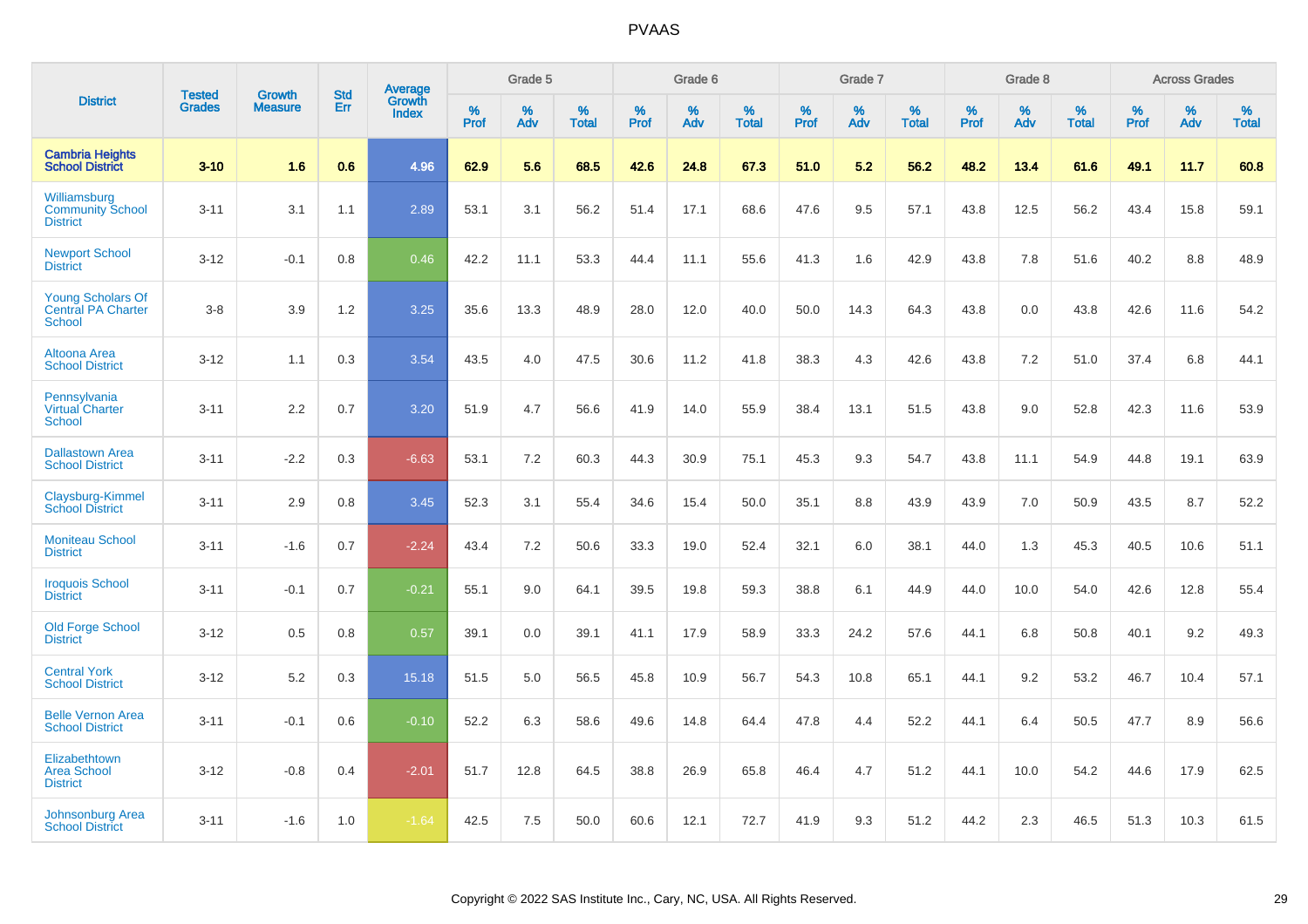|                                                                   |                                |                                 | <b>Std</b> | Average                       |           | Grade 5  |                   |           | Grade 6  |                   |           | Grade 7  |                   |           | Grade 8  |                   |           | <b>Across Grades</b> |                   |
|-------------------------------------------------------------------|--------------------------------|---------------------------------|------------|-------------------------------|-----------|----------|-------------------|-----------|----------|-------------------|-----------|----------|-------------------|-----------|----------|-------------------|-----------|----------------------|-------------------|
| <b>District</b>                                                   | <b>Tested</b><br><b>Grades</b> | <b>Growth</b><br><b>Measure</b> | Err        | <b>Growth</b><br><b>Index</b> | %<br>Prof | %<br>Adv | %<br><b>Total</b> | %<br>Prof | %<br>Adv | %<br><b>Total</b> | %<br>Prof | %<br>Adv | %<br><b>Total</b> | %<br>Prof | %<br>Adv | %<br><b>Total</b> | %<br>Prof | %<br>Adv             | %<br><b>Total</b> |
| <b>Cambria Heights</b><br><b>School District</b>                  | $3 - 10$                       | 1.6                             | 0.6        | 4.96                          | 62.9      | 5.6      | 68.5              | 42.6      | 24.8     | 67.3              | 51.0      | 5.2      | 56.2              | 48.2      | 13.4     | 61.6              | 49.1      | 11.7                 | 60.8              |
| <b>Interboro School</b><br><b>District</b>                        | $3 - 12$                       | 0.3                             | 0.4        | $-0.81$                       | 42.9      | 4.5      | 47.3              | 40.0      | 11.7     | 51.7              | 44.0      | 8.7      | 52.7              | 44.2      | 7.4      | 51.6              | 41.8      | 8.7                  | 50.4              |
| <b>Allegheny Valley</b><br><b>School District</b>                 | $3 - 11$                       | $-2.6$                          | 0.8        | $-3.15$                       | 56.1      | 7.0      | 63.2              | 44.4      | 9.3      | 53.7              | 38.8      | 6.0      | 44.8              | 44.3      | 13.1     | 57.4              | 45.7      | 8.9                  | 54.6              |
| <b>Wellsboro Area</b><br><b>School District</b>                   | $3 - 11$                       | $-0.6$                          | 0.6        | $-1.57$                       | 62.1      | 6.9      | 69.0              | 41.8      | 15.3     | 57.1              | 46.6      | 15.2     | 61.9              | 44.3      | 15.5     | 59.8              | 45.8      | 12.9                 | 58.7              |
| <b>Exeter Township</b><br><b>School District</b>                  | $3 - 11$                       | 3.1                             | 0.4        | 7.45                          | 49.8      | 11.2     | 61.0              | 44.2      | 26.3     | 70.5              | 49.4      | 9.5      | 58.9              | 44.3      | 14.6     | 59.0              | 46.4      | 15.0                 | 61.4              |
| <b>Muncy School</b><br><b>District</b>                            | $3 - 11$                       | 0.3                             | 0.7        | 2.39                          | 49.2      | 11.5     | 60.7              | 48.7      | 30.8     | 79.5              | 58.0      | 8.7      | 66.7              | 44.4      | 12.2     | 56.7              | 49.3      | 16.0                 | 65.3              |
| Shanksville-<br><b>Stonycreek School</b><br><b>District</b>       | $3 - 10$                       | 0.6                             | 1.4        | 0.43                          | 28.6      | 0.0      | 28.6              | 41.7      | 16.7     | 58.3              | 45.0      | 5.0      | 50.0              | 44.4      | 5.6      | 50.0              | 49.2      | 8.5                  | 57.6              |
| Jefferson-Morgan<br><b>School District</b>                        | $3 - 10$                       | 2.7                             | 0.9        | 3.15                          | 45.1      | 2.8      | 47.9              | 40.0      | 7.3      | 47.3              | 41.8      | 5.4      | 47.3              | 44.4      | 6.7      | 51.1              | 41.7      | 6.6                  | 48.2              |
| <b>Haverford</b><br><b>Township School</b><br><b>District</b>     | $3 - 11$                       | 0.2                             | 0.3        | $-2.60$                       | 55.4      | 23.8     | 79.2              | 51.1      | 27.6     | 78.7              | 55.0      | 18.3     | 73.3              | 44.5      | 32.3     | 76.7              | 49.2      | 29.5                 | 78.6              |
| <b>Deer Lakes School</b><br><b>District</b>                       | $3 - 11$                       | $-0.4$                          | 0.6        | $-0.76$                       | 52.0      | 5.5      | 57.5              | 47.2      | 22.0     | 69.1              | 42.4      | 10.6     | 53.0              | 44.7      | 10.7     | 55.3              | 45.1      | 14.9                 | 60.0              |
| Pen Argyl Area<br><b>School District</b>                          | $3 - 12$                       | 2.2                             | 0.6        | 3.36                          | 50.0      | 10.0     | 60.0              | 43.9      | 13.4     | 57.3              | 44.6      | 9.1      | 53.6              | 44.7      | 4.8      | 49.5              | 46.0      | 11.3                 | 57.2              |
| <b>Delaware Valley</b><br><b>School District</b>                  | $3 - 11$                       | 1.2                             | 0.4        | 2.98                          | 55.0      | 9.2      | 64.3              | 46.5      | 15.6     | 62.1              | 50.6      | 14.8     | 65.4              | 44.7      | 16.5     | 61.2              | 48.8      | 17.1                 | 65.9              |
| <b>Clarion-Limestone</b><br><b>Area School</b><br><b>District</b> | $3 - 12$                       | 1.8                             | 0.9        | 1.94                          | 54.6      | 29.1     | 83.6              | 57.7      | 26.9     | 84.6              | 41.7      | 16.7     | 58.3              | 44.7      | 12.8     | 57.4              | 47.0      | 20.8                 | 67.7              |
| <b>Dover Area School</b><br><b>District</b>                       | $3 - 12$                       | $-1.0$                          | 0.4        | $-2.38$                       | 48.0      | 4.8      | 52.8              | 41.4      | 17.1     | 58.6              | 48.6      | 7.1      | 55.7              | 44.7      | 5.7      | 50.4              | 44.8      | 10.8                 | 55.6              |
| <b>Tyrone Area</b><br><b>School District</b>                      | $3 - 12$                       | $-2.0$                          | 0.6        | $-0.54$                       | 50.4      | 3.0      | 53.3              | 43.4      | 10.1     | 53.5              | 43.8      | 5.0      | 48.8              | 44.7      | 6.1      | 50.9              | 45.2      | 12.0                 | 57.2              |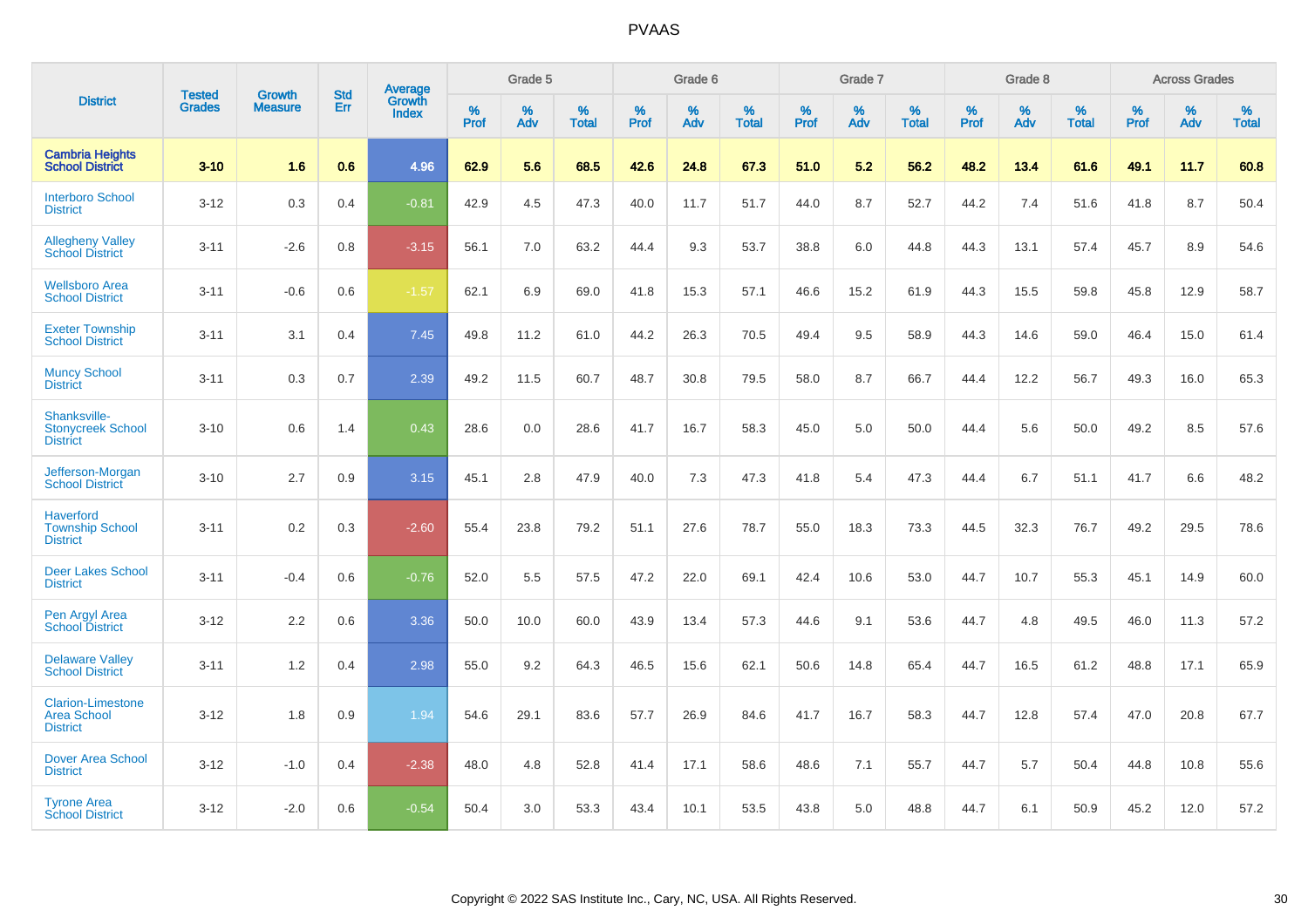|                                                     |                                |                                 | <b>Std</b> | Average                |           | Grade 5  |                   |           | Grade 6  |                   |           | Grade 7  |                   |           | Grade 8  |                   |                  | <b>Across Grades</b> |                   |
|-----------------------------------------------------|--------------------------------|---------------------------------|------------|------------------------|-----------|----------|-------------------|-----------|----------|-------------------|-----------|----------|-------------------|-----------|----------|-------------------|------------------|----------------------|-------------------|
| <b>District</b>                                     | <b>Tested</b><br><b>Grades</b> | <b>Growth</b><br><b>Measure</b> | Err        | Growth<br><b>Index</b> | %<br>Prof | %<br>Adv | %<br><b>Total</b> | %<br>Prof | %<br>Adv | %<br><b>Total</b> | %<br>Prof | %<br>Adv | %<br><b>Total</b> | %<br>Prof | %<br>Adv | %<br><b>Total</b> | %<br><b>Prof</b> | %<br>Adv             | %<br><b>Total</b> |
| <b>Cambria Heights</b><br><b>School District</b>    | $3 - 10$                       | 1.6                             | 0.6        | 4.96                   | 62.9      | 5.6      | 68.5              | 42.6      | 24.8     | 67.3              | 51.0      | 5.2      | 56.2              | 48.2      | 13.4     | 61.6              | 49.1             | 11.7                 | 60.8              |
| Gettysburg Area<br><b>School District</b>           | $3 - 11$                       | 2.5                             | 0.4        | 5.70                   | 52.6      | 9.8      | 62.3              | 42.6      | 22.5     | 65.1              | 48.1      | 11.6     | 59.7              | 44.9      | 10.3     | 55.1              | 45.0             | 16.0                 | 61.0              |
| <b>General Mclane</b><br><b>School District</b>     | $3 - 11$                       | 0.2                             | 0.5        | 0.42                   | 57.7      | 8.0      | 65.8              | 45.4      | 23.3     | 68.7              | 50.3      | 15.6     | 66.0              | 44.9      | 12.2     | 57.0              | 49.9             | 16.3                 | 66.2              |
| <b>Glendale School</b><br><b>District</b>           | $3 - 10$                       | 3.8                             | 0.9        | 4.33                   | 50.0      | 12.5     | 62.5              | 40.7      | 24.1     | 64.8              | 44.6      | 20.0     | 64.6              | 44.9      | 14.3     | 59.2              | 47.2             | 15.2                 | 62.4              |
| <b>Millcreek Township</b><br><b>School District</b> | $3 - 11$                       | 2.0                             | 0.3        | 6.27                   | 49.1      | 17.2     | 66.3              | 43.6      | 22.3     | 66.0              | 46.9      | 17.3     | 64.2              | 44.9      | 17.2     | 62.1              | 45.8             | 19.9                 | 65.8              |
| <b>Brookville Area</b><br><b>School District</b>    | $3 - 11$                       | $-3.3$                          | 0.6        | $-5.43$                | 41.6      | 5.9      | 47.5              | 37.1      | 12.4     | 49.4              | 34.4      | 0.8      | 35.2              | 45.0      | 7.3      | 52.3              | 40.4             | 8.7                  | 49.1              |
| <b>Riverside School</b><br><b>District</b>          | $3 - 11$                       | 2.8                             | 0.6        | 4.52                   | 44.6      | 4.0      | 48.5              | 45.4      | 13.1     | 58.6              | 43.7      | 11.6     | 55.3              | 45.0      | 8.3      | 53.2              | 44.3             | 10.7                 | 55.0              |
| Kennett<br>Consolidated<br><b>School District</b>   | $3 - 11$                       | 1.3                             | 0.4        | 3.26                   | 47.8      | 15.1     | 62.9              | 35.8      | 24.1     | 59.9              | 44.2      | 15.1     | 59.4              | 45.0      | 5.7      | 50.7              | 40.9             | 17.5                 | 58.4              |
| <b>Montrose Area</b><br><b>School District</b>      | $3 - 10$                       | 1.0                             | 0.7        | 1.35                   | 50.0      | 16.2     | 66.2              | 40.2      | 28.3     | 68.5              | 38.2      | 13.2     | 51.5              | 45.0      | 10.0     | 55.0              | 43.8             | 18.3                 | 62.0              |
| <b>Schuylkill Valley</b><br><b>School District</b>  | $3 - 11$                       | 0.6                             | 0.6        | 1.09                   | 53.1      | 3.1      | 56.2              | 44.4      | 16.9     | 61.3              | 42.9      | 7.5      | 50.4              | 45.0      | 6.3      | 51.4              | 45.2             | 10.3                 | 55.6              |
| <b>Fleetwood Area</b><br><b>School District</b>     | $3 - 10$                       | $-1.3$                          | 0.5        | $-2.54$                | 44.8      | 6.0      | 50.8              | 37.4      | 6.4      | 43.9              | 37.0      | 6.2      | 43.2              | 45.1      | 8.0      | 53.1              | 42.1             | 7.7                  | 49.9              |
| <b>Baldwin-Whitehall</b><br><b>School District</b>  | $3 - 11$                       | $-0.1$                          | 0.4        | $-0.17$                | 49.1      | 6.3      | 55.4              | 48.8      | 11.8     | 60.6              | 48.6      | 8.3      | 56.8              | 45.1      | 7.0      | 52.0              | 46.4             | 12.2                 | 58.7              |
| <b>Arts Academy</b><br><b>Charter School</b>        | $5 - 8$                        | $-3.5$                          | 1.1        | $-3.11$                | 41.2      | 0.0      | 41.2              | 46.7      | 2.2      | 48.9              | 49.1      | 1.9      | 50.9              | 45.2      | 3.2      | 48.4              | 46.6             | 2.0                  | 48.6              |
| <b>Charleroi School</b><br><b>District</b>          | $3 - 11$                       | $-2.5$                          | 0.6        | $-3.90$                | 45.1      | 2.0      | 47.1              | 44.0      | 11.0     | 55.0              | 37.7      | 11.3     | 49.1              | 45.3      | 4.2      | 49.5              | 43.2             | 7.7                  | 50.9              |
| <b>Athens Area</b><br><b>School District</b>        | $3 - 11$                       | 3.5                             | 0.6        | 6.17                   | 57.1      | 10.7     | 67.9              | 39.6      | 18.7     | 58.2              | 56.9      | 5.1      | 62.0              | 45.3      | 7.2      | 52.5              | 45.8             | 12.8                 | 58.6              |
| <b>Armstrong School</b><br><b>District</b>          | $3 - 11$                       | 3.2                             | 0.3        | 6.62                   | 46.0      | 6.3      | 52.3              | 44.4      | 17.4     | 61.8              | 48.7      | 8.8      | 57.5              | 45.3      | 11.5     | 56.8              | 45.4             | 12.6                 | 58.0              |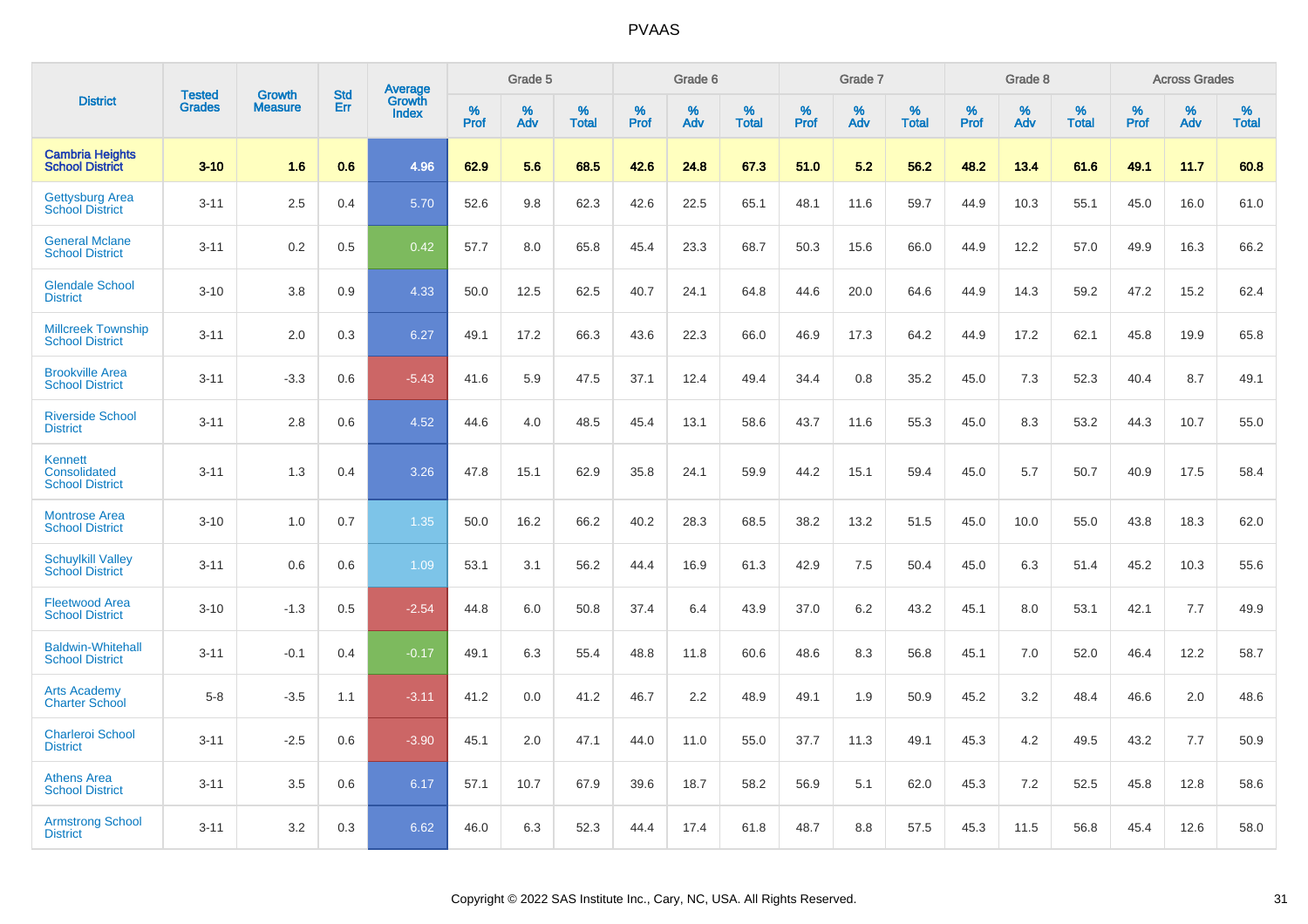|                                                                   | <b>Tested</b> | <b>Growth</b>  | <b>Std</b> | Average                       |           | Grade 5  |                   |           | Grade 6  |                   |           | Grade 7  |                   |           | Grade 8  |                   |           | <b>Across Grades</b> |                   |
|-------------------------------------------------------------------|---------------|----------------|------------|-------------------------------|-----------|----------|-------------------|-----------|----------|-------------------|-----------|----------|-------------------|-----------|----------|-------------------|-----------|----------------------|-------------------|
| <b>District</b>                                                   | <b>Grades</b> | <b>Measure</b> | Err        | <b>Growth</b><br><b>Index</b> | %<br>Prof | %<br>Adv | %<br><b>Total</b> | %<br>Prof | %<br>Adv | %<br><b>Total</b> | %<br>Prof | %<br>Adv | %<br><b>Total</b> | %<br>Prof | %<br>Adv | %<br><b>Total</b> | %<br>Prof | %<br>Adv             | %<br><b>Total</b> |
| <b>Cambria Heights</b><br><b>School District</b>                  | $3 - 10$      | 1.6            | 0.6        | 4.96                          | 62.9      | 5.6      | 68.5              | 42.6      | 24.8     | 67.3              | 51.0      | 5.2      | 56.2              | 48.2      | 13.4     | 61.6              | 49.1      | 11.7                 | 60.8              |
| <b>Unionville-Chadds</b><br><b>Ford School</b><br><b>District</b> | $3 - 11$      | 0.8            | 0.4        | 2.19                          | 61.2      | 24.6     | 85.8              | 48.8      | 36.0     | 84.8              | 54.4      | 26.8     | 81.2              | 45.3      | 38.9     | 84.2              | 48.0      | 37.1                 | 85.2              |
| <b>Montoursville Area</b><br><b>School District</b>               | $3 - 12$      | $-1.3$         | 0.5        | $-2.40$                       | 54.2      | 10.7     | 64.9              | 55.2      | 16.8     | 72.0              | 51.1      | 7.5      | 58.6              | 45.4      | 10.6     | 56.0              | 48.5      | 14.2                 | 62.6              |
| <b>Hollidaysburg Area</b><br><b>School District</b>               | $3 - 11$      | 1.1            | 0.4        | 2.72                          | 54.2      | 10.2     | 64.4              | 40.4      | 26.5     | 67.0              | 47.0      | 17.2     | 64.2              | 45.4      | 11.8     | 57.2              | 45.9      | 17.3                 | 63.2              |
| <b>Harbor Creek</b><br><b>School District</b>                     | $3 - 11$      | $-2.4$         | 0.5        | $-4.77$                       | 61.7      | 20.8     | 82.5              | 37.4      | 36.3     | 73.7              | 55.9      | 13.3     | 69.2              | 45.4      | 12.3     | 57.8              | 48.7      | 24.9                 | 73.6              |
| Penn Hills Charter<br>School of<br>Entrepreneurship               | $3 - 8$       | $-1.5$         | 1.0        | $-3.06$                       | 27.3      | 0.0      | 27.3              | 37.1      | 8.6      | 45.7              | 34.2      | 0.0      | 34.2              | 45.4      | 0.0      | 45.4              | 40.8      | 6.4                  | 47.2              |
| <b>Pine Grove Area</b><br><b>School District</b>                  | $3 - 11$      | 0.9            | 0.6        | 1.50                          | 55.8      | 1.0      | 56.8              | 41.0      | 14.5     | 55.6              | 44.7      | 0.8      | 45.5              | 45.5      | 6.2      | 51.8              | 46.5      | 10.4                 | 56.9              |
| <b>Tuscarora School</b><br><b>District</b>                        | $3 - 11$      | $-0.1$         | 0.5        | $-0.13$                       | 41.0      | 5.8      | 46.8              | 43.7      | 11.9     | 55.6              | 45.8      | 5.6      | 51.4              | 45.6      | 6.3      | 51.8              | 43.1      | 9.9                  | 53.0              |
| Penn-Delco School<br><b>District</b>                              | $3 - 11$      | 1.3            | 0.4        | 2.89                          | 51.9      | 12.9     | 64.7              | 40.8      | 17.9     | 58.7              | 48.7      | 16.8     | 65.4              | 45.6      | 6.2      | 51.8              | 46.1      | 12.9                 | 59.0              |
| <b>Discovery Charter</b><br><b>School</b>                         | $3 - 8$       | 4.6            | 0.9        | 2.43                          | 36.4      | 2.3      | 38.6              | 27.3      | 9.1      | 36.4              | 35.6      | 3.4      | 39.0              | 45.7      | 5.7      | 51.4              | 29.8      | 3.4                  | 33.2              |
| <b>Governor Mifflin</b><br><b>School District</b>                 | $3 - 11$      | $-1.0$         | 0.4        | $-2.47$                       | 38.2      | 3.2      | 41.5              | 31.2      | 11.7     | 42.9              | 44.4      | 8.3      | 52.8              | 45.8      | 5.5      | 51.3              | 40.8      | 9.3                  | 50.1              |
| <b>Western Wayne</b><br><b>School District</b>                    | $3 - 11$      | $-0.5$         | 0.6        | $-0.40$                       | 56.6      | 7.6      | 64.2              | 43.0      | 21.5     | 64.5              | 45.2      | 10.6     | 55.8              | 45.8      | 15.0     | 60.8              | 45.8      | 18.1                 | 63.9              |
| <b>Kiski Area School</b><br><b>District</b>                       | $3 - 11$      | $-2.3$         | 0.4        | $-5.07$                       | 50.9      | 4.2      | 55.2              | 41.3      | 18.4     | 59.6              | 53.8      | 7.5      | 61.3              | 45.8      | 5.0      | 50.8              | 47.0      | 13.3                 | 60.4              |
| <b>Ligonier Valley</b><br><b>School District</b>                  | $3 - 11$      | $-0.8$         | 0.7        | $-1.21$                       | 43.8      | 7.5      | 51.2              | 46.0      | 16.0     | 62.0              | 40.5      | 2.7      | 43.2              | 45.9      | 10.2     | 56.1              | 44.7      | 12.8                 | 57.6              |
| <b>Schuylkill Haven</b><br><b>Area School</b><br><b>District</b>  | $3 - 11$      | $-1.4$         | 0.7        | 1.96                          | 44.6      | 1.2      | 45.8              | 46.9      | 6.2      | 53.1              | 49.5      | 8.6      | 58.1              | 46.0      | 3.4      | 49.4              | 46.4      | 10.0                 | 56.4              |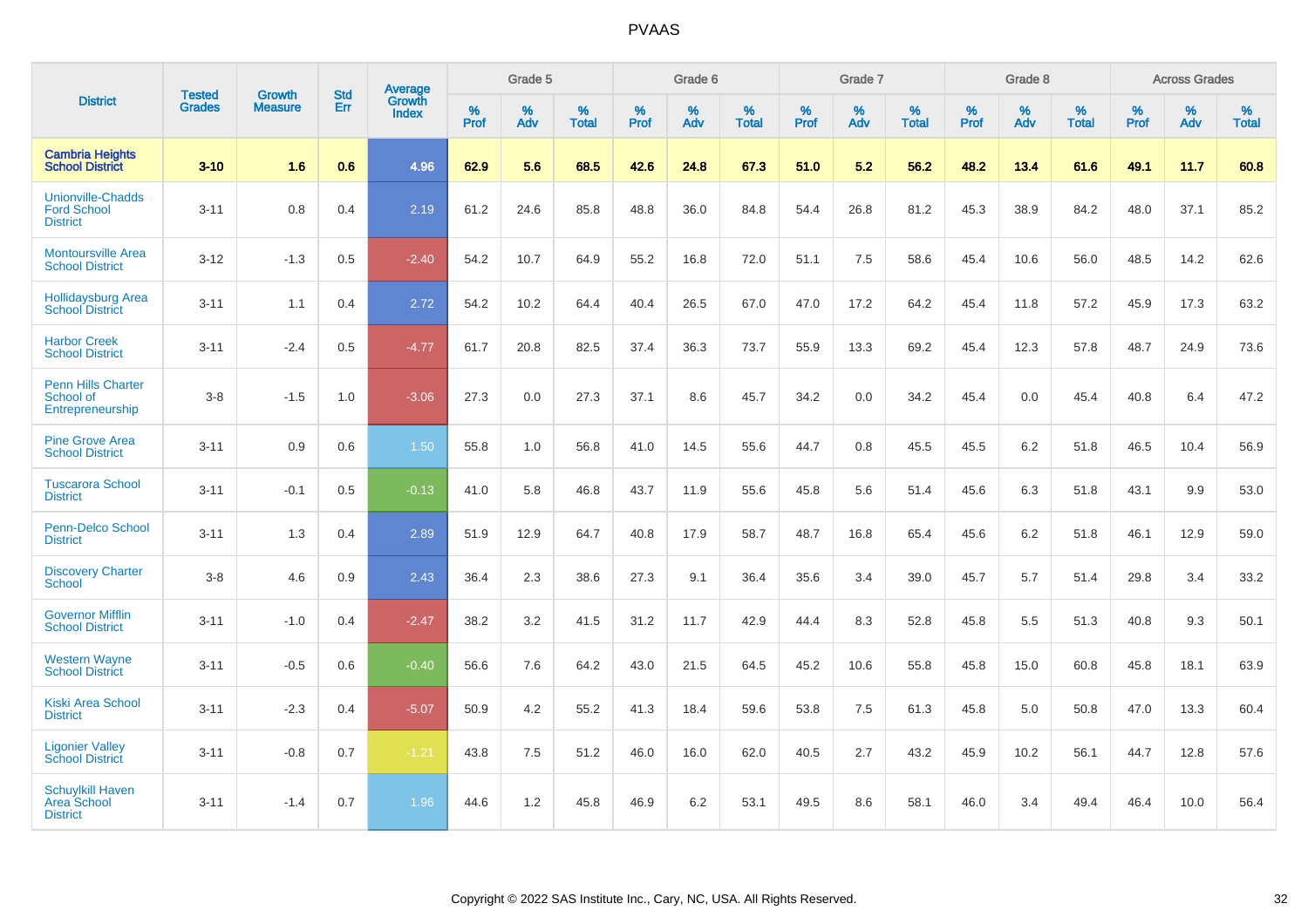|                                                            |                         | <b>Growth</b>  | <b>Std</b> | <b>Average</b>         |              | Grade 5     |                      |                     | Grade 6     |                      |              | Grade 7     |                   |              | Grade 8     |                   |                     | <b>Across Grades</b> |                   |
|------------------------------------------------------------|-------------------------|----------------|------------|------------------------|--------------|-------------|----------------------|---------------------|-------------|----------------------|--------------|-------------|-------------------|--------------|-------------|-------------------|---------------------|----------------------|-------------------|
| <b>District</b>                                            | Tested<br><b>Grades</b> | <b>Measure</b> | Err        | Growth<br><b>Index</b> | $\%$<br>Prof | $\%$<br>Adv | $\%$<br><b>Total</b> | $\%$<br><b>Prof</b> | $\%$<br>Adv | $\%$<br><b>Total</b> | $\%$<br>Prof | $\%$<br>Adv | %<br><b>Total</b> | $\%$<br>Prof | $\%$<br>Adv | %<br><b>Total</b> | $\%$<br><b>Prof</b> | $\%$<br>Adv          | %<br><b>Total</b> |
| <b>Cambria Heights</b><br><b>School District</b>           | $3 - 10$                | 1.6            | 0.6        | 4.96                   | 62.9         | 5.6         | 68.5                 | 42.6                | 24.8        | 67.3                 | 51.0         | 5.2         | 56.2              | 48.2         | 13.4        | 61.6              | 49.1                | 11.7                 | 60.8              |
| <b>Hempfield School</b><br><b>District</b>                 | $3 - 11$                | 2.2            | 0.3        | 6.93                   | 52.4         | 9.3         | 61.6                 | 44.6                | 23.5        | 68.1                 | 43.1         | 21.1        | 64.2              | 46.0         | 20.1        | 66.1              | 45.8                | 20.4                 | 66.2              |
| <b>Upper Perkiomen</b><br><b>School District</b>           | $3 - 11$                | 0.7            | 0.4        | $-1.43$                | 50.2         | 3.0         | 53.2                 | 45.7                | 12.0        | 57.7                 | 48.7         | 11.5        | 60.2              | 46.0         | 12.4        | 58.4              | 45.9                | 9.5                  | 55.3              |
| <b>Franklin Regional</b><br><b>School District</b>         | $3 - 11$                | 1.8            | 0.4        | 4.20                   | 51.5         | 28.2        | 79.7                 | 36.5                | 42.3        | 78.8                 | 55.2         | 18.9        | 74.1              | 46.1         | 16.8        | 62.8              | 47.8                | 29.9                 | 77.6              |
| <b>Pennridge School</b><br><b>District</b>                 | $3 - 10$                | $-4.2$         | 0.3        | $-7.40$                | 58.0         | 5.4         | 63.4                 | 42.6                | 18.6        | 61.3                 | 49.7         | 8.2         | 57.8              | 46.2         | 10.0        | 56.1              | 49.6                | 11.6                 | 61.1              |
| <b>Benton Area</b><br><b>School District</b>               | $3 - 10$                | $-0.4$         | 0.9        | $-0.49$                | 47.5         | 1.6         | 49.2                 | 43.5                | 8.7         | 52.2                 | 37.3         | 5.1         | 42.4              | 46.2         | 2.6         | 48.7              | 42.6                | 8.4                  | 51.0              |
| <b>Bradford Area</b><br><b>School District</b>             | $3 - 12$                | 3.9            | 0.5        | 7.92                   | 53.6         | 11.3        | 64.9                 | 40.7                | 19.2        | 59.9                 | 47.0         | 11.6        | 58.6              | 46.2         | 16.0        | 62.2              | 45.7                | 15.1                 | 60.8              |
| <b>Greater Latrobe</b><br><b>School District</b>           | $3 - 11$                | $-3.1$         | 0.4        | $-7.50$                | 55.6         | 5.8         | 61.4                 | 42.2                | 21.1        | 63.2                 | 49.0         | 10.1        | 59.1              | 46.2         | 20.0        | 66.2              | 46.9                | 15.6                 | 62.5              |
| <b>Wyomissing Area</b><br><b>School District</b>           | $3 - 12$                | $-1.6$         | 0.6        | $-2.77$                | 47.3         | 14.7        | 62.0                 | 50.5                | 21.8        | 72.3                 | 47.3         | 11.6        | 58.9              | 46.4         | 13.6        | 60.0              | 46.4                | 19.4                 | 65.8              |
| <b>Saint Marys Area</b><br><b>School District</b>          | $3 - 11$                | $-1.5$         | 0.6        | $-1.20$                | 48.7         | 2.6         | 51.3                 | 42.7                | 13.7        | 56.4                 | 40.8         | 7.7         | 48.5              | 46.4         | 8.0         | 54.3              | 44.6                | 11.0                 | 55.6              |
| <b>South Western</b><br><b>School District</b>             | $3-12$                  | 0.9            | 0.4        | 2.41                   | 49.8         | 9.7         | 59.5                 | 38.7                | 21.6        | 60.3                 | 37.1         | 5.7         | 42.8              | 46.5         | 7.4         | 53.9              | 43.5                | 12.7                 | 56.2              |
| <b>Parkland School</b><br><b>District</b>                  | $3 - 11$                | $-2.9$         | 0.3        | $-10.53$               | 55.6         | 16.6        | 72.1                 | 42.4                | 30.0        | 72.4                 | 50.3         | 17.5        | 67.8              | 46.6         | 14.9        | 61.4              | 47.1                | 23.4                 | 70.5              |
| <b>Minersville Area</b><br><b>School District</b>          | $3 - 11$                | $-1.1$         | 0.7        | $-2.58$                | 42.5         | 2.7         | 45.2                 | 38.7                | 24.0        | 62.7                 | 40.0         | 4.0         | 44.0              | 46.6         | 1.4         | 48.0              | 42.2                | 10.0                 | 52.2              |
| <b>Council Rock</b><br><b>School District</b>              | $3 - 11$                | $-2.3$         | 0.2        | $-9.78$                | 58.1         | 8.8         | 66.9                 | 49.7                | 26.1        | 75.9                 | 52.3         | 13.9        | 66.2              | 46.6         | 14.5        | 61.1              | 50.8                | 17.6                 | 68.4              |
| <b>Derry Township</b><br><b>School District</b>            | $3 - 10$                | $-1.3$         | 1.3        | $-0.99$                | 57.1         | 20.9        | 78.0                 | 38.2                | 44.1        | 82.4                 | 66.7         | 20.8        | 87.5              | 46.7         | 53.3        | 100.0             | 49.1                | 29.0                 | 78.2              |
| Eugenio Maria De<br><b>Hostos Charter</b><br><b>School</b> | $3 - 8$                 | $-0.5$         | 1.4        | $-0.37$                | 45.8         | 0.0         | 45.8                 | 16.7                | 16.7        | 33.3                 | 18.2         | 9.1         | 27.3              | 46.7         | 0.0         | 46.7              | 35.0                | 6.7                  | 41.7              |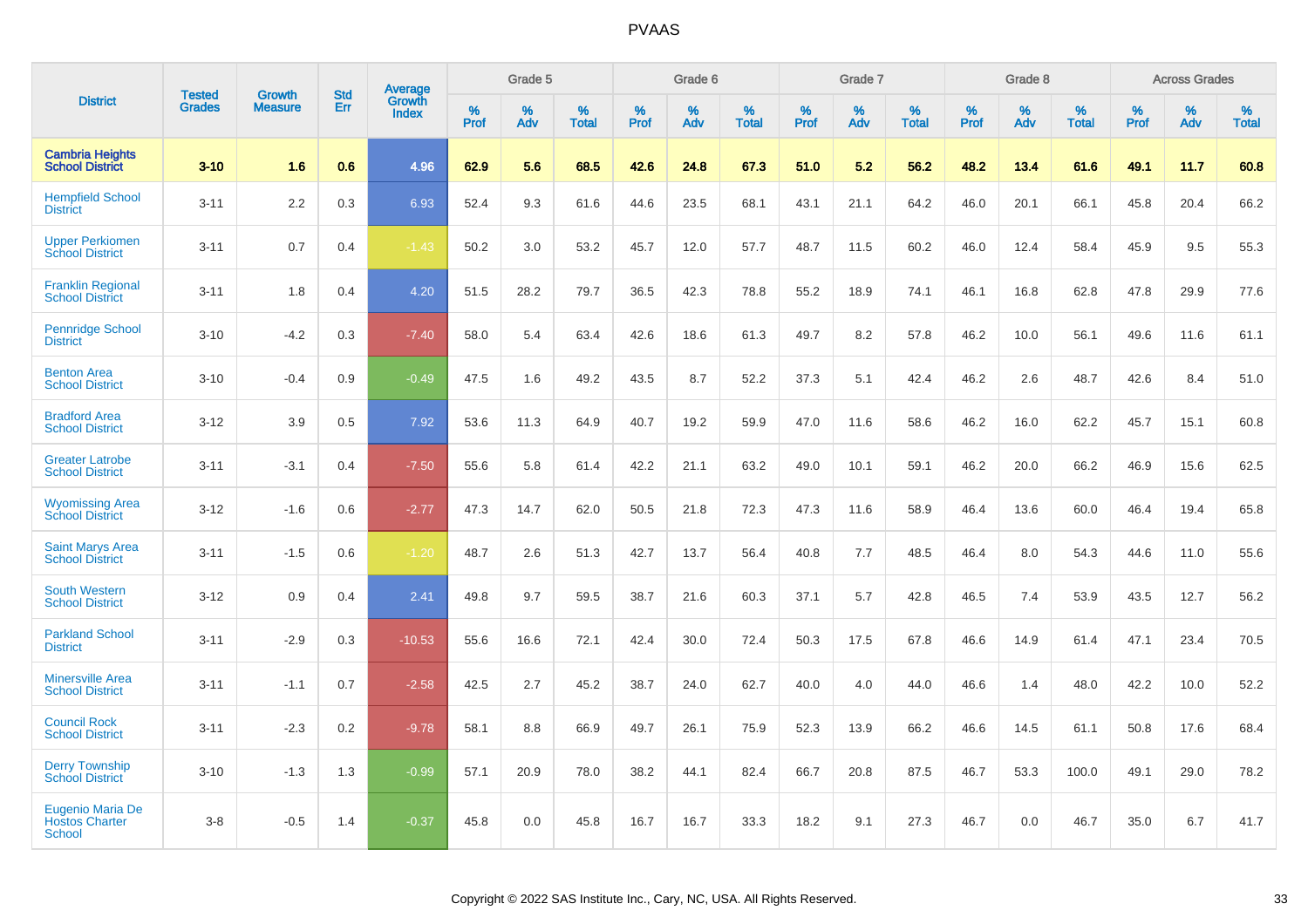|                                                                   |                                |                                 | <b>Std</b> | Average                |           | Grade 5  |                   |           | Grade 6  |                   |           | Grade 7  |                   |           | Grade 8  |                   |           | <b>Across Grades</b> |                   |
|-------------------------------------------------------------------|--------------------------------|---------------------------------|------------|------------------------|-----------|----------|-------------------|-----------|----------|-------------------|-----------|----------|-------------------|-----------|----------|-------------------|-----------|----------------------|-------------------|
| <b>District</b>                                                   | <b>Tested</b><br><b>Grades</b> | <b>Growth</b><br><b>Measure</b> | <b>Err</b> | Growth<br><b>Index</b> | %<br>Prof | %<br>Adv | %<br><b>Total</b> | %<br>Prof | %<br>Adv | %<br><b>Total</b> | %<br>Prof | %<br>Adv | %<br><b>Total</b> | %<br>Prof | %<br>Adv | %<br><b>Total</b> | %<br>Prof | %<br>Adv             | %<br><b>Total</b> |
| <b>Cambria Heights</b><br><b>School District</b>                  | $3 - 10$                       | 1.6                             | 0.6        | 4.96                   | 62.9      | 5.6      | 68.5              | 42.6      | 24.8     | 67.3              | 51.0      | 5.2      | 56.2              | 48.2      | 13.4     | 61.6              | 49.1      | 11.7                 | 60.8              |
| <b>Cranberry Area</b><br><b>School District</b>                   | $3 - 12$                       | $-0.0$                          | 0.7        | $-0.02$                | 48.7      | 9.2      | 57.9              | 52.1      | 9.4      | 61.5              | 41.0      | 2.1      | 43.2              | 46.7      | 9.3      | 56.0              | 44.5      | 7.7                  | 52.2              |
| <b>South Fayette</b><br><b>Township School</b><br><b>District</b> | $3 - 11$                       | 1.9                             | 0.4        | 4.89                   | 60.2      | 23.2     | 83.4              | 44.7      | 39.0     | 83.7              | 56.4      | 27.0     | 83.4              | 46.8      | 40.6     | 87.4              | 49.6      | 35.9                 | 85.4              |
| <b>Avon Grove</b><br><b>School District</b>                       | $3 - 10$                       | $-1.5$                          | 0.4        | $-4.12$                | 48.2      | 14.6     | 62.9              | 44.6      | 18.7     | 63.3              | 59.8      | 14.8     | 74.6              | 46.8      | 16.7     | 63.5              | 46.7      | 15.4                 | 62.1              |
| <b>Keystone School</b><br><b>District</b>                         | $3 - 11$                       | 0.8                             | 0.8        | 1.01                   | 49.2      | 26.9     | 76.1              | 50.0      | 17.3     | 67.3              | 50.0      | 16.2     | 66.2              | 46.8      | 9.7      | 56.4              | 46.5      | 21.0                 | 67.5              |
| <b>Conewago Valley</b><br><b>School District</b>                  | $3 - 12$                       | 0.7                             | 0.4        | 1.94                   | 52.1      | 3.4      | 55.5              | 44.7      | 14.0     | 58.7              | 46.4      | 8.8      | 55.2              | 46.8      | 5.7      | 52.5              | 46.9      | 10.0                 | 56.9              |
| <b>Shaler Area</b><br><b>School District</b>                      | $3 - 11$                       | $-4.5$                          | 0.4        | $-9.79$                | 52.7      | 5.4      | 58.1              | 39.8      | 10.6     | 50.4              | 50.0      | 7.8      | 57.8              | 46.9      | 12.9     | 59.8              | 46.7      | 13.0                 | 59.7              |
| <b>Hampton Township</b><br><b>School District</b>                 | $3 - 11$                       | 1.7                             | 0.5        | 3.60                   | 50.3      | 30.7     | 81.0              | 35.6      | 44.2     | 79.8              | 54.6      | 26.3     | 81.0              | 46.9      | 34.3     | 81.1              | 44.1      | 38.5                 | 82.7              |
| <b>Smethport Area</b><br><b>School District</b>                   | $3 - 12$                       | 6.2                             | 0.8        | 6.50                   | 54.0      | 8.0      | 62.0              | 43.3      | 21.7     | 65.0              | 33.8      | 9.2      | 43.1              | 46.9      | 12.5     | 59.4              | 41.6      | 15.0                 | 56.6              |
| <b>Shippensburg Area</b><br><b>School District</b>                | $3 - 11$                       | $-1.6$                          | 0.4        | $-3.93$                | 40.8      | 9.2      | 50.0              | 30.4      | 12.9     | 43.3              | 40.6      | 5.9      | 46.5              | 47.0      | 10.1     | 57.1              | 41.0      | 11.2                 | 52.2              |
| Wallingford-<br>Swarthmore<br><b>School District</b>              | $3 - 10$                       | $-1.1$                          | 0.4        | $-2.14$                | 52.6      | 26.1     | 78.7              | 42.2      | 32.8     | 75.0              | 46.2      | 21.9     | 68.0              | 47.0      | 22.8     | 69.8              | 44.7      | 32.4                 | 77.2              |
| <b>Centre Learning</b><br>Community<br><b>Charter School</b>      | $5-8$                          | $-1.3$                          | 2.1        | $-0.60$                |           |          |                   |           |          |                   | 37.5      | 12.5     | 50.0              | 47.1      | 11.8     | 58.8              | 51.8      | 16.7                 | 68.5              |
| <b>Grove City Area</b><br><b>School District</b>                  | $3 - 12$                       | 1.6                             | 0.6        | 2.68                   | 45.0      | 21.0     | 66.0              | 36.9      | 23.8     | 60.7              | 58.9      | 16.1     | 75.0              | 47.1      | 12.6     | 59.7              | 45.7      | 20.1                 | 65.8              |
| <b>Souderton Charter</b><br>School<br>Collaborative               | $3 - 8$                        | 4.3                             | 1.3        | 3.24                   | 74.1      | 25.9     | 100.0             | 48.0      | 48.0     | 96.0              | 33.3      | 61.9     | 95.2              | 47.1      | 41.2     | 88.2              | 50.7      | 40.8                 | 91.6              |
| <b>Reynolds School</b><br><b>District</b>                         | $3 - 10$                       | $-4.3$                          | 0.8        | $-5.50$                | 46.3      | 0.0      | 46.3              | 44.2      | 1.3      | 45.4              | 35.3      | 7.8      | 43.1              | 47.1      | 8.8      | 55.9              | 41.5      | 4.9                  | 46.4              |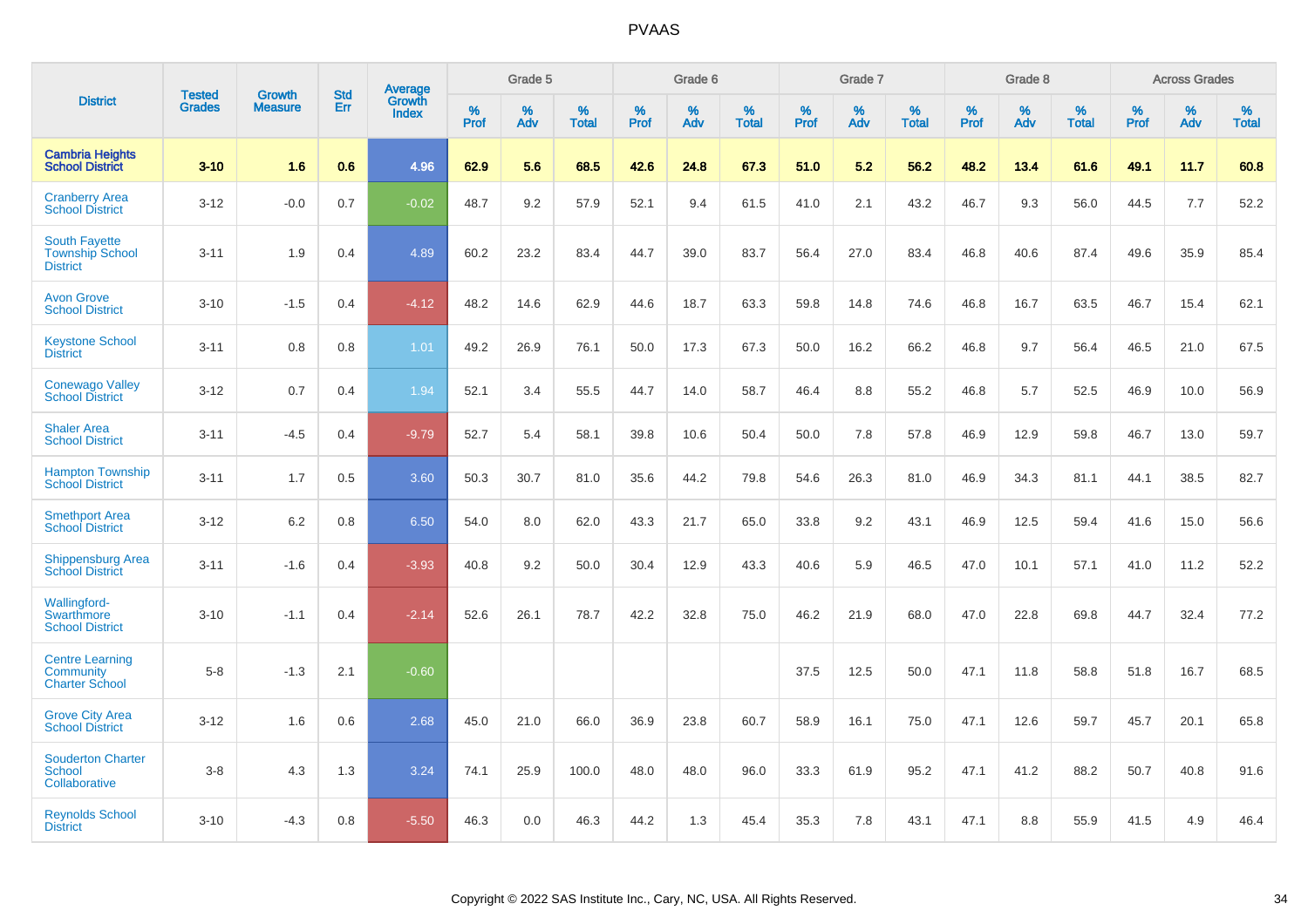|                                                               | <b>Tested</b> | <b>Growth</b>  | <b>Std</b> |                                          |              | Grade 5  |                   |              | Grade 6  |                   |              | Grade 7  |                      |              | Grade 8  |                   |              | <b>Across Grades</b> |                   |
|---------------------------------------------------------------|---------------|----------------|------------|------------------------------------------|--------------|----------|-------------------|--------------|----------|-------------------|--------------|----------|----------------------|--------------|----------|-------------------|--------------|----------------------|-------------------|
| <b>District</b>                                               | <b>Grades</b> | <b>Measure</b> | <b>Err</b> | <b>Average</b><br>Growth<br><b>Index</b> | $\%$<br>Prof | %<br>Adv | %<br><b>Total</b> | $\%$<br>Prof | %<br>Adv | %<br><b>Total</b> | $\%$<br>Prof | %<br>Adv | $\%$<br><b>Total</b> | $\%$<br>Prof | %<br>Adv | %<br><b>Total</b> | $\%$<br>Prof | %<br>Adv             | %<br><b>Total</b> |
| <b>Cambria Heights</b><br><b>School District</b>              | $3 - 10$      | 1.6            | 0.6        | 4.96                                     | 62.9         | 5.6      | 68.5              | 42.6         | 24.8     | 67.3              | 51.0         | 5.2      | 56.2                 | 48.2         | 13.4     | 61.6              | 49.1         | 11.7                 | 60.8              |
| East Pennsboro<br><b>Area School</b><br><b>District</b>       | $3 - 11$      | 1.2            | 0.5        | $-0.26$                                  | 47.0         | 4.8      | 51.8              | 35.0         | 18.1     | 53.1              | 50.6         | 10.0     | 60.6                 | 47.1         | 8.2      | 55.3              | 44.2         | 11.4                 | 55.5              |
| <b>Salisbury</b><br><b>Township School</b><br><b>District</b> | $3 - 11$      | $-1.7$         | 0.7        | $-2.59$                                  | 38.3         | 7.4      | 45.7              | 33.0         | 22.0     | 55.0              | 34.8         | 4.4      | 39.1                 | 47.1         | 12.6     | 59.8              | 40.0         | 11.6                 | 51.7              |
| <b>Sharpsville Area</b><br><b>School District</b>             | $3 - 11$      | $-0.5$         | 0.8        | $-0.58$                                  | 54.8         | 4.8      | 59.7              | 52.9         | 19.1     | 72.1              | 40.0         | 10.8     | 50.8                 | 47.1         | 12.9     | 60.0              | 48.0         | 14.5                 | 62.5              |
| <b>Blue Ridge School</b><br><b>District</b>                   | $3 - 11$      | 2.2            | 0.8        | $-0.09$                                  | 42.5         | 8.2      | 50.7              | 46.0         | 8.1      | 54.0              | 50.0         | 16.1     | 66.1                 | 47.1         | 8.6      | 55.7              | 45.4         | 10.7                 | 56.1              |
| <b>Rochester Area</b><br><b>School District</b>               | $3 - 11$      | $-3.0$         | 0.9        | $-3.29$                                  | 50.0         | 0.0      | 50.0              | 40.4         | 13.5     | 53.8              | 24.0         | 2.0      | 26.0                 | 47.2         | 1.9      | 49.1              | 43.3         | 7.5                  | 50.8              |
| <b>Tussey Mountain</b><br><b>School District</b>              | $3 - 12$      | 1.8            | 0.8        | 2.29                                     | 44.8         | 3.4      | 48.3              | 46.3         | 8.5      | 54.9              | 45.2         | 0.0      | 45.2                 | 47.2         | 2.8      | 50.0              | 40.7         | 6.3                  | 47.0              |
| <b>Slippery Rock Area</b><br><b>School District</b>           | $3 - 11$      | 0.3            | 0.6        | 0.49                                     | 61.1         | 15.1     | 76.2              | 42.1         | 32.3     | 74.4              | 51.6         | 6.6      | 58.2                 | 47.2         | 18.1     | 65.4              | 47.2         | 24.9                 | 72.1              |
| <b>Souderton Area</b><br><b>School District</b>               | $3 - 11$      | $-0.1$         | 0.3        | $-0.36$                                  | 56.4         | 17.7     | 74.1              | 48.0         | 16.2     | 64.2              | 56.6         | 10.1     | 66.8                 | 47.3         | 11.1     | 58.4              | 50.2         | 17.4                 | 67.7              |
| <b>Blue Mountain</b><br><b>School District</b>                | $3 - 10$      | 0.0            | 0.5        | 2.60                                     | 60.1         | 12.0     | 72.2              | 50.9         | 12.4     | 63.3              | 52.0         | 10.1     | 62.0                 | 47.3         | 11.5     | 58.8              | 52.0         | 15.0                 | 67.0              |
| Springfield<br><b>Township School</b><br><b>District</b>      | $3 - 11$      | $-1.2$         | 0.5        | $-2.35$                                  | 52.0         | 13.4     | 65.4              | 51.4         | 15.0     | 66.5              | 56.3         | 10.8     | 67.1                 | 47.3         | 14.0     | 61.3              | 52.1         | 16.5                 | 68.6              |
| <b>Reach Cyber</b><br>Charter School                          | $3 - 11$      | $-2.6$         | 0.9        | $-2.78$                                  | 52.4         | 4.8      | 57.1              | 52.2         | 8.7      | 60.9              | 38.5         | 1.9      | 40.4                 | 47.5         | 5.1      | 52.5              | 46.8         | 5.5                  | 52.3              |
| <b>State College Area</b><br><b>School District</b>           | $3 - 11$      | 1.7            | 0.4        | 4.53                                     | 58.6         | 18.2     | 76.8              | 47.1         | 26.1     | 73.2              | 62.2         | 15.2     | 77.4                 | 47.5         | 16.5     | 64.0              | 50.8         | 22.8                 | 73.6              |
| <b>Conneaut School</b><br><b>District</b>                     | $3 - 12$      | 0.1            | 0.5        | 0.24                                     | 42.4         | 5.3      | 47.7              | 44.8         | 18.4     | 63.2              | 51.1         | 6.7      | 57.8                 | 47.6         | 5.4      | 53.1              | 45.1         | 12.8                 | 57.9              |
| <b>Midland Borough</b><br><b>School District</b>              | $3 - 8$       | 0.1            | 1.3        | 0.07                                     | 58.6         | 0.0      | 58.6              | 52.4         | 9.5      | 61.9              | 42.9         | 7.1      | 50.0                 | 47.6         | 0.0      | 47.6              | 49.3         | 5.7                  | 55.0              |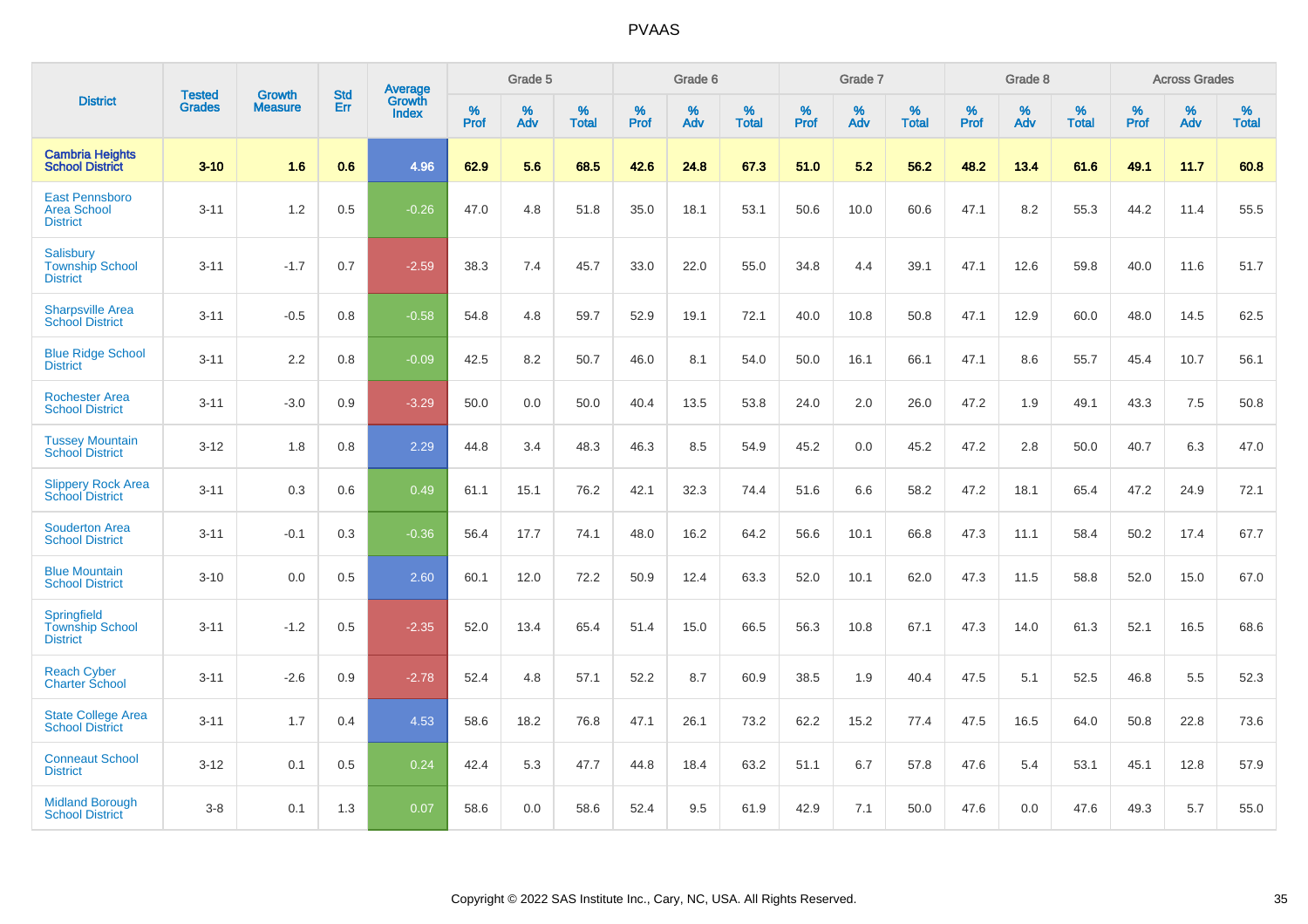|                                                              | <b>Tested</b> | <b>Growth</b>  | <b>Std</b> | Average                |              | Grade 5  |                   |              | Grade 6  |                   |              | Grade 7  |                   |              | Grade 8  |                   |              | <b>Across Grades</b> |                   |
|--------------------------------------------------------------|---------------|----------------|------------|------------------------|--------------|----------|-------------------|--------------|----------|-------------------|--------------|----------|-------------------|--------------|----------|-------------------|--------------|----------------------|-------------------|
| <b>District</b>                                              | <b>Grades</b> | <b>Measure</b> | Err        | Growth<br><b>Index</b> | $\%$<br>Prof | %<br>Adv | %<br><b>Total</b> | $\%$<br>Prof | %<br>Adv | %<br><b>Total</b> | $\%$<br>Prof | %<br>Adv | %<br><b>Total</b> | $\%$<br>Prof | %<br>Adv | %<br><b>Total</b> | $\%$<br>Prof | $\%$<br>Adv          | %<br><b>Total</b> |
| <b>Cambria Heights</b><br><b>School District</b>             | $3 - 10$      | 1.6            | 0.6        | 4.96                   | 62.9         | 5.6      | 68.5              | 42.6         | 24.8     | 67.3              | 51.0         | 5.2      | 56.2              | 48.2         | 13.4     | 61.6              | 49.1         | 11.7                 | 60.8              |
| <b>Selinsgrove Area</b><br><b>School</b> District            | $3 - 12$      | $-1.5$         | 0.5        | $-3.03$                | 51.9         | 4.4      | 56.4              | 46.4         | 19.0     | 65.4              | 39.7         | 16.7     | 56.4              | 47.6         | 12.6     | 60.2              | 44.8         | 15.2                 | 60.0              |
| <b>Northern Cambria</b><br><b>School District</b>            | $3 - 11$      | 1.6            | 0.8        | 1.94                   | 40.0         | 5.4      | 45.4              | 33.3         | 7.4      | 40.7              | 53.7         | 5.6      | 59.3              | 47.7         | 4.6      | 52.3              | 42.9         | 6.6                  | 49.4              |
| <b>Wilson School</b><br><b>District</b>                      | $3 - 12$      | $-3.7$         | 0.5        | $-7.41$                | 49.3         | 4.2      | 53.5              | 52.1         | 11.6     | 63.7              | 47.6         | 8.4      | 56.0              | 47.8         | 11.1     | 58.9              | 47.0         | 13.2                 | 60.1              |
| <b>Butler Area School</b><br><b>District</b>                 | $3 - 11$      | 0.3            | 0.3        | 1.07                   | 49.8         | 12.2     | 61.9              | 43.8         | 18.2     | 62.0              | 44.4         | 9.3      | 53.8              | 47.9         | 8.0      | 55.9              | 46.0         | 14.0                 | 60.0              |
| <b>Crestwood School</b><br><b>District</b>                   | $3 - 11$      | $-0.8$         | 0.5        | $-1.10$                | 50.0         | 6.1      | 56.1              | 48.2         | 26.2     | 74.4              | 51.1         | 5.0      | 56.1              | 47.9         | 13.2     | 61.1              | 48.5         | 14.6                 | 63.2              |
| <b>Brentwood</b><br><b>Borough School</b><br><b>District</b> | $3 - 11$      | $-2.1$         | 0.7        | $-2.85$                | 53.5         | 7.0      | 60.5              | 36.1         | 12.0     | 48.2              | 33.3         | 4.6      | 37.9              | 48.0         | 6.8      | 54.8              | 40.9         | 9.4                  | 50.3              |
| <b>Jeannette City</b><br><b>School District</b>              | $3 - 11$      | 3.5            | 0.8        | 4.26                   | 41.7         | 1.4      | 43.1              | 33.3         | 18.5     | 51.8              | 44.6         | 9.2      | 53.8              | 48.1         | 7.7      | 55.8              | 40.4         | 8.2                  | 48.6              |
| <b>Insight PA Cyber</b><br><b>Charter School</b>             | $3 - 11$      | $-1.0$         | 1.6        | $-1.68$                | 29.4         | 0.0      | 29.4              | 31.6         | 5.3      | 36.8              | 37.0         | 11.1     | 48.2              | 48.2         | 11.1     | 59.3              | 41.5         | 9.2                  | 50.8              |
| <b>Trinity Area School</b><br><b>District</b>                | $3 - 11$      | $-0.1$         | 0.4        | $-0.26$                | 55.8         | 12.7     | 68.5              | 43.1         | 14.7     | 57.8              | 48.7         | 9.2      | 58.0              | 48.2         | 13.5     | 61.6              | 46.8         | 15.3                 | 62.1              |
| <b>Cambria Heights</b><br><b>School District</b>             | $3 - 10$      | 1.6            | 0.6        | 4.96                   | 62.9         | 5.6      | 68.5              | 42.6         | 24.8     | 67.3              | 51.0         | 5.2      | 56.2              | 48.2         | 13.4     | 61.6              | 49.1         | 11.7                 | 60.8              |
| <b>North Penn School</b><br><b>District</b>                  | $3 - 11$      | 1.5            | 0.2        | 9.67                   | 53.0         | 12.7     | 65.7              | 41.4         | 33.0     | 74.4              | 53.7         | 13.2     | 66.9              | 48.2         | 18.4     | 66.7              | 47.4         | 19.9                 | 67.3              |
| <b>North Hills School</b><br><b>District</b>                 | $3 - 11$      | $-1.2$         | 0.4        | $-3.31$                | 59.2         | 11.6     | 70.8              | 45.2         | 26.0     | 71.2              | 51.8         | 20.0     | 71.8              | 48.3         | 18.4     | 66.7              | 50.2         | 22.0                 | 72.3              |
| <b>Greensburg Salem</b><br><b>School District</b>            | $3 - 11$      | $-1.6$         | 0.5        | $-3.24$                | 49.7         | 7.2      | 56.9              | 40.1         | 13.8     | 53.9              | 44.0         | 5.5      | 49.4              | 48.3         | 7.2      | 55.6              | 42.8         | 11.4                 | 54.2              |
| Tredyffrin-<br><b>Easttown School</b><br><b>District</b>     | $3 - 10$      | 0.5            | 0.4        | 1.21                   | 65.0         | 22.0     | 87.0              | 47.7         | 39.5     | 87.2              | 56.5         | 29.3     | 85.8              | 48.6         | 39.7     | 88.4              | 52.0         | 36.6                 | 88.6              |
| <b>Perkiomen Valley</b><br><b>School District</b>            | $3 - 11$      | $-3.7$         | 0.3        | $-6.23$                | 53.1         | 15.9     | 69.0              | 52.5         | 21.5     | 74.0              | 51.0         | 12.6     | 63.6              | 48.7         | 12.2     | 60.9              | 51.1         | 18.7                 | 69.8              |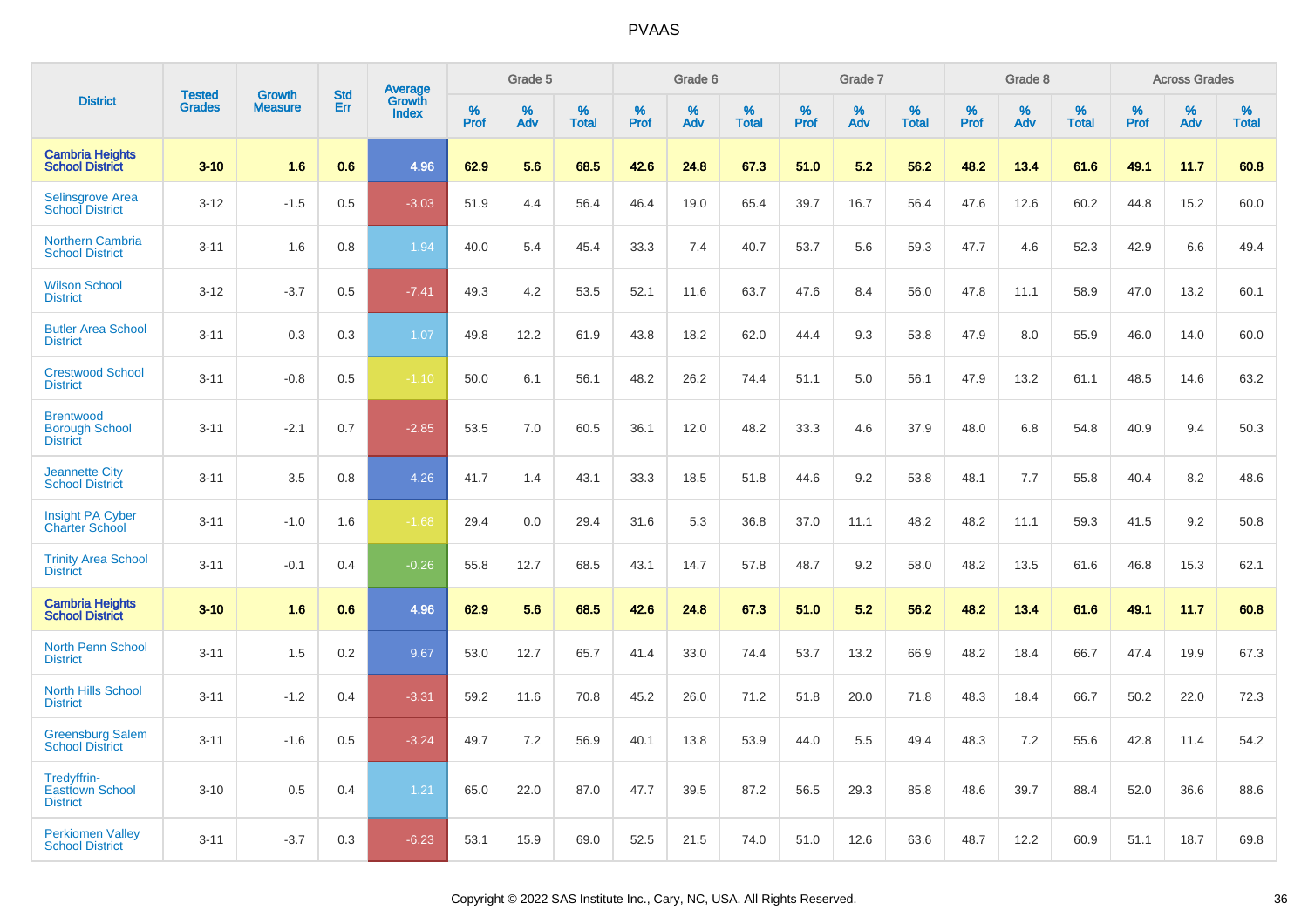|                                                                    |                                | <b>Growth</b>  | <b>Std</b> | Average         |                     | Grade 5  |                      |              | Grade 6  |                   |              | Grade 7  |                   |                     | Grade 8  |                   |                     | <b>Across Grades</b> |                   |
|--------------------------------------------------------------------|--------------------------------|----------------|------------|-----------------|---------------------|----------|----------------------|--------------|----------|-------------------|--------------|----------|-------------------|---------------------|----------|-------------------|---------------------|----------------------|-------------------|
| <b>District</b>                                                    | <b>Tested</b><br><b>Grades</b> | <b>Measure</b> | Err        | Growth<br>Index | $\%$<br><b>Prof</b> | %<br>Adv | $\%$<br><b>Total</b> | $\%$<br>Prof | %<br>Adv | %<br><b>Total</b> | $\%$<br>Prof | %<br>Adv | %<br><b>Total</b> | $\%$<br><b>Prof</b> | %<br>Adv | %<br><b>Total</b> | $\%$<br><b>Prof</b> | %<br>Adv             | %<br><b>Total</b> |
| <b>Cambria Heights</b><br><b>School District</b>                   | $3-10$                         | 1.6            | 0.6        | 4.96            | 62.9                | 5.6      | 68.5                 | 42.6         | 24.8     | 67.3              | 51.0         | 5.2      | 56.2              | 48.2                | 13.4     | 61.6              | 49.1                | 11.7                 | 60.8              |
| <b>North Pocono</b><br><b>School District</b>                      | $3 - 11$                       | 0.3            | 0.6        | 0.52            | 55.8                | 8.5      | 64.3                 | 57.8         | 12.1     | 69.8              | 61.3         | 16.0     | 77.3              | 48.7                | 12.4     | 61.1              | 54.2                | 17.4                 | 71.6              |
| Pennsylvania<br><b>Leadership Charter</b><br>School                | $3 - 11$                       | $-1.6$         | 0.5        | $-3.16$         | 59.1                | 11.7     | 70.8                 | 51.3         | 16.2     | 67.5              | 43.2         | 14.2     | 57.4              | 48.7                | 11.8     | 60.5              | 49.6                | 15.0                 | 64.6              |
| <b>Upper Saint Clair</b><br><b>School District</b>                 | $3 - 11$                       | 2.6            | 0.4        | 6.77            | 49.8                | 35.9     | 85.7                 | 47.4         | 39.0     | 86.5              | 58.5         | 31.1     | 89.6              | 48.7                | 42.2     | 90.9              | 46.0                | 42.0                 | 88.0              |
| <b>Dallas School</b><br><b>District</b>                            | $3 - 11$                       | $-5.2$         | 0.5        | $-8.21$         | 58.5                | 8.8      | 67.3                 | 50.7         | 12.7     | 63.4              | 49.2         | 3.2      | 52.4              | 48.7                | 14.3     | 63.0              | 50.5                | 13.7                 | 64.2              |
| <b>Midd-West School</b><br><b>District</b>                         | $3 - 11$                       | 1.2            | 0.6        | 0.80            | 52.2                | 3.0      | 55.2                 | 42.5         | 9.7      | 52.2              | 51.0         | 5.1      | 56.1              | 48.8                | 8.0      | 56.8              | 46.3                | 8.6                  | 55.0              |
| <b>Lower Moreland</b><br><b>Township School</b><br><b>District</b> | $3 - 11$                       | $-2.1$         | 0.5        | $-3.75$         | 53.0                | 10.2     | 63.2                 | 50.0         | 25.9     | 75.9              | 55.2         | 14.7     | 69.9              | 48.8                | 18.8     | 67.6              | 51.2                | 19.3                 | 70.5              |
| Southeastern<br><b>Greene School</b><br><b>District</b>            | $3 - 10$                       | $-4.6$         | 1.0        | $-4.40$         | 44.8                | 17.2     | 62.1                 | 42.4         | 12.1     | 54.6              | 36.7         | 6.1      | 42.9              | 48.8                | 2.3      | 51.2              | 41.1                | 14.3                 | 55.4              |
| Achievement<br><b>House Charter</b><br><b>School</b>               | $7 - 11$                       | $-3.1$         | 1.6        | $-0.73$         |                     |          |                      |              |          |                   | 52.0         | 0.0      | 52.0              | 48.8                | 7.0      | 55.8              | 50.0                | 4.4                  | 54.4              |
| <b>Stroudsburg Area</b><br><b>School District</b>                  | $3 - 11$                       | 1.1            | 0.4        | 1.41            | 39.1                | 4.0      | 43.1                 | 39.0         | 11.2     | 50.2              | 46.4         | 8.5      | 54.9              | 48.9                | 7.8      | 56.7              | 40.7                | 9.2                  | 49.9              |
| <b>Plum Borough</b><br><b>School District</b>                      | $3 - 11$                       | $-5.8$         | 0.4        | $-13.65$        | 53.7                | 6.3      | 60.0                 | 45.8         | 25.1     | 70.9              | 50.0         | 6.0      | 56.0              | 49.0                | 5.7      | 54.6              | 47.5                | 15.8                 | 63.2              |
| Portage Area<br><b>School District</b>                             | $3 - 10$                       | 1.0            | 0.9        | 1.16            | 50.0                | 9.5      | 59.5                 | 52.0         | 28.0     | 80.0              | 54.0         | 3.2      | 57.1              | 49.1                | 7.6      | 56.6              | 51.5                | 15.6                 | 67.2              |
| <b>Conemaugh Valley</b><br><b>School District</b>                  | $3 - 12$                       | 0.5            | 0.9        | 0.55            | 52.9                | 3.9      | 56.9                 | 30.0         | 30.0     | 60.0              | 44.2         | 5.8      | 50.0              | 49.1                | 9.4      | 58.5              | 43.3                | 12.5                 | 55.8              |
| <b>Southern York</b><br><b>County School</b><br><b>District</b>    | $3 - 11$                       | $-0.7$         | 0.5        | $-1.39$         | 44.0                | 5.1      | 49.0                 | 50.6         | 24.4     | 75.0              | 42.2         | 9.2      | 51.5              | 49.2                | 8.5      | 57.7              | 44.9                | 13.5                 | 58.4              |
| Wissahickon<br><b>School District</b>                              | $3 - 10$                       | 2.9            | 0.3        | 1.29            | 58.6                | 18.8     | 77.4                 | 42.2         | 37.2     | 79.4              | 56.8         | 19.3     | 76.1              | 49.3                | 28.5     | 77.8              | 49.2                | 28.7                 | 77.9              |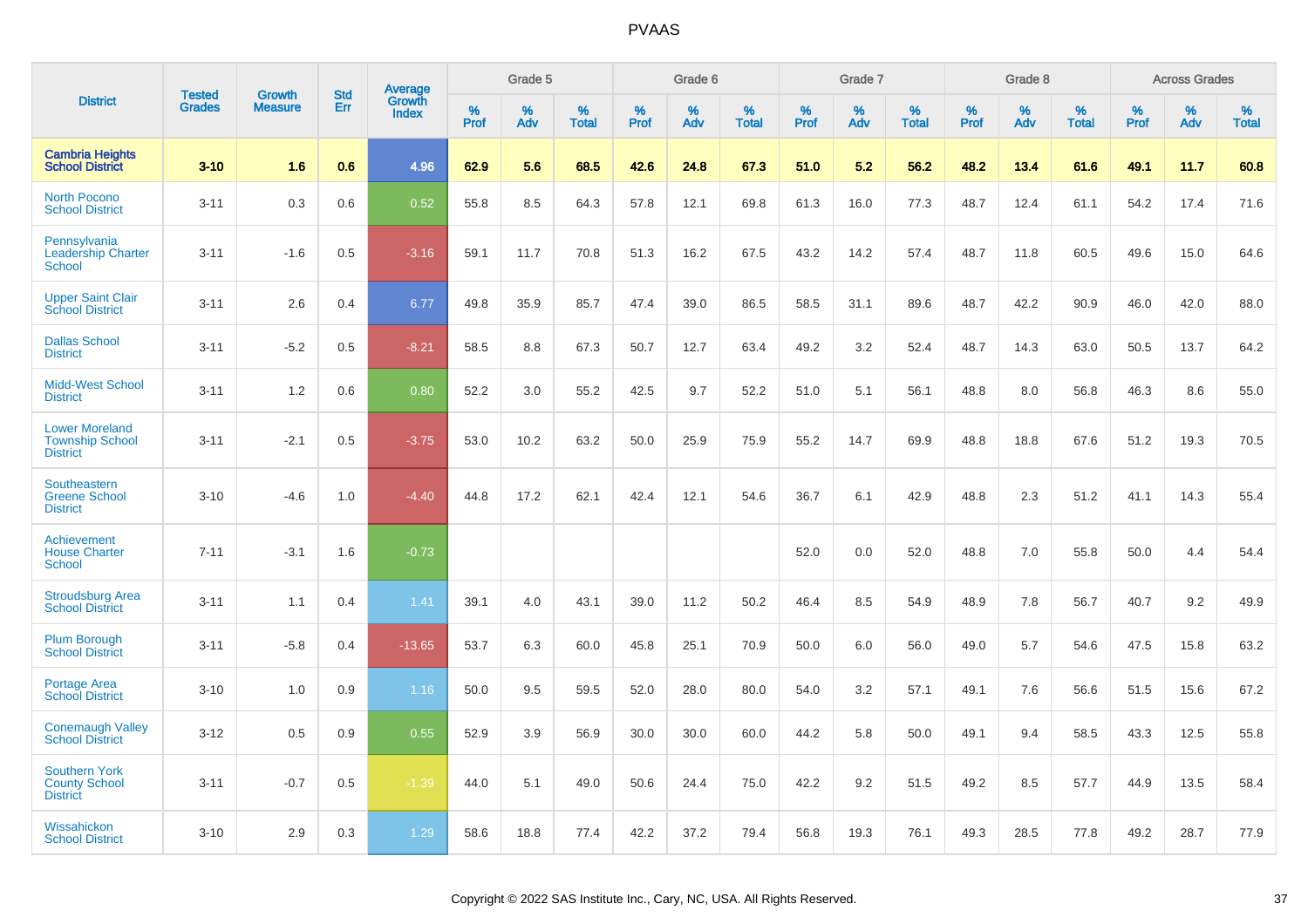|                                                                    |                                |                                 | <b>Std</b> | Average                       |           | Grade 5  |                   |           | Grade 6  |                   |           | Grade 7  |                   |           | Grade 8  |                   |           | <b>Across Grades</b> |                   |
|--------------------------------------------------------------------|--------------------------------|---------------------------------|------------|-------------------------------|-----------|----------|-------------------|-----------|----------|-------------------|-----------|----------|-------------------|-----------|----------|-------------------|-----------|----------------------|-------------------|
| <b>District</b>                                                    | <b>Tested</b><br><b>Grades</b> | <b>Growth</b><br><b>Measure</b> | Err        | <b>Growth</b><br><b>Index</b> | %<br>Prof | %<br>Adv | %<br><b>Total</b> | %<br>Prof | %<br>Adv | %<br><b>Total</b> | %<br>Prof | %<br>Adv | %<br><b>Total</b> | %<br>Prof | %<br>Adv | %<br><b>Total</b> | %<br>Prof | %<br>Adv             | %<br><b>Total</b> |
| <b>Cambria Heights</b><br><b>School District</b>                   | $3 - 10$                       | 1.6                             | 0.6        | 4.96                          | 62.9      | 5.6      | 68.5              | 42.6      | 24.8     | 67.3              | 51.0      | 5.2      | 56.2              | 48.2      | 13.4     | 61.6              | 49.1      | 11.7                 | 60.8              |
| <b>Pennsbury School</b><br><b>District</b>                         | $3 - 11$                       | 0.6                             | 0.3        | $-2.67$                       | 56.7      | 12.6     | 69.3              | 48.5      | 21.9     | 70.3              | 52.0      | 14.7     | 66.7              | 49.3      | 18.0     | 67.3              | 49.0      | 20.2                 | 69.1              |
| <b>South Side Area</b><br><b>School District</b>                   | $3 - 11$                       | $-1.4$                          | 0.8        | $-1.85$                       | 50.0      | 6.7      | 56.7              | 33.9      | 8.1      | 41.9              | 57.6      | 6.1      | 63.6              | 49.3      | 8.4      | 57.8              | 43.1      | 10.2                 | 53.3              |
| <b>Lower Merion</b><br><b>School District</b>                      | $3 - 11$                       | 1.5                             | 0.3        | $-0.35$                       | 56.1      | 29.4     | 85.5              | 43.9      | 40.6     | 84.5              | 54.5      | 29.1     | 83.6              | 49.4      | 29.4     | 78.8              | 47.8      | 36.9                 | 84.6              |
| Cornwall-Lebanon<br><b>School District</b>                         | $3 - 11$                       | $-0.8$                          | $0.3\,$    | $-2.37$                       | 46.8      | 6.1      | 52.9              | 45.0      | 15.9     | 60.9              | 48.6      | 7.2      | 55.8              | 49.4      | 12.2     | 61.6              | 44.4      | 12.6                 | 57.0              |
| <b>North Star School</b><br><b>District</b>                        | $3 - 11$                       | $-0.3$                          | 0.7        | $-0.53$                       | 44.3      | 3.8      | 48.1              | 35.9      | 17.2     | 53.1              | 44.4      | 8.3      | 52.8              | 49.5      | 17.2     | 66.7              | 44.5      | 15.3                 | 59.8              |
| <b>Marion Center</b><br><b>Area School</b><br><b>District</b>      | $3 - 10$                       | 2.0                             | 0.7        | 2.95                          | 52.6      | 10.3     | 62.8              | 45.6      | 22.3     | 68.0              | 52.9      | 5.9      | 58.8              | 49.5      | 7.4      | 56.8              | 49.1      | 13.2                 | 62.3              |
| Lampeter-<br><b>Strasburg School</b><br><b>District</b>            | $3 - 12$                       | $-1.0$                          | 0.5        | $-2.24$                       | 56.5      | 14.9     | 71.4              | 48.5      | 27.4     | 76.0              | 56.6      | 10.1     | 66.7              | 49.5      | 10.0     | 59.5              | 50.0      | 20.6                 | 70.5              |
| Southmoreland<br><b>School District</b>                            | $3 - 11$                       | $-3.9$                          | 0.6        | $-6.43$                       | 39.6      | 2.1      | 41.7              | 41.4      | 8.1      | 49.6              | 43.1      | 4.6      | 47.7              | 49.5      | 4.8      | 54.4              | 44.6      | 6.8                  | 51.3              |
| <b>Camp Hill School</b><br><b>District</b>                         | $3 - 12$                       | $-2.3$                          | 0.7        | $-3.72$                       | 65.4      | 17.3     | 82.7              | 53.3      | 8.0      | 61.3              | 63.7      | 5.5      | 69.2              | 49.6      | 15.3     | 64.9              | 52.7      | 18.6                 | 71.3              |
| <b>Methacton School</b><br><b>District</b>                         | $3 - 11$                       | 0.4                             | 0.4        | 2.18                          | 64.7      | 8.3      | 73.0              | 54.9      | 21.0     | 75.9              | 56.6      | 11.2     | 67.8              | 49.7      | 21.0     | 70.7              | 55.3      | 17.3                 | 72.6              |
| <b>Wayne Highlands</b><br><b>School District</b>                   | $3 - 11$                       | 2.9                             | 0.5        | 5.65                          | 54.3      | 11.4     | 65.7              | 49.3      | 20.3     | 69.6              | 46.4      | 19.6     | 66.1              | 49.7      | 14.1     | 63.8              | 47.2      | 17.9                 | 65.1              |
| <b>Big Spring School</b><br><b>District</b>                        | $3 - 11$                       | $-0.3$                          | 0.5        | $-0.69$                       | 50.0      | 14.6     | 64.6              | 45.6      | 12.0     | 57.6              | 52.2      | 8.8      | 61.0              | 49.7      | 9.2      | 58.9              | 47.8      | 15.2                 | 63.0              |
| Downingtown Area<br><b>School District</b>                         | $3 - 11$                       | $-0.3$                          | 0.4        | $-0.85$                       | 56.2      | 27.7     | 83.8              | 42.9      | 39.9     | 82.8              | 53.8      | 24.3     | 78.0              | 49.8      | 32.5     | 82.3              | 49.4      | 33.5                 | 82.9              |
| <b>Northern Bedford</b><br><b>County School</b><br><b>District</b> | $3 - 11$                       | $-0.1$                          | 0.8        | $-0.10$                       | 46.9      | 14.3     | 61.2              | 57.6      | 28.8     | 86.4              | 43.1      | 17.2     | 60.3              | 50.0      | 15.6     | 65.6              | 46.8      | 20.5                 | 67.3              |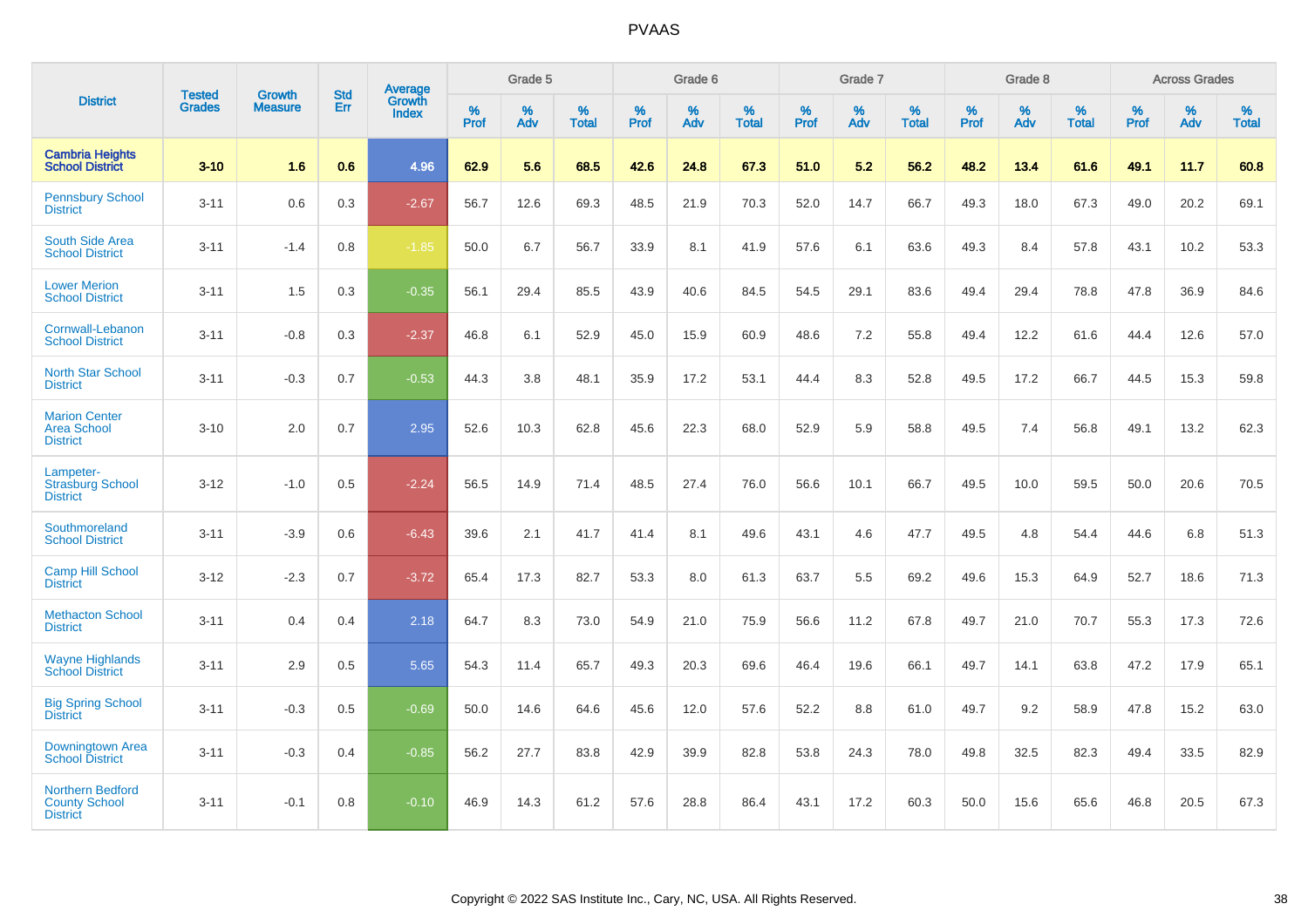|                                                                   | <b>Tested</b> | <b>Growth</b>  | <b>Std</b> | <b>Average</b><br>Growth |                     | Grade 5  |                      |              | Grade 6  |                      |              | Grade 7  |                      |              | Grade 8  |                      |                     | <b>Across Grades</b> |                   |
|-------------------------------------------------------------------|---------------|----------------|------------|--------------------------|---------------------|----------|----------------------|--------------|----------|----------------------|--------------|----------|----------------------|--------------|----------|----------------------|---------------------|----------------------|-------------------|
| <b>District</b>                                                   | <b>Grades</b> | <b>Measure</b> | Err        | <b>Index</b>             | $\%$<br><b>Prof</b> | %<br>Adv | $\%$<br><b>Total</b> | $\%$<br>Prof | %<br>Adv | $\%$<br><b>Total</b> | $\%$<br>Prof | %<br>Adv | $\%$<br><b>Total</b> | $\%$<br>Prof | %<br>Adv | $\%$<br><b>Total</b> | $\%$<br><b>Prof</b> | $\%$<br>Adv          | %<br><b>Total</b> |
| <b>Cambria Heights</b><br><b>School District</b>                  | $3 - 10$      | 1.6            | 0.6        | 4.96                     | 62.9                | 5.6      | 68.5                 | 42.6         | 24.8     | 67.3                 | 51.0         | 5.2      | 56.2                 | 48.2         | 13.4     | 61.6                 | 49.1                | 11.7                 | 60.8              |
| <b>Montgomery Area</b><br><b>School District</b>                  | $3 - 11$      | $-2.0$         | 0.8        | $-2.53$                  | 56.8                | 6.8      | 63.5                 | 43.6         | 19.4     | 62.9                 | 34.7         | 4.2      | 38.9                 | 50.0         | 6.9      | 56.9                 | 42.9                | 11.7                 | 54.6              |
| <b>Bloomsburg Area</b><br><b>School District</b>                  | $3 - 10$      | $-0.8$         | 0.7        | $-2.19$                  | 49.4                | 4.4      | 53.8                 | 43.3         | 15.6     | 58.9                 | 36.3         | 7.8      | 44.1                 | 50.0         | 6.0      | 56.0                 | 46.3                | 11.7                 | 57.9              |
| <b>West Branch Area</b><br><b>School District</b>                 | $3 - 11$      | 0.4            | 0.8        | 0.52                     | 37.1                | 3.2      | 40.3                 | 32.8         | 6.6      | 39.3                 | 48.6         | 6.8      | 55.4                 | 50.0         | 3.0      | 53.0                 | 42.6                | 6.8                  | 49.4              |
| <b>Hempfield Area</b><br><b>School District</b>                   | $3 - 12$      | $-0.3$         | 0.3        | $-1.06$                  | 55.2                | 8.7      | 63.9                 | 41.4         | 20.3     | 61.6                 | 52.8         | 14.0     | 66.8                 | 50.0         | 12.4     | 62.4                 | 48.7                | 16.2                 | 64.9              |
| <b>California Area</b><br><b>School District</b>                  | $3 - 10$      | 1.5            | 0.8        | 1.83                     | 51.8                | 3.7      | 55.6                 | 39.4         | 9.1      | 48.5                 | 46.4         | 17.9     | 64.3                 | 50.0         | 18.5     | 68.5                 | 45.7                | 14.1                 | 59.8              |
| <b>Eastern York</b><br><b>School District</b>                     | $3 - 11$      | 3.8            | 0.5        | 7.92                     | 50.9                | 9.2      | 60.1                 | 49.3         | 23.0     | 72.3                 | 49.4         | 23.9     | 73.3                 | 50.0         | 16.1     | 66.1                 | 48.6                | 16.2                 | 64.8              |
| <b>North Schuylkill</b><br><b>School District</b>                 | $3 - 11$      | 0.7            | 0.5        | 1.83                     | 36.8                | 2.2      | 39.0                 | 42.4         | 8.8      | 51.2                 | 41.3         | 3.9      | 45.2                 | 50.0         | 5.2      | 55.2                 | 40.4                | 8.7                  | 49.1              |
| <b>Kutztown Area</b><br><b>School District</b>                    | $3 - 12$      | $-0.3$         | 0.8        | $-0.40$                  | 59.7                | 6.0      | 65.7                 | 46.0         | 17.5     | 63.5                 | 37.5         | 17.5     | 55.0                 | 50.0         | 10.3     | 60.3                 | 48.4                | 17.0                 | 65.5              |
| <b>Brockway Area</b><br><b>School District</b>                    | $3 - 11$      | 4.2            | 0.7        | 5.89                     | 61.5                | 14.1     | 75.6                 | 40.6         | 34.8     | 75.4                 | 44.4         | 9.9      | 54.3                 | 50.0         | 9.7      | 59.7                 | 46.6                | 17.4                 | 64.0              |
| <b>Saucon Valley</b><br><b>School District</b>                    | $3 - 11$      | 3.7            | 0.6        | 6.72                     | 50.8                | 21.0     | 71.8                 | 43.6         | 21.5     | 65.1                 | 42.4         | 18.0     | 60.4                 | 50.0         | 20.2     | 70.2                 | 42.6                | 23.9                 | 66.5              |
| <b>Kane Area School</b><br><b>District</b>                        | $3 - 10$      | 3.4            | 0.7        | 4.52                     | 40.8                | 19.7     | 60.6                 | 40.6         | 15.6     | 56.2                 | 50.8         | 6.0      | 56.7                 | 50.0         | 9.8      | 59.8                 | 44.4                | 10.2                 | 54.6              |
| <b>Warwick School</b><br><b>District</b>                          | $3 - 11$      | 0.0            | 0.4        | 0.03                     | 49.6                | 5.9      | 55.6                 | 39.4         | 26.3     | 65.7                 | 46.2         | 8.0      | 54.2                 | 50.3         | 9.6      | 59.9                 | 45.6                | 12.6                 | 58.2              |
| <b>Spring Grove Area</b><br><b>School District</b>                | $3 - 11$      | $-0.1$         | 0.4        | $-0.23$                  | 49.1                | 16.7     | 65.7                 | 40.9         | 25.0     | 65.9                 | 47.4         | 15.5     | 63.0                 | 50.4         | 6.8      | 57.2                 | 46.5                | 19.3                 | 65.8              |
| <b>Chestnut Ridge</b><br><b>School District</b>                   | $3 - 12$      | 1.2            | 0.7        | 1.83                     | 53.8                | 4.4      | 58.2                 | 42.0         | 19.8     | 61.7                 | 57.9         | 3.2      | 61.0                 | 50.5         | 6.2      | 56.7                 | 47.9                | 11.6                 | 59.5              |
| <b>Blairsville-</b><br><b>Saltsburg School</b><br><b>District</b> | $3 - 11$      | $-0.1$         | 0.7        | $-0.15$                  | 46.9                | 8.2      | 55.1                 | 40.4         | 22.5     | 62.9                 | 38.6         | 9.9      | 48.5                 | 50.6         | 14.1     | 64.7                 | 41.8                | 15.1                 | 56.9              |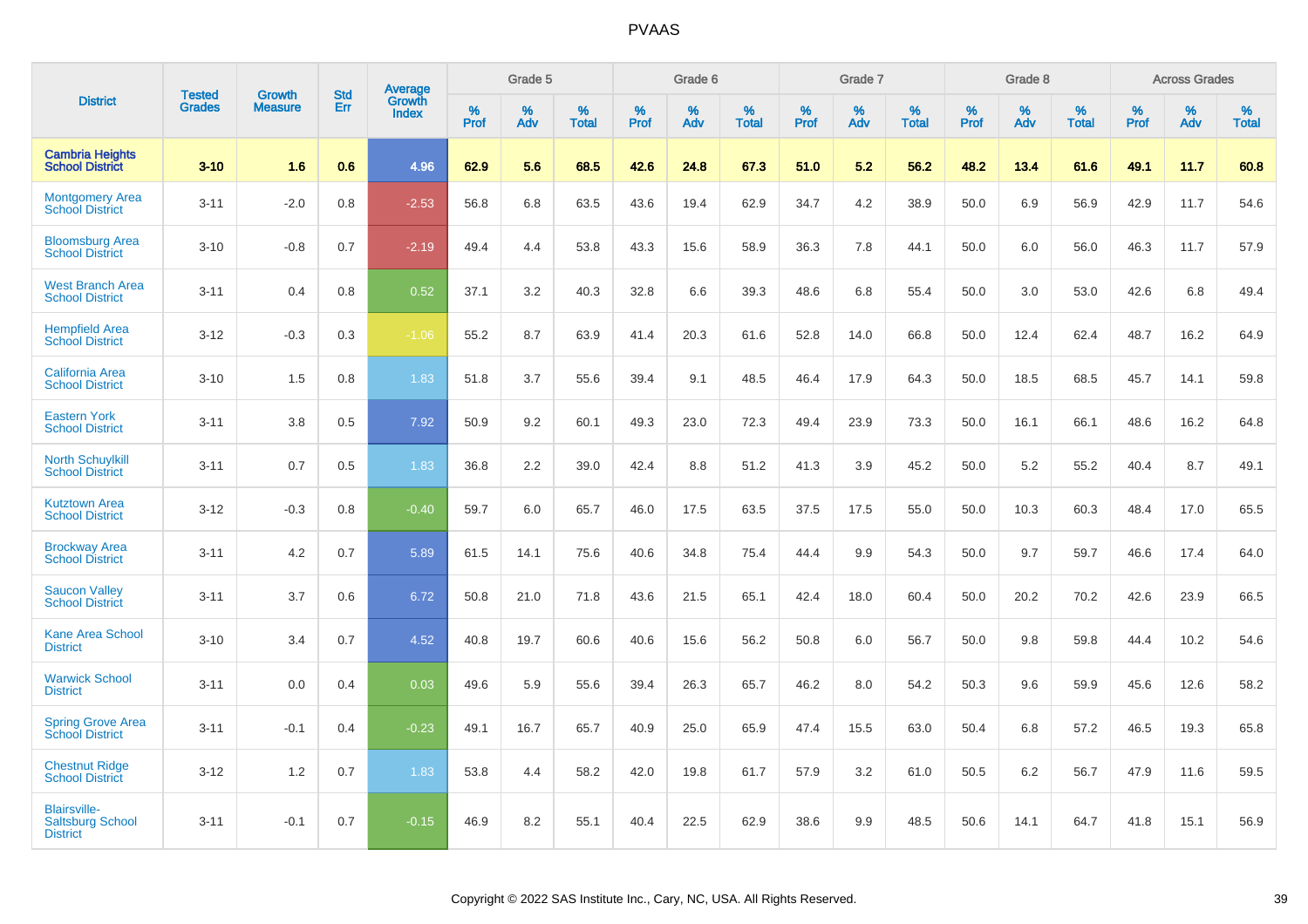|                                                             | <b>Tested</b> |                                 | <b>Std</b> | Average                |              | Grade 5  |                   |              | Grade 6  |                   |              | Grade 7  |                   |              | Grade 8  |                   |              | <b>Across Grades</b> |                   |
|-------------------------------------------------------------|---------------|---------------------------------|------------|------------------------|--------------|----------|-------------------|--------------|----------|-------------------|--------------|----------|-------------------|--------------|----------|-------------------|--------------|----------------------|-------------------|
| <b>District</b>                                             | <b>Grades</b> | <b>Growth</b><br><b>Measure</b> | Err        | Growth<br><b>Index</b> | $\%$<br>Prof | %<br>Adv | %<br><b>Total</b> | $\%$<br>Prof | %<br>Adv | %<br><b>Total</b> | $\%$<br>Prof | %<br>Adv | %<br><b>Total</b> | $\%$<br>Prof | %<br>Adv | %<br><b>Total</b> | $\%$<br>Prof | %<br>Adv             | %<br><b>Total</b> |
| <b>Cambria Heights</b><br><b>School District</b>            | $3 - 10$      | 1.6                             | 0.6        | 4.96                   | 62.9         | 5.6      | 68.5              | 42.6         | 24.8     | 67.3              | 51.0         | 5.2      | 56.2              | 48.2         | 13.4     | 61.6              | 49.1         | 11.7                 | 60.8              |
| Conemaugh<br><b>Township Area</b><br><b>School District</b> | $3 - 12$      | 2.5                             | 0.8        | 3.18                   | 53.2         | 22.6     | 75.8              | 36.1         | 36.1     | 72.1              | 62.5         | 18.1     | 80.6              | 50.7         | 16.4     | 67.1              | 50.9         | 24.8                 | 75.7              |
| <b>West Allegheny</b><br><b>School District</b>             | $3 - 12$      | 0.3                             | 0.4        | 0.75                   | 60.9         | 19.8     | 80.6              | 44.4         | 28.3     | 72.6              | 56.6         | 17.0     | 73.6              | 50.7         | 12.1     | 62.8              | 50.7         | 26.1                 | 76.8              |
| <b>Laurel School</b><br><b>District</b>                     | $3 - 11$      | $-0.0$                          | 0.7        | $-0.04$                | 54.0         | 6.8      | 60.8              | 35.7         | 21.4     | 57.1              | 60.8         | 10.1     | 70.9              | 50.8         | 10.4     | 61.2              | 50.7         | 14.6                 | 65.3              |
| <b>Homer-Center</b><br><b>School District</b>               | $3 - 11$      | 6.3                             | 0.8        | 7.72                   | 57.1         | 1.6      | 58.7              | 47.7         | 13.6     | 61.4              | 48.0         | 8.2      | 56.2              | 50.8         | 14.9     | 65.7              | 45.3         | 11.7                 | 56.9              |
| <b>Rockwood Area</b><br><b>School District</b>              | $3 - 11$      | 1.8                             | 0.9        | 2.02                   | 65.8         | 2.4      | 68.3              | 38.1         | 31.0     | 69.0              | 63.0         | 6.5      | 69.6              | 50.8         | 19.0     | 69.8              | 52.2         | 13.4                 | 65.7              |
| <b>Elizabeth Forward</b><br><b>School District</b>          | $3 - 11$      | $-0.3$                          | 0.5        | $-0.64$                | 55.7         | 11.4     | 67.0              | 47.5         | 18.5     | 66.0              | 56.9         | 11.1     | 68.0              | 50.9         | 6.3      | 57.1              | 51.2         | 14.0                 | 65.2              |
| Independence<br><b>Charter School</b>                       | $3 - 8$       | $-2.1$                          | 0.7        | $-0.30$                | 28.8         | 9.6      | 38.4              | 39.0         | 18.3     | 57.3              | 38.3         | 11.1     | 49.4              | 50.9         | 7.0      | 57.9              | 35.6         | 11.9                 | 47.5              |
| <b>Cumberland Valley</b><br><b>School District</b>          | $3 - 12$      | 0.2                             | 0.2        | 0.07                   | 59.3         | 12.9     | 72.1              | 45.0         | 24.7     | 69.7              | 53.8         | 17.0     | 70.9              | 51.0         | 16.9     | 67.8              | 49.2         | 22.4                 | 71.6              |
| Loyalsock<br><b>Township School</b><br><b>District</b>      | $3 - 12$      | 1.2                             | 0.6        | 3.56                   | 48.3         | 12.9     | 61.2              | 43.9         | 17.4     | 61.2              | 50.8         | 7.0      | 57.8              | 51.0         | 5.0      | 56.0              | 45.5         | 13.2                 | 58.7              |
| <b>Montour School</b><br><b>District</b>                    | $3 - 11$      | 2.4                             | 0.5        | 5.10                   | 61.9         | 17.1     | 79.0              | 49.0         | 25.0     | 74.0              | 46.2         | 29.7     | 75.9              | 51.0         | 22.5     | 73.5              | 49.5         | 25.4                 | 74.9              |
| <b>Hermitage School</b><br><b>District</b>                  | $3 - 12$      | 2.9                             | 0.5        | 5.57                   | 52.9         | 7.9      | 60.7              | 33.3         | 40.3     | 73.6              | 50.4         | 24.5     | 74.8              | 51.0         | 19.3     | 70.3              | 47.0         | 22.0                 | 69.0              |
| <b>Seneca Vallev</b><br><b>School District</b>              | $3 - 11$      | $-3.6$                          | 0.3        | $-12.57$               | 52.6         | 9.8      | 62.4              | 44.4         | 27.6     | 72.0              | 53.0         | 9.8      | 62.9              | 51.1         | 14.5     | 65.6              | 47.2         | 20.2                 | 67.4              |
| <b>Northern Tioga</b><br><b>School District</b>             | $3 - 12$      | 3.0                             | 0.5        | 2.79                   | 45.2         | 2.6      | 47.7              | 48.2         | 9.8      | 58.0              | 41.7         | 7.0      | 48.7              | 51.2         | 8.4      | 59.5              | 44.8         | 9.6                  | 54.4              |
| <b>Leechburg Area</b><br><b>School District</b>             | $3 - 11$      | $-2.3$                          | 0.9        | $-3.53$                | 46.7         | 2.2      | 48.9              | 29.7         | 2.7      | 32.4              | 42.9         | 0.0      | 42.9              | 51.2         | 11.6     | 62.8              | 45.8         | 7.9                  | 53.8              |
| <b>Marple Newtown</b><br><b>School District</b>             | $3 - 11$      | $-4.5$                          | 0.5        | $-9.87$                | 57.0         | 10.9     | 67.8              | 47.9         | 22.8     | 70.6              | 50.8         | 9.4      | 60.2              | 51.2         | 7.2      | 58.4              | 51.2         | 18.8                 | 69.9              |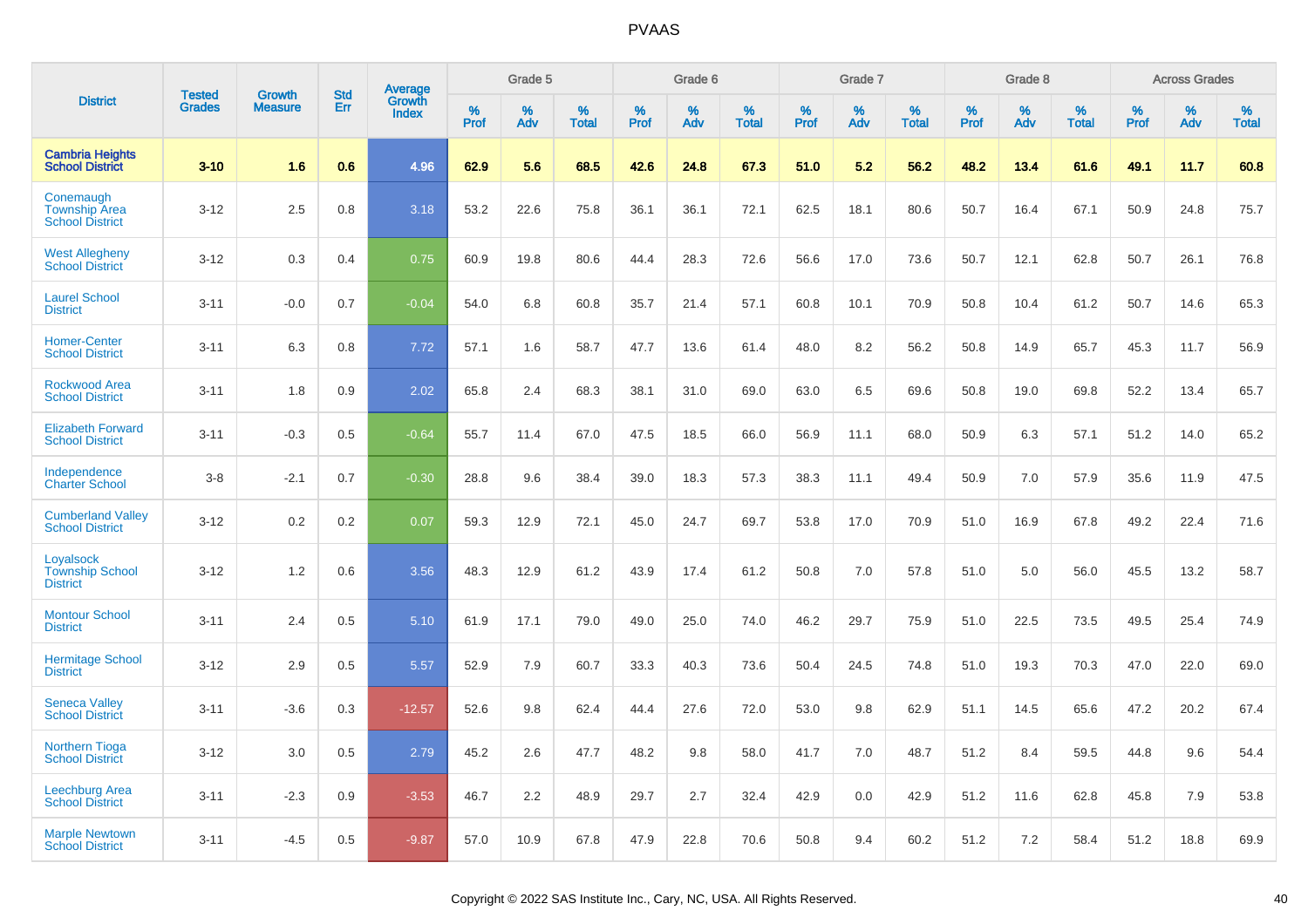|                                                                    | <b>Tested</b> | <b>Growth</b>  | <b>Std</b> | Average                       |           | Grade 5  |                   |           | Grade 6  |                   |           | Grade 7  |                   |           | Grade 8  |                   |           | <b>Across Grades</b> |                   |
|--------------------------------------------------------------------|---------------|----------------|------------|-------------------------------|-----------|----------|-------------------|-----------|----------|-------------------|-----------|----------|-------------------|-----------|----------|-------------------|-----------|----------------------|-------------------|
| <b>District</b>                                                    | <b>Grades</b> | <b>Measure</b> | Err        | <b>Growth</b><br><b>Index</b> | %<br>Prof | %<br>Adv | %<br><b>Total</b> | %<br>Prof | %<br>Adv | %<br><b>Total</b> | %<br>Prof | %<br>Adv | %<br><b>Total</b> | %<br>Prof | %<br>Adv | %<br><b>Total</b> | %<br>Prof | %<br>Adv             | %<br><b>Total</b> |
| <b>Cambria Heights</b><br><b>School District</b>                   | $3 - 10$      | 1.6            | 0.6        | 4.96                          | 62.9      | 5.6      | 68.5              | 42.6      | 24.8     | 67.3              | 51.0      | 5.2      | 56.2              | 48.2      | 13.4     | 61.6              | 49.1      | 11.7                 | 60.8              |
| <b>Neshannock</b><br><b>Township School</b><br><b>District</b>     | $3 - 10$      | $-3.2$         | 0.7        | $-4.58$                       | 56.7      | 8.9      | 65.6              | 57.4      | 20.6     | 77.9              | 62.0      | 14.0     | 76.0              | 51.3      | 6.4      | 57.7              | 55.4      | 13.5                 | 68.9              |
| Hatboro-Horsham<br><b>School District</b>                          | $3 - 11$      | 1.3            | 0.4        | $-0.67$                       | 55.0      | 7.8      | 62.7              | 49.0      | 19.5     | 68.5              | 52.9      | 10.9     | 63.8              | 51.3      | 9.1      | 60.5              | 49.9      | 13.8                 | 63.7              |
| <b>Radnor Township</b><br><b>School District</b>                   | $3 - 12$      | 1.9            | 0.4        | 4.23                          | 54.7      | 29.0     | 83.7              | 53.9      | 37.8     | 91.7              | 48.0      | 32.3     | 80.3              | 51.4      | 36.7     | 88.1              | 49.6      | 36.7                 | 86.4              |
| <b>Springfield School</b><br><b>District</b>                       | $3 - 11$      | $-0.9$         | 0.4        | $-2.40$                       | 58.3      | 23.8     | 82.1              | 53.6      | 25.6     | 79.2              | 58.6      | 20.9     | 79.5              | 51.5      | 18.2     | 69.7              | 52.1      | 26.9                 | 78.9              |
| <b>Central Bucks</b><br><b>School District</b>                     | $3 - 11$      | $-1.3$         | 0.2        | $-4.69$                       | 57.2      | 12.0     | 69.2              | 48.3      | 28.7     | 76.9              | 54.3      | 16.8     | 71.0              | 51.5      | 17.5     | 69.0              | 51.5      | 19.8                 | 71.4              |
| <b>Upper Adams</b><br><b>School District</b>                       | $3 - 11$      | 0.7            | 0.6        | 1.17                          | 47.3      | 3.8      | 51.2              | 40.2      | 16.2     | 56.4              | 37.7      | 6.6      | 44.3              | 51.5      | 0.0      | 51.5              | 43.6      | 8.8                  | 52.4              |
| <b>Riverside Beaver</b><br><b>County School</b><br><b>District</b> | $3 - 11$      | 2.3            | 0.6        | 3.62                          | 53.1      | 9.4      | 62.5              | 37.0      | 36.0     | 73.0              | 48.8      | 12.5     | 61.2              | 51.6      | 15.8     | 67.4              | 45.6      | 22.4                 | 68.1              |
| Owen J Roberts<br><b>School District</b>                           | $3 - 11$      | $-2.3$         | 0.3        | $-6.54$                       | 59.8      | 15.0     | 74.8              | 41.4      | 38.7     | 80.1              | 56.3      | 10.6     | 67.0              | 51.6      | 11.0     | 62.6              | 50.6      | 21.3                 | 71.8              |
| <b>Oswayo Valley</b><br><b>School District</b>                     | $3 - 12$      | $-0.7$         | 1.2        | $-0.62$                       | 62.1      | 13.8     | 75.9              | 40.7      | 18.5     | 59.3              | 48.2      | 0.0      | 48.2              | 51.6      | 6.4      | 58.1              | 54.7      | 11.8                 | 66.5              |
| <b>Greencastle-Antrim</b><br><b>School District</b>                | $3 - 11$      | 2.7            | 0.4        | 6.18                          | 46.3      | 16.4     | 62.7              | 41.0      | 28.2     | 69.2              | 45.4      | 20.7     | 66.1              | 51.7      | 14.7     | 66.4              | 44.6      | 20.8                 | 65.4              |
| <b>Lehigh Valley</b><br>Academy Regional<br><b>Charter School</b>  | $3 - 11$      | 0.4            | 0.6        | 0.69                          | 50.0      | 5.8      | 55.8              | 38.3      | 18.8     | 57.0              | 50.9      | 3.8      | 54.7              | 51.8      | 4.6      | 56.4              | 46.4      | 11.0                 | 57.4              |
| <b>Greenwood School</b><br><b>District</b>                         | $3 - 11$      | 4.5            | 0.8        | 1.52                          | 51.5      | 3.0      | 54.6              | 45.3      | 28.3     | 73.6              | 43.6      | 9.1      | 52.7              | 51.8      | 31.5     | 83.3              | 47.9      | 19.4                 | 67.3              |
| <b>Pleasant Valley</b><br><b>School District</b>                   | $3 - 11$      | 1.4            | 0.5        | 2.97                          | 52.2      | 0.9      | 53.1              | 50.0      | 8.3      | 58.3              | 47.0      | 10.5     | 57.5              | 51.9      | 7.6      | 59.5              | 48.1      | 6.4                  | 54.6              |
| Nazareth Area<br><b>School District</b>                            | $3 - 11$      | $-2.5$         | 0.4        | $-6.40$                       | 49.2      | 5.5      | 54.7              | 43.3      | 23.0     | 66.3              | 56.0      | 8.6      | 64.7              | 51.9      | 8.5      | 60.5              | 48.6      | 14.4                 | 63.0              |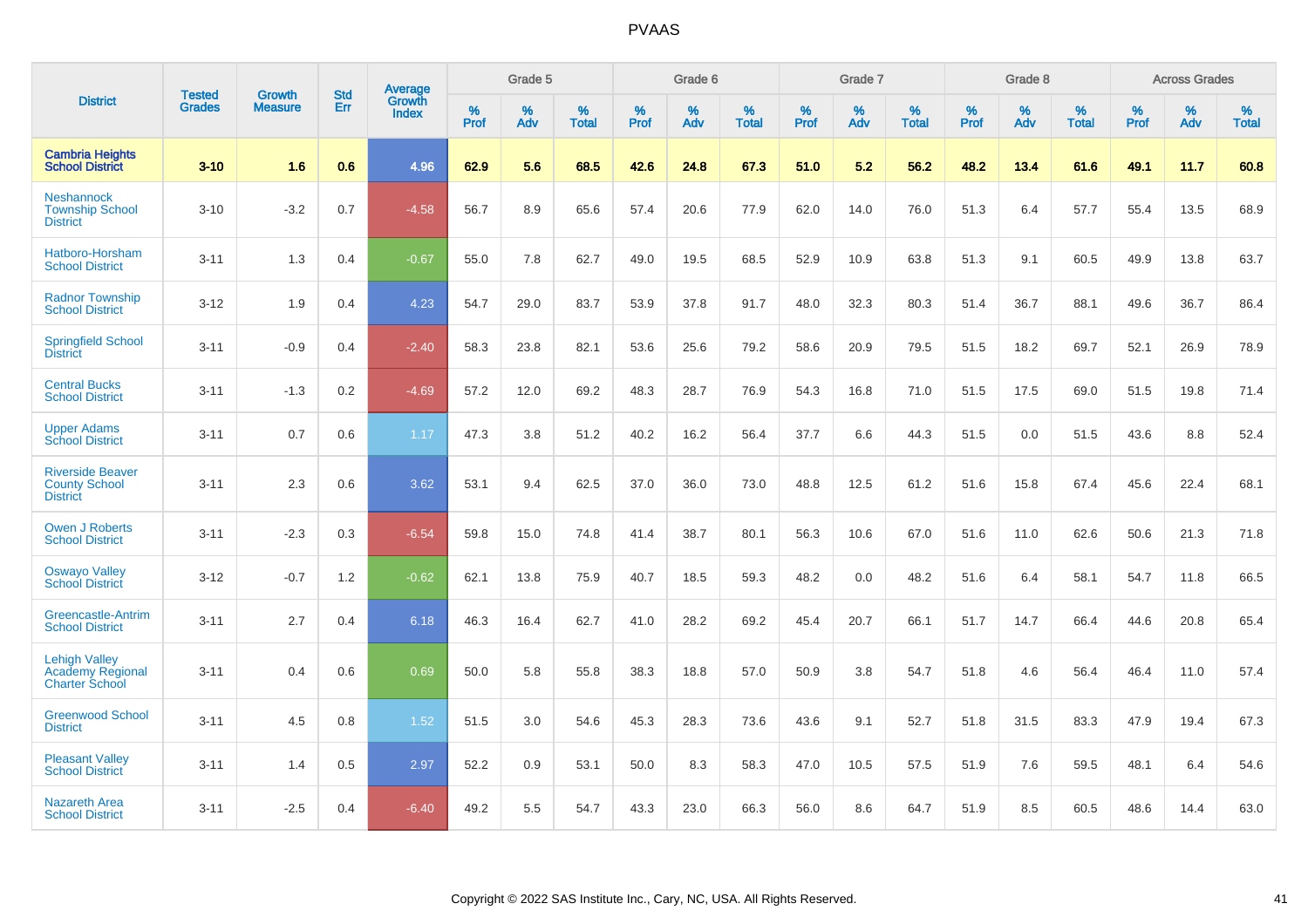|                                                                  |                                |                                 | <b>Std</b> | Average                       |           | Grade 5  |                   |           | Grade 6  |                   |           | Grade 7  |                   |           | Grade 8  |                   |           | <b>Across Grades</b> |                   |
|------------------------------------------------------------------|--------------------------------|---------------------------------|------------|-------------------------------|-----------|----------|-------------------|-----------|----------|-------------------|-----------|----------|-------------------|-----------|----------|-------------------|-----------|----------------------|-------------------|
| <b>District</b>                                                  | <b>Tested</b><br><b>Grades</b> | <b>Growth</b><br><b>Measure</b> | Err        | <b>Growth</b><br><b>Index</b> | %<br>Prof | %<br>Adv | %<br><b>Total</b> | %<br>Prof | %<br>Adv | %<br><b>Total</b> | %<br>Prof | %<br>Adv | %<br><b>Total</b> | %<br>Prof | %<br>Adv | %<br><b>Total</b> | %<br>Prof | %<br>Adv             | %<br><b>Total</b> |
| <b>Cambria Heights</b><br><b>School District</b>                 | $3 - 10$                       | 1.6                             | 0.6        | 4.96                          | 62.9      | 5.6      | 68.5              | 42.6      | 24.8     | 67.3              | 51.0      | 5.2      | 56.2              | 48.2      | 13.4     | 61.6              | 49.1      | 11.7                 | 60.8              |
| <b>Moon Area School</b><br><b>District</b>                       | $3 - 11$                       | $-0.1$                          | 0.4        | $-0.18$                       | 57.7      | 16.7     | 74.4              | 49.6      | 19.3     | 68.9              | 51.6      | 10.8     | 62.4              | 52.0      | 17.4     | 69.4              | 51.5      | 19.8                 | 71.3              |
| <b>Indiana Area</b><br><b>School District</b>                    | $3 - 11$                       | 1.1                             | 0.5        | 2.37                          | 57.2      | 12.8     | 70.0              | 37.5      | 22.5     | 60.0              | 53.6      | 16.6     | 70.2              | 52.0      | 16.3     | 68.4              | 49.3      | 18.5                 | 67.7              |
| <b>Forest City</b><br><b>Regional School</b><br><b>District</b>  | $3 - 12$                       | $-2.2$                          | 0.9        | $-2.36$                       | 55.6      | 4.4      | 60.0              | 36.7      | 6.1      | 42.9              | 39.5      | 5.3      | 44.7              | 52.1      | 8.3      | 60.4              | 44.0      | 8.8                  | 52.8              |
| Lake-Lehman<br><b>School District</b>                            | $3 - 11$                       | 2.0                             | 0.6        | 3.41                          | 46.8      | 4.5      | 51.4              | 42.9      | 10.5     | 53.3              | 53.0      | 9.6      | 62.6              | 52.2      | 8.7      | 60.9              | 48.7      | 10.4                 | 59.1              |
| <b>Colonial School</b><br><b>District</b>                        | $3 - 11$                       | 0.7                             | 0.4        | 1.85                          | 55.2      | 20.3     | 75.4              | 43.0      | 38.9     | 81.8              | 49.7      | 19.2     | 68.9              | 52.2      | 17.0     | 69.2              | 47.2      | 26.2                 | 73.5              |
| Mechanicsburg<br><b>Area School</b><br><b>District</b>           | $3 - 11$                       | 0.3                             | 0.4        | 0.24                          | 48.1      | 12.0     | 60.1              | 45.6      | 16.3     | 61.9              | 46.2      | 12.4     | 58.6              | 52.3      | 8.7      | 61.0              | 46.4      | 13.9                 | 60.2              |
| Penn Cambria<br><b>School District</b>                           | $3 - 11$                       | $-0.4$                          | 0.6        | $-0.63$                       | 56.8      | 0.9      | 57.7              | 46.5      | 7.1      | 53.5              | 58.1      | 7.7      | 65.8              | 52.3      | 7.8      | 60.2              | 48.8      | 9.2                  | 58.0              |
| Mt Lebanon<br><b>School District</b>                             | $3 - 11$                       | 0.4                             | 0.4        | 1.19                          | 60.1      | 27.2     | 87.2              | 39.7      | 50.2     | 89.8              | 46.8      | 35.3     | 82.2              | 52.4      | 35.7     | 88.1              | 48.2      | 38.9                 | 87.0              |
| <b>Spring-Ford Area</b><br>School District                       | $3 - 11$                       | 2.9                             | 0.3        | 10.53                         | 62.0      | 13.4     | 75.4              | 51.9      | 27.2     | 79.1              | 52.7      | 21.3     | 74.0              | 52.4      | 21.8     | 74.2              | 51.9      | 24.7                 | 76.6              |
| <b>Somerset Area</b><br><b>School District</b>                   | $3 - 11$                       | 0.7                             | 0.6        | 1.33                          | 48.3      | 5.8      | 54.2              | 42.4      | 28.8     | 71.2              | 46.7      | 17.5     | 64.2              | 52.5      | 12.8     | 65.2              | 45.3      | 16.7                 | 62.0              |
| <b>Norwin School</b><br><b>District</b>                          | $3 - 11$                       | $-0.6$                          | 0.3        | $-1.62$                       | 59.5      | 18.6     | 78.1              | 40.9      | 36.6     | 77.4              | 60.2      | 18.0     | 78.3              | 52.5      | 13.8     | 66.4              | 51.8      | 24.9                 | 76.7              |
| <b>Millville Area</b><br><b>School District</b>                  | $3 - 12$                       | 5.0                             | 1.0        | 5.28                          | 63.8      | 2.1      | 66.0              | 43.4      | 22.6     | 66.0              | 44.4      | 13.3     | 57.8              | 52.6      | 10.5     | 63.2              | 50.2      | 13.2                 | 63.4              |
| <b>Western Beaver</b><br><b>County School</b><br><b>District</b> | $3 - 11$                       | $-1.5$                          | 1.2        | $-1.62$                       | 37.5      | 12.5     | 50.0              | 57.1      | 31.0     | 88.1              | 52.1      | 8.3      | 60.4              | 52.8      | 5.6      | 58.3              | 50.0      | 17.8                 | 67.8              |
| <b>Phoenixville Area</b><br><b>School District</b>               | $3 - 11$                       | $-1.1$                          | 0.4        | $-2.66$                       | 54.8      | 10.0     | 64.7              | 45.9      | 27.3     | 73.2              | 45.6      | 19.4     | 65.0              | 52.8      | 12.7     | 65.5              | 46.9      | 19.2                 | 66.1              |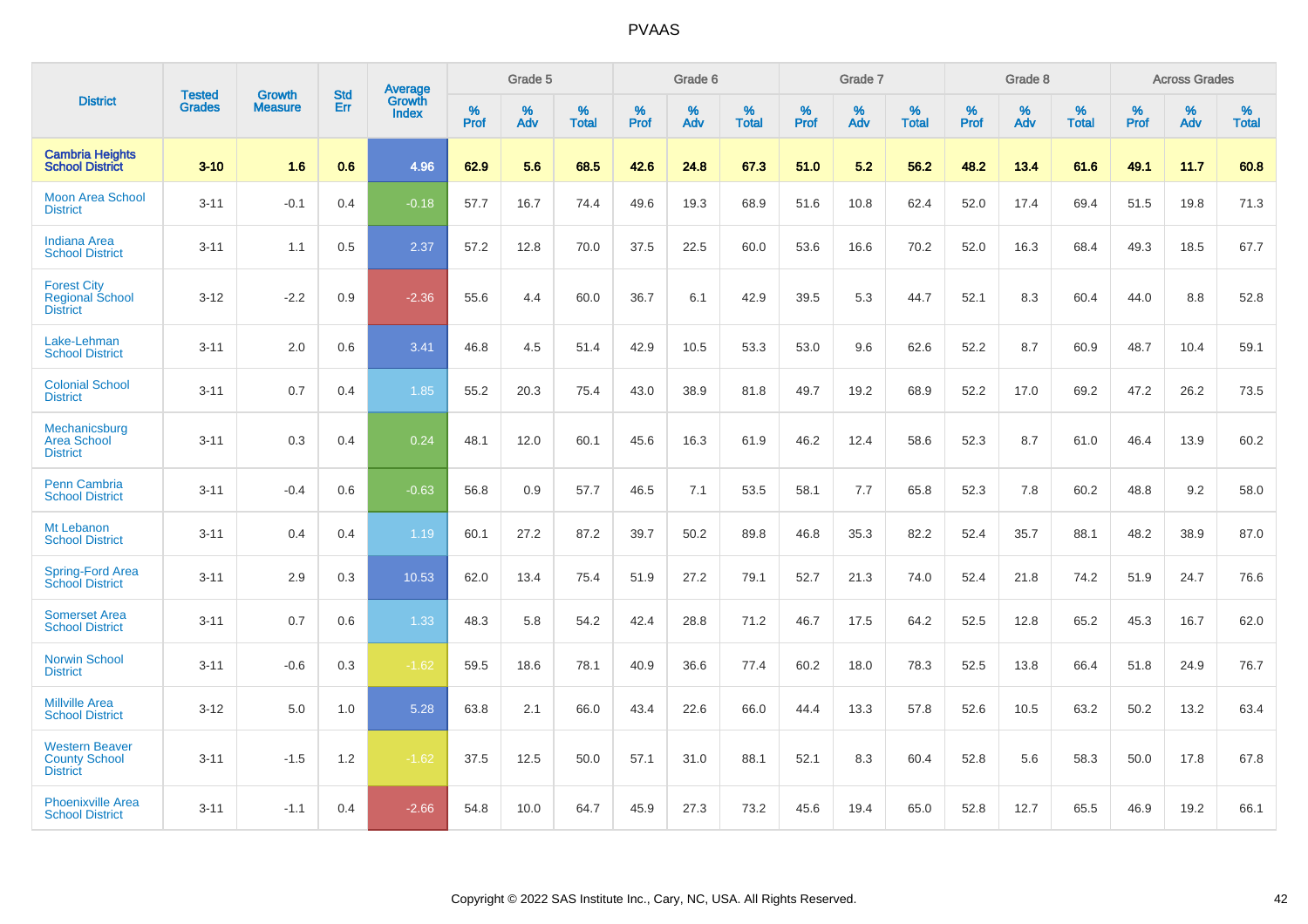|                                                                | <b>Tested</b> | <b>Growth</b>  | <b>Std</b> |                                          |              | Grade 5  |                      |                     | Grade 6     |                      |              | Grade 7     |                   |              | Grade 8     |                   |                     | <b>Across Grades</b> |                   |
|----------------------------------------------------------------|---------------|----------------|------------|------------------------------------------|--------------|----------|----------------------|---------------------|-------------|----------------------|--------------|-------------|-------------------|--------------|-------------|-------------------|---------------------|----------------------|-------------------|
| <b>District</b>                                                | <b>Grades</b> | <b>Measure</b> | Err        | <b>Average</b><br>Growth<br><b>Index</b> | $\%$<br>Prof | %<br>Adv | $\%$<br><b>Total</b> | $\%$<br><b>Prof</b> | $\%$<br>Adv | $\%$<br><b>Total</b> | $\%$<br>Prof | $\%$<br>Adv | %<br><b>Total</b> | $\%$<br>Prof | $\%$<br>Adv | %<br><b>Total</b> | $\%$<br><b>Prof</b> | $\%$<br>Adv          | %<br><b>Total</b> |
| <b>Cambria Heights</b><br><b>School District</b>               | $3 - 10$      | 1.6            | 0.6        | 4.96                                     | 62.9         | 5.6      | 68.5                 | 42.6                | 24.8        | 67.3                 | 51.0         | 5.2         | 56.2              | 48.2         | 13.4        | 61.6              | 49.1                | 11.7                 | 60.8              |
| <b>Fox Chapel Area</b><br><b>School District</b>               | $3 - 11$      | 1.0            | 0.4        | 1.36                                     | 54.0         | 36.5     | 90.5                 | 34.8                | 51.8        | 86.6                 | 50.0         | 27.0        | 77.0              | 52.9         | 31.4        | 84.3              | 42.6                | 42.9                 | 85.5              |
| <b>East Penn School</b><br><b>District</b>                     | $3 - 11$      | 1.0            | 0.3        | 3.50                                     | 59.9         | 7.4      | 67.3                 | 45.2                | 18.0        | 63.2                 | 52.5         | 15.0        | 67.5              | 53.3         | 14.4        | 67.7              | 49.9                | 15.8                 | 65.7              |
| <b>West Perry School</b><br><b>District</b>                    | $3 - 11$      | 3.7            | 0.5        | 1.36                                     | 45.0         | 8.7      | 53.7                 | 41.7                | 21.8        | 63.5                 | 44.2         | 7.9         | 52.1              | 53.3         | 13.3        | 66.7              | 44.0                | 14.2                 | 58.2              |
| Palmyra Area<br><b>School District</b>                         | $3 - 11$      | $-0.7$         | 0.4        | $-1.68$                                  | 54.6         | 19.4     | 74.0                 | 44.9                | 24.2        | 69.1                 | 58.9         | 12.6        | 71.5              | 53.4         | 10.9        | 64.3              | 49.8                | 21.3                 | 71.1              |
| <b>Garnet Valley</b><br><b>School District</b>                 | $3 - 10$      | $-3.6$         | 0.4        | $-9.46$                                  | 53.3         | 14.4     | 67.6                 | 51.3                | 23.0        | 74.4                 | 53.8         | 10.5        | 64.3              | 53.4         | 12.2        | 65.6              | 51.6                | 17.8                 | 69.4              |
| <b>Freeport Area</b><br><b>School District</b>                 | $3 - 10$      | 0.2            | 0.6        | 0.30                                     | 65.4         | 10.0     | 75.4                 | 35.8                | 23.6        | 59.4                 | 57.0         | 14.1        | 71.1              | 53.5         | 20.2        | 73.6              | 52.5                | 17.7                 | 70.1              |
| <b>Beaver Area</b><br><b>School District</b>                   | $3 - 10$      | $-1.0$         | 0.6        | $-1.67$                                  | 56.2         | 21.5     | 77.7                 | 40.0                | 48.3        | 88.3                 | 65.5         | 12.9        | 78.4              | 53.6         | 16.1        | 69.6              | 50.4                | 29.6                 | 79.9              |
| <b>Central Fulton</b><br><b>School District</b>                | $3 - 11$      | 0.7            | 0.8        | 0.95                                     | 43.4         | 7.9      | 51.3                 | 36.2                | 8.7         | 44.9                 | 42.7         | 2.7         | 45.3              | 53.6         | 16.1        | 69.6              | 45.7                | 8.1                  | 53.8              |
| <b>South Butler</b><br><b>County School</b><br><b>District</b> | $3 - 10$      | 1.0            | 0.5        | 1.87                                     | 59.9         | 14.3     | 74.2                 | 50.7                | 14.5        | 65.2                 | 44.7         | 11.4        | 56.1              | 53.7         | 13.0        | 66.7              | 50.5                | 17.8                 | 68.3              |
| <b>Valley Grove</b><br><b>School District</b>                  | $3 - 10$      | 0.6            | 0.8        | 0.74                                     | 56.2         | 8.3      | 64.6                 | 55.9                | 8.5         | 64.4                 | 43.4         | 9.4         | 52.8              | 53.7         | 7.4         | 61.1              | 48.3                | 9.3                  | 57.6              |
| <b>Richland School</b><br><b>District</b>                      | $3 - 11$      | 3.6            | 0.6        | 5.79                                     | 51.5         | 18.4     | 69.9                 | 54.7                | 20.0        | 74.7                 | 51.6         | 14.1        | 65.6              | 53.8         | 15.1        | 68.9              | 51.0                | 18.8                 | 69.8              |
| <b>Central Columbia</b><br><b>School District</b>              | $3 - 12$      | 3.0            | 0.5        | 5.60                                     | 58.7         | 17.3     | 76.0                 | 32.1                | 33.6        | 65.7                 | 56.3         | 16.9        | 73.2              | 53.8         | 24.1        | 77.9              | 48.9                | 24.7                 | 73.6              |
| <b>Mifflinburg Area</b><br><b>School District</b>              | $3 - 11$      | 1.9            | 0.6        | 3.25                                     | 60.8         | 8.0      | 68.8                 | 47.8                | 20.7        | 68.5                 | 47.1         | 5.8         | 52.9              | 53.8         | 8.6         | 62.5              | 49.7                | 13.0                 | 62.7              |
| <b>Girard School</b><br><b>District</b>                        | $3 - 11$      | 1.9            | 0.6        | 3.15                                     | 54.5         | 12.5     | 67.0                 | 38.1                | 22.9        | 61.0                 | 47.8         | 16.2        | 64.0              | 54.1         | 7.3         | 61.5              | 45.5                | 17.8                 | 63.3              |
| <b>Twin Valley School</b><br><b>District</b>                   | $3 - 12$      | 2.3            | 0.5        | 2.56                                     | 50.9         | 8.9      | 59.8                 | 41.4                | 26.0        | 67.3                 | 39.6         | 19.3        | 58.9              | 54.2         | 16.1        | 70.2              | 45.6                | 20.6                 | 66.2              |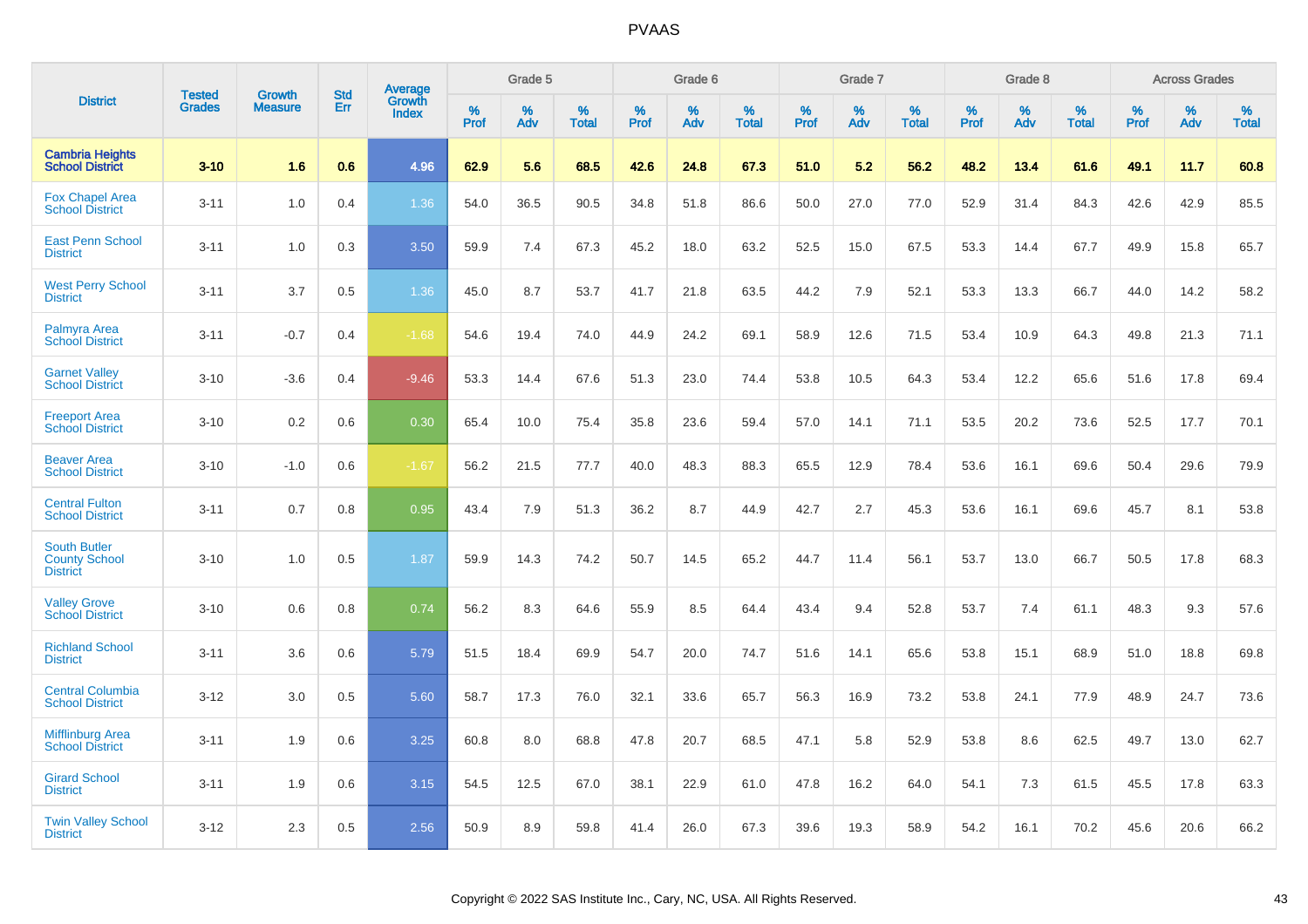|                                                                  |                                |                                 | <b>Std</b> | Average         |           | Grade 5  |                   |           | Grade 6  |                   |           | Grade 7  |                   |           | Grade 8  |                   |           | <b>Across Grades</b> |                   |
|------------------------------------------------------------------|--------------------------------|---------------------------------|------------|-----------------|-----------|----------|-------------------|-----------|----------|-------------------|-----------|----------|-------------------|-----------|----------|-------------------|-----------|----------------------|-------------------|
| <b>District</b>                                                  | <b>Tested</b><br><b>Grades</b> | <b>Growth</b><br><b>Measure</b> | Err        | Growth<br>Index | %<br>Prof | %<br>Adv | %<br><b>Total</b> | %<br>Prof | %<br>Adv | %<br><b>Total</b> | %<br>Prof | %<br>Adv | %<br><b>Total</b> | %<br>Prof | %<br>Adv | %<br><b>Total</b> | %<br>Prof | %<br>Adv             | %<br><b>Total</b> |
| <b>Cambria Heights</b><br><b>School District</b>                 | $3 - 10$                       | 1.6                             | 0.6        | 4.96            | 62.9      | 5.6      | 68.5              | 42.6      | 24.8     | 67.3              | 51.0      | 5.2      | 56.2              | 48.2      | 13.4     | 61.6              | 49.1      | 11.7                 | 60.8              |
| <b>Berlin</b><br><b>Brothersvalley</b><br><b>School District</b> | $3 - 11$                       | $-1.0$                          | 0.8        | $-1.17$         | 60.4      | 1.9      | 62.3              | 42.4      | 15.2     | 57.6              | 55.8      | 3.8      | 59.6              | 54.2      | 6.2      | 60.4              | 48.4      | 8.4                  | 56.8              |
| <b>Meyersdale Area</b><br><b>School District</b>                 | $3 - 11$                       | 2.0                             | 0.8        | 2.03            | 51.8      | 13.0     | 64.8              | 55.4      | 12.3     | 67.7              | 62.3      | 1.9      | 64.2              | 54.2      | 5.1      | 59.3              | 52.4      | 10.9                 | 63.3              |
| Penn-Trafford<br><b>School District</b>                          | $3 - 11$                       | 0.1                             | 0.4        | 0.36            | 59.8      | 20.9     | 80.7              | 45.7      | 34.7     | 80.4              | 56.2      | 23.2     | 79.4              | 54.3      | 14.9     | 69.1              | 51.0      | 27.6                 | 78.6              |
| <b>Ferndale Area</b><br><b>School District</b>                   | $3 - 10$                       | 1.9                             | 1.0        | 1.95            | 43.2      | 4.6      | 47.7              | 46.3      | 14.6     | 61.0              | 61.5      | 5.1      | 66.7              | 54.4      | 4.4      | 58.7              | 46.1      | 10.6                 | 56.6              |
| <b>MaST Community</b><br><b>Charter School</b>                   | $3 - 10$                       | $-4.3$                          | 0.6        | $-7.06$         | 56.4      | 9.9      | 66.3              | 45.3      | 21.7     | 67.0              | 59.8      | 12.8     | 72.6              | 54.4      | 12.6     | 67.0              | 51.0      | 14.1                 | 65.2              |
| <b>Bethel Park School</b><br><b>District</b>                     | $3 - 11$                       | 0.5                             | 0.4        | 1.18            | 59.3      | 14.8     | 74.2              | 44.6      | 30.2     | 74.9              | 57.6      | 17.0     | 74.5              | 54.5      | 19.6     | 74.1              | 52.1      | 24.5                 | 76.6              |
| <b>Jamestown Area</b><br><b>School District</b>                  | $3 - 11$                       | 2.7                             | 1.2        | 2.22            | 47.4      | 0.0      | 47.4              | 30.6      | 19.4     | 50.0              | 41.4      | 6.9      | 48.3              | 54.6      | 0.0      | 54.6              | 41.2      | 7.9                  | 49.1              |
| <b>North Clarion</b><br><b>County School</b><br><b>District</b>  | $3 - 12$                       | 2.6                             | 1.0        | 2.73            | 51.1      | 8.9      | 60.0              | 46.3      | 19.5     | 65.8              | 45.2      | 4.8      | 50.0              | 54.6      | 11.4     | 65.9              | 45.1      | 12.2                 | 57.3              |
| <b>Oley Valley School</b><br><b>District</b>                     | $3 - 11$                       | $-0.0$                          | 0.6        | $-0.04$         | 53.5      | 5.0      | 58.4              | 40.0      | 19.0     | 59.0              | 50.0      | 7.8      | 57.8              | 54.8      | 5.4      | 60.2              | 49.6      | 9.0                  | 58.6              |
| <b>Chartiers-Houston</b><br><b>School District</b>               | $3 - 10$                       | $-1.5$                          | 0.7        | $-2.07$         | 58.4      | 10.1     | 68.5              | 55.8      | 18.2     | 74.0              | 52.0      | 5.5      | 57.5              | 54.9      | 7.0      | 62.0              | 53.8      | 14.2                 | 68.0              |
| <b>Mountain View</b><br><b>School District</b>                   | $3 - 11$                       | 1.6                             | 0.9        | 1.87            | 45.0      | 3.3      | 48.3              | 49.0      | 6.1      | 55.1              | 47.2      | 5.7      | 52.8              | 55.0      | 10.0     | 65.0              | 45.1      | 5.6                  | 50.7              |
| <b>Upper Dublin</b><br><b>School District</b>                    | $3 - 12$                       | 2.0                             | 0.4        | 0.86            | 62.0      | 16.3     | 78.3              | 45.4      | 34.4     | 79.8              | 59.5      | 20.0     | 79.5              | 55.3      | 21.9     | 77.2              | 51.4      | 27.8                 | 79.3              |
| <b>Redbank Valley</b><br><b>School District</b>                  | $3 - 11$                       | 2.3                             | 0.7        | 3.22            | 64.3      | 4.3      | 68.6              | 38.8      | 13.8     | 52.5              | 54.6      | 12.5     | 67.0              | 55.4      | 15.4     | 70.8              | 50.6      | 13.7                 | 64.4              |
| <b>North Allegheny</b><br><b>School District</b>                 | $3 - 11$                       | 1.3                             | 0.3        | 5.13            | 55.4      | 31.5     | 87.0              | 44.4      | 33.0     | 77.4              | 51.9      | 28.9     | 80.8              | 55.5      | 24.5     | 80.0              | 48.3      | 33.7                 | 82.0              |
| <b>Union Area School</b><br><b>District</b>                      | $3 - 11$                       | $-1.4$                          | 0.9        | $-1.52$         | 66.7      | 7.7      | 74.4              | 41.4      | 15.5     | 56.9              | 43.9      | 5.3      | 49.1              | 55.6      | 8.9      | 64.4              | 47.6      | 12.4                 | 60.1              |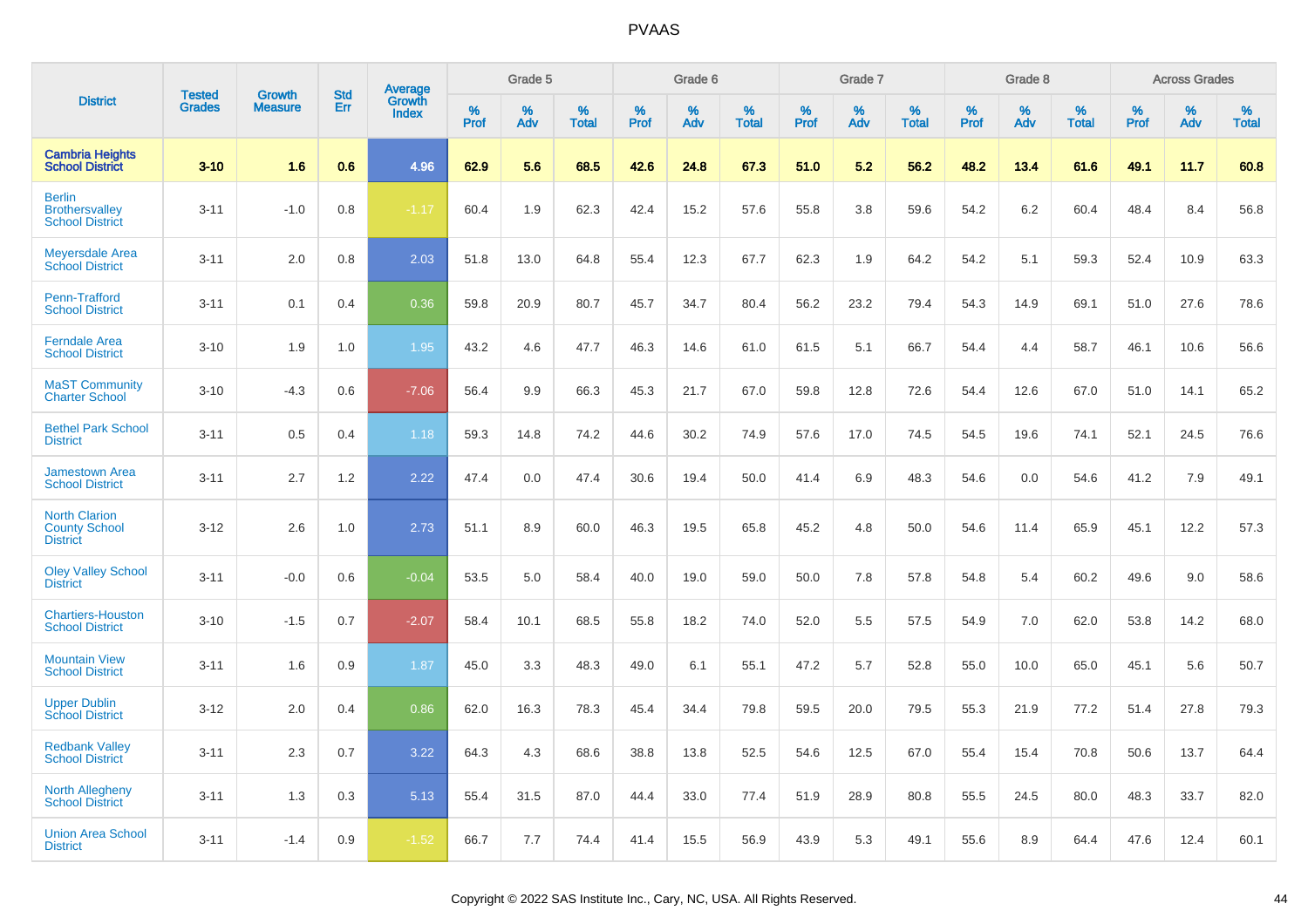|                                                                                   |                                |                                 |                   | Average                |           | Grade 5  |                   |           | Grade 6  |                   |           | Grade 7  |                   |           | Grade 8  |                   |           | <b>Across Grades</b> |                   |
|-----------------------------------------------------------------------------------|--------------------------------|---------------------------------|-------------------|------------------------|-----------|----------|-------------------|-----------|----------|-------------------|-----------|----------|-------------------|-----------|----------|-------------------|-----------|----------------------|-------------------|
| <b>District</b>                                                                   | <b>Tested</b><br><b>Grades</b> | <b>Growth</b><br><b>Measure</b> | <b>Std</b><br>Err | Growth<br><b>Index</b> | %<br>Prof | %<br>Adv | %<br><b>Total</b> | %<br>Prof | %<br>Adv | %<br><b>Total</b> | %<br>Prof | %<br>Adv | %<br><b>Total</b> | %<br>Prof | %<br>Adv | %<br><b>Total</b> | %<br>Prof | %<br>Adv             | %<br><b>Total</b> |
| <b>Cambria Heights</b><br><b>School District</b>                                  | $3 - 10$                       | 1.6                             | 0.6               | 4.96                   | 62.9      | 5.6      | 68.5              | 42.6      | 24.8     | 67.3              | 51.0      | 5.2      | 56.2              | 48.2      | 13.4     | 61.6              | 49.1      | 11.7                 | 60.8              |
| <b>Howard Gardner</b><br><b>Multiple</b><br>Intelligence<br><b>Charter School</b> | $3-8$                          | $-1.2$                          | 1.2               | 0.00                   | 41.4      | 10.3     | 51.7              | 39.4      | 3.0      | 42.4              | 63.6      | 0.0      | 63.6              | 55.6      | 11.1     | 66.7              | 48.8      | 7.1                  | 55.9              |
| <b>Littlestown Area</b><br><b>School District</b>                                 | $3 - 11$                       | 4.6                             | 0.6               | 7.92                   | 49.6      | 3.5      | 53.1              | 50.8      | 15.6     | 66.4              | 37.0      | 7.4      | 44.4              | 55.6      | 6.4      | 61.9              | 45.7      | 9.8                  | 55.5              |
| <b>South Park School</b><br><b>District</b>                                       | $3 - 11$                       | $-0.8$                          | 0.6               | $-1.21$                | 61.4      | 2.4      | 63.9              | 40.6      | 13.2     | 53.8              | 47.5      | 12.5     | 60.0              | 55.8      | 7.7      | 63.5              | 50.5      | 13.2                 | 63.8              |
| <b>Fairview School</b><br><b>District</b>                                         | $3 - 11$                       | $-1.8$                          | 0.5               | $-3.35$                | 61.9      | 9.5      | 71.4              | 47.8      | 30.6     | 78.4              | 46.6      | 26.7     | 73.3              | 55.9      | 16.9     | 72.8              | 50.8      | 23.7                 | 74.4              |
| <b>Mohawk Area</b><br><b>School District</b>                                      | $3 - 11$                       | 0.9                             | 0.6               | 1.42                   | 43.7      | 6.8      | 50.5              | 44.7      | 21.3     | 66.0              | 56.9      | 7.8      | 64.7              | 55.9      | 8.6      | 64.5              | 46.4      | 17.1                 | 63.5              |
| <b>Mars Area School</b><br><b>District</b>                                        | $3 - 10$                       | $-1.1$                          | 0.4               | $-2.41$                | 66.5      | 10.4     | 76.9              | 45.1      | 33.8     | 79.0              | 51.6      | 17.4     | 69.0              | 56.1      | 9.4      | 65.6              | 51.3      | 23.7                 | 75.1              |
| Pine-Richland<br><b>School District</b>                                           | $3 - 11$                       | $-3.0$                          | 0.3               | $-8.46$                | 58.0      | 19.8     | 77.8              | 55.8      | 26.4     | 82.2              | 57.0      | 18.5     | 75.6              | 56.2      | 27.0     | 83.3              | 52.7      | 28.2                 | 80.9              |
| <b>Rose Tree Media</b><br><b>School District</b>                                  | $3 - 10$                       | 0.1                             | 0.4               | 0.29                   | 62.5      | 14.0     | 76.5              | 41.0      | 44.4     | 85.4              | 51.8      | 27.0     | 78.8              | 56.2      | 22.8     | 79.0              | 51.9      | 27.9                 | 79.8              |
| <b>Austin Area School</b><br><b>District</b>                                      | $3 - 11$                       | $-0.5$                          | 1.7               | $-0.30$                | 38.5      | 7.7      | 46.2              | 61.5      | 0.0      | 61.5              | 26.7      | 0.0      | 26.7              | 56.2      | 6.2      | 62.5              | 40.5      | 4.0                  | 44.6              |
| <b>Westmont Hilltop</b><br><b>School District</b>                                 | $3 - 11$                       | $-4.1$                          | 0.7               | $-6.24$                | 40.6      | 3.0      | 43.6              | 36.4      | 12.1     | 48.5              | 47.1      | 1.2      | 48.2              | 56.4      | 4.3      | 60.6              | 41.9      | 9.4                  | 51.2              |
| <b>Southern Lehigh</b><br><b>School District</b>                                  | $3 - 11$                       | 0.9                             | 0.5               | 1.99                   | 57.9      | 13.1     | 71.0              | 37.4      | 44.8     | 82.2              | 55.9      | 17.4     | 73.2              | 56.4      | 16.7     | 73.1              | 51.9      | 24.2                 | 76.1              |
| <b>Great Vallev</b><br><b>School District</b>                                     | $3 - 11$                       | $-2.0$                          | 0.4               | $-5.13$                | 57.8      | 13.0     | 70.8              | 43.6      | 32.2     | 75.8              | 53.2      | 16.6     | 69.8              | 56.6      | 18.4     | 75.0              | 50.6      | 21.7                 | 72.3              |
| Canon-Mcmillan<br><b>School District</b>                                          | $3 - 11$                       | 2.0                             | 0.3               | 5.77                   | 60.2      | 11.0     | 71.3              | 41.6      | 31.2     | 72.8              | 51.6      | 18.2     | 69.7              | 56.9      | 17.7     | 74.6              | 50.9      | 21.6                 | 72.5              |
| <b>North East School</b><br><b>District</b>                                       | $3 - 11$                       | 0.8                             | 0.6               | 1.42                   | 61.2      | 9.5      | 70.7              | 44.8      | 21.6     | 66.4              | 50.0      | 9.3      | 59.3              | 56.9      | 16.8     | 73.7              | 52.6      | 15.4                 | 68.0              |
| <b>Windber Area</b><br><b>School District</b>                                     | $3 - 11$                       | $-1.4$                          | 0.7               | $-0.28$                | 49.4      | 13.9     | 63.3              | 49.2      | 14.9     | 64.2              | 49.3      | 9.3      | 58.7              | 57.1      | 10.7     | 67.9              | 49.9      | 11.8                 | 61.7              |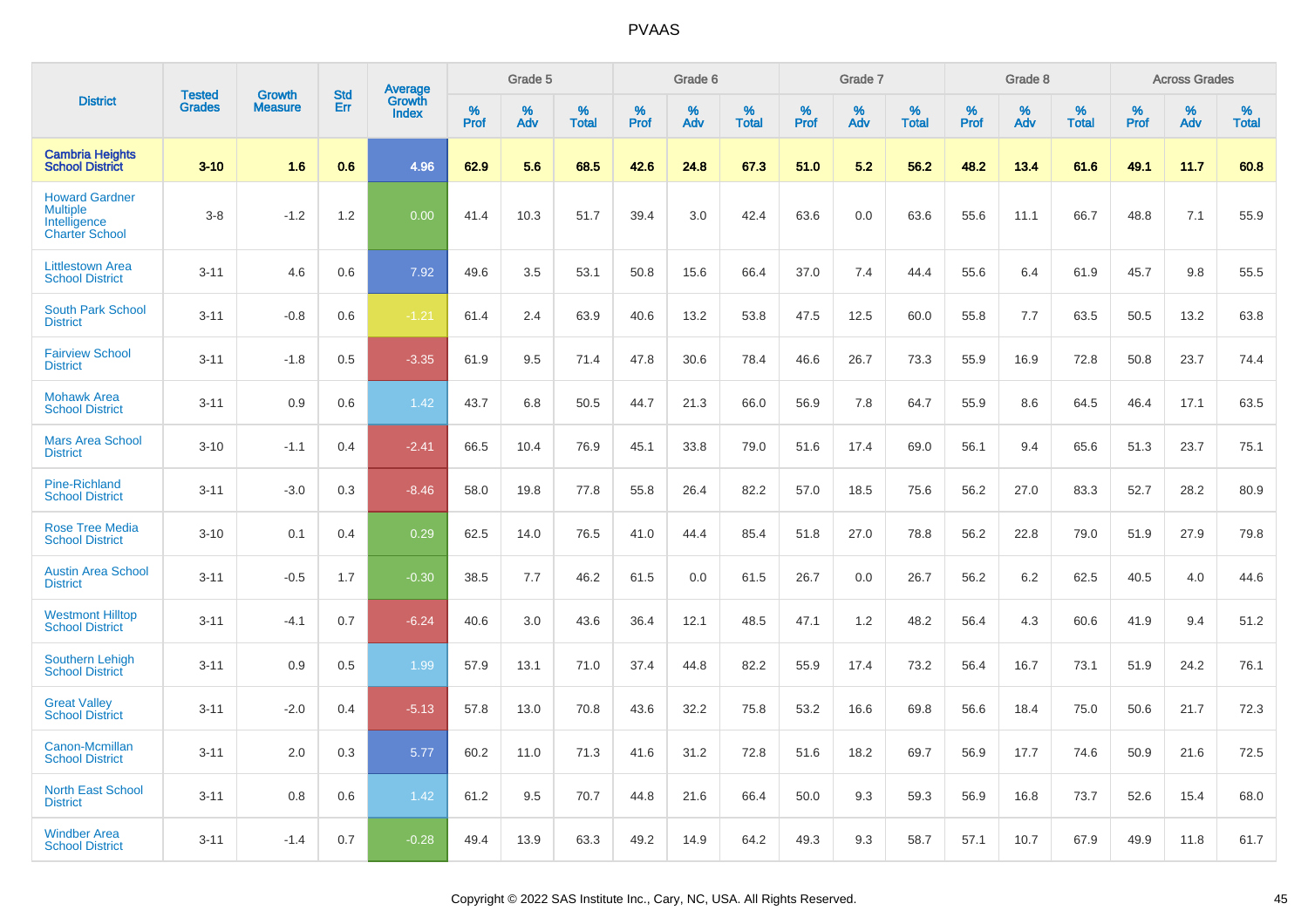|                                                                        | <b>Tested</b> | <b>Growth</b>  | <b>Std</b> | Average                |              | Grade 5  |                   |              | Grade 6  |                   |              | Grade 7  |                   |              | Grade 8  |                   |              | <b>Across Grades</b> |                   |
|------------------------------------------------------------------------|---------------|----------------|------------|------------------------|--------------|----------|-------------------|--------------|----------|-------------------|--------------|----------|-------------------|--------------|----------|-------------------|--------------|----------------------|-------------------|
| <b>District</b>                                                        | <b>Grades</b> | <b>Measure</b> | Err        | Growth<br><b>Index</b> | $\%$<br>Prof | %<br>Adv | %<br><b>Total</b> | $\%$<br>Prof | %<br>Adv | %<br><b>Total</b> | $\%$<br>Prof | %<br>Adv | %<br><b>Total</b> | $\%$<br>Prof | %<br>Adv | %<br><b>Total</b> | $\%$<br>Prof | $\%$<br>Adv          | %<br><b>Total</b> |
| <b>Cambria Heights</b><br><b>School District</b>                       | $3 - 10$      | 1.6            | 0.6        | 4.96                   | 62.9         | 5.6      | 68.5              | 42.6         | 24.8     | 67.3              | 51.0         | 5.2      | 56.2              | 48.2         | 13.4     | 61.6              | 49.1         | 11.7                 | 60.8              |
| <b>West Chester Area</b><br><b>School District</b>                     | $3 - 11$      | $-1.6$         | 0.3        | $-5.58$                | 58.7         | 13.5     | 72.2              | 51.5         | 23.7     | 75.1              | 53.1         | 14.1     | 67.2              | 57.3         | 13.9     | 71.2              | 52.6         | 21.5                 | 74.0              |
| <b>Ridgway Area</b><br><b>School District</b>                          | $3 - 11$      | 2.8            | 0.8        | 2.72                   | 57.4         | 6.6      | 63.9              | 45.9         | 32.8     | 78.7              | 48.3         | 8.3      | 56.7              | 57.4         | 8.2      | 65.6              | 51.0         | 16.6                 | 67.6              |
| <b>Quaker Valley</b><br><b>School District</b>                         | $3 - 11$      | 2.7            | 0.6        | 4.90                   | 56.0         | 24.1     | 80.1              | 33.6         | 45.4     | 79.0              | 53.5         | 25.7     | 79.2              | 57.6         | 23.5     | 81.1              | 47.9         | 33.9                 | 81.8              |
| <b>West Jefferson</b><br><b>Hills School District</b>                  | $3 - 11$      | 0.0            | 0.4        | 0.03                   | 58.9         | 14.8     | 73.8              | 50.5         | 19.9     | 70.4              | 60.2         | 13.1     | 73.3              | 57.6         | 17.7     | 75.4              | 53.0         | 20.4                 | 73.4              |
| 21st Century Cyber<br><b>Charter School</b>                            | $6 - 12$      | $-2.2$         | 0.7        | $-3.12$                |              |          |                   | 48.2         | 16.7     | 64.9              | 54.9         | 10.5     | 65.4              | 58.0         | 6.7      | 64.7              | 54.2         | 10.8                 | 65.0              |
| Philadelphia<br><b>Performing Arts</b><br><b>Charter School</b>        | $3-9$         | 4.0            | 0.8        | $-1.81$                | 42.9         | 9.1      | 52.0              | 54.6         | 18.2     | 72.7              | 52.9         | 20.7     | 73.6              | 58.8         | 11.8     | 70.6              | 50.6         | 15.6                 | 66.2              |
| <b>Franklin Towne</b><br><b>Charter</b><br><b>Elementary School</b>    | $3-8$         | $-3.1$         | 1.2        | $-3.10$                | 46.4         | 7.1      | 53.6              | 48.2         | 7.4      | 55.6              | 53.6         | 7.1      | 60.7              | 59.1         | 0.0      | 59.1              | 50.6         | 6.8                  | 57.4              |
| <b>Lincoln Park</b><br><b>Performing Arts</b><br><b>Charter School</b> | $7 - 11$      | $-3.9$         | 1.1        | $-3.56$                |              |          |                   |              |          |                   | 66.1         | 5.4      | 71.4              | 59.8         | 17.2     | 77.0              | 62.2         | 12.6                 | 74.8              |
| New Hope-<br><b>Solebury School</b><br><b>District</b>                 | $3 - 11$      | 2.7            | 0.6        | 4.24                   | 63.4         | 11.8     | 75.3              | 46.1         | 25.5     | 71.6              | 50.0         | 22.9     | 72.9              | 60.2         | 25.9     | 86.1              | 51.8         | 23.2                 | 75.0              |
| <b>Jenkintown School</b><br><b>District</b>                            | $3 - 11$      | 1.5            | 1.0        | 1.38                   | 68.0         | 8.0      | 76.0              | 54.0         | 18.9     | 73.0              | 42.9         | 35.7     | 78.6              | 60.6         | 21.2     | 81.8              | 53.1         | 25.8                 | 78.9              |
| <b>Wattsburg Area</b><br><b>School District</b>                        | $3 - 11$      | 3.0            | 0.6        | 4.61                   | 48.9         | 9.1      | 58.0              | 52.1         | 18.1     | 70.2              | 46.2         | 13.2     | 59.3              | 60.8         | 5.9      | 66.7              | 48.4         | 12.4                 | 60.8              |
| <b>Avonworth School</b><br><b>District</b>                             | $3 - 10$      | $-0.8$         | 0.5        | $-1.38$                | 49.6         | 18.0     | 67.6              | 49.6         | 25.6     | 75.2              | 62.3         | 7.7      | 70.0              | 61.0         | 16.1     | 77.1              | 52.4         | 20.5                 | 72.8              |
| <b>Mercer Area</b><br><b>School District</b>                           | $3 - 11$      | 1.5            | 0.8        | 1.89                   | 56.9         | 1.7      | 58.6              | 31.3         | 35.8     | 67.2              | 46.8         | 14.3     | 61.0              | 61.3         | 8.0      | 69.3              | 46.7         | 16.6                 | 63.3              |
| <b>Curwensville Area</b><br><b>School District</b>                     | $3 - 11$      | 4.2            | 0.8        | 5.23                   | 46.3         | 19.5     | 65.8              | 40.0         | 30.0     | 70.0              | 43.7         | 18.3     | 62.0              | 62.0         | 8.4      | 70.4              | 48.5         | 17.9                 | 66.4              |